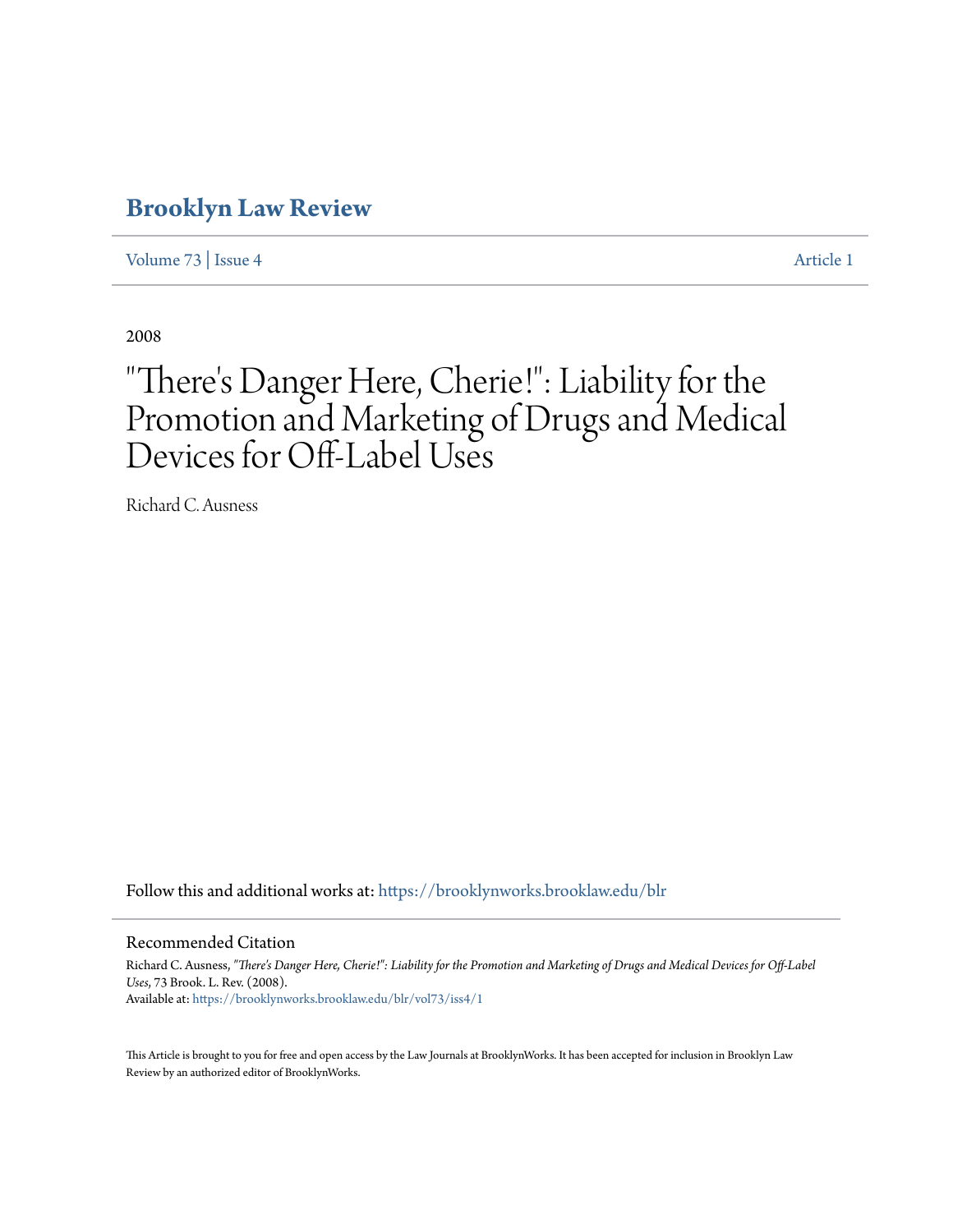# **ARTICLES**

# "There's Danger Here, Cherie!"

### LIABILITY FOR THE PROMOTION AND MARKETING OF DRUGS AND MEDICAL DEVICES FOR OFF-LABEL USES

#### Richard C. Ausness†

#### I. INTRODUCTION

Physicians often prescribe prescription drugs and other medications for uses that are not approved by the Food and Drug Administration ("FDA"), and such "off label" prescription is widely accepted within the medical community as a legitimate form of treatment.2 However, the federal government discourages off-label prescription and use in various ways. For example, the FDA restricts the dissemination of information by drug companies about potential off-label therapies.3 In addition, federally funded health insurance programs such as Medicaid do not reimburse health care providers for off-label uses.4 Because drug companies make large profits from off-label prescriptions, they are often tempted to illegally promote offlabel uses of their products or to encourage health care providers to defraud the federal government by seeking reimbursement for off-label uses. This conduct is exceedingly risky and has cost drug companies hundreds of millions of dollars in

<sup>†</sup> Ashland Professor of Law, University of Kentucky; B.A., 1966, and J.D., 1968, University of Florida; LL.M., 1973, Yale University.<br><sup>1</sup> Harry Caray, legendary sportscaster for the Chicago Cubs baseball club,

often exclaimed, "There's danger here, Cherie," when a home-run hitter for the %opposing team stepped up to the plate.<br>
<sup>2</sup> See infra text accompanying notes 9-16.<br>
<sup>3</sup> See infra Part II.B.<br>
<sup>4</sup> 42 U.S.C. §§ 1396b(i)(10), 1396r-8(k)(3) (2000).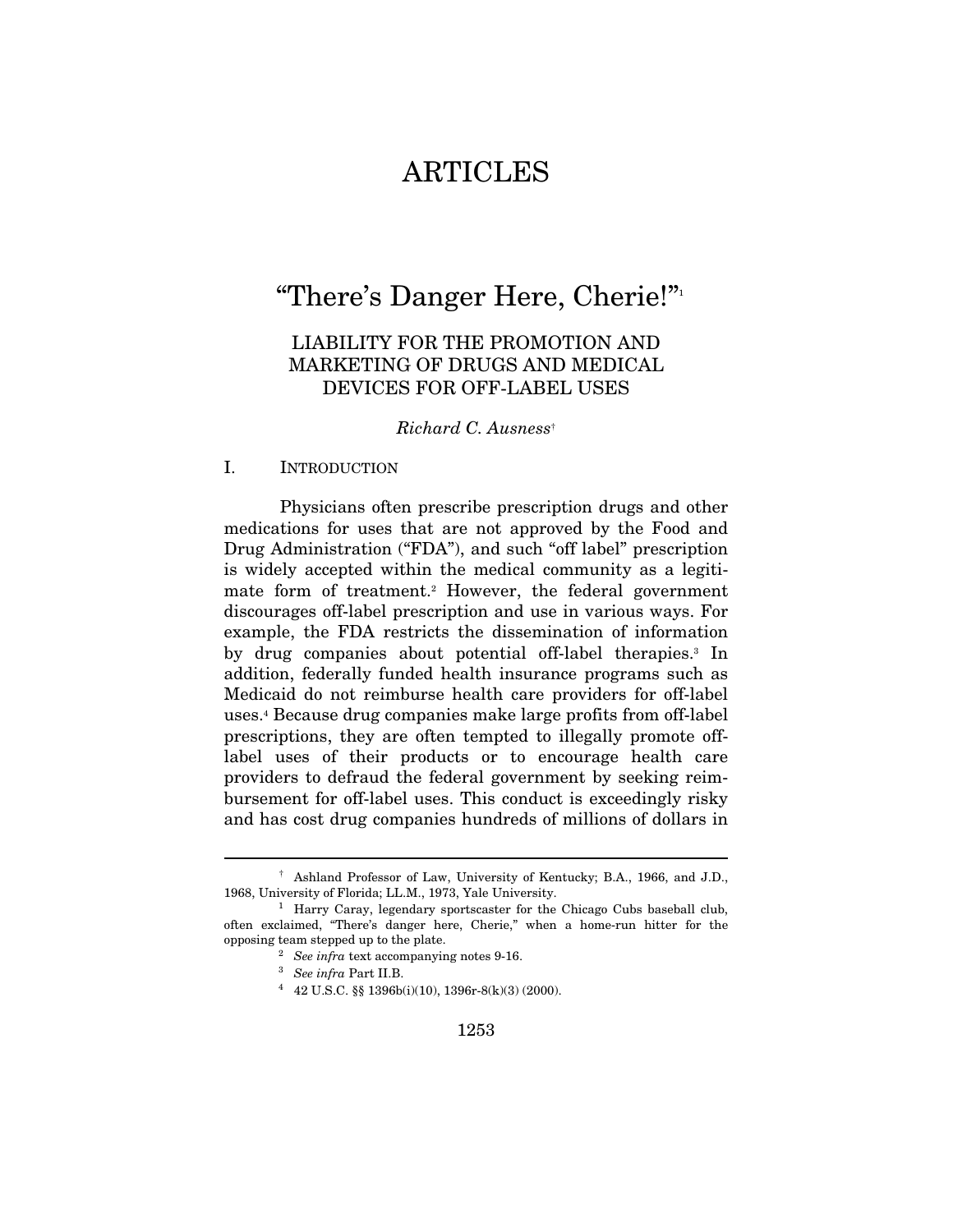fines and civil penalties. Moreover, the current federal policy with respect to off-label use not only threatens the pocketbooks of drug companies, but also adversely affects public health by discouraging drug companies from publicizing promising offlabel therapies. A revision of the current policy is urgently needed.

An off-label use is one that is not provided for on the product's FDA-approved labeling.5 A doctor makes an off-label prescription when he or she prescribes a drug or medical device to treat a medical condition other than the one the drug or device was approved to treat.6 Off-label prescription also involves using a different method of applying the treatment as well as prescribing a drug or device to patient groups other than those for whom the FDA approved it.<sup>7</sup> In addition, offlabel use includes prescriptions for drug dosages that are different from the recommended dosage or for periods that exceed the recommended use in the labeling.<sup>8</sup>

Off-label uses are not necessarily unusual or experimental.9 In fact, they are widely accepted within the medical community and may sometimes be the most effective treatment for certain types of medical conditions.10 It is estimated that between twenty and sixty percent of all prescriptions are for off-label uses.11 For example, a large percentage of prescriptions for pediatric use are off-label because many drugs are not tested or approved for use by children.12 Off-label uses are also common in cancer therapy and are often considered to be among the most effective treatments.13 Off-label uses are even

<sup>5</sup> Stephanie Greene, False Claims Act Liability for Off-Label Promotion of Pharmaceutical Products, 110 PENN. ST. L. REV. 41, 43 (2005). 6 Steven R. Salbu, Off-Label Use, Prescription, and Marketing of FDA-

Approved Drugs: An Assessment of Legislative and Regulatory Policy, 51 FLA. L. REV. 181, 189 (1999).  $\frac{7}{1}$  Lars Noah, *Constraints on the Off-Label Uses of Prescription Drug* 

Products, 16 J. PROD. & TOXICS LIAB. 139, 141 (1994).<br><sup>8</sup> Elizabeth A. Weeks, *Is It Worth the Trouble? The New Policy on Dissemi-*

nation of Information on Off-Label Use Under the Food and Drug Administration Modernization Act of 1997, 54 FOOD & DRUG L.J. 645, 647 (1999).

 $9$  James M. Beck & Elizabeth D. Azari, FDA, Off-Label Use, and Informed Consent: Debunking Myths and Misconceptions, 53 FOOD & DRUG L.J. 71, 72 (1998).<br><sup>10</sup> See Martin Page, CBER Status on Reform Initiatives: Industry Reactions

and Comments, 52 FOOD & DRUG L.J. 193, 195 (1997).<br><sup>11</sup> Michael I. Krauss, Essay, *Loosening the FDA's Drug Certification* Monopoly: Implications for Tort Law and Consumer Welfare, 4 GEO. MASON L. REV.

<sup>457, 472 (1996).&</sup>lt;br><sup>12</sup> Salbu, supra note 6, at 193.<br><sup>13</sup> William L. Christopher, *Off-Label Drug Prescription: Filling the Regula*tory Vacuum, 48 FOOD & DRUG L.J. 247, 248-49 (1993).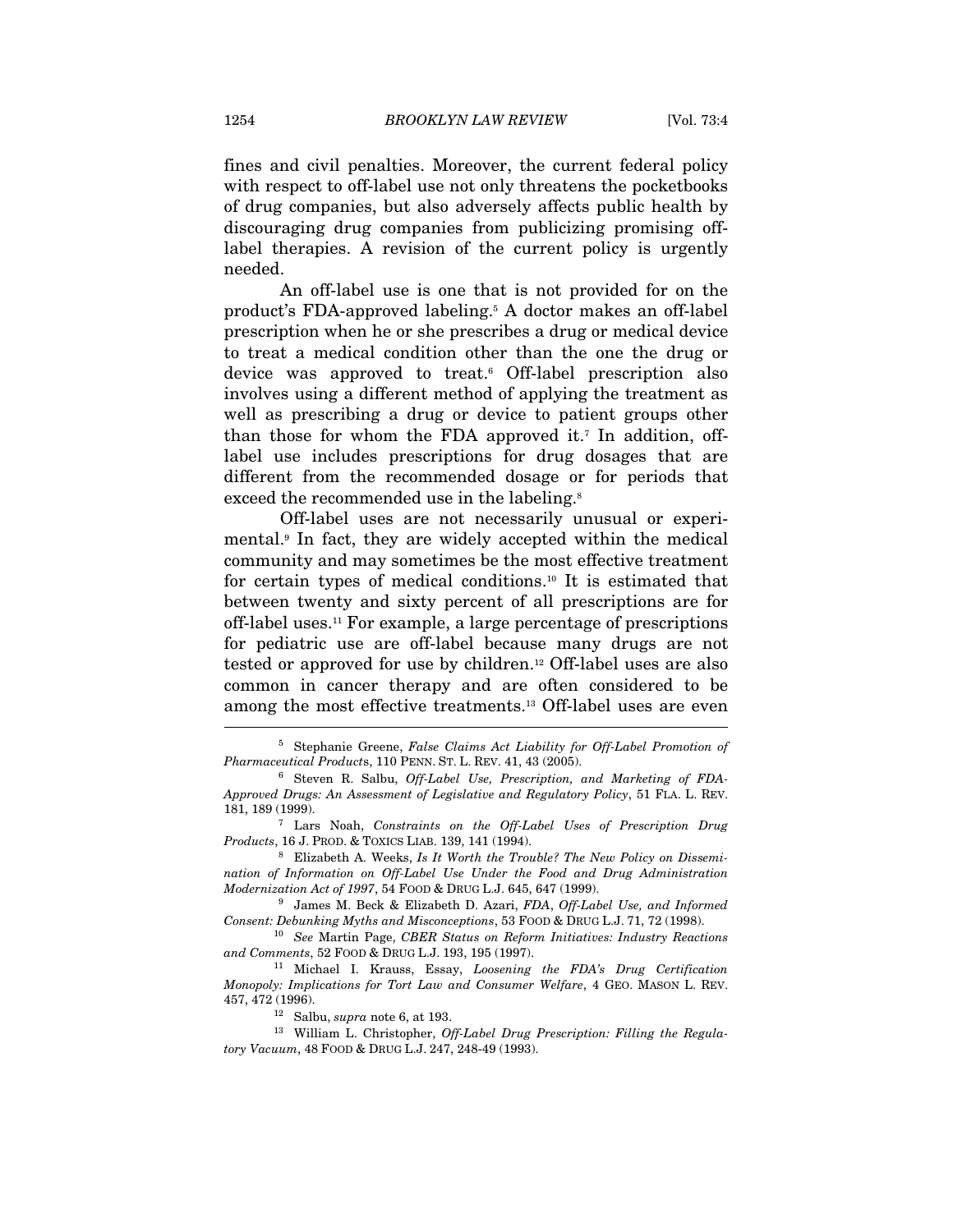more prevalent in the treatment of AIDS, where between ninety and one hundred percent of applications are thought to

be off-label.<sup>14</sup> Courts have repeatedly held that certain off-label uses are legitimate forms of therapy.15 The FDA has also tacitly recognized that off-label uses are legitimate.16 Nevertheless, the FDA severely restricts the ability of drug manufacturers to promote off-label uses for their products.17 Thus, drug companies are forced to circumvent, or even violate, the law if they wish to inform physicians about beneficial off-label therapies (and make money from the increased sales of their products). The drug companies that cross the line and get caught face substantial civil and criminal liability. This Article concludes that the current FDA policy should be revised because it encourages criminal behavior on the part of pharmaceutical companies and deprives physicians of potentially useful information about new and useful treatments.

Part II examines the FDA's drug and medical device approval processes, as well as its regulation of the promotion of off-label uses under the Food and Drug Modernization Act and various "guidance" documents issued pursuant to this legislation. Part II also describes some of the criminal and civil penalties that can be imposed for violating the FDA's restrictions on the marketing of off-label uses. Part III discusses potential liability under the Racketeer Influenced and Corrupt Organizations Act ("RICO"), with particular attention to two recent cases, Hamm v. Rhone-Poulenc Rorer Pharmaceuticals, Inc.18 and In re Neurontin Marketing, Sales Practices, and Products Liability Litigation.19 Part III will also discuss the liability of drug companies under the False Claims Act for directly and indirectly obtaining compensation from the federal government for the sale of products for off-label uses. Tort liability is the focus of Part IV. This includes tort claims based on violations of the Food, Drug and Cosmetic Act, fraudulent misrepresentation, failure to warn about the risks of particular off-label uses, and failure to test for risks associated with off-

19 433 F. Supp. 2d 172 (D. Mass. 2006).

<sup>&</sup>lt;sup>14</sup> Salbu, *supra* note 6, at 194.<br><sup>15</sup> See, e.g., Bristol-Meyers Squibb Co. v. Shalala, 91 F.3d 1493, 1500 (D.C. Cir. 1996); Ortho Pharm. Corp. v. Cosprophar, Inc., 32 F.3d 690, 692 (2d Cir. 1994); Upjohn Co. v. MacMurdo, 562 So. 2d 680, 683 (Fla. 1990). 16 Beck & Azari, supra note 9, at 77.

<sup>&</sup>lt;sup>17</sup> See infra at II.B.<br><sup>18</sup> 187 F.3d 941 (8th Cir. 1999).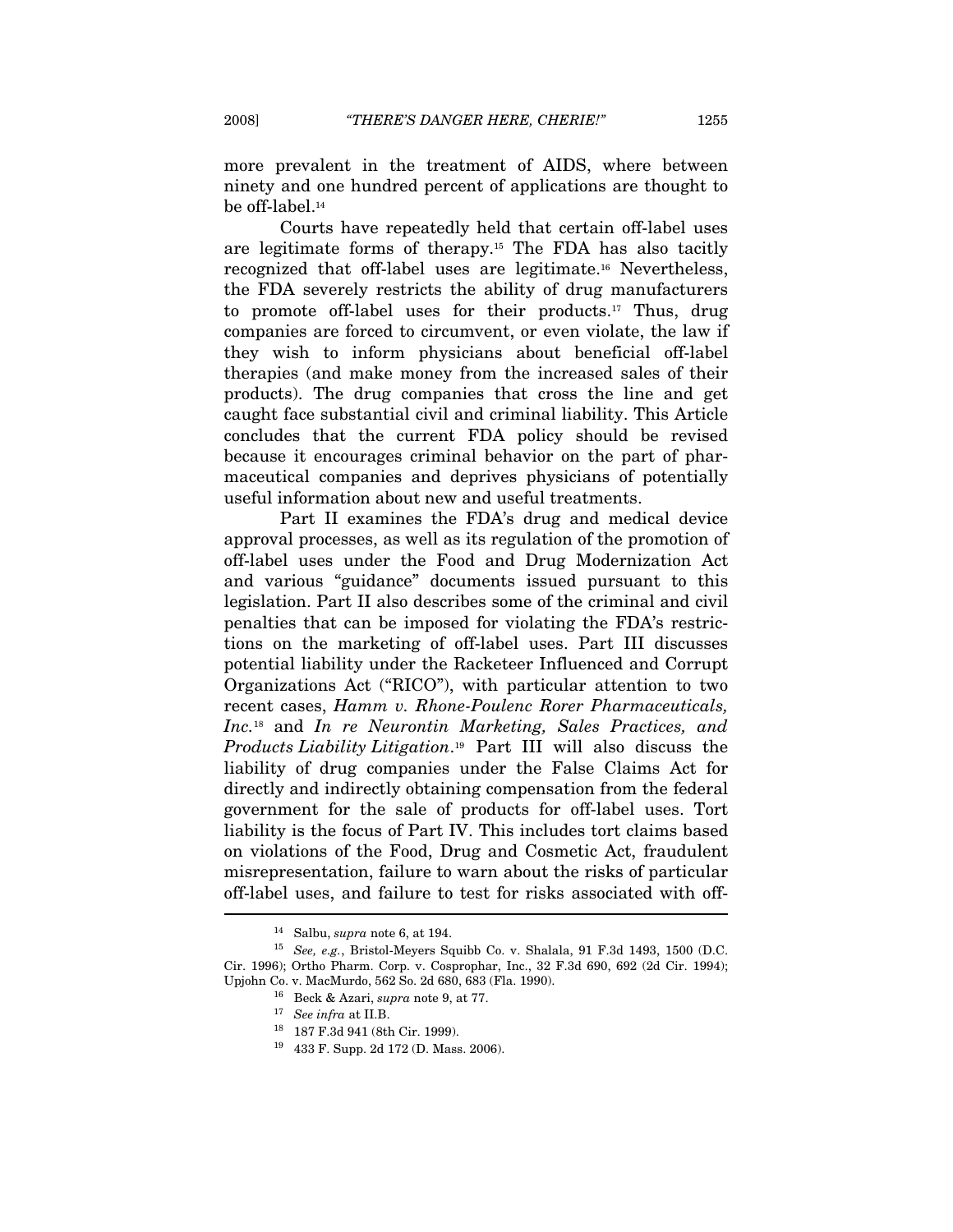label uses. Finally, Part V evaluates the FDA's current policy concerning the promotion of off-label uses and concludes that it is too restrictive.

#### II. FDA REGULATION OF PHARMACEUTICAL PRODUCTS

#### A. The FDA Drug Approval Process

The Federal Food, Drug and Cosmetic Act ("FDCA")20 authorizes the FDA to regulate the manufacture and marketing of prescription drugs and medical devices.21 Under the FDCA, the FDA must license any "new drug" before it may be marketed.<sup>22</sup> The approval process begins with the submission of an Investigational New Drug Application.23 If the application is approved, the sponsor may proceed with the New Drug Application ("NDA") process. $24$  The first phase of this process usually involves animal testing to determine toxicity.25 The drug then undergoes various types of clinical trials on human subjects.26 When the clinical trials have been completed, the sponsor must submit an NDA to the FDA for review. The NDA must include a list of all of the drug's ingredients, detailed chemical information, detailed biological information, summaries of clinical testing results, a summary of the risks and

<sup>23</sup> See id. § 355(i); Center for Drug Evaluation and Research, Drug Applications, http://www.fda.gov/cder/Regulatory/applications/ind\_page\_1.htm (last visited Apr. 24, 2008).  $^{24}$  Note, A Question of Competence: The Judicial Role in the Regulation of

Pharmaceuticals, 103 HARV. L. REV. 773, 776 (1990). A somewhat different process applies to the approval of medical devices. See Beck & Azari, supra note 9, at 72-75.<br><sup>25</sup> James A. Wilsker, Note, One-Half Phen in the Morning/One Fen Before

Dinner: A Proposal for FDA Regulation of Off-Label Uses of Drugs, 6 J.L. & POL'Y 795, 806 (1998).<br><sup>26</sup> Richard A. Epstein, *Regulatory Paternalism in the Market for Drugs:* 

Lessons from Vioxx and Celebrex, 5 YALE J. HEALTH POL'Y L. & ETHICS 741, 756 (2005). Clinical trials are usually divided into Phase I, Phase II, and Phase III: Phase I trials determine whether a small number of test subjects can tolerate various levels of exposure to the drug; Phase II trials evaluate the safety and effectiveness of the drug on a larger group of persons for whom the drug is ultimately intended; and Phase III trials carry out additional tests to determine the drug's safety and efficacy. Id.

<sup>20 21</sup> U.S.C. §§ 301-399 (2000).

<sup>21</sup> See Richard A. Merrill, The Architecture of Government Regulation of Medical Products, 82 VA. L. REV. 1753, 1764-835 (1996); see also Michael D. Green & William B. Schultz, Tort Law Deference to FDA Regulation of Medical Devices, 88 GEO. L.J. 2119, 2127-30 (2000) (discussing the difference between regulations for prescription drugs and medical devices). The FDA also regulates over-the-counter pharmaceutical products. See Kenneth C. Baumgartner, A Historical Examination of the FDA's Review of the Safety and Effectiveness of Over-the-Counter Drugs, 43 FOOD DRUG COSM. L.J. 463, 465-71 (1988).<br><sup>22</sup> 21 U.S.C. § 355.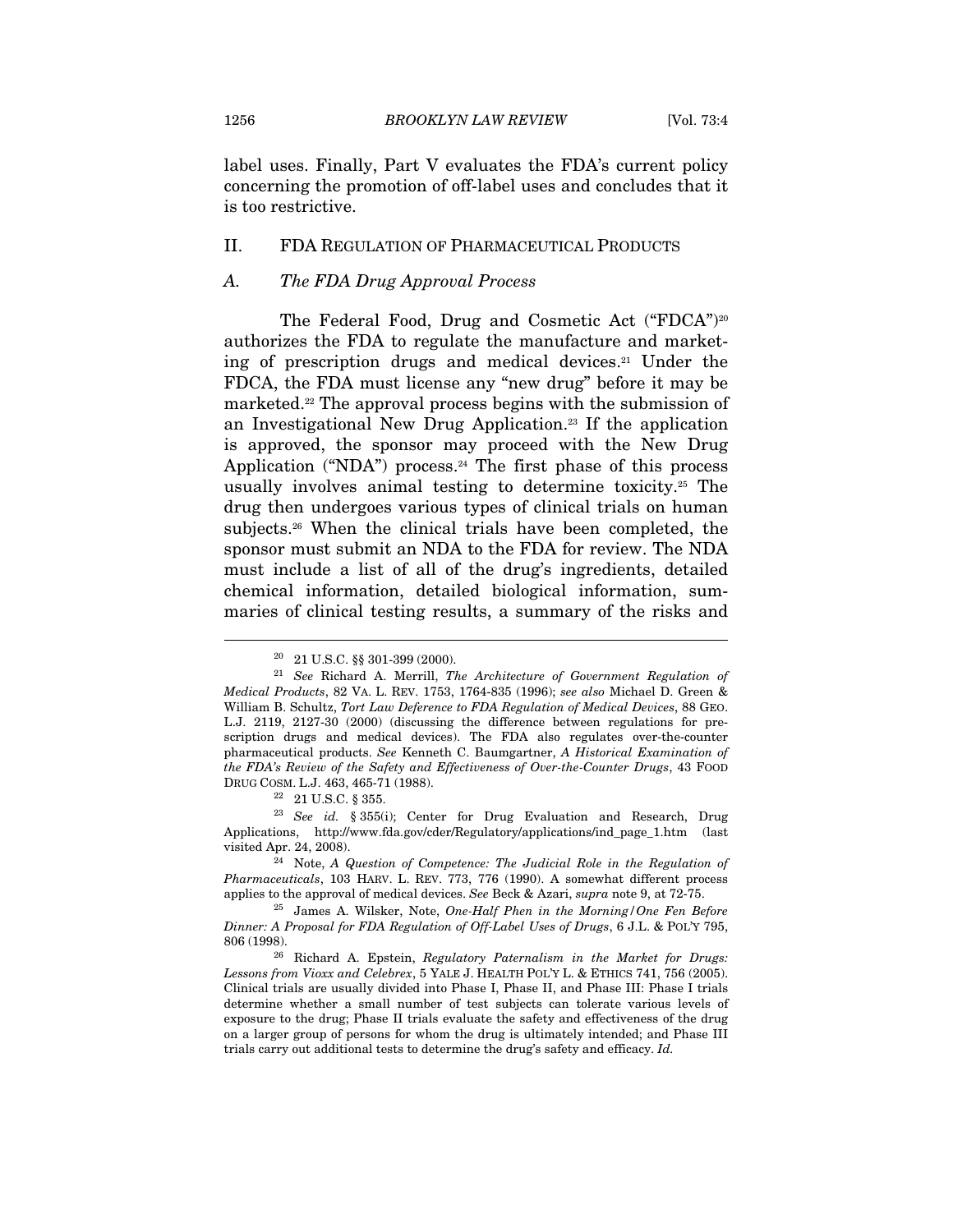$\overline{a}$ 

benefits of the drug, an environmental impact statement, marketing history, and proposed labeling.<sup>27</sup>

A drug may only be marketed and labeled for the uses for which it received approval from the FDA.<sup>28</sup> The FDA requires that a drug's label include information necessary for safe and effective use, warnings, precautions, clinical pharmacology, indications, contraindications, and information about adverse reactions.29 FDA-approved labeling, which is primarily directed at physicians and other health care providers, is included as a product package insert and as an entry in the Physician's Desk Reference.<sup>30</sup> If a manufacturer wishes to add new approved uses to a drug's labeling, it must submit a new NDA to the FDA.<sup>31</sup>

The FDA's approval process for medical devices, on the other hand, is governed by the Medical Device Amendments ("MDA").32 The MDA creates three classes of medical devices that receive different levels of regulation. Class I devices are merely subject to "general controls" by the FDA.33 Class II devices are those for which "the general controls by themselves are insufficient to provide reasonable assurance of the safety and effectiveness of the device."34 Class III medical devices are those (1) for which there is insufficient information to determine that general controls and special controls are adequate to provide reasonable assurance of safety and effectiveness, and (2) are purported to be for sustaining human life or preventing impairment of human health, or present an unreasonable risk of illness or injury.35

33 Robert S. Adler & Richard A. Mann, Preemption and Medical Devices: The Courts Run Amok, 59 MO. L. REV. 895, 913 n.88 (1994). "General controls" under the MDA include such requirements as maintenance of good manufacturing practices, sanitary packaging, and accurate labeling. Baker v. Smith & Nephew Richards, Inc., No. 95-58737, 1999 WL 811334, at \*5 n.14 (Tex. Dist. Ct. 1999). Class I devices include

<sup>27 21</sup> C.F.R. § 314. 50 (2007); see also Beck & Azari, supra note 9, at 75-76.<br>
<sup>28</sup> Beck & Azari, supra note 9, at 76.<br>
<sup>29</sup> Salbu, supra note 6, at 186-87.<br>
<sup>30</sup> Edmund Polubinski, III, Note, Closing the Channels of Comm First Amendment Analysis of the FDA's Policy on Manufacturer Promotion of "Off-Label" Use, 83 VA. L. REV. 991, 995 (1997). 31 Kaspar J. Stoffelmayr, Comment, Products Liability and "Off-Label" Uses

of Prescription Drugs, 63 U. CHI. L. REV. 275, 277 (1996).<br><sup>32</sup> 21 U.S.C. §§ 351-360n (2000).

items such as surgeon's gloves, eye pads and ice bags. 21 C.F.R. § 880.6050 (2007).<br><sup>34</sup> 21 U.S.C. § 360c(a)(1)(B). Class II devices include items such as tampons, syringes, and neonatal incubators. 21 C.F.R. §§ 884.5460,

 $35$  21 U.S.C. § 360 $c(a)(1)(C)$ . Pacemakers and heart valves are examples of Class III devices. 21 C.F.R. §§ 870.3610, 870.3925 (2007).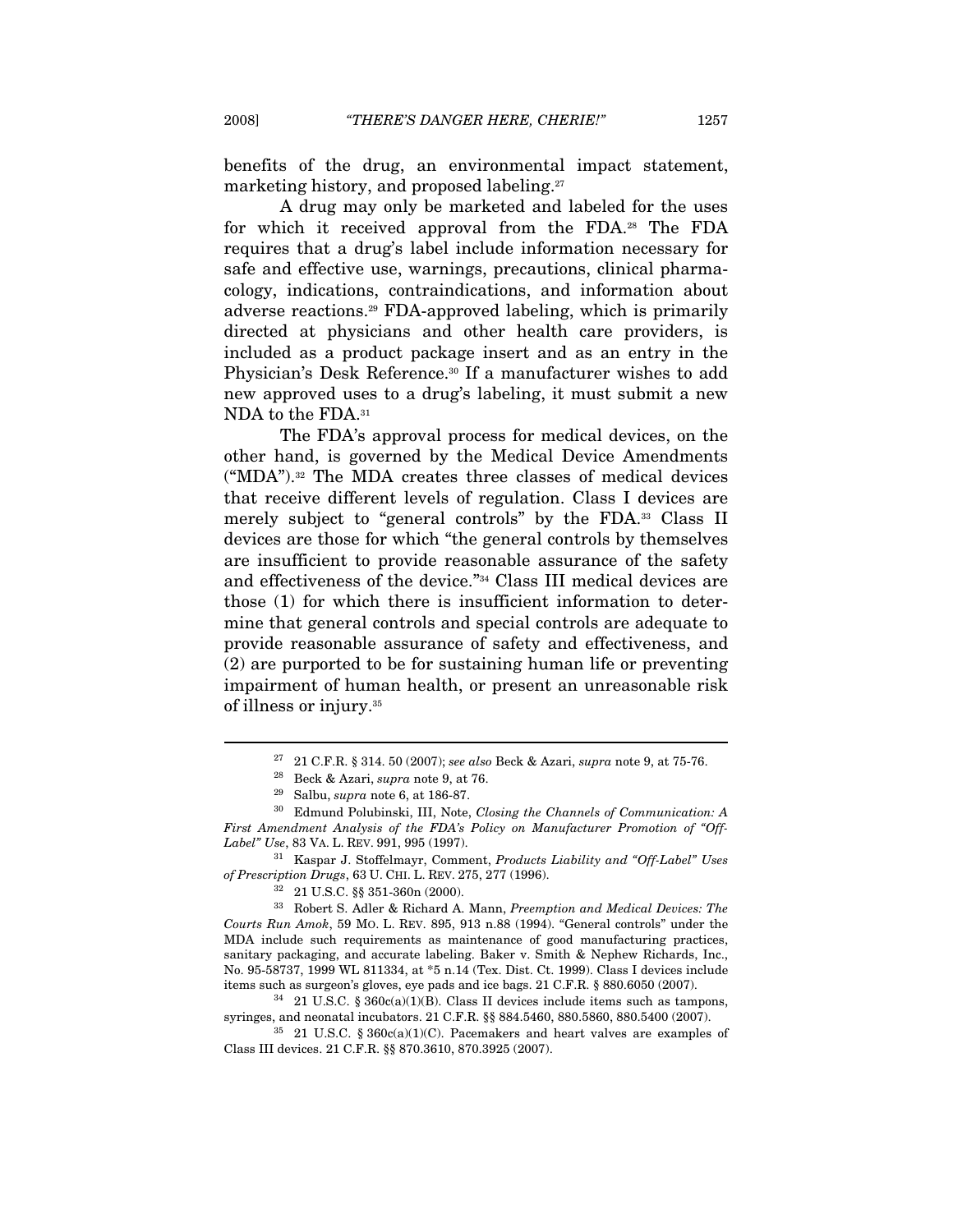Ordinarily, the manufacturer of a Class III medical device must submit a premarket approval application ("PMA") to the FDA before marketing the device in interstate commerce.36 The PMA must contain a full report of any clinical investigations that concern the safety or effectiveness of the device.37 It must also contain "a full statement of the components, ingredients, and properties and of the . . . principles of operation, of such device."38 In addition, it must include "a full description of the methods used in, and the facilities and controls used for, the manufacture, processing, and, when relevant, packing and installation of, the device."39 In the PMA, the applicant must identify, discuss, and analyze

any other data, information, or report relevant to an evaluation of the safety and effectiveness of the device known to or that should reasonably be known to the applicant from any source, foreign or domestic, including information derived from investigations other than those proposed in the application and from commercial marketing experience.40

The PMA must also include specimens of the labeling proposed to be used for the device.41 A Class III medical device is not subject to the PMA requirement if (1) it was marketed prior to the MDA's enactment<sup>42</sup> and a regulation requiring submission of PMAs has not been issued for the device or (2) it is "substantially equivalent" to a predicate device, that is, one marketed prior to the MDA's enactment.43 Another exception to the PMA process permits a Class III device that obtains an Investigational Device Exemption ("IDE") to be tested on human subjects without obtaining PMA approval.<sup>44</sup>

Thus, manufacturers of both prescription drugs and medical devices must satisfy the FDA that their products are safe and effective before the agency will approve them for marketing.

<sup>36 21</sup> U.S.C. § 360e.

 $37$  Id. § 360e(c)(1)(A); 21 C.F.R. § 814.20(b)(8)(i) (2007).

<sup>38 21</sup> U.S.C. § 360e(c)(1)(B).

 $\stackrel{39}{40} \,\, \stackrel{Id.}{=} \,\, \begin{array}{ll} 360 \mathrm{e(c)} \mathrm{(1)} \mathrm{(C)}.\\ 40 & 21 \mathrm{~C.F.R.} \,\, \S \,\, 814.20 \mathrm{(b)} \mathrm{(8)} \mathrm{(ii)} \,\, \mathrm{(2007)}. \end{array}$ 

 $^{41}$   $\,$  21 U.S.C. § 360e(c)(1)(F).

<sup>&</sup>lt;sup>42</sup> Id. § 360e(b)(1)(A).<br><sup>43</sup> Id. § 360e(b)(1)(B).<br><sup>44</sup> See id. § 360j(g). An IDE allows researchers to conduct clinical trials without first going through a formal PMA process in order to "encourage . . . the discovery and development of useful devices . . . and maintain optimum freedom for scientific investigators." 21 U.S.C. § 360j(g).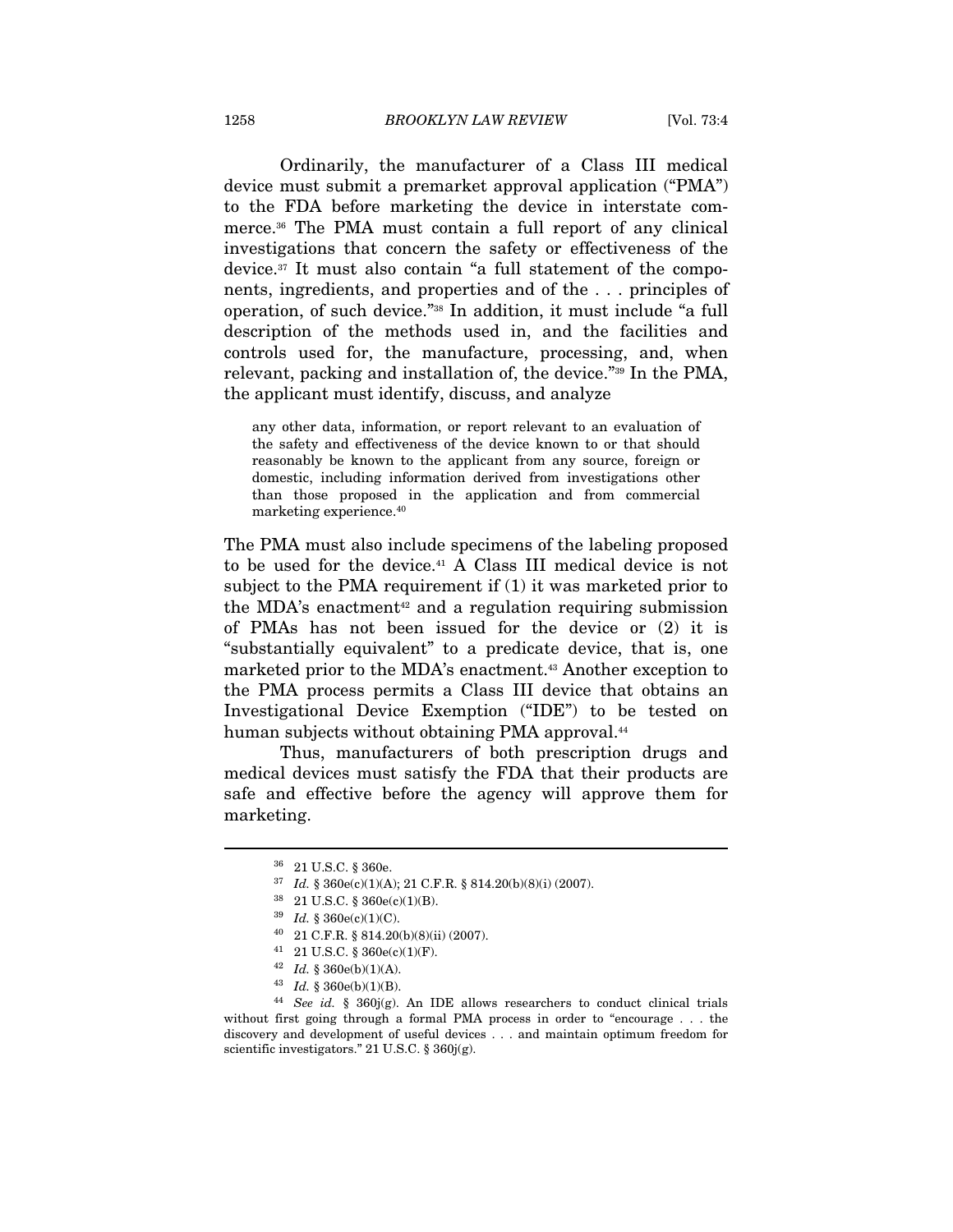#### B. FDA Regulation of the Promotion of Off-Label Uses by Drug Manufacturers

Although the FDCA authorizes the FDA to regulate the manufacture and marketing of prescription drugs and medical devices, the FDA has never claimed any authority to regulate the practice of medicine.45 Therefore, physicians may use FDAlicensed drugs or medical devices in any way they believe will benefit their patients and are not limited to approved uses.<sup>46</sup> However, the FDA can regulate advertising and promotion activities by drug manufacturers. In the past, the FDA prohibited manufacturers from promoting a drug for any purpose that had not been approved. $47$  A company that promoted information about uses that had not received FDA approval was subject to liability for "misbranding."<sup>48</sup> The only exception to this policy was for the provision of information about offlabel uses when specifically requested by a physician.<sup>49</sup> There were two reasons for the FDA's prohibition of the dissemination of information about off-label uses. First, the FDA was concerned that the information about off-label uses provided by pharmaceutical companies to doctors might be incomplete.50 Second, the FDA believed that allowing drug manufacturers to furnish such information would encourage them to bypass the FDA's NDA process.51

Eventually, the FDA issued guidance documents that permitted the dissemination of information about off-label uses in published form and at independent medical education programs. The first of these guidance documents sought to control drug manufacturers' distribution of "enduring materials," such as textbooks and reprints of journal articles.<sup>52</sup> In 1997, Congress enacted the Food and Drug Administration Modernization Act ("FDAMA"),<sup>53</sup> and Section 401 of the Act

<sup>&</sup>lt;sup>45</sup> Polubinski, *supra* note 30, at 999.<br><sup>46</sup> Beck & Azari, *supra* note 9, at 76.<br><sup>47</sup> Wilsker, *supra* note 25, at 808.

<sup>&</sup>lt;sup>48</sup> James O'Reilly & Amy Dalal, Off-Label or Out of Bounds? Prescriber and Marketer Liability for Unapproved Uses of FDA-Approved Drugs, 12 ANNALS HEALTH L. 295, 301 (2003).  $$\,^{49}$$  Greene,  $supra$  note 5, at 49.  $$\,^{50}$$  Weeks,  $supra$  note 8, at 657.

 $^{\,51}\,$  Greene,  $supra$  note 5, at 48-49.  $^{\,52}$  Advertising and Promotion; Guidances, 61 Fed. Reg. 52,800-52,801 (Oct. 8, 1996); see also infra text accompanying notes 56-58.<br><sup>53</sup> Food and Drug Administration Modernization Act of 1997, Pub. L. No. 105-

<sup>115, § 401, 111</sup> Stat. 2296, 2356 (1997) (codified at 21 U.S.C. § 355 et seq. (2000)).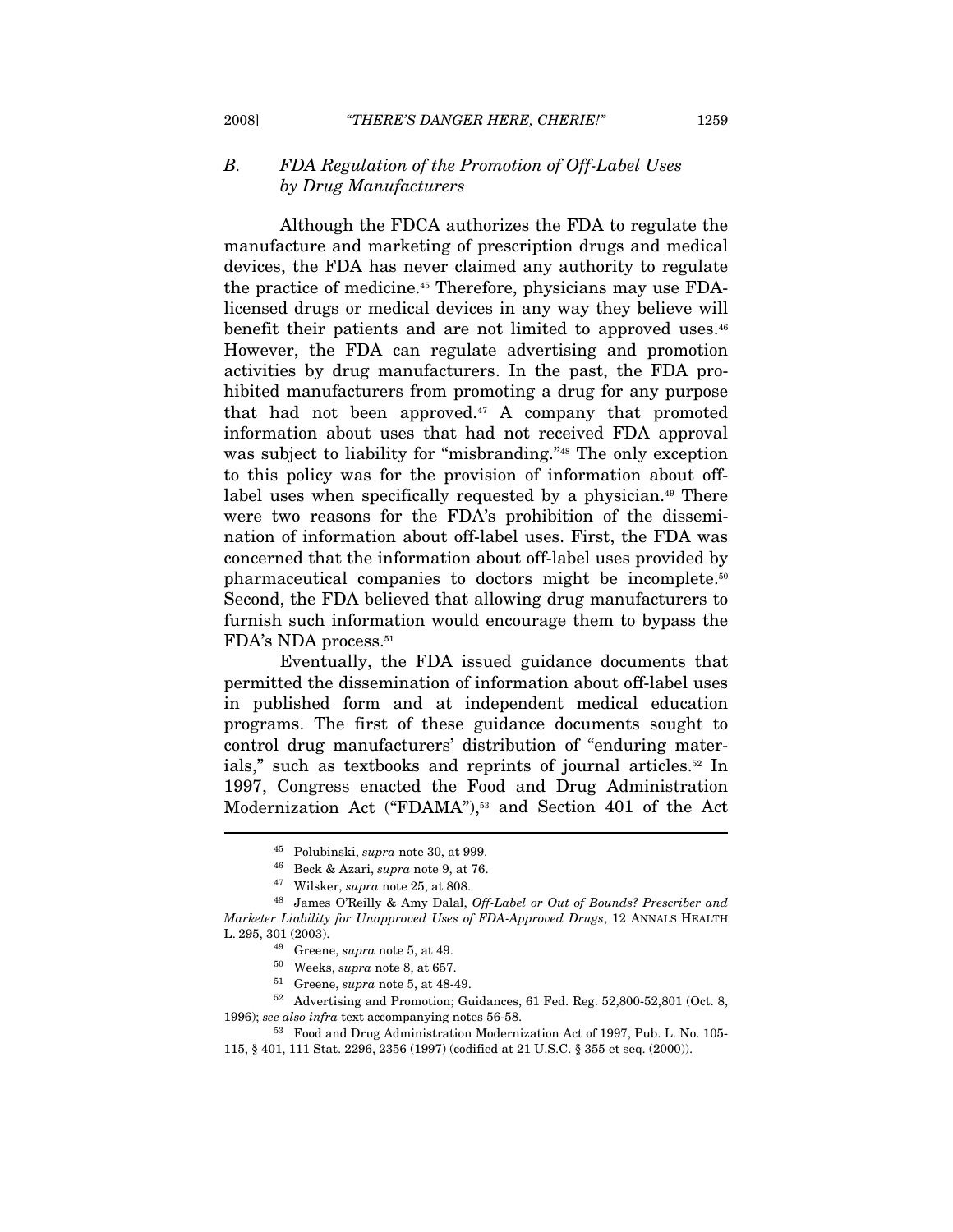incorporated the guidance provisions.<sup>54</sup> According to FDAMA, a manufacturer was allowed to provide health care practitioners, pharmacy benefit managers, health insurance companies, group health plans, or governmental agencies with information about the safety, effectiveness, or benefits of an off-label use, provided that the manufacturer filed a supplemental application for the proposed off-label use with the FDA.55 In addition, the information disseminated to these qualified groups had to be in the form of unabridged peer-reviewed articles or qualified reference publications.56 Furthermore, the manufacturer was required to disclose that the use in question had not been approved or cleared by the FDA.<sup>57</sup>

In 1997, the FDA also published the "Final Guidance on Industry-Supported Scientific and Educational Activities"58 to regulate continuing medical education ("CME") programs at which information about off-label uses was presented.<sup>59</sup> The CME Guidance gave FDA approval to CME programs in which discussion of off-label uses was not influenced by pharmaceutical companies, but disapproved programs in which offlabel uses were discussed when the programs were controlled or influenced by drug manufacturers.<sup>60</sup> To that end, the CME Guidance identified a number of factors to be considered in determining whether a program was independent of manufacturer influence and, therefore, permissible.<sup>61</sup>

As mentioned above, Section 401 of the FDAMA allowed drug companies to disseminate information about off-label uses of FDA-approved products, but it expired on September 30,

 $\overline{a}$ 

59 I. Scott Bass et al., Off-Label Promotion: Is FDA's Final Guidance on Industry-Supported Scientific and Educational Programs Enforceable?, 53 FOOD & DRUG L.J. 193, 195 (1998).

<sup>60</sup> Greene, *supra* note 5, at 49.<br><sup>61</sup> Final Guidance on Industry-Supported Scientific and Educational Activities, 62 Fed. Reg. 64,074, 64,097-99 (Dec. 3, 1997). These factors include (1) who controls the content and selects the moderator and speakers; (2) whether drug manufacturer funding is disclosed; (3) whether unapproved uses will be discussed; (4) whether the central focus of the program is on one product; (5) the relationship between the corporate sponsors and the CME provider; (6) the process by which the audience is selected; (7) the availability of opportunities for meaningful discussion and questioning; (8) the dissemination of information; (9) the existence of ancillary promotional activities; and (10) complaints by the provider, participants or attendees about attempts by the supporting company to influence the program's content. Id.

 $54$  Id.; see 21 U.S.C. § 360aaa to 360aaa-6(a) (2000).

<sup>55 21</sup> U.S.C. § 360aaa(a).<br>
56 Id. § 360aaa-1(a).<br>
57 Id. §360aaa(b)(6)(A)(i).<br>
58 62 Fed. Reg. 64,074 (Dec. 3, 1997).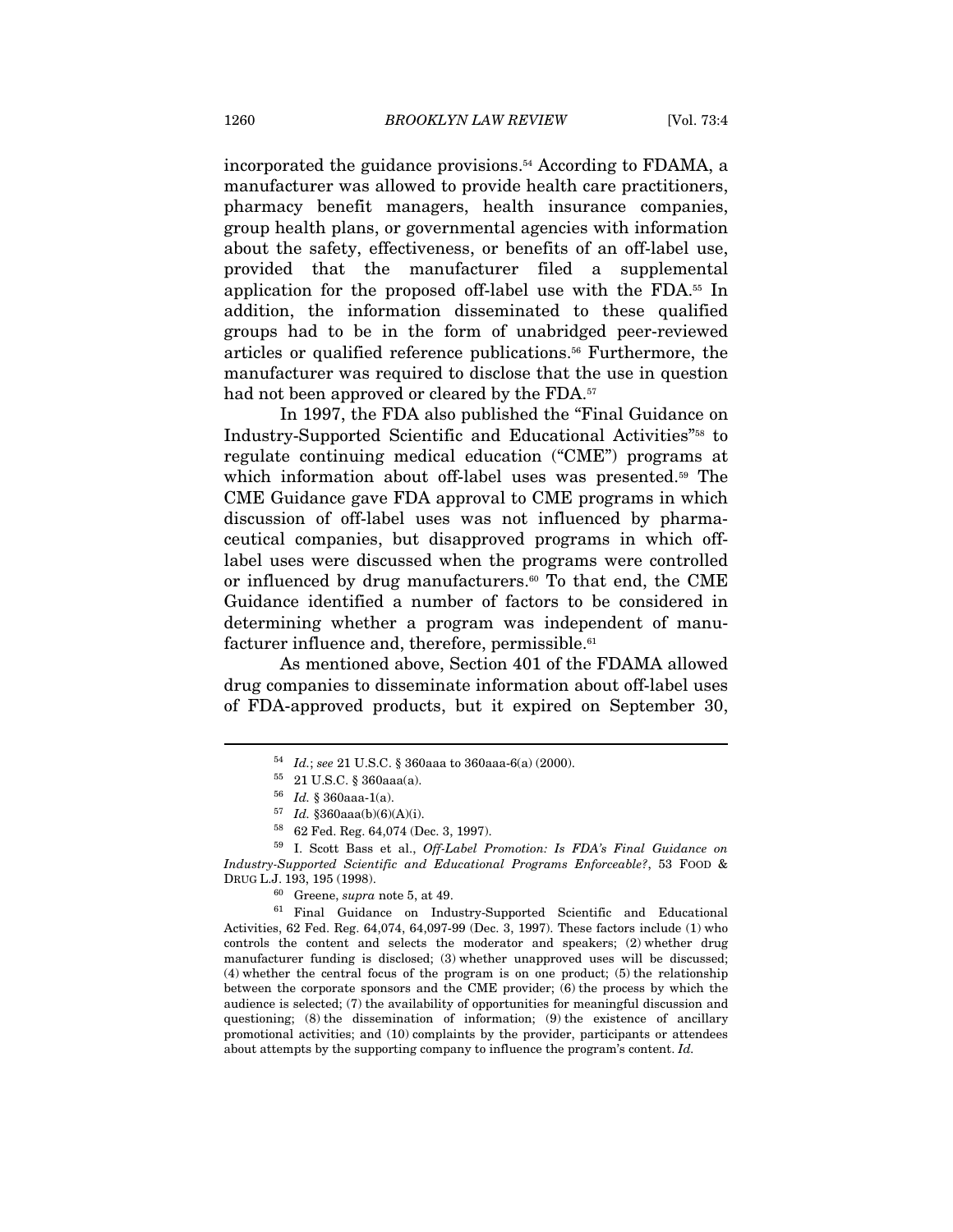$2006.^{\circ}$  Filling the regulatory void left by the FDAMA's expiration, the FDA promulgated on February 15, 2008 a draft guidance document entitled "Good Reprint Practices," which identifies how drug manufacturers should distribute scientific or medical journal reprints, articles, or reference works.63 This draft guidance document provides that the article or reference work recommending an off-label use should be published by an organization that has an editorial board.64 In addition, the publisher should fully disclose conflicts of interest or biases on the part of any author, contributor, or editor associated with an article.65 Articles should also be peer reviewed and published in accordance with established procedures.<sup>66</sup> Furthermore, the draft guidance document discourages the distribution of special supplements or publications that have been funded by the manufacturer whose product is discussed in an article.<sup>67</sup> Moreover, it provides that the FDA considers articles that are not supported by credible medical evidence to be false and misleading and prohibits manufacturers from distributing them.68 The draft guidance document also requires that the reprint or reference publication be distributed in unabridged form.69 Finally, the draft guidance document makes it clear that the FDA retains its power to determine whether distribution of an article or publication constitutes promotion of an unapproved "new use" or whether such a product may be considered misbranded or adulterated under the Federal Food, Drug and Cosmetic Act.<sup>70</sup>

The new FDA policy on the promotion of off-label uses, beginning with the passage of the FDAMA, is less restrictive than its previous approach, which prohibited manufacturers from providing any information about off-label uses unless physicians specifically asked for it. However, commentators

 $62$  Id.; see supra notes 54-57 and accompanying text (discussing Section 401).<br> $63$  FDA, GUIDANCE FOR INDUSTRY: GOOD REPRINT PRACTICES FOR THE

DISTRIBUTION OF MEDICAL JOURNAL ARTICLES AND MEDICAL OR SCIENTIFIC REFERENCE PUBLICATIONS ON UNAPPROVED NEW USES OF APPROVED DRUGS AND APPROVED OR CLEARED MEDICAL DEVICES (2008), available at http://www.fda.gov/oc/op/ goodreprint.html.<br> $$\,^{64}$$   $Id.$  pt. IV.A.  $$\,^{65}$$   $Id.$ 

<sup>66</sup> Id.

<sup>67</sup> Id.

<sup>68</sup> Id.

 $^{69}$   $\,$   $Id.$  pt. IV.B.  $^{70}$   $\,$   $Id.$  pt. III.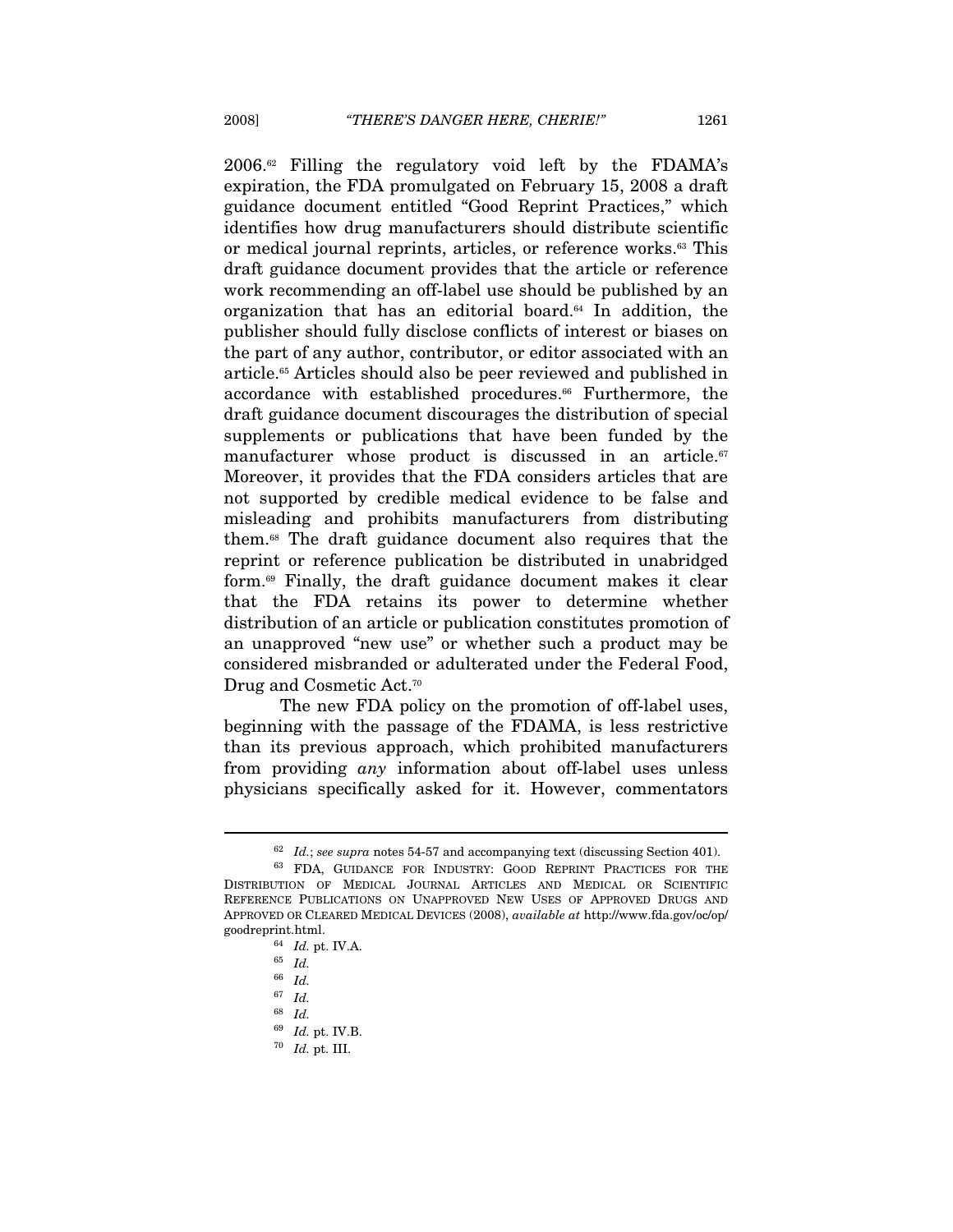have been critical of the guidance documents, $\tau$  and it appears that drug companies have shown little enthusiasm for working within the structure set forth by the FDA in these documents.

#### C. Violations of FDA Regulations

A drug company that improperly promotes its products for off-label uses will be subject to criminal sanctions and civil liability.72 The FDA considers unauthorized promotion to be misbranding.<sup>73</sup>

The recent experience of Purdue Pharma, manufacturer of the prescription pain medication OxyContin, illustrates the perils of misbranding and other violations of the FDCA. The company was accused of encouraging physicians to prescribe OxyContin for use every eight hours instead of the twelve-hour dosage approved by the FDA.74 It eventually agreed to pay \$19.5 million to twenty-six states and the District of Columbia to settle a civil suit based on its alleged promotion of off-label use of the painkiller.75 This led Connecticut Attorney General Richard Blumenthal to declare, "We are raising the bar on offlabel marketing—and other promotion tactics—that lead to abuse and diversion of prescription drugs."76 However, Purdue Pharma suffered an even more serious blow when the U.S. Department of Justice brought criminal charges against the company and three of its top executives.77 Federal prosecutors contended that Purdue Pharma had engaged in a fraudulent and deceptive marketing campaign that falsely claimed that

 $^{71}$  E.g., Bass et al., supra note 59, at 209-12; Salbu, supra note 6, at 220-21; Polubinski, supra note 30, at 993, 1031.

 $72$  Violations of the FDCA can result in fines, imprisonment, and civil penalties. 21 U.S.C. § 333 (2006). 73 Mark A. Ford, Note, Another Use of OxyContin: The Case for Enhancing

Liability for Off-Label Drug Marketing, 83 B.U. L. REV. 429, 438-39 (2003). The Food, Drug and Cosmetic Act generally considers a drug "misbranded" if its labeling fails to contain "adequate directions for use." 21 U.S.C. § 352(f) (2000). When the FDA approves a prescription drug or medical device for marketing, it approves specific labeling for the product. If a manufacturer promotes a drug for an unapproved use, its FDA-approved labeling will not contain any directions for that use and thus will be misbranded under § 352(f). Ford, supra, at 438.<br>
<sup>74</sup> Painkiller's Maker Settles Complaint, N.Y. TIMES, May 9, 2007, at C6.<br>
<sup>75</sup> Id.

<sup>76</sup> Press Release, Richard Blumenthal, Attorney General, & Jerry Farrell, Jr., Attorney General, [Department of Consumer Protection] Commissioner [Conn.] Announce Oxycontin Maker Agrees to Halt Illegal Marketing 1 (May 8, 2007), available at http://www.ct.gov/dcp/lib/dcp/pdf/oxycontin\_multistate\_settlement.pdf .  $^{77}$  Barry Meier, Narcotic Maker Guilty of Deceit Over Marketing, N.Y. TIMES,

May 11, 2007, at A1.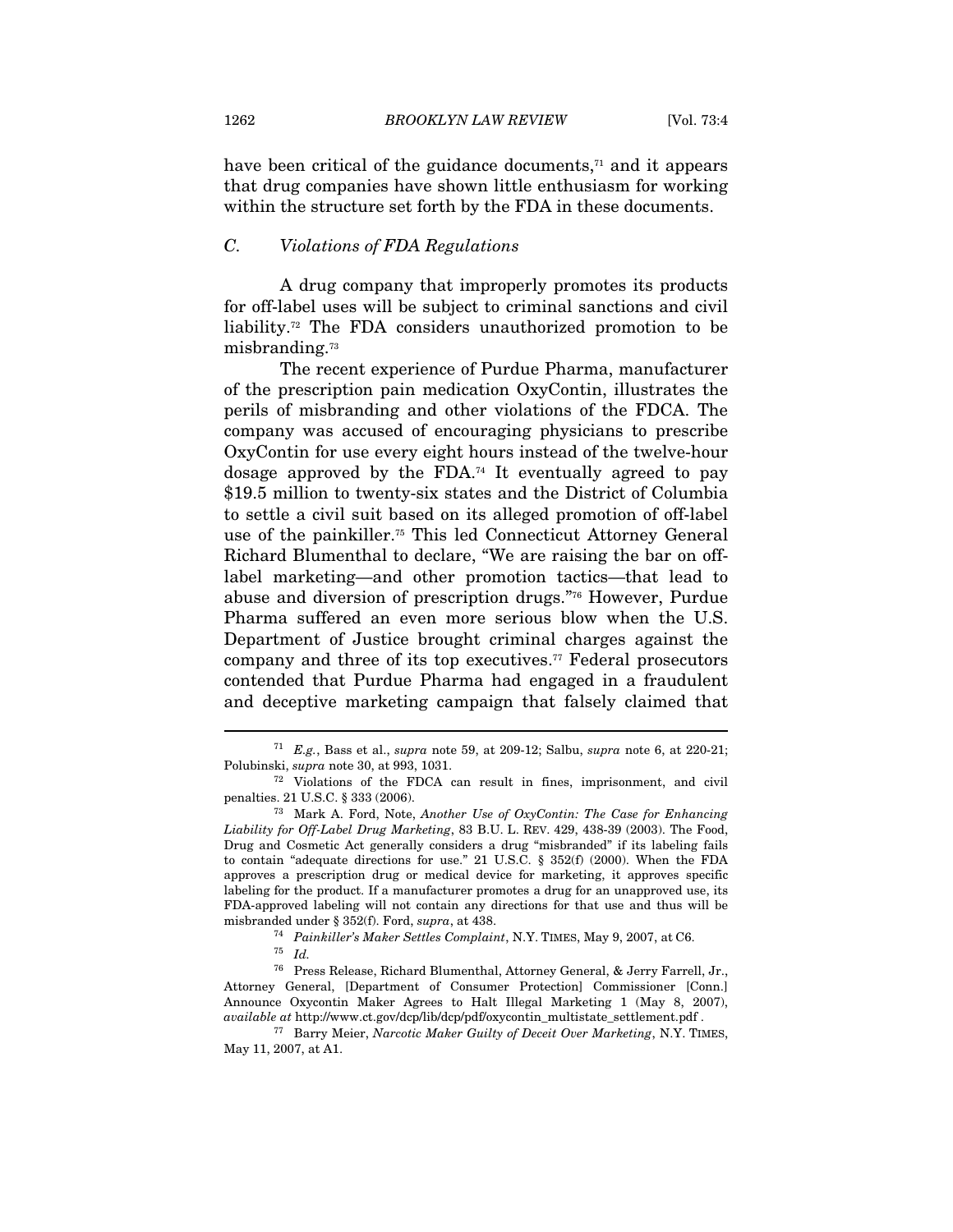OxyContin, because of its timed-release formula, was more resistant to abuse and less likely to cause addiction than competing products such as Percocet.78 The federal government also charged some company sales representatives with giving doctors misleading scientific data to support their fraudulent claims.79

Pursuant to an agreement, Purdue Pharma and the three corporate officers pleaded guilty to these criminal charges.80 As part of the plea bargain deal, Purdue Pharma acknowledged that it had made false statements, and it agreed to pay \$470 million in fines and payments to various state and federal agencies as well as \$130 million to settle civil lawsuits brought against the company by former patients who claimed to have become addicted to OxyContin.81 According to federal prosecutors, the \$600 million in fines and civil penalties that Purdue Pharma agreed to pay amounted to ninety percent of the profits that it initially made from OxyContin sales. $82$ Furthermore, as part of the plea bargain deal, the court sentenced the company to five years' probation.<sup>83</sup>

Three company executives also pleaded guilty to misdemeanor charges of misbranding OxyContin, a violation of the FDCA that does not require proof that the defendants intended to defraud doctors or consumers or that they knew about the wrongdoing of others.84 These officials agreed to pay a total of \$34.5 million in fines.<sup>85</sup> At a "lengthy and highly emotional hearing" in federal district court, parents of those who had died from overdoses of OxyContin condemned the company officials and urged the court to reject the plea agreements and sentence the officials to jail terms.<sup>86</sup> However, the court accepted the plea agreements and only sentenced the three officials to three years' probation and 400 hours each of community service in drug treatment programs.87 Nevertheless,

<sup>78</sup> Id.

<sup>79</sup> Id.

 $^{80}\,$   $Id.$ 

<sup>81</sup> Id.

<sup>82</sup> Barry Meier, Big Part of OxyContin Profit Was Consumed by Penalties, N.Y. TIMES, June 19, 2007, at C3.<br><sup>83</sup> Barry Meier, 3 Officials Sentenced in Case Involving OxyContin, N.Y.

TIMES, July 21, 2007, at C4.<br> $^{84}$  *Id.* 

<sup>&</sup>lt;sup>85</sup> Meier, *supra* note 82.<br><sup>86</sup> Meier, *supra* note 83.<br><sup>87</sup> Id.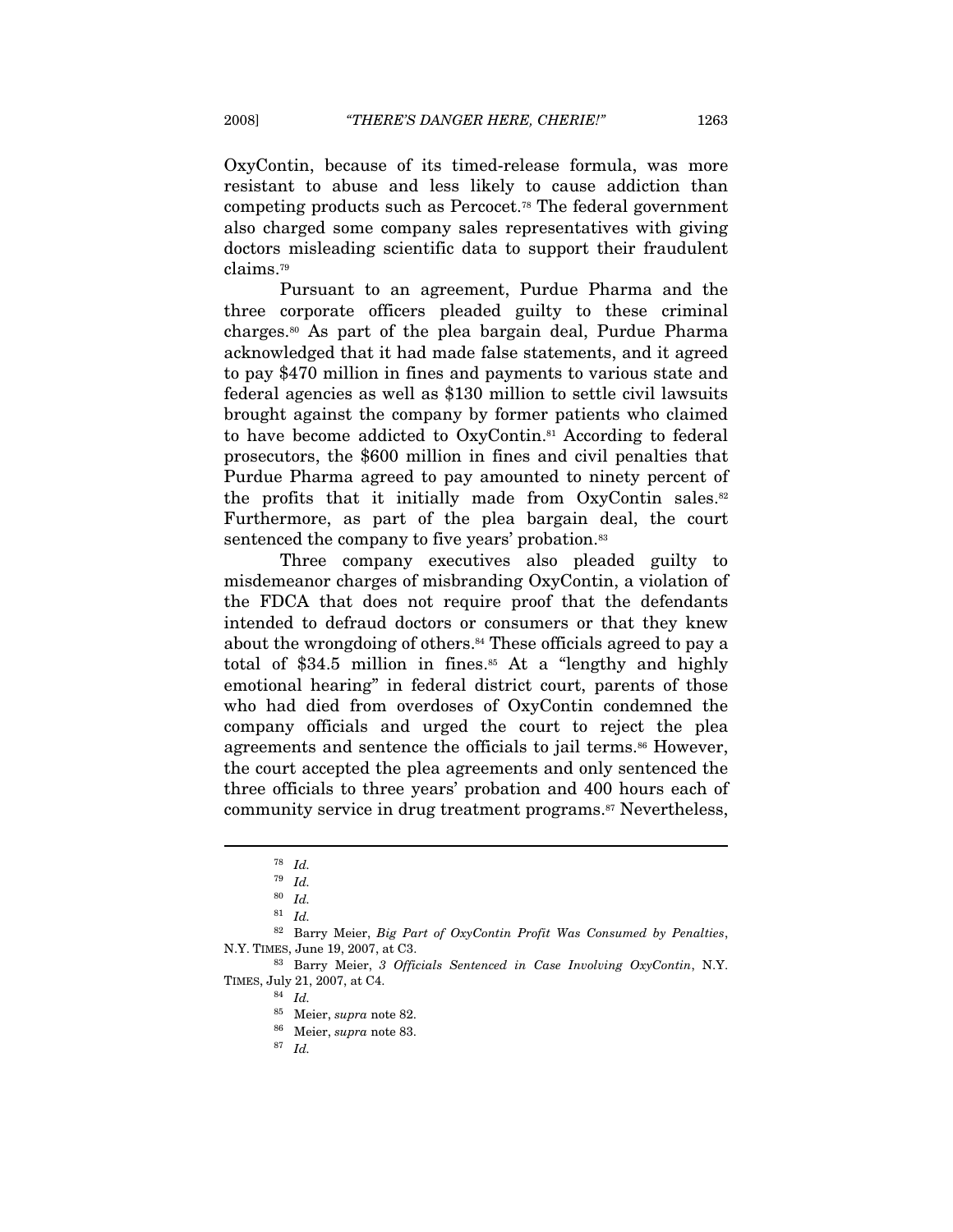the judge expressed disappointment that he was unable to send the defendants to prison because federal prosecutors had not produced evidence that the company officials were aware of the wrongdoing at Purdue Pharma.

Purdue Pharma illustrates that pharmaceutical companies and their executive officers who violate FDA regulations by promoting off-label uses run the risk of incurring huge fines or even incarceration if they are caught.

### III. LIABILITY BASED ON VIOLATIONS OF THE RACKETEER INFLUENCED AND CORRUPT ORGANIZATIONS ACT AND THE FALSE CLAIMS ACT

Two other sources of statutory liability for manufacturers that promote off-label uses for their products are the Racketeer Influenced and Corrupt Organizations Act ("RICO") and the False Claims Act.

#### A. RICO

A number of RICO cases have been brought against pharmaceutical companies for illegally promoting off-label uses of prescription drugs. Although drug companies have won several of these cases, others are still in litigation.

#### 1. Elements of RICO

RICO was enacted in 1970 to combat the infiltration of organized crime into legitimate business enterprises.<sup>88</sup> The statute imposes criminal and civil liability on any person who invests income from a pattern of racketeering activity in an enterprise,<sup>89</sup> acquires an interest in an enterprise through a pattern of racketeering activity,90 conducts an enterprise's affairs through a pattern of racketeering activity, $91$  or who conspires to do any of these things.92 An "enterprise" includes "any individual, partnership, corporation, association, or other

<sup>88</sup> Beth S. Schipper, Note, Civil RICO and Parens Patriae: Lowering Litigation Barriers Through State Intervention, 24 WM. & MARY L. REV. 429, 431 (1983); see also Bryce A. Jensen, Note, From Tobacco to Health Care and Beyond—A Critique of Lawsuits Targeting Unpopular Industries, 86 CORNELL L. REV. 1334, 1354 (2001). 89 18 U.S.C. § 1962(a) (2000).

<sup>&</sup>lt;sup>90</sup> Id. § 1962(b).<br><sup>91</sup> Id. § 1962(c).<br><sup>92</sup> Id. § 1962(d).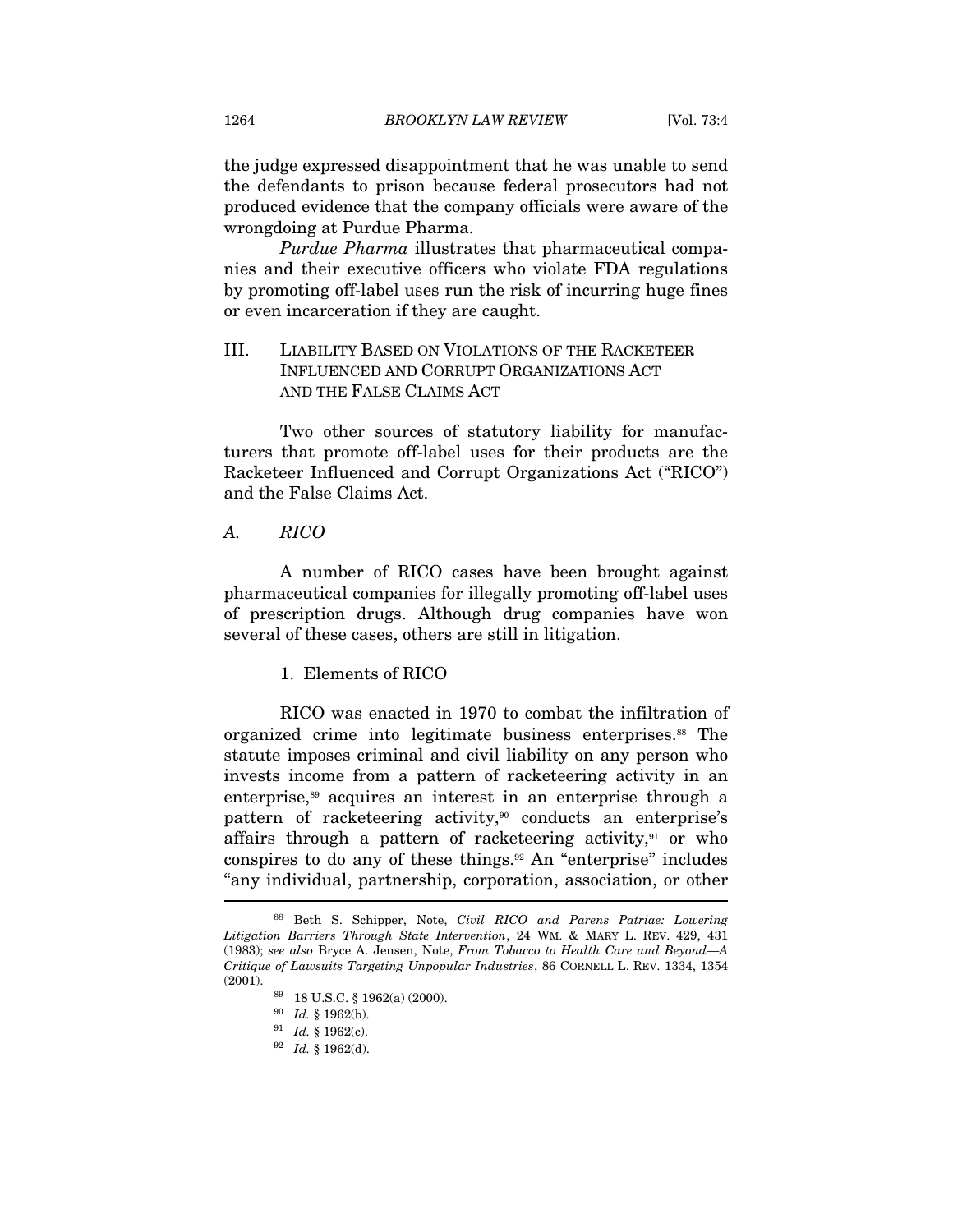legal entity, and any union or group of individuals associated in fact although not a legal entity."93 RICO defines "racketeering activity" to include various criminal acts such as mail fraud, wire fraud, drug trafficking, murder, arson, gambling, extortion, bribery, and embezzlement.<sup>94</sup> According to the statute, a "pattern of racketeering activity" consists of two or more acts of racketeering that occur within ten years of each other and that reflect a relationship and continuity in terms of purpose, results, participants, victims, or methods, but which are sufficiently distinct so that they amount to more than a single episode or an isolated occurrence.95 Because at least two of these offenses must be committed in order make out a claim under RICO, they are referred to as "predicate acts."96

There are two types of civil remedies available under RICO: damages and equitable relief. Any person injured in his business or property by reason of a RICO violation may sue for treble damages. $97$  In addition, a court may grant various equitable remedies, including restricting the defendants from engaging in certain activities in the future and even dissolving or restructuring the enterprise.<sup>98</sup> Furthermore, RICO expressly authorizes the U.S. Attorney General to seek equitable relief in appropriate cases.99

#### 2. Hamm v. Rhone-Poulenc Rorer Pharmaceuticals, Inc.

Hamm v. Rhone-Poulenc Rorer Pharmaceuticals, Inc. ("RPR") illustrates the application of RICO in the context of off-label drug use promotion.100 The case involved the drugs Lovenox, Taxotere, Rilutek, and Nasacort AQ.101 An RPR employee and three former employees brought a civil claim

 $\overline{a}$ 

<sup>99</sup> Id. § 1964(b).<br><sup>100</sup> See Hamm v. Rhone-Poulenc Rorer Pharm., Inc., 187 F.3d 941 (8th Cir. 1999).  $101$  Id. at 946 (8th Cir. 1999). Lovenox was approved for use as a treatment for

blood clotting; Taxotere was approved for cancer therapy; Rilutex was approved for amyotrophic lateral sclerosis ("ALS," also known as Lou Gehrig's disease); and Nasacort was approved to treat asthma. See Respondent's Brief in Opposition for Respondent Rhone-Poulenc Rorer Pharmaceuticals Inc. at 4, Hamm v. Rhone-Poulenc Rorer Pharm., Inc., 528 U.S. 1117 (2000) (No. 99-803), available at 1999 WL 33632777.

<sup>&</sup>lt;sup>93</sup> Id. § 1961(4).<br><sup>94</sup> Id. § 1961(1).<br><sup>95</sup> Id. § 1961(5).

<sup>96</sup> Ed Dawson, Note, Legigation, 79 TEX. L. REV. 1727, 1740 (2001).<br>
97 18 U.S.C. § 1964(c).<br>
98 Id. § 1964(a).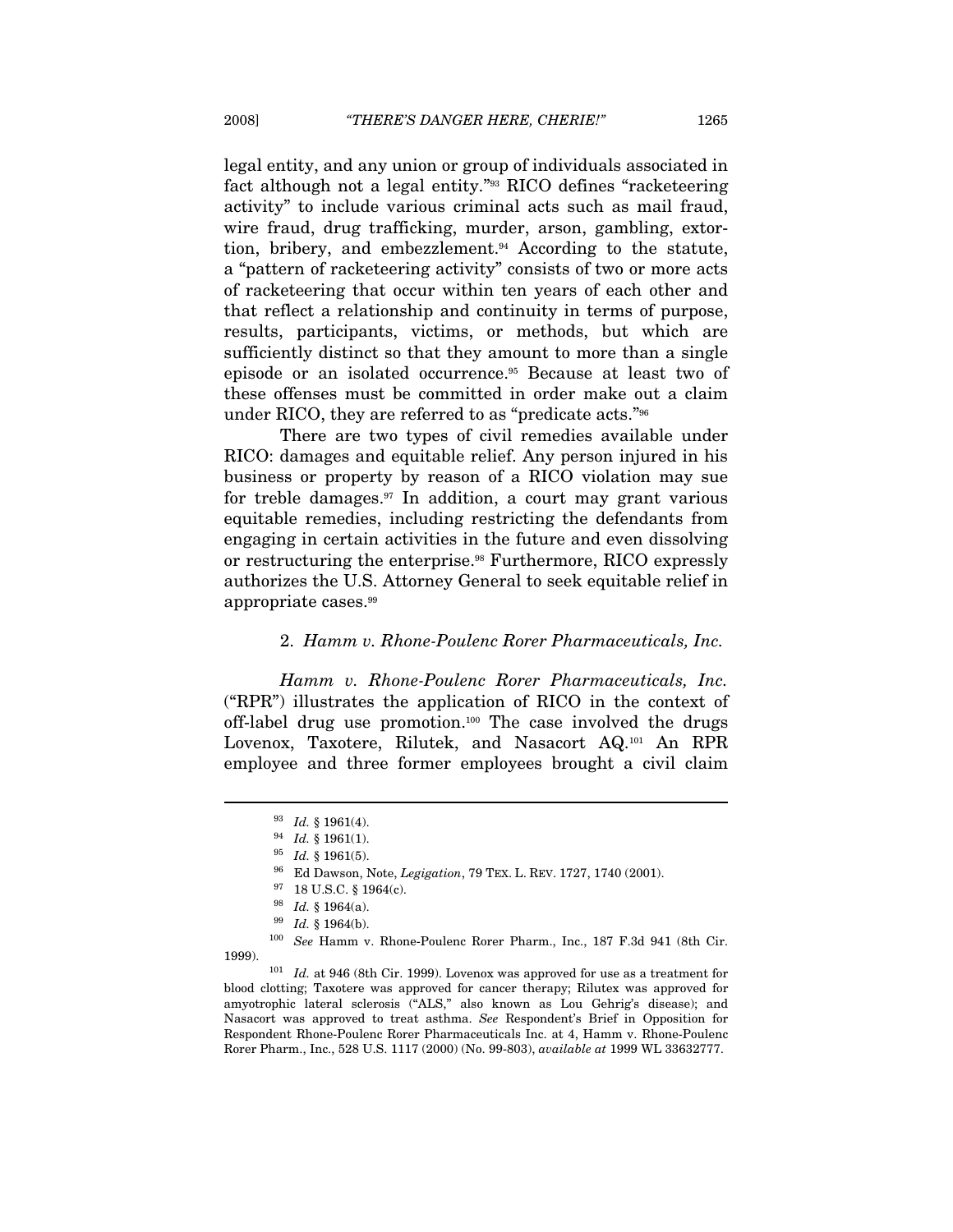under RICO against RPR; Genecom, RPR's advertising agency; and a number of physicians who allegedly received illegal payments from RPR. The plaintiffs claimed that RPR illegally marketed drugs for off-label uses by providing information about off-label uses to its sales representatives and encouraging them to solicit physicians to prescribe its products for such uses.<sup>102</sup> In addition, according to the plaintiffs, RPR, through Genecom, engaged physicians who prescribed RPR products for off-label uses to speak at CME events and paid them to promote off-label uses.103 The plaintiffs also alleged that RPR set sales quotas for its staff that implicitly included off-label sales and that when the plaintiffs reported these unlawful promotional activities to RPR lawyers, they were told to rewrite promotional event payment documents and destroy other evidence of illegal promotions.104

Furthermore, the plaintiffs alleged that RPR and other defendants also violated RICO by conducting or participating in a pattern of racketeering activity by obtaining money from product sales generated by the illegal promotion of off-label uses of its products.105 The plaintiffs declared that RPR and other defendants sent promotional materials and obtained or paid money through the mail, transmitted promotional materials and made false representations through the use of interstate telephonic communications, and used the facilities of interstate commerce to distribute the proceeds gained from illegal kickbacks and payments made to influence the promotion and use of RPR products.106

Notwithstanding these allegations of wrongdoing, the lower court dismissed the plaintiffs' civil RICO claims for lack of standing,107 and this decision was affirmed on appeal.108 The court declared that RICO's civil enforcement provisions required that a plaintiff be "injured in his [or her] business or property by reason of a violation of section 1962."109 Therefore, in order to have standing to sue under RICO, a plaintiff must allege (1) an injury to "business or property" (2) caused "by  $\overline{a}$ 

 $^{107}$  Hamm v. Rhone-Poulenc Rorer Pharm., Inc., 176 F.R.D. 566, 571 (D. Minn.

 $\begin{array}{ll}\n 102 & Hamm, 187 \text{ F.}3 \text{d at } 946. \\
 \hline\n 103 & Id.\n \end{array}$ 

 $^{104}\;$   $Id.$ 

<sup>105</sup> Id.

 $106$  *Id.* 

<sup>1997).</sup>  $108$  Hamm, 187 F.3d at 954.  $109$  Id. at 951 (quoting 18 U.S.C. § 1964(c)).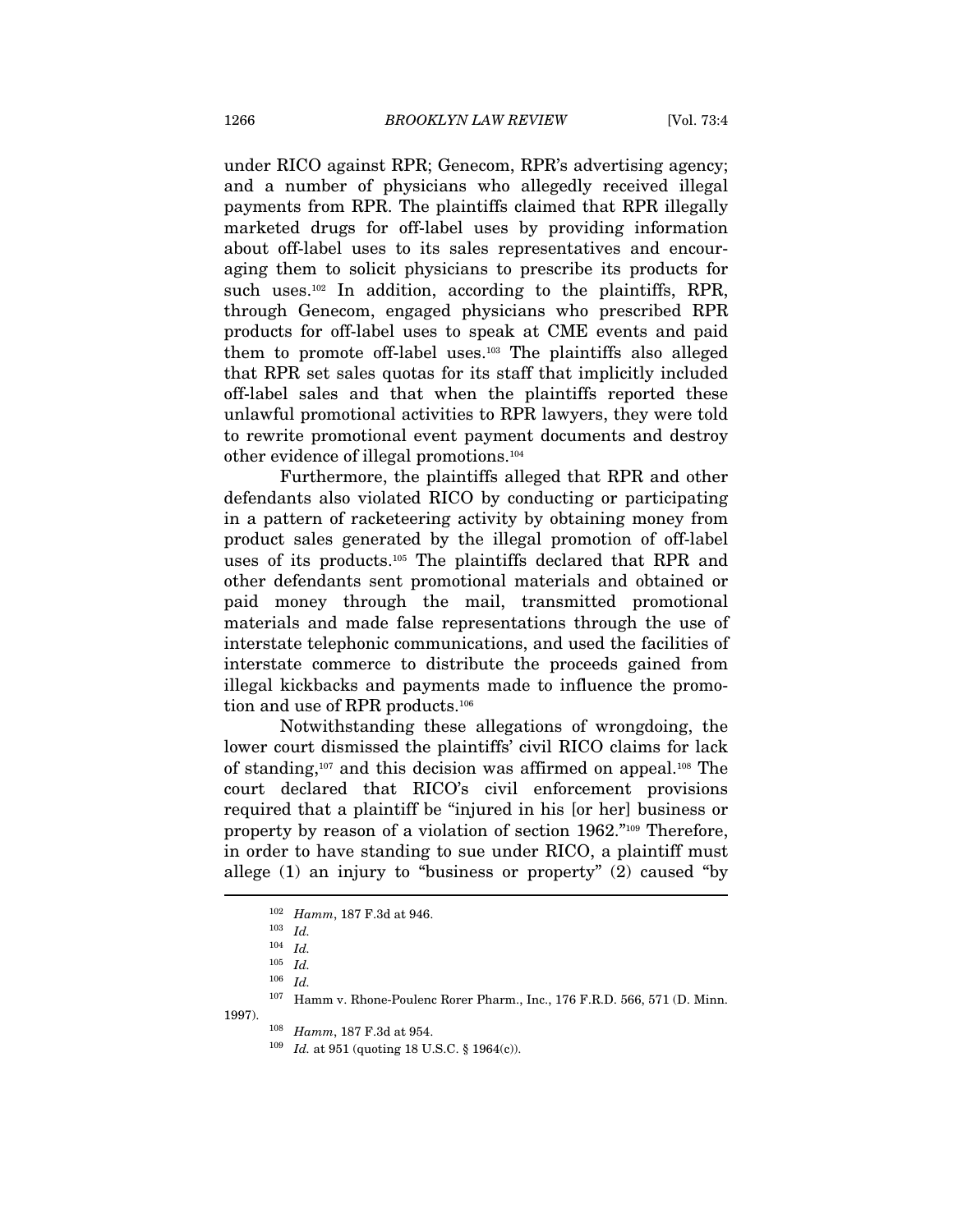reason of" a RICO violation.110 The court pointed out that the U.S. Supreme Court held in Sedima, S.P.R.L. v. Imrex Co.<sup>111</sup> that plaintiffs must be injured by conduct that constitutes racketeering activity (that is, predicate acts) and not by other wrongful acts committed by the defendant to have standing to sue under RICO.112 This requirement is imposed because the compensable harm under RICO is the commission of predicate acts in connection with the conduct of an enterprise.113 In this case, however, the defendants' fraudulent scheme to promote off-label uses of its products had not been directed at the plaintiffs, but at hospital administrators, physicians, and other medical personnel who prescribed and purchased RPR's pharmaceutical products.114 The court concluded that since the employees had not been the intended targets of the alleged racketeering activity, they did not have standing to bring a civil RICO suit.115

Although the plaintiffs were not directly injured by RPR's illegal promotion of off-label uses of its products, they argued that they suffered the requisite injury to business or property by alleging that they had been terminated, denied promotions or raises, and defamed, as well as had lost stock options, after having criticized or refused to participate in RPR's off-label promotion scheme.116 In response, the court pointed out that it had rejected similar allegations in Bowman v. Western Auto Supply Co.<sup>117</sup> as a viable basis for a civil RICO lawsuit.118 According to the court in Bowman, "The simple act of discharging an employee . . . does not constitute racketeering activity as defined in RICO, and thus does not fall within the definition of what the Supreme Court has termed 'predicate acts' under RICO."119 The plaintiffs argued that Bowman did not bar their RICO claims for defamation or damage to their business reputations.120 The court, however, declared that the plaintiffs could only sue under RICO if their injuries were

 $^{110}\;$   $Id.$ 

<sup>111 473</sup> U.S. 479, 496-97 (1985).<br>
112  $Hamm$ , 187 F.3d at 952.<br>
113  $Id.$  (quoting Sedima, 473 U.S. at 497).<br>
114  $Id.$ <br>
115  $Id.$ <br>
116  $Id.$  at 947.

<sup>117 985</sup> F.2d 383, 385-86 (8th Cir. 1993).

<sup>&</sup>lt;sup>118</sup> Hamm, 187 F.3d at 952.<br><sup>119</sup> Bowman, 985 F.2d at 385-86.<br><sup>120</sup> Hamm, 187 F.3d at 953.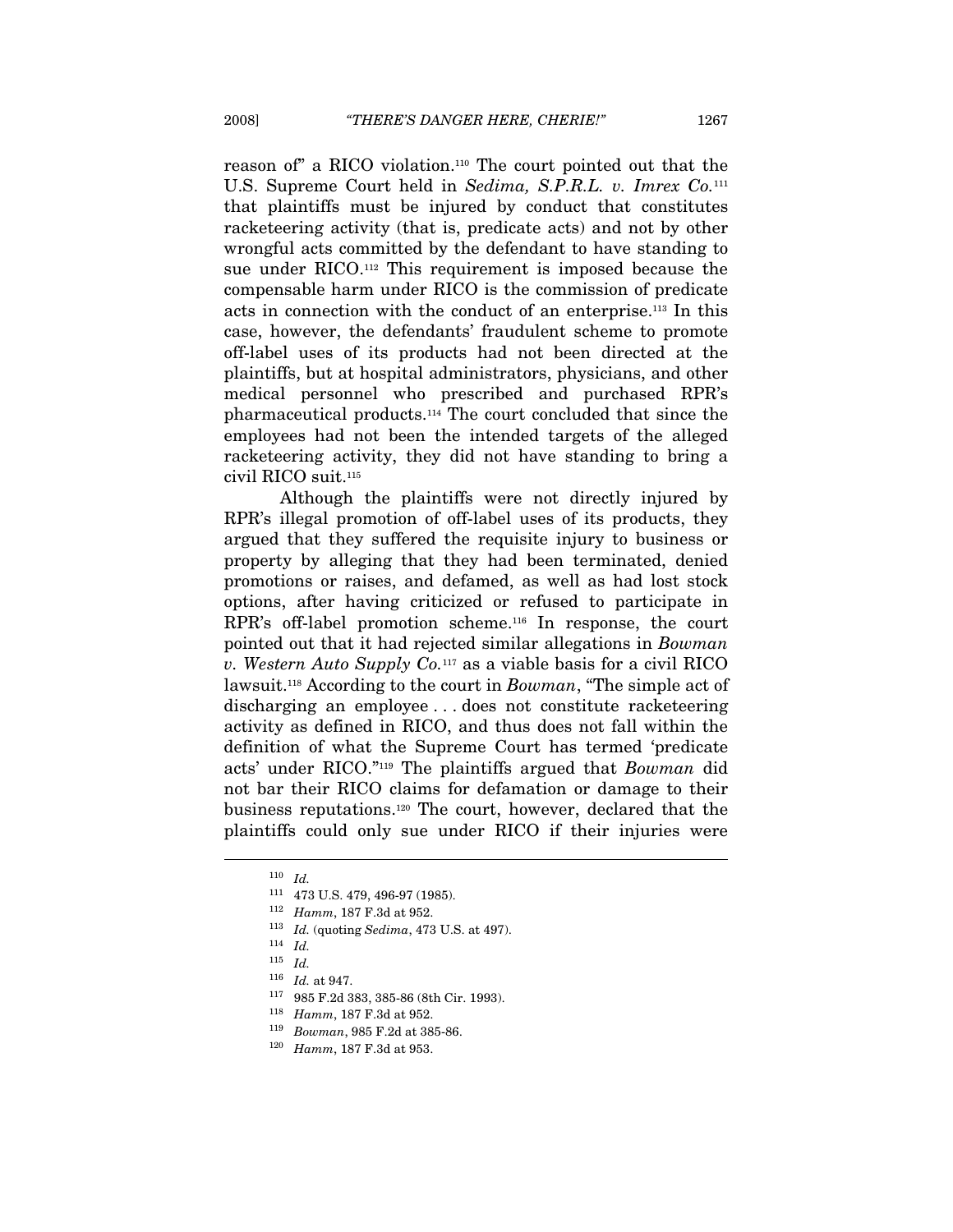directly caused by RICO violations.<sup>121</sup> In this case, since the plaintiffs were not the targets of the fraudulent scheme, any damage to the plaintiffs' business reputations was too indirect and remotely related to the defendant's racketeering activities to support their RICO claim.<sup>122</sup>

The court also concluded that the plaintiffs lacked standing because they failed to show any injury to their "business or property" as required by section 1964(c) of the RICO statute.123 The court observed that damage to one's business reputation is a personal injury and not an injury to business or property.124 Finally, the court rejected the plaintiffs' argument that they could bring a conspiracy claim under RICO as long as their injuries were caused by an overt act in furtherance of the conspiracy, even though the act in question was not a predicate act.<sup>125</sup> Although the court acknowledged that there was a circuit split on this issue, it decided to treat conspiracy the same as other claims for which a predicate act was required, as the Bowman court had done, because "[i]mposing the predicate act requirement on civil claims based on violations of § 1962(d) narrows the focus of those suits to the specific racketeering activity that lies at the heart of the RICO statute."126

Hamm v. Rhone-Poulenc Rorer illustrates some of the difficulties plaintiffs face in civil RICO cases. However, as the Neurontin case discussed below shows, RICO may still be a potential source of liability for drug companies that illegally promote off-label uses.

#### 3. In re Neurontin Marketing, Sales Practices, and Products Liability Litigation

In re Neurontin Marketing serves as another example of how RICO claims may be brought against pharmaceutical

<sup>121</sup> Id. (citing Holmes v. Sec. Investor Prot. Corp., 503 U.S. 258, 269-70 (1992)).<br> $122 \quad Id.$  at 954.<br> $123 \quad Id.$ 

 $^{124}$   $\,$   $Id.$  (citing Chicago Heights v. Lobue, 914 F. Supp. 279, 285 (N.D. Ill. 1996); In re Teledyne Def. Contracting Derivative Litig., 849 F. Supp. 1369, 1372 n.1 (C.D. Cal. 1993)).  $125$  *Id.*<br><sup>126</sup> *Id.* (quoting *Bowman*, 985 F.2d at 388).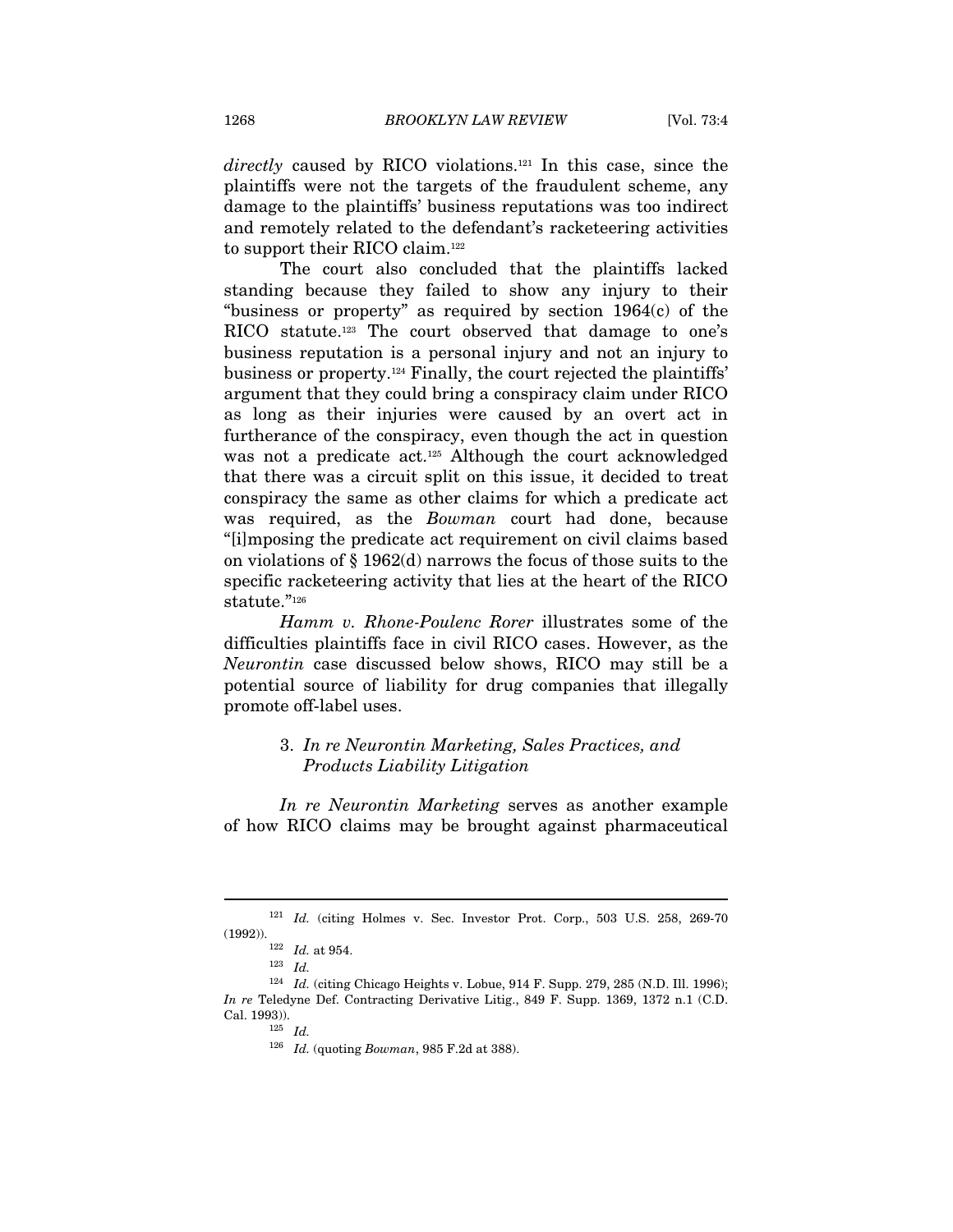companies for promoting off-label uses.127 The case involved a class action by medical insurers against Pfizer and Warner-Lambert Co., alleging that the pharmaceutical companies had engaged in a "fraudulent scheme to market the prescription drug Neurontin for a variety of off-label uses."<sup>128</sup> The defendants moved to dismiss both the Amended Class Complaint and the First Coordinated Amended Complaint.129 A magistrate judge recommended that the motion be granted in part and denied in part.130 After a hearing, the district court endorsed most of the magistrate's report, holding that the plaintiffs adequately alleged the existence of an enterprise and a pattern of racketeering activity.131 In addition, the court concluded that the plaintiffs had sufficiently alleged the existence of a conspiracy.132

The court's opinion primarily focused on whether the plaintiffs adequately alleged the existence of an "enterprise" and whether the defendants had engaged in a "pattern of racketeering activity." The court noted that the existence of an enterprise and the pattern of racketeering activity engaged in by the enterprise are separate and distinct elements of a RICO claim.133 However, according to the court, "proof of these two elements need not be separate or distinct but may in fact 'coalesce.'"134

With regard to the enterprise element, the court observed that according to the RICO statute, an enterprise includes "any individual, partnership, corporation, association, or other legal entity, and any union or group of individuals associated in fact although not a legal entity."135 Although the Supreme Court has declared that this language should be

<sup>&</sup>lt;sup>127</sup> See In re Neurontin Mktg., Sales Practices, & Prods. Liab. Litig., 433 F.

Supp. 2d 172 (D. Mass. 2006).  $128$  Id. at 176. In 1994, the FDA approved Neurontin for use as an adjunctive treatment for epilepsy. However, about half of Neurontin prescriptions were for offlabel uses such as pain control and mono-therapy for epilepsy as well as treatment for bipolar conditions and attention deficit disorder. United States ex rel. Franklin v. Parke-Davis, Div. of Warner-Lambert Co., 147 F. Supp. 2d 39, 45 (D. Mass. 2001).  $\frac{129}{129}$  In re Neurontin, 433 F. Supp. 2d at 176-77. <br>  $\frac{130}{131}$  Id. at 178-84. <br>  $\frac{132}{132}$  Id. at 184.

<sup>133</sup> Id. at 178.<br>
134 Id. (citing United States v. Patrick, 248 F.3d 11, 19 (1st Cir. 2001)).<br>
135 Id. at 177 (quoting 18 U.S.C. § 1961(4)).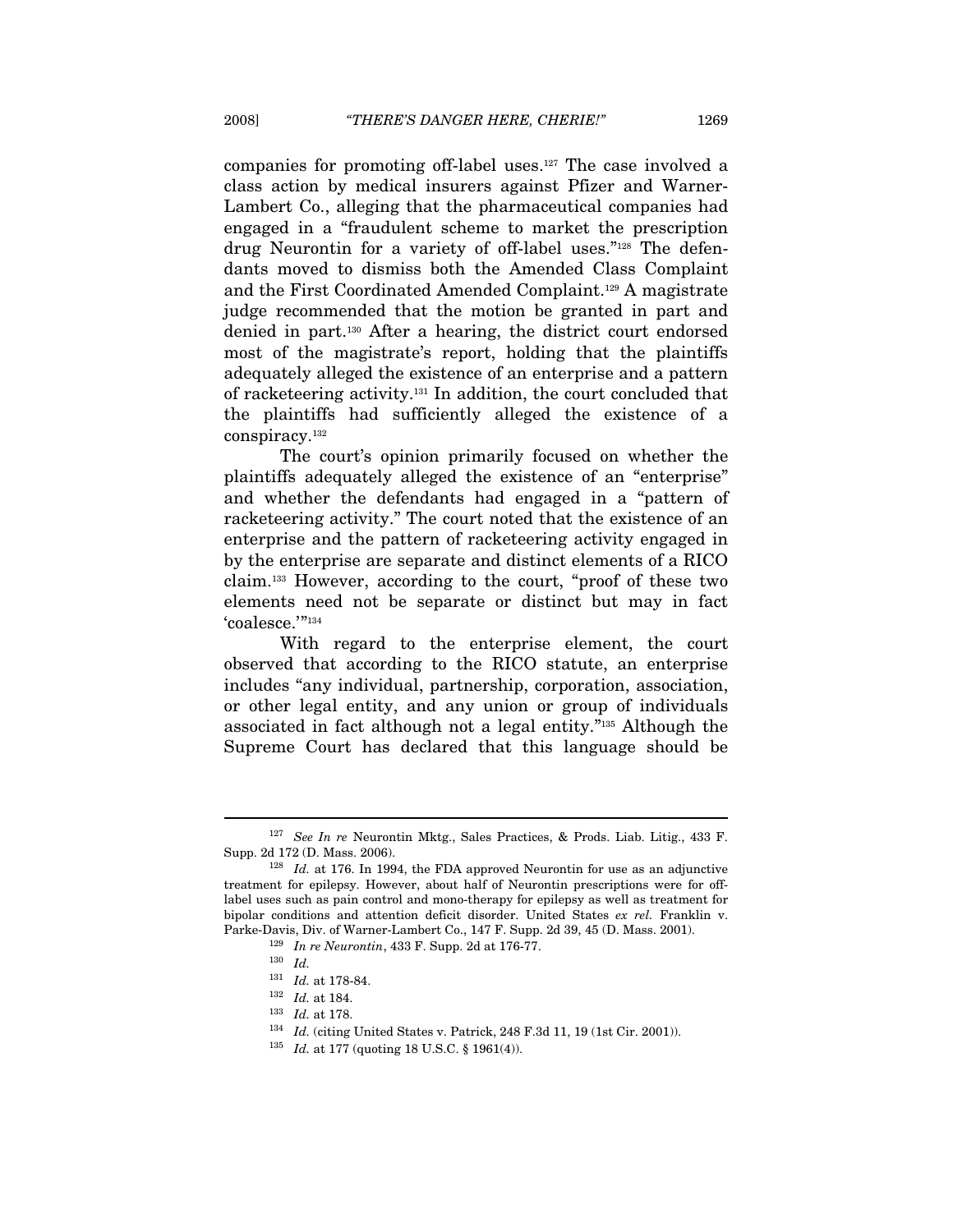interpreted broadly,136 an enterprise is limited to "a group of persons associated together for a common purpose of engaging in a course of conduct."137

In the Neurontin case, the plaintiffs alleged that the defendants had created a large association-in-fact type of enterprise, composed of numerous marketing firms and physicians, in order to illegally promote off-label uses of Neurontin.138 As an alternative theory, the plaintiffs claimed that the defendants had created two smaller enterprises: one that carried out peer-to-peer selling of Neurontin for off-label uses and one that produced ghost-written articles promoting off-label uses of the drug.139 In addition to these theories, the plaintiffs also contended that the defendants had created enterprises with various medical marketing firms, with or without physicians who promoted Neurontin.<sup>140</sup> To support these claims, the plaintiffs alleged that the defendants had joined together with marketing firms both to host events designed to promote Neurontin and also to publish articles that proclaimed the drug's effectiveness for various off-label uses.141 According to the plaintiffs, the defendants and their medical marketing partners had organized events designed to tout Neurontin while giving the appearance of being independent, and physicians had been paid by the defendants or their medical marketing firms to speak at these events and describe the favorable results they had obtained from off-label uses of Neurontin.142 Lastly, the plaintiffs alleged that the defendants had selected material from the medical literature about offlabel uses of Neurontin, had sent it to medical marketing firms who would then write articles based on this material, and then had paid physicians to take credit as authors of the pieces when they were published.<sup>143</sup>

In considering whether the plaintiffs established the existence of an enterprise, the court first observed that an enterprise must have a common purpose to satisfy the enterprise requirement. According to the plaintiffs, the common  $\overline{\phantom{a}}$ 

<sup>136</sup> Sedima, S.P.R.L. v. Imrex Co., Inc., 473 U.S. 479, 497-98 (1985); United States v. Turkette, 452 U.S. 576, 586-87 (1981).<br>
<sup>137</sup> Turkette, 452 U.S. at 583.<br>
<sup>138</sup> In re Neurontin, 433 F. Supp. 2d at 178.<br>
<sup>139</sup> Id.<br>
<sup>140</sup> Id.

<sup>141</sup> Id.

 $^{142}\;$   $Id.$ 

<sup>143</sup> Id.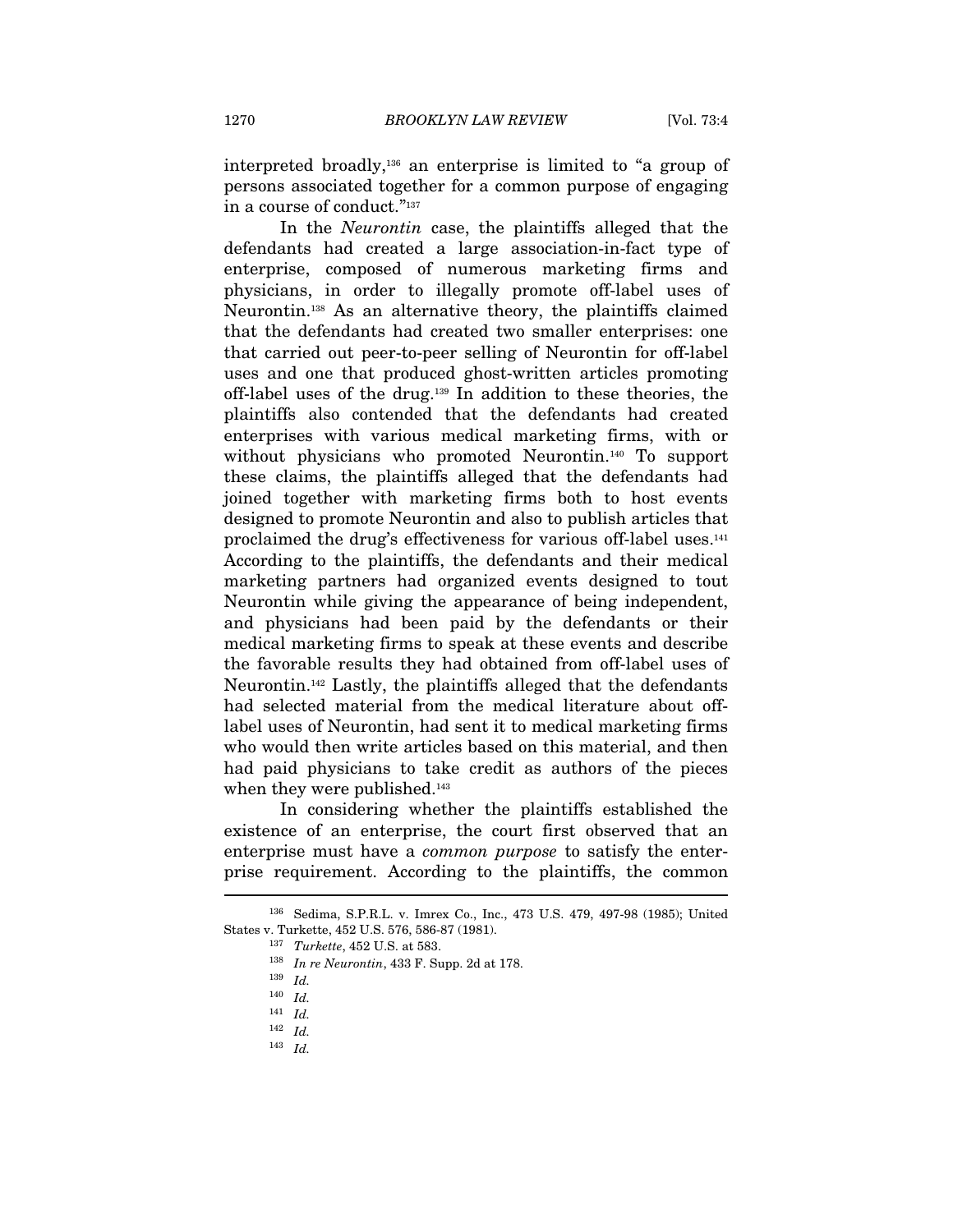purpose of each of the alleged enterprises was to market Neurontin for off-label uses in violation of FDA regulations.144 The magistrate's report conceded that members of the alleged enterprises may have shared a common purpose—to promote off-label uses of Neurontin—but noted that they did not share a common purpose to commit mail and wire fraud, the predicate acts alleged by the plaintiffs to support the RICO claim.145 After observing that "[t]here has been considerable confusion as to whether the common purpose needs to be illegal," the court declared that the complaints adequately alleged an unlawful common purpose for each of the enterprises, "namely to illegally promote off-label uses of Neurontin."146 However, as the court acknowledged, violation of FDA regulations was not "actionable" because violations of FDA regulations do not give rise to a private tort claim against the violator.<sup>147</sup>

The court distinguished In re Pharmaceutical Industry Average Wholesale Price Litigation, a case where the plaintiffs tried to establish the existence of an enterprise composed of drug manufacturers and publishers of prescription drug price compendiums.148 In that case, the plaintiffs contended there was a common purpose between the manufacturers that had fraudulently inflated the average wholesale prices of drugs and the publishers of prescription drug compendia listing those inflated prices.149 However, the court held that the plaintiffs failed to satisfy the enterprise requirement under RICO because the publishers had been indifferent to the success of the drug companies' fraudulent scheme and had had no intent themselves to defraud the medical community or the federal government when they published the price information.150 In contrast, the plaintiffs in Neurontin alleged that the members of the enterprise joined together to engage in unlawful conduct to achieve a shared goal, thereby satisfying the common purpose element of the pleading.151

In the Neurontin court's discussion of the enterprise requirement, it observed that it was not enough for the  $\overline{a}$ 

 $\begin{array}{ll} 144 & Id. \\ 145 & Id. \text{ at } 178\text{-}79. \end{array}$ 

<sup>&</sup>lt;sup>146</sup> Id. at 179-80.<br><sup>147</sup> Id.; see infra Part IV.A.1.<br><sup>148</sup> Id.; see In re Pharm. Indus. Average Wholesale Price Litig., 307 F. Supp. 2d 196, 201-03 (D. Mass. 2004). 149 In re Neurontin, 433 F. Supp. 2d at 180.

 $150$  *Id.* 

 $^{151}\;$   $Id.\;$  at 180-81.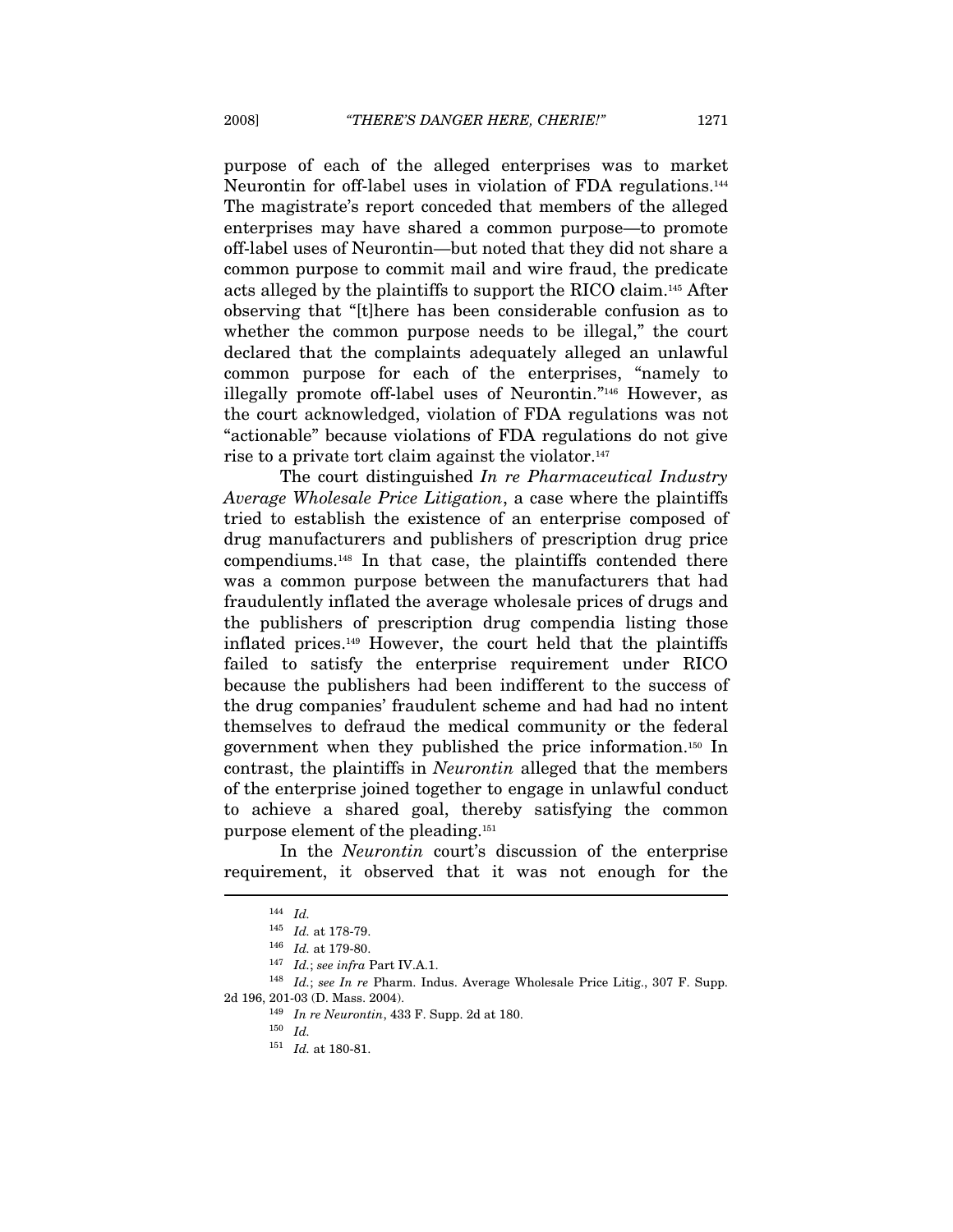plaintiffs to demonstrate that the parties had a common goal or purpose; they must also prove that the alleged enterprise was "an ongoing organization, not a set of smaller ad-hoc conspiracies engaged in the same activities independent of one another."152 The magistrate's report found that the drug manufacturers, medical marketing firms, and physicians did not work together as part a cohesive group, but instead resembled a "hub-and-spoke" assemblage of a conspiracy.153 The court examined the various enterprises identified by the plaintiffs to determine if any of them could be characterized as ongoing organizations functioning as continuing units and concluded that the relationship between the manufacturers of Neurontin and various marketing firms constituted an ongoing organization and not merely a series of ad hoc activities.154

In making this determination, the court first examined the alleged "global enterprise," consisting of the defendant drug companies, all of the medical marketing firms, and all of the physicians who made presentations or wrote articles advocating off-label uses of Neurontin.155 The court agreed with the magistrate's report that neither the medical marketing firms nor the physicians worked together with the defendants as a cohesive unit; rather, they had formed a hub-and-spoke operation, with the drug companies at the center managing several independent relationships.156 According to the court, the medical marketing firms and the physicians did not constitute an enterprise for purposes of RICO because there had been no "rim" to connect all of the spokes of the wheel.<sup>157</sup> In other words, the drug companies had communicated with individual medical marketing firms and physicians, but individual medical marketing firms and physicians had not communicated with one another.158 Since the plaintiffs could not show that there was a network involving all of these drug companies, medical

 $\begin{array}{ll} 152 & Id. \text{ at } 182. \\ 153 & Id. \end{array}$ 

<sup>154</sup> Id.

 $^{155}\,$   $Id.$ 

 $^{156}\;$   $Id.$ 

<sup>157</sup> Id. 158 Id.; see also VanDenBroeck CommonPoint Mortgage Co., 210 F.3d 696, 700 (6th Cir. 2000); In re Lupron Mktg. & Sales Practices Litig., 295 F. Supp. 2d 148, 174 n.29 (D. Mass. 2003); First Nationwide Bank v. Gelt Funding Corp., 820 F. Supp. 89, 98 (S.D.N.Y. 1993).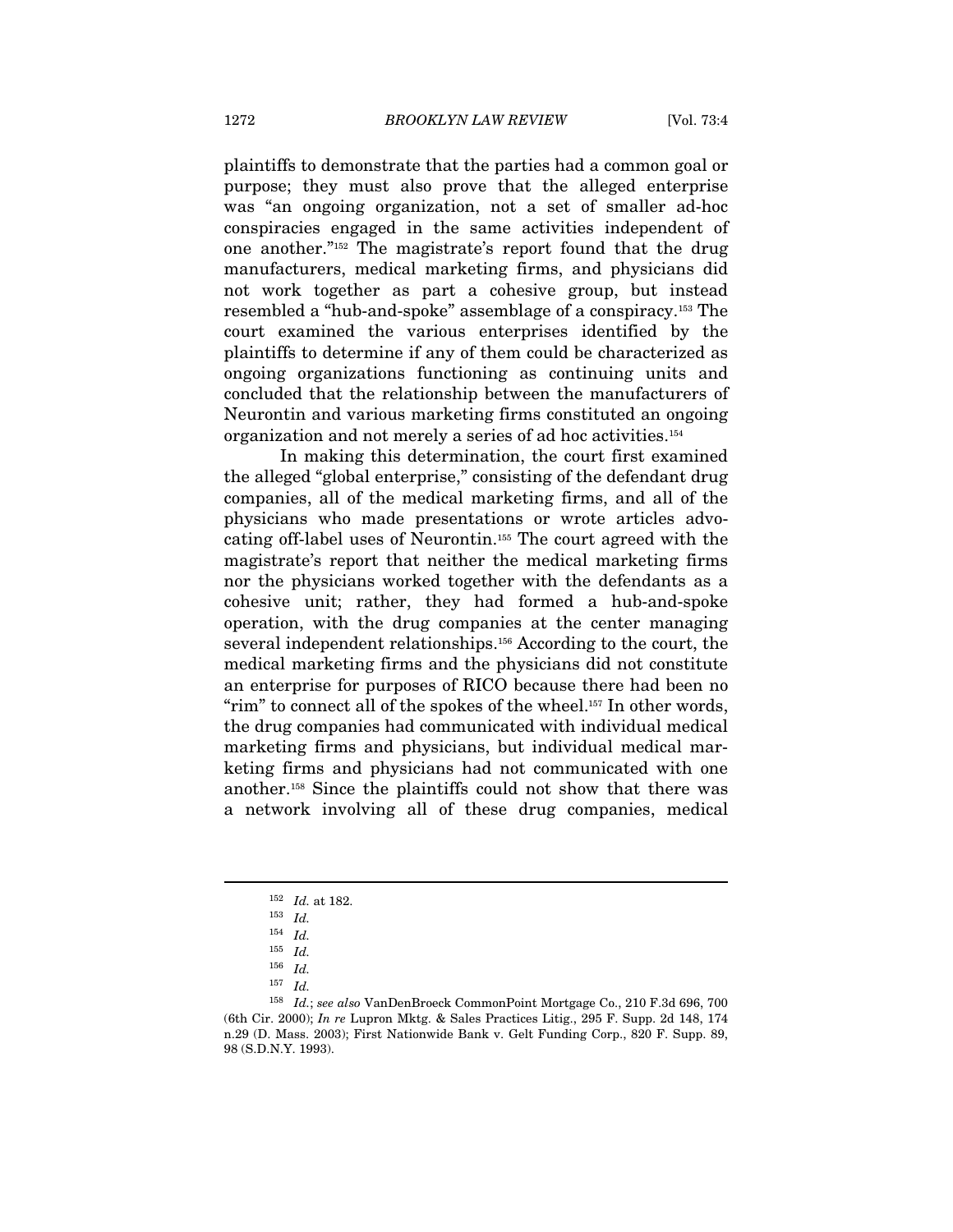marketing firms, and physicians, the court rejected their claim that a global enterprise existed.159

Next, the court considered whether the alleged various "sub-entities" devoted to peer-to-peer selling of Neurontin and publication of articles touting off-label uses of the drug qualified as enterprises for purposes of RICO.160 The court concluded that these sub-entities had been composed of the same parties as the global enterprise and that, once again, the plaintiffs neither alleged the existence of a general agreement among these parties to carry out a common purpose nor alleged that there had been a cohesive network among these parties to accomplish common goals.161 The court determined consequently that the sub-entity theory suffered from the same deficiency as the global enterprise allegation under RICO.162

Finally, the court evaluated the plaintiffs' claim that a series of smaller enterprises had existed, each comprised of the drug manufacturers and one of the physicians or marketing firms, effectively making each hub-and-spoke association a separate enterprise for purposes of RICO.163 The court concluded that the plaintiffs sufficiently alleged that all the members of these purported enterprises had shared a common illegal purpose of promoting off-label uses of Neurontin.164 The remaining question, therefore, was whether these smaller associations had been ongoing organizations or merely ad hoc criminal conspiracies.165 In the case of associations between the defendant drug companies and medical marketing firms, the plaintiffs alleged that the defendants had formulated "tactical plans" with various marketing firms to promote off-label uses of Neurontin on an ongoing basis and that there had been regular communication between the defendants and these firms.166 In addition, there had been financial ties between the parties as the defendants had transferred money to medical marketing firms to pay physicians to make presentations and claim authorship of articles endorsing off-label uses of the defendants' product.167 In light of these allegations, the court

 $^{167}\;$   $Id.$ 

<sup>&</sup>lt;sup>159</sup> In re Neurontin, 433 F. Supp. 2d at 182.<br><sup>160</sup> Id.

<sup>&</sup>lt;sup>161</sup> *Id.* at 183.<br><sup>162</sup> *Id.* 

<sup>163</sup> Id.

 $^{164}\;$   $Id.$ 

 $165$  *Id.* 

 $166$  *Id.*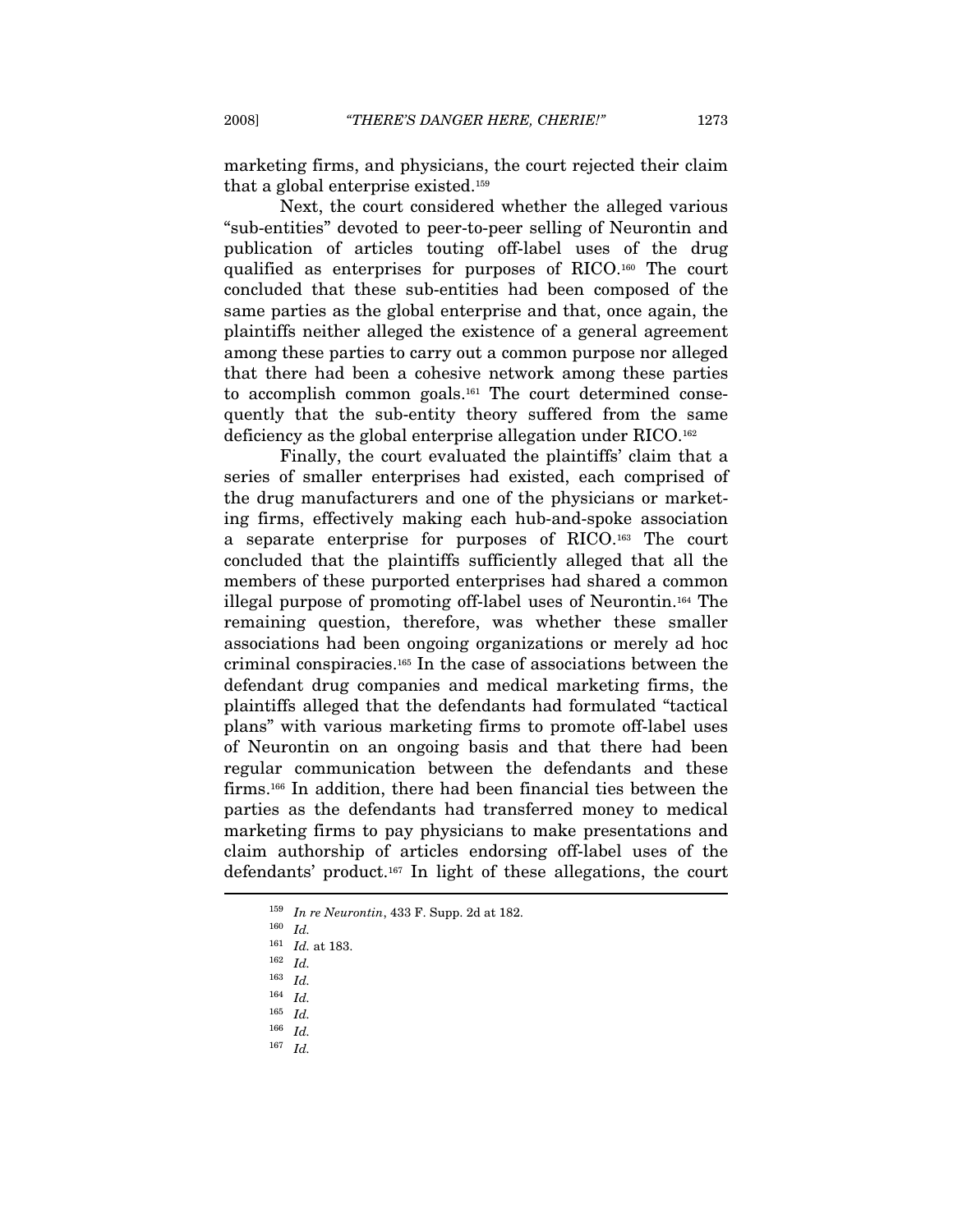concluded that the plaintiffs sufficiently pleaded the existence of ongoing relationships between the defendants and various medical marketing firms.168

The enterprises referred to in the First Coordinated Amended Complaint were not limited to the defendants and various medical marketing firms as they were in the Amended Class Complaint; they had also included physicians who were allegedly paid by these marketing firms to promote off-label uses of Neurontin.169 Accordingly, the court considered whether physicians who had been paid to promote off-label uses of Neurontin were also part of these enterprises. Neither complaint alleged that these physicians knew that they were part of a "stable" maintained by the drug companies and the medical marketing firms or that they had been acting with other physicians in a coordinated effort to promote Neurontin.170 However, the complaints did maintain that some of these physicians had had ongoing financial relationships with the defendants and their medical marketing firms and that the physicians had been essential to the success of the defendants' scheme.171 Nevertheless, the court concluded that the plaintiffs failed to allege continuing relationships between any specific physicians and specific medical marketing firms sufficient for these physicians to be considered members of a RICO enterprise.172

As a result of the court's refusal to dismiss all of the plaintiffs' complaints, the case proceeded to discovery, which will likely be hard fought and protracted.<sup>173</sup>

 $\overline{a}$ 

the defendants' use of interstate mails and wires after discovery. Id. at 184 n.5. <sup>173</sup> See In re Neurontin Mktg., Sales Practices & Prod. Liab. Litig., 245 F.R.D. 55 (D. Mass. 2007) (overruling an objection to a motion to compel discovery).

 $^{168}\;$   $Id.$ 

<sup>169</sup> Id.

 $170$  *Id.* 

 $171$  *Id.* 

 $172$  *Id.* at 184. The plaintiffs alleged that the defendants had engaged in a pattern of racketeering activity by fraudulently promoting off-label uses of Neurontin through the use of interstate mails and wire communications. Id. at 177. Thus, the predicate acts alleged were mail fraud and wire fraud. Id. at 179. However, the parties did not choose to address the predicate acts requirement at this stage of the proceedings. Instead, the court agreed to allow the plaintiffs to plead the particulars of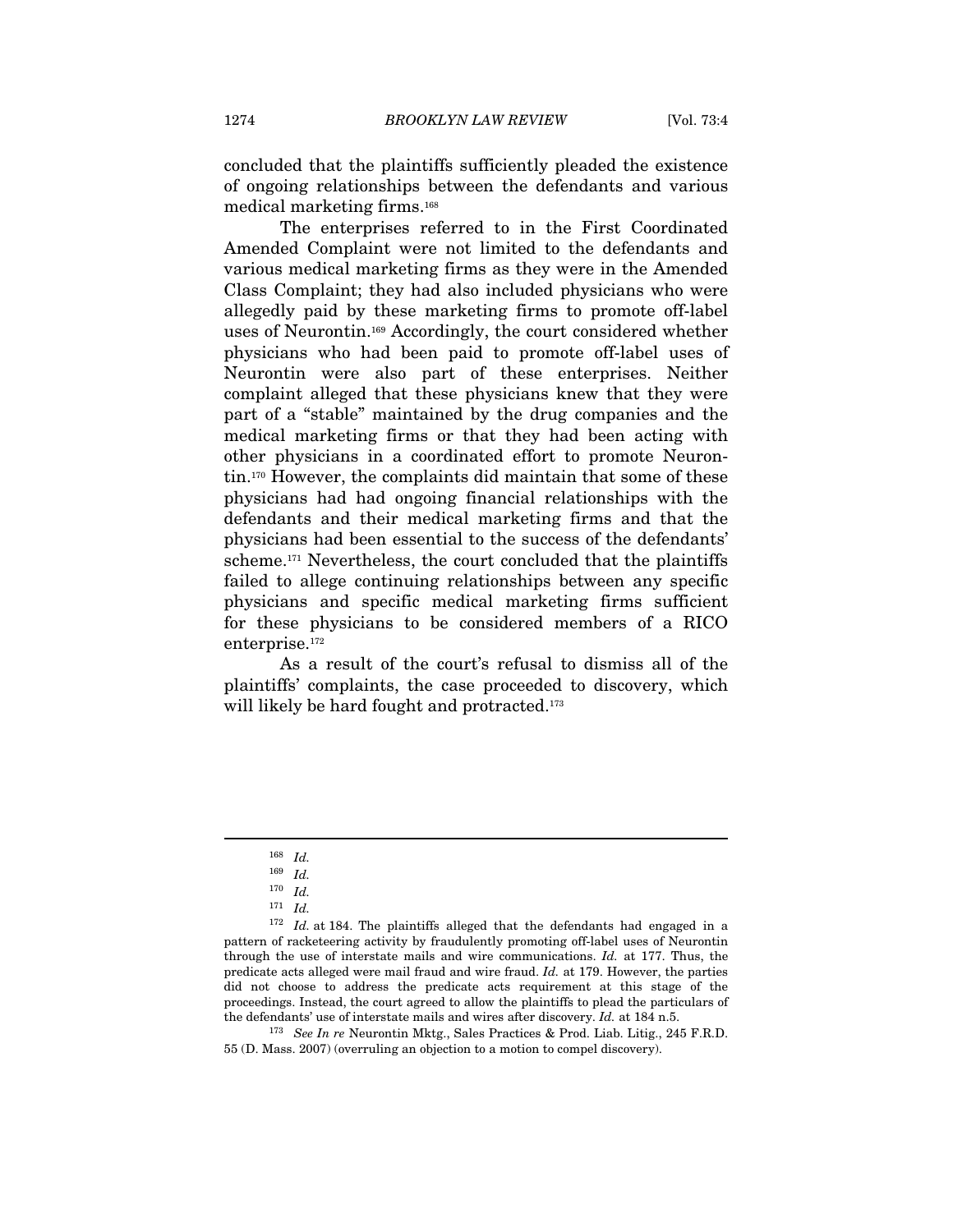#### B. The False Claims Act

The False Claims Act ("FCA")<sup>174</sup> provides another potential source of liability for drug companies that market their products for off-label uses.

#### 1. Elements of the False Claims Act

The False Claims Act is intended to deter the "submission of false or fraudulent claims to the government, to provide restitution to the government for money fraudulently taken from it, and to punish those who defraud the government."<sup>175</sup> The Act imposes liability on any person who "knowingly presents, or causes to be presented, to . . . the United States Government . . . a false or fraudulent claim for payment or approval" or who "knowingly makes, uses, or causes to be made or used, a false record or statement to get a false or fraudulent claim paid or approved by the Government."176 The Act further provides that any person who submits a false claim will be liable for treble damages for any loss suffered by the government.177 In addition, a defendant may be liable for a civil penalty of \$5,000 to \$10,000 for each false claim that he or she submits to the government.<sup>178</sup>

The Act defines "knowingly" to refer to a person who "(1) has actual knowledge of the information; (2) acts in deliberate ignorance of the truth or falsity of the information; or (3) acts in reckless disregard of the truth or falsity of the information . . . ."179 Thus, innocent mistake and even ordinary negligence are defenses to FCA liability.180 The FCA does not provide a definition of "claim," but courts have defined it as "a demand for money or for some transfer of public property."181

<sup>174 31</sup> U.S.C. §§ 3729-3733 (2000).

 $175$  Lisa Michelle Phelps, Note, Calling Off the Bounty Hunters: Discrediting the Use of Alleged Anti-Kickback Violations to Support Civil False Claims Actions, 51 VAND. L. REV. 1003, 1007 (1998). The FCA was enacted during the Civil War to combat procurement fraud and price gouging by army contractors. John Terrence et al., Clear and Convincing to Whom? The False Claims Act and Its Burden of Proof Standard: Why the Government Needs a Big Stick, 75 NOTRE DAME L. REV. 1409, 1423 (2000).<br>  $^{176}$  31 U.S.C. §§ 3729(a)(1)-(2).<br>  $^{177}$  Id. § 3729(a)(7).<br>  $^{178}$  Id.<br>  $^{179}$  31 U.S.C. § 3729(b).

 $180$  Pamela H. Bucy, Growing Pains: Using the False Claims Act to Combat Health Care Fraud, 51 ALA. L. REV. 57, 61-62 (1999). 181 United States v. McNinch, 356 U.S. 595, 599 (1958).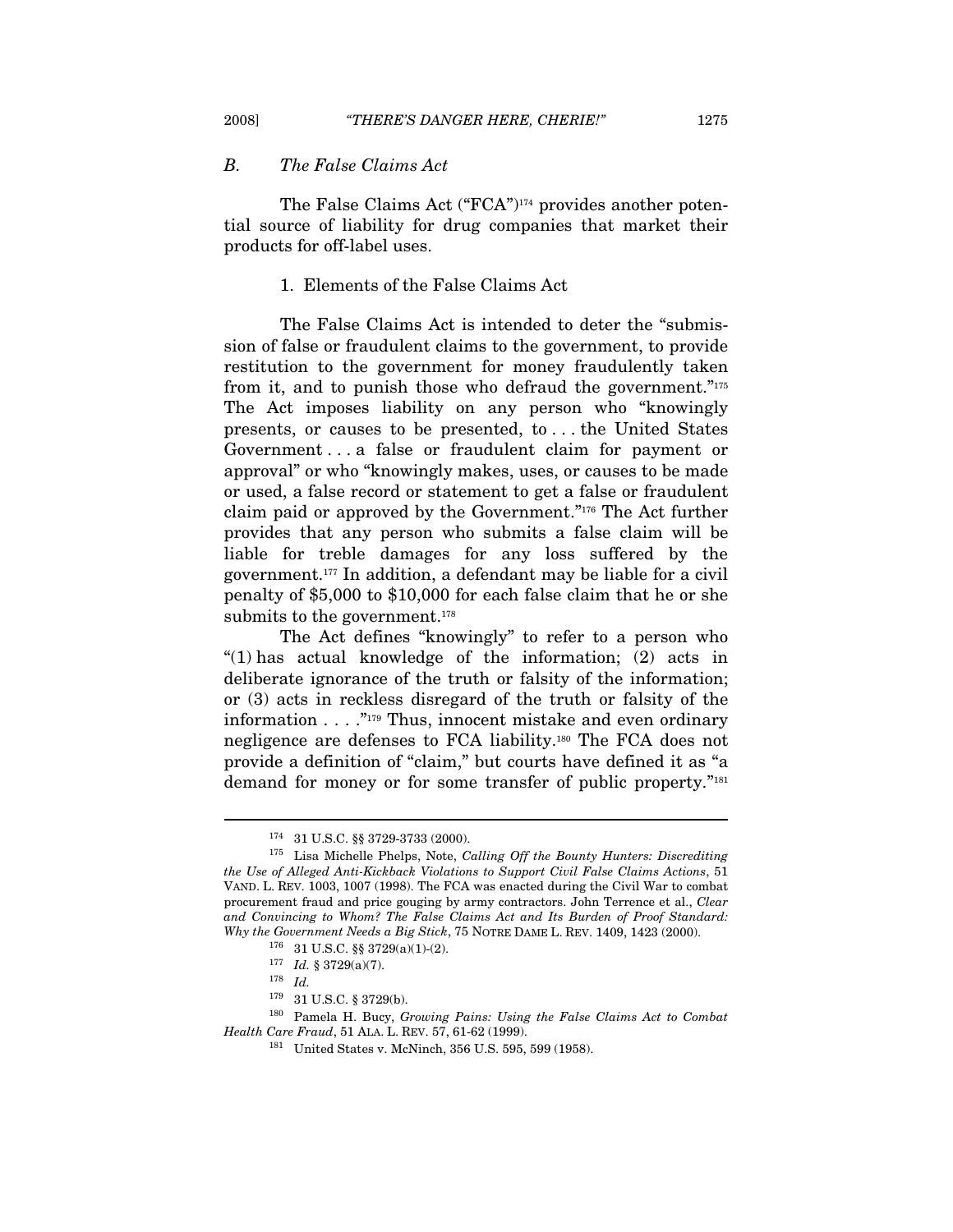The term also includes material representations made to avoid paying money owed to the government.182 Fraud or fraudulent conduct must be material in the sense that it could influence the government's payment decision.183 In addition, there must be "a causal relationship between the false claim and the government's injury."184

The FCA authorizes private individuals, known as relators,<sup>185</sup> to bring *qui tam*<sup>186</sup> actions on behalf of the U.S. government.187 Relators may be private citizens, employees of government contractors, or employees of government agencies and private companies, including suppliers and competitors of the defendant.<sup>188</sup> In order to maintain a *qui tam* action, the relator must comply with the strict procedural requirements of the FCA.189 The private plaintiff must, for example, serve a copy of the complaint and disclose substantially all material evidence in the plaintiff's possession to the federal government.190 Upon receipt of the complaint, the government may investigate the claims and may elect to intervene and take over prosecution of the action.191 The plaintiff's complaint remains under seal during the government's period of investigation.192 If the government chooses to intervene, the government itself conducts the civil action.193 If the government chooses not to intervene in the matter, the private plaintiff has the right to continue to prosecute the case on behalf of the government.194 However, the relator will not be able to recover attorneys' fees

<sup>&</sup>lt;sup>182</sup> 31 U.S.C. § 3729(a)(7).<br><sup>183</sup> Joan H. Krause, *Health Care Providers and the Public Fisc: Paradigms of* 

Government Harm Under the Civil False Claims Act, 36 GA. L. REV. 121, 189 (2001).<br><sup>184</sup> Id. at 191. 185 Robert L. Vogel, *The Public Disclosure Bar Against Qui Tam Suits*, 24 PUB. CONT. L.J. 477, 478 (1995).

 $186$  "Qui tam" is short for "qui tam pro domino rege quam pro si ipso in hac parte sequitur," which means "he who sues on behalf of the King as well as for himself." Bucy, *supra* note 180, at 57-58.<br><sup>187</sup> 31 U.S.C. § 3730(b).

<sup>188</sup> William E. Kovacic, Whistleblower Bounty Lawsuits as Monitoring Devices in Government Contracting, 29 LOY. L.A. L. REV. 1799, 1812 (1996).<br><sup>189</sup> See 31 U.S.C. § 3730(b).<br><sup>190</sup> Id. § 3730(b)(2).<br><sup>191</sup> Id.

 $^{192}\,$   $\,$  Id. This period is at least sixty days, but the DOJ may seek extensions of the sixty-day waiting period. Kovacic, *supra* note 188, at 1817.<br><sup>193</sup> 31 U.S.C. § 3730(b)(4)(A).<br><sup>194</sup> Id. § 3730(b)(4)(B).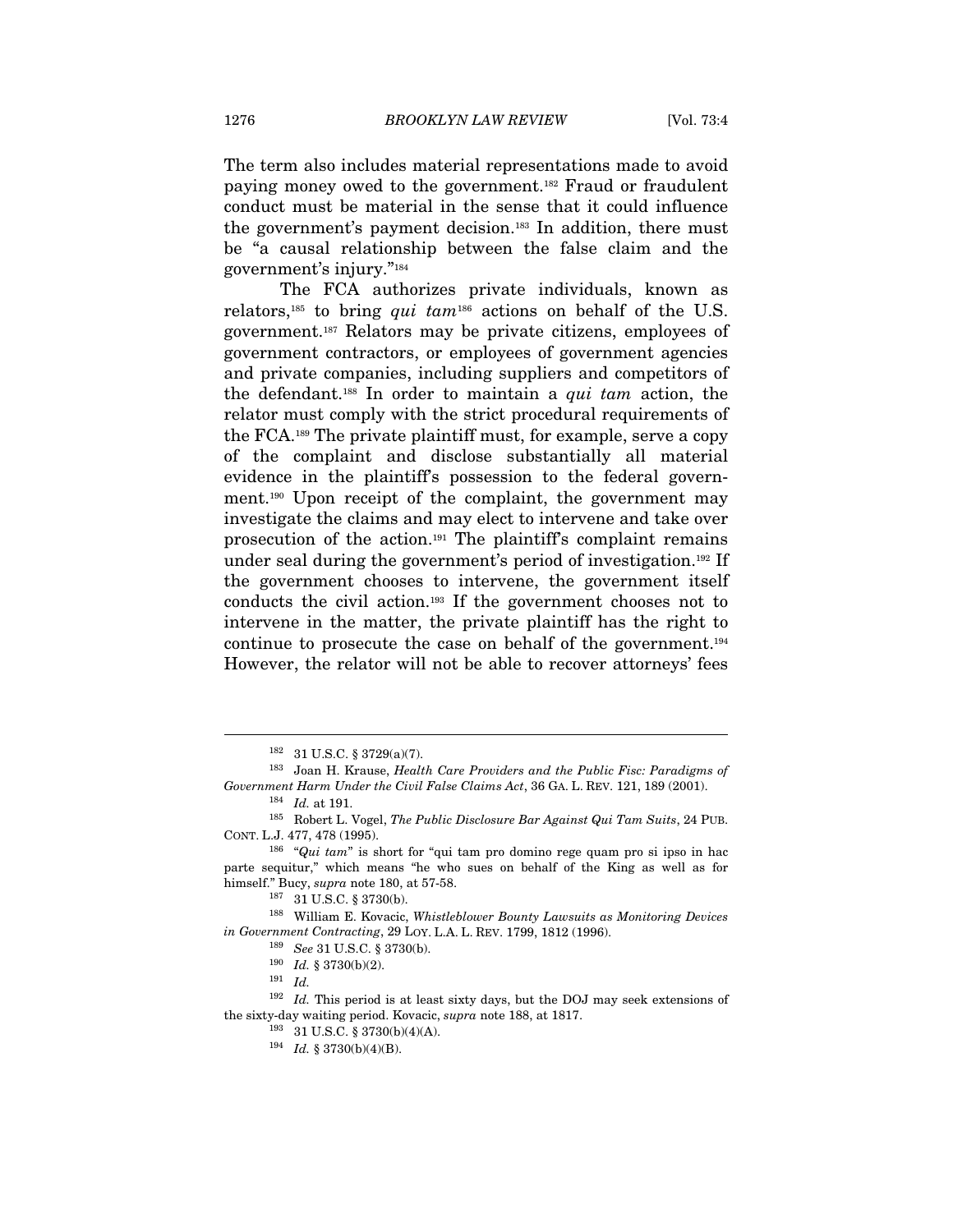or other litigation expenses if he or she is not successful.195 If the government successfully prosecutes the action, the relator is entitled to between 15% and 25% of the government's recovery,196 but if the government does not pursue the case and the relator successfully prosecutes it instead, he or she will be awarded between 25% and 30% of the judgment.197

Since the FCA's initial passage in 1863, Congress has amended it on several occasions. In 1943, Congress prohibited all *qui tam* actions based on evidence or information that the government had when the action was brought.198 After the amendment was enacted, there was a significant decrease in the use of the FCA's qui tam provisions.199 Consequently, in 1986, Congress set out to encourage more private enforcement actions by increasing financial awards to private plaintiffs, lowering the plaintiff's burden of proof, and allowing a private plaintiff to participate in actions in which the government elects to intervene.200 At the same time, in order to discourage "parasitic" lawsuits, Congress added a new jurisdictional provision to the FCA.201 A qui tam suit may be dismissed for lack of jurisdiction if the allegations in the FCA complaint have been previously disclosed publicly or if the lawsuit is based on the publicly disclosed information.202 Public disclosure may come from such sources as criminal, civil, or administrative hearings; congressional, administrative, or Government Accounting Office reports; hearings, audits, or investigations; and reports in the news media.<sup>203</sup> The issue of whether a qui tam action is "based upon" a public disclosure arises "when the information contained in the qui tam action has been publicly disclosed, but the relator has not relied upon it in bringing the  $\overline{a}$ 

<sup>&</sup>lt;sup>195</sup> Christopher C. Frieden, Comment, Protecting the Government's Interests: Qui Tam Actions Under the False Claims Act and the Government's Right to Veto Settlements of Those Actions, 47 EMORY L.J. 1041, 1051-52 (1998).<br><sup>196</sup> 31 U.S.C. § 3730(d)(1).<br><sup>197</sup> Id. § 3730(d)(2).

 $198$  Robert Fabrikant & Glenn E. Solomon, Application of the Federal False Claims Act to Regulatory Compliance Issues in the Health Care Industry, 51 ALA. L. REV. 105, 107 (1999).<br><sup>199</sup> Gregory G. Brooker, *The False Claims Act: Congress Giveth and the Courts* 

Taketh Away, 25 HAMLINE L. REV. 373, 378-79 (2002). 200 Krause, supra note 183, at 133-34; Frederick M. Morgan, Jr. & Julie

Webster Popham, The Last Privateers Encounter Sloppy Seas: Inconsistent Original-Source Jurisprudence Under the Federal False Claims Act, 24 OHIO N.U. L. REV. 163, 170 (1998).<br><sup>201</sup> Morgan & Popham, *supra* note 200, at 168-69.<br><sup>202</sup> Bucy, *supra* note 180, at 88.<br><sup>203</sup> 31 U.S.C. § 3730(e)(4) (2000).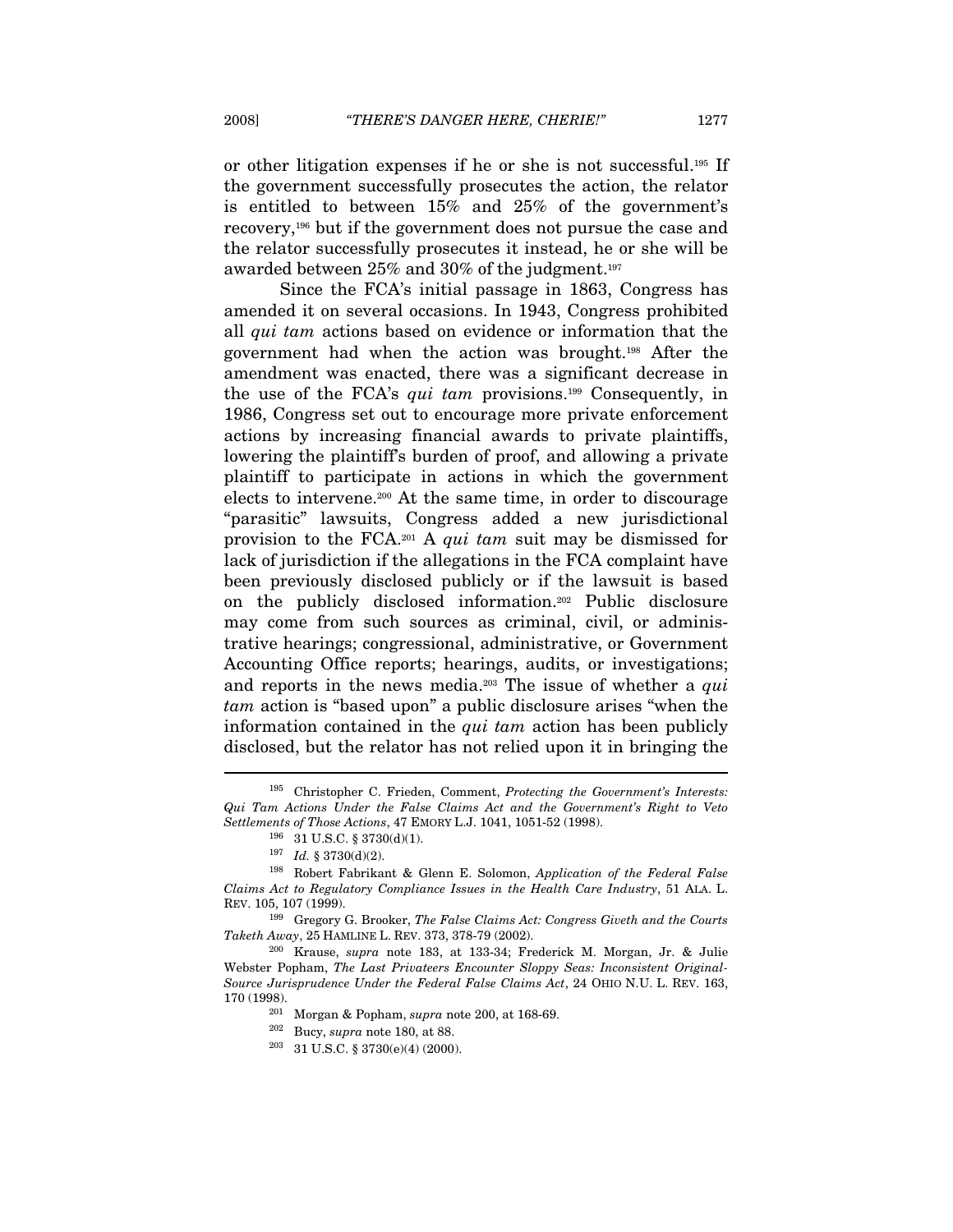qui tam action."<sup>204</sup> The prevailing rule is that a *qui tam* action is "based upon" public disclosure if the action is "supported by" or is "substantially identical" to the publicly disclosed information.205 However, even if the allegations in the lawsuit are based upon publicly disclosed information, the relator is not barred from bringing a qui tam action if he or she is the "original source" of the information.206 The False Claims Act defines an "original source" as "an individual who has direct and independent knowledge of the information on which the allegations are based and has voluntarily provided the information to the Government before filing an action under this section which is based on the information."207

#### 2. United States ex rel. Franklin v. Parke-Davis

United States ex rel. Franklin v. Parke-Davis serves as an example of how a case may be brought under the FCA against a pharmaceutical manufacturer for the promotion of off-label drug use.208 The case involved two prescription drugs manufactured by Parke-Davis, Neurontin and Accupril. In 1994, the FDA had approved Neurontin for use as an adjunctive treatment for epilepsy.209 However, according to the relator, by 1996, more than half of Neurontin sales had been for off-label uses such as pain control, mono-therapy for epilepsy, treatment of bipolar conditions and treatment of attention deficit disorder.210 Furthermore, half of these off-label uses had been allegedly reimbursed by the federal government either indirectly through Medicaid or directly through purchases by the Veterans Administration ("VA").211 The relator also claimed that Parke-Davis had promoted Accupril, an ACE inhibitor approved for the treatment of hypertension and heart failure, for off-label uses.<sup>212</sup>

<sup>&</sup>lt;sup>204</sup> Bucy, *supra* note 180, at 95.<br><sup>205</sup> United States *ex rel.* Precision Co. v. Koch Indus., Inc., 971 F.2d 548, 552-53 (10th Cir. 1992).<br><sup>206</sup> Bucy, *supra* note 180, at 88-89.<br><sup>207</sup> 31 U.S.C. § 3730(e)(4)(B).<br><sup>208</sup> *See* United States *ex rel.* Franklin v. Parke-Davis, Div. of Warner-Lambert

Co., 147 F. Supp. 2d 39 (D. Mass. 2001).  $\frac{209}{Id}$ . at 45.

 $^{210}\;$   $Id.$ 

 $^{211}\;$   $Id.$ 

<sup>212</sup> Id.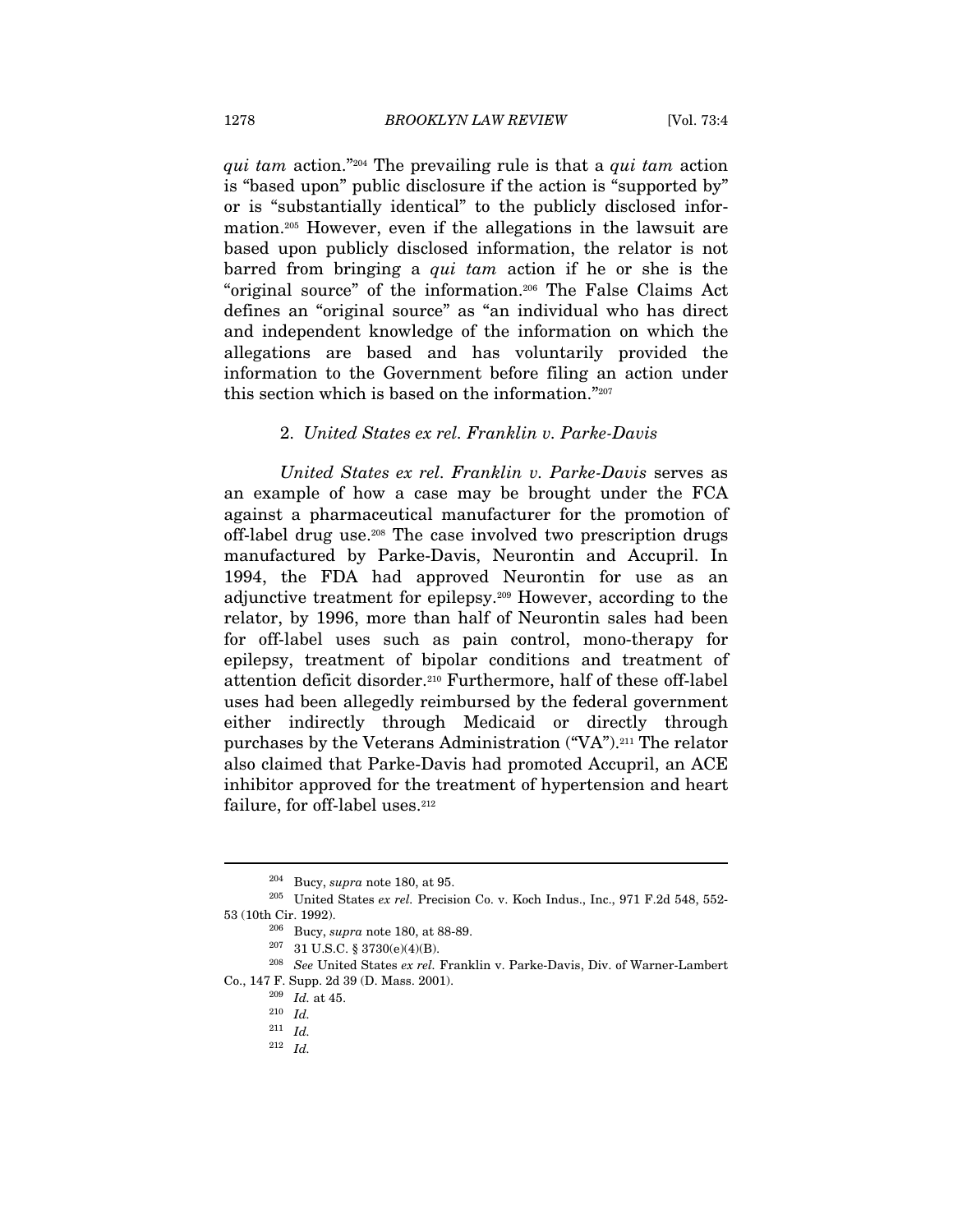In 1996, a former employee filed a nine-count qui tam action charging that the defendant had engaged in a fraudulent scheme to promote the sale of Neurontin and Accupril for offlabel uses and that this illegal marketing campaign had caused numerous false claims to be submitted to the Veterans Administration and to the federal government for reimbursement under its Medicaid program.<sup>213</sup> The complaint remained under seal for several years while the Justice Department decided whether to intervene.<sup>214</sup> Finally, in December of 1999, the complaint was unsealed and the litigation began in earnest.215 The Justice Department decided to participate only on an amicus curiae basis, but reserved the right to intervene as plaintiff at a later date.<sup>216</sup>

The relator, Dr. David Franklin, had been employed by the defendant as a "medical liaison" for about five months during 1996.217 Although medical liaisons ordinarily work in the research divisions of drug manufacturers, Dr. Franklin claimed that Parke-Davis's medical liaisons were employed exclusively as promotion personnel.<sup>218</sup> According to Franklin, the defendant instructed its medical liaisons "to make exaggerated or false claims concerning the safety and efficacy of Parke-Davis's drugs for off-label uses."219 Medical liaisons had been encouraged to inflate their scientific credentials and to pose as research personnel instead of sales representatives to bolster their credibility with physicians.<sup>220</sup> Furthermore, when physicians had asked about whether patients could be reimbursed for off-label prescriptions by Medicaid or other insurers, "medical liaisons were instructed to coach doctors on how to conceal the off-label nature of the prescription."221 The relator also alleged that doctors had received kickbacks for prescribing large quantities of the defendant's products, including cash payments and gifts.222 Finally, he claimed that Parke-Davis had attempted to conceal its promotion of off-label uses from the FDA by shredding and falsifying documents and by

- <sup>213</sup> *Id.* at 43.<br><sup>214</sup> *Id.* at 46.<br><sup>215</sup> *Id.* <br><sup>216</sup> *Id.* at 46.
- 
- 

- 
- 
- <sup>217</sup> *Id.* at 44.<br><sup>218</sup> *Id.* at 45.<br><sup>219</sup> *Id.*
- 
- $^{220}\,$   $Id.$
- $\frac{221}{222}$  *Id.* at 46.
-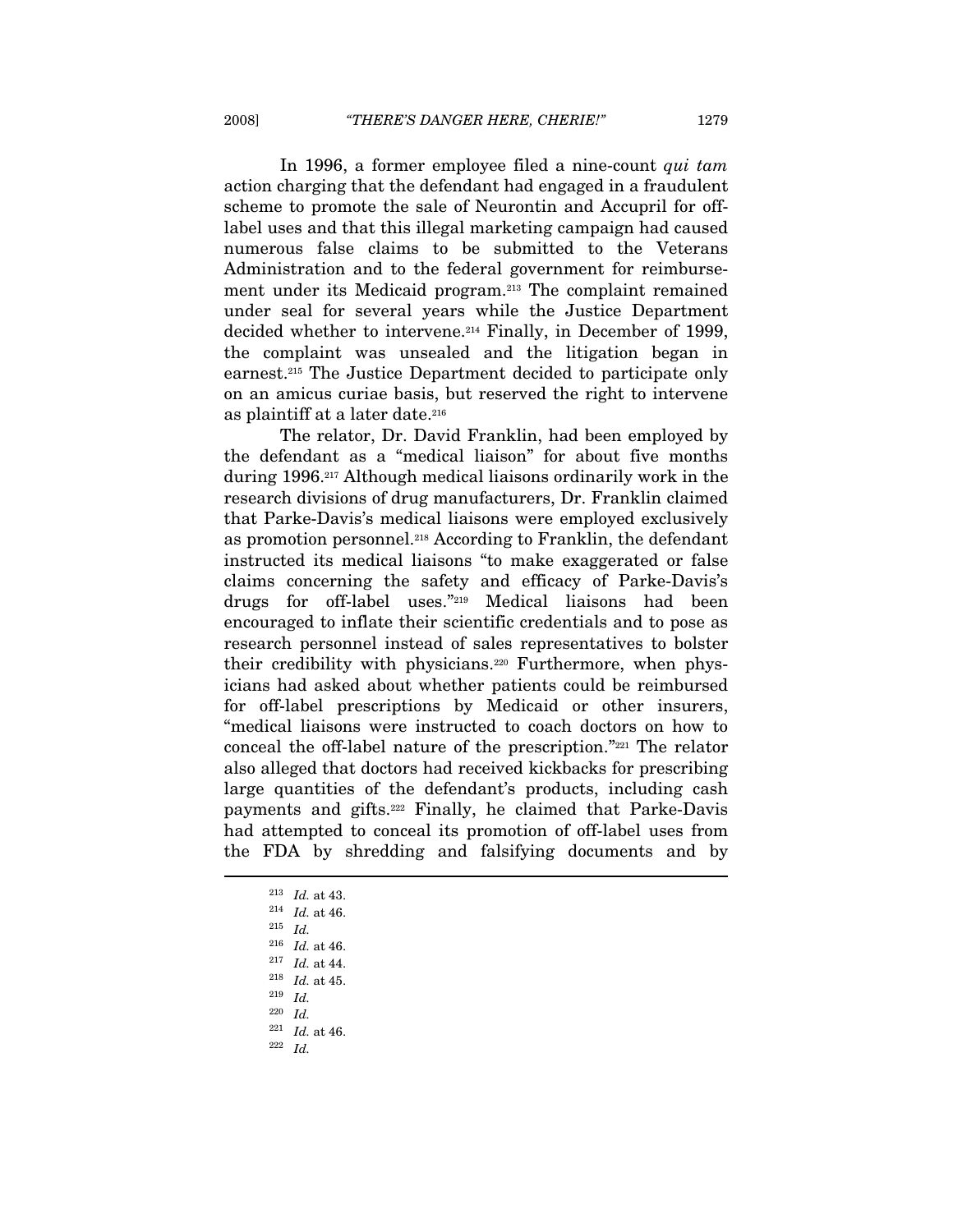encouraging medical liaisons to conduct their marketing activities without leaving a "paper trail" that might be discovered by the FDA.

The first issue the court addressed was the requirement imposed by Federal Rule of Civil Procedure 9(b) that "the circumstances constituting fraud . . . shall be stated with particularity."223 This particularity requirement should be read in pari materia with Rule 8(a), which allows a plaintiff to make "a short and plain statement" for relief.224 The court explained that these two provisions, taken together, required the relator to allege the circumstances of the fraud—the "'who, what, when, where, and how' of the alleged fraud"—but did not require that he plead all of the evidence or facts that supported his allegation.<sup>225</sup>

Applying these principles to the relator's Medicaid fraud claims, the court concluded that the complaint, standing alone, lacked the specificity required by Rule  $9(b)$ .<sup>226</sup> However, the court allowed the relator to supplement the allegations in his complaint with the more specific information contained in his disclosure to the government pursuant to the FCA in 31 U.S.C. § 3730(b)(2).<sup>227</sup> The disclosure, which had been provided to both the court and the defendant, described Dr. Franklin's experiences as a "medical liaison" for Parke-Davis and was supported by approximately twenty exhibits.<sup>228</sup> Viewed in light of the relator's disclosure, the court found that his complaint contained allegations of fraud with respect to the off-label promotion of Neurontin sufficient to satisfy the particularity requirements of Rule 9(b), at least with regard to the Medicaid sales.<sup>229</sup> According to the court, the complaint described a fraudulent scheme designed to increase the submission of off-

 $223$  FED. R. CIV. P. 9(b). According to the court, the purpose of Rule 9(b)'s particularity requirement is to enable defendants to prepare a meaningful defense, to prevent conclusory allegations of fraud from serving as a basis for "strike suits and fishing expeditions," and to protect defendants against groundless charges that may damage their reputations. Franklin, 147 F. Supp. 2d at 46 (citing New England Data Servs., Inc. v. Becher, 829 F.2d 286, 292 (1st Cir. 1987)).<br>
<sup>224</sup> FED. R. CIV. P. 8(a).<br>
<sup>225</sup> *Franklin*, 147 F. Supp. 2d at 46-47.<br>
<sup>226</sup> *Id.* at 47.<br>
<sup>227</sup> *Id.* The U.S.C. provides that "[a] copy of the complaint an

disclosure of substantially all material evidence and information the person possesses shall be served on the Government pursuant to Rule  $4(d)(4)$  of the Federal Rules of Civil Procedure." 31 U.S.C. § 3730(b)(2) (2000).<br><sup>228</sup> Franklin, 147 F. Supp. 2d at 47.<br><sup>229</sup> Id. at 48.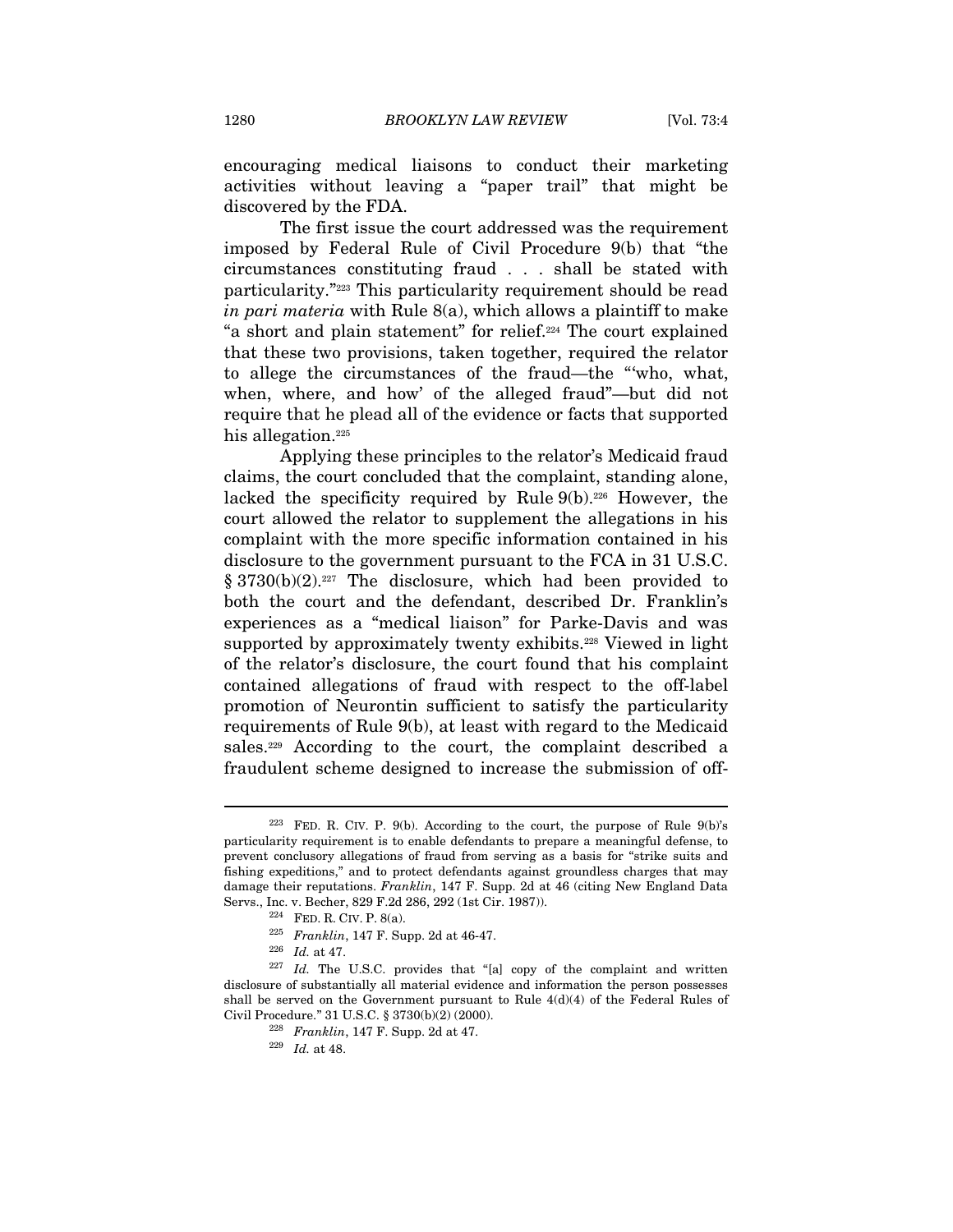label Neurontin prescriptions for payment by Medicaid (but not the VA) and identified various false statements made to physicians to induce them to prescribe Neurontin for off-label uses.230

As far as the "who" requirement was concerned, the relator's disclosure identified by name various individuals at Parke-Davis who allegedly had instructed the medical liaisons on how to fraudulently promote off-label uses of the drug.231 In addition, it listed all of the medical liaisons by name, as well as the physicians who had been contacted and given false information and kickbacks in order to encourage them to increase their off-label prescriptions.232 This was sufficient to satisfy the court. The court determined that the relator also fulfilled the "what" requirement by alleging that the defendant had caused numerous Neurontin prescriptions to be submitted for payment by Medicaid knowing that they were ineligible for payment because they had been prescribed for an off-label use.233 The "when" requirement was met as well since the relator specified the five-month period during which he had been employed by Parke-Davis.234 Finally, the court found that the relator fulfilled the "how" requirement by describing in the complaint and the disclosure the defendant's fraudulent marketing campaign involving kickbacks and misleading statements designed to encourage doctors to prescribe Neurontin for unapproved uses.235

But the court dismissed the portion of the complaint alleging that Parke-Davis had promoted off-label uses of Neurontin in direct sales to the VA.236 The court ruled that the relator's allegations were not specific enough because they did not identify which Parke-Davis employees had engaged in fraudulent conduct, where the conduct had taken place, or which VA personnel had been involved.<sup>237</sup> In addition, the complaint failed to identify any specific fraudulent statements that the defendant's employees had made to VA personnel.<sup>238</sup>  $\overline{a}$ 

 $230$  *Id.* 

<sup>231</sup> Id.

<sup>232</sup> Id.

<sup>233</sup> Id.

<sup>234</sup> Id.

<sup>&</sup>lt;sup>235</sup> Id. The court did not explicitly discuss the "where" requirement, but presumably felt that it was satisfied as well.<br>
<sup>236</sup> Id. at 49-50.<br>
<sup>237</sup> Id. at 50.<br>
<sup>238</sup> Id.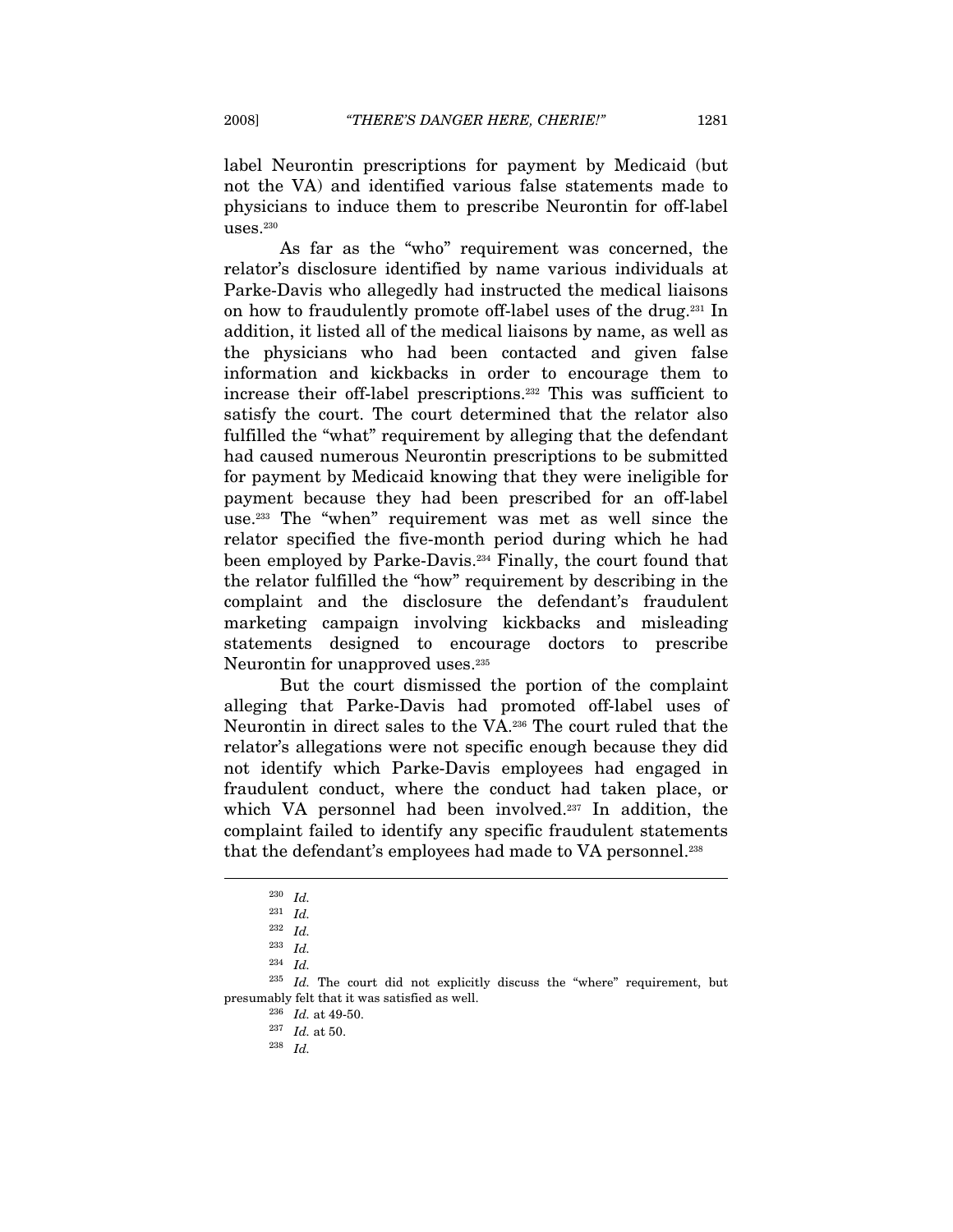The court also dismissed a count of the complaint alleging that the defendant had illegally promoted off-label uses of Accupril.239 Specifically, the complaint alleged that Parke-Davis employees had falsely informed physicians that scientific studies had shown Accupril to be more effective than other ACE inhibitors.240 However, as the court observed, the relator's disclosure did not identify any of the medical liaisons who had been involved in the fraud, any of the doctors who had received false information, or any of the false claims that had been made.<sup>241</sup>

Having concluded that some of the claims against Parke-Davis were specific enough to satisfy Rule 9(b)'s particularity requirement, the court then responded to the defendant's argument that its conduct did not constitute a violation of the False Claims Act.242 First, the defendant contended that the relator's lawsuit was an improper attempt to use the FCA to create a private cause of action for a violation of the FDCA.243 The court conceded that Congress did not authorize either the FDA or private individuals to enforce the agency's prohibition against the marketing of drugs for off-label uses through civil actions for damages.244 However, the court held that the FCA could be invoked to bring a civil action when the violation of an FDA rule or regulation enabled the defendant to obtain a government benefit by fraud.245 Therefore, a drug manufacturer who knowingly causes a false statement to be made in order to have a false claim paid or approved by the government is subject to liability under the FCA regardless of whether its conduct also violates an FDA regulation.246

Parke-Davis also argued that its promotion of off-label uses had not involved the sort of false statement or fraudulent conduct necessary to constitute a violation of the FCA since it had only made *truthful* statements to physicians who provided services to patients covered by Medicaid.<sup>247</sup> However, the court did not need to decide this issue since Parke-Davis was also

<sup>&</sup>lt;sup>239</sup> *Franklin*, 147 F. Supp. 2d at 50.<br><sup>240</sup> *Id.* 

 $\begin{array}{cc} 241 & Id. \\ 242 & Id. \end{array}$  at 51-53.

<sup>&</sup>lt;sup>243</sup> *Id.* at 51.<br><sup>244</sup> *Id.* 

<sup>&</sup>lt;sup>245</sup> *Id.* at 51-52.<br><sup>246</sup> *Id.* at 52.<br><sup>247</sup> *Id.*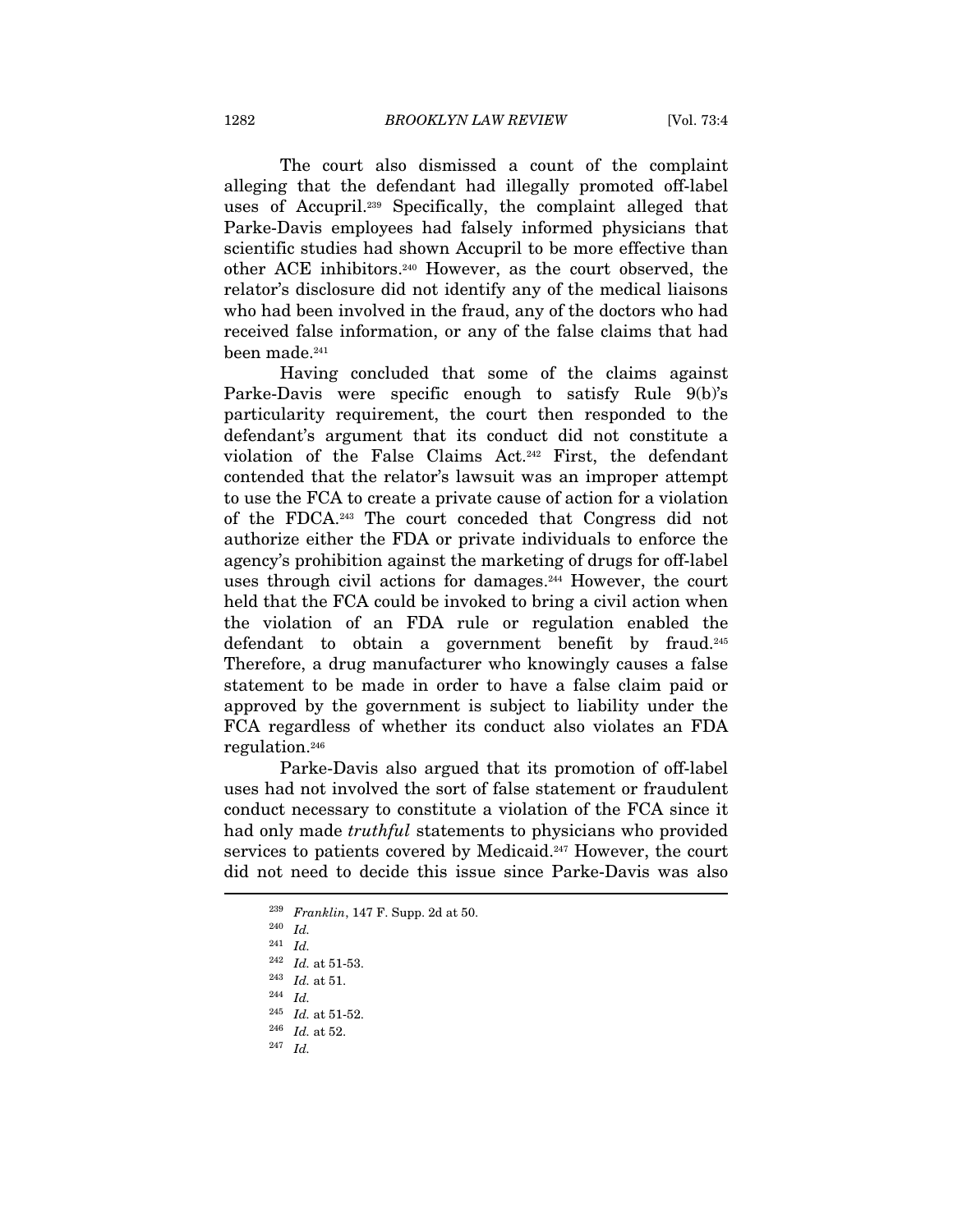accused of engaging in a course of fraudulent conduct, including knowingly making false statements encouraging doctors to submit claims not eligible for payment under the Medicaid program.248 The FCA claim arose not from the fact that the defendant had promoted off-label uses of its products, but rather from the fact that it had engaged in fraudulent conduct causing claims to be submitted to Medicaid for unauthorized uses.<sup>249</sup>

Furthermore, Parke-Davis maintained that the independent actions of the physicians who wrote the off-label prescriptions and the pharmacists who filled them had been an intervening force that broke the chain of legal causation from the pharmaceutical manufacturer.250 However, the court pointed out that such an intervening force would break the causal connection only if it were unforeseeable.251 In this case, the participation of doctors and pharmacists in the submission of false claims to Medicaid had not only been foreseeable but was the intended result of the defendant's fraudulent scheme.<sup>252</sup> Thus, this argument by the defendant was also unavailing.

Finally, Parke-Davis contended that any false statements that it had made to physicians were not material to the government's decision to pay claims for off-label prescriptions of Neurontin.253 The court, however, noted that a defendant need not make a false claim directly to the government to be held liable under the FCA; it was sufficient in this case for the relator to allege that Parke-Davis had knowingly caused the submission of false claims through a fraudulent course of conduct.254 The fact that the prescriptions had been for an offlabel use was material because the government would not have paid for such prescriptions if it had known the use for which they had been submitted.255 While the court acknowledged that the relator's theory of liability was somewhat novel and expansive, it concluded that the language of the FCA supports the notion that one who causes a false or fraudulent claim to be made may be held liable.256 The court supported this

- <sup>248</sup> Id.
- <sup>249</sup> Id.
- <sup>250</sup> Id.
- <sup>251</sup> Id.
- $\frac{252}{253}$  *Id.* at 52-53.<br> $\frac{253}{1}$  *Id.* at 53.
- 
- $^{254}\,$   $Id.$
- <sup>255</sup> Id.
- $^{256}\;$   $Id.$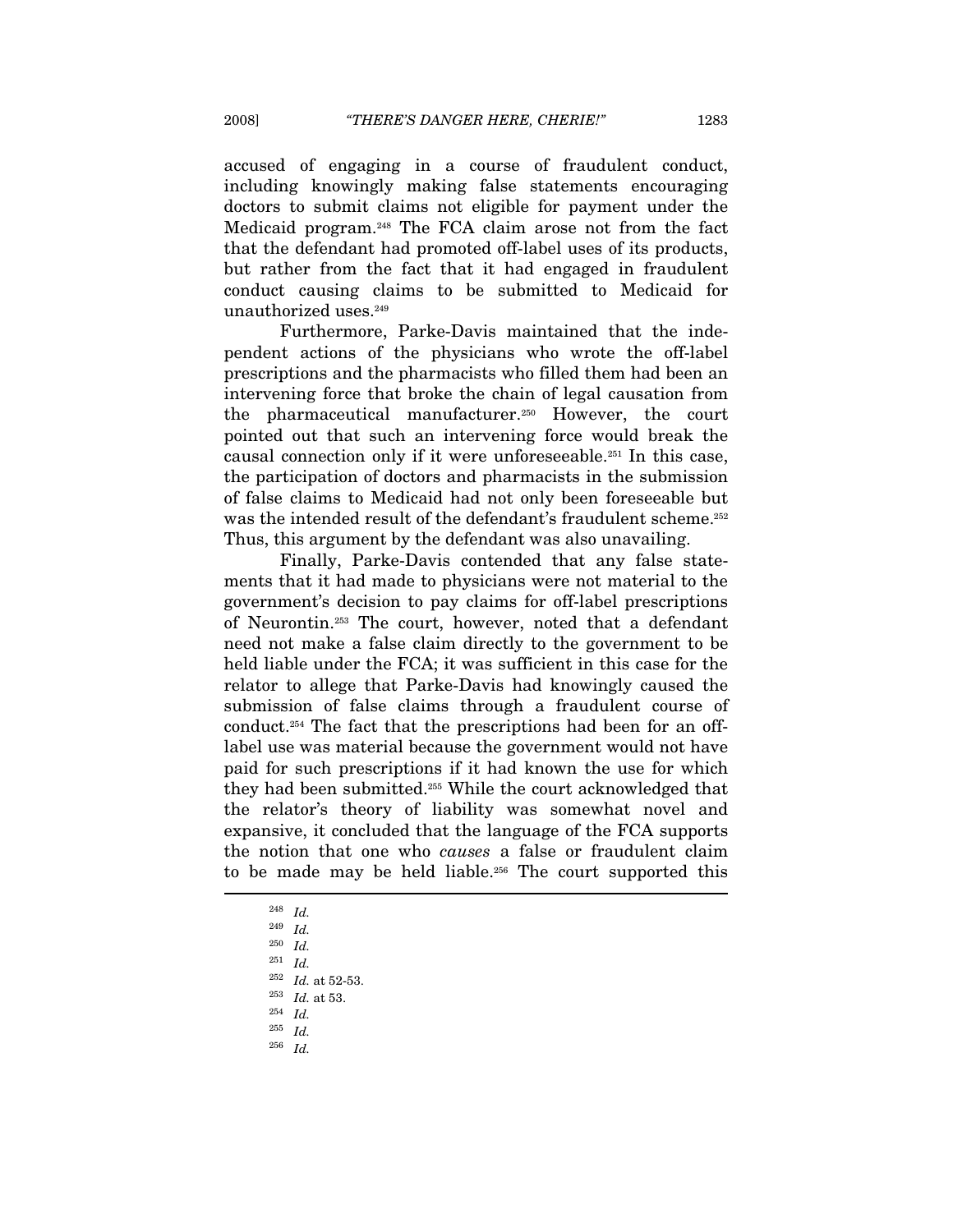interpretation of the Act by noting that "the terms of the FCA must be read liberally in accordance with their remedial purpose."257

Thus, the court dismissed some of the counts in the relator's complaint, but allowed the critical claim to go forward.258 In 2004, the case was settled when Warner-Lambert, the parent company of Parke-Davis, pleaded guilty to two criminal FDCA misbranding violations and settled the civil cases, ultimately paying \$430 million in criminal fines and civil damages.259 The relator, Dr. Franklin, received \$24.6 million as part of the settlement between the defendant and the Department of Justice.<sup>260</sup>

#### 3. United States ex rel. Hess v. Sanofi-Synthelabo, Inc.

The relator in United States ex rel. Hess v. Sanofi-Synthelabo, Inc. was less successful than Dr. Franklin in bringing an FCA claim against a pharmaceutical company for promoting off-label uses. In Hess, the relator brought a qui tam action against his former employer, Sanofi-Synthelabo, alleging that it had fraudulently marketed drugs to physicians for offlabel uses.<sup>261</sup> For the reasons explained below, a federal district court dismissed the complaint for failure to state a cause of action pursuant to Rule  $12(b)(6)$  and Rule  $9(b).^{262}$ 

The relator, who had worked for the defendant as a sales representative from 2001 until 2004, claimed that the defendant had relied upon incomplete, unreliable, and misleading clinical data to promote off-label uses of its drugs Eloxatin and Elitek.263 In 2002, Eloxatin had been approved by the FDA to help treat fourth-stage colorectal cancer.264 That same year, the FDA had approved Elitek "for the treatment and prevention of tumor lyses syndrome . . . in pediatric

<sup>&</sup>lt;sup>257</sup> Franklin, 147 F. Supp. 2d at 53.<br><sup>258</sup> Id. at 55.

<sup>&</sup>lt;sup>259</sup> Jack Cinquegrana & Diana K. Lloyd, Shifting Perspective on Off-Label Promotion, PHARM. EXECUTIVE, Jan. 1, 2006, http://www.pharmexec.findpharma.com/ pharmexec/ article/articleDetail.jsp?id=282490.<br><sup>260</sup> Evelyn Pringle, Off-Label Prescribing of Prescription Drugs: Tactics Pfizer

Used in Promoting Off-Label Use of Neurontin (pt. 2), ONLINE J., May 31, 2006, http://www.onlinejournal.com/artman/publish/article\_855.shtml.<br><sup>261</sup> United States ex rel. Hess v. Sanofi-Synthelabo, Inc., No. 4;05CV570, 2006

WL 1064127, at \*1-2 (E.D. Mo. Apr. 21, 2006).<br><sup>262</sup> Id. at \*12.<br><sup>263</sup> Id. at \*1-2.<br><sup>264</sup> Id. at \*2.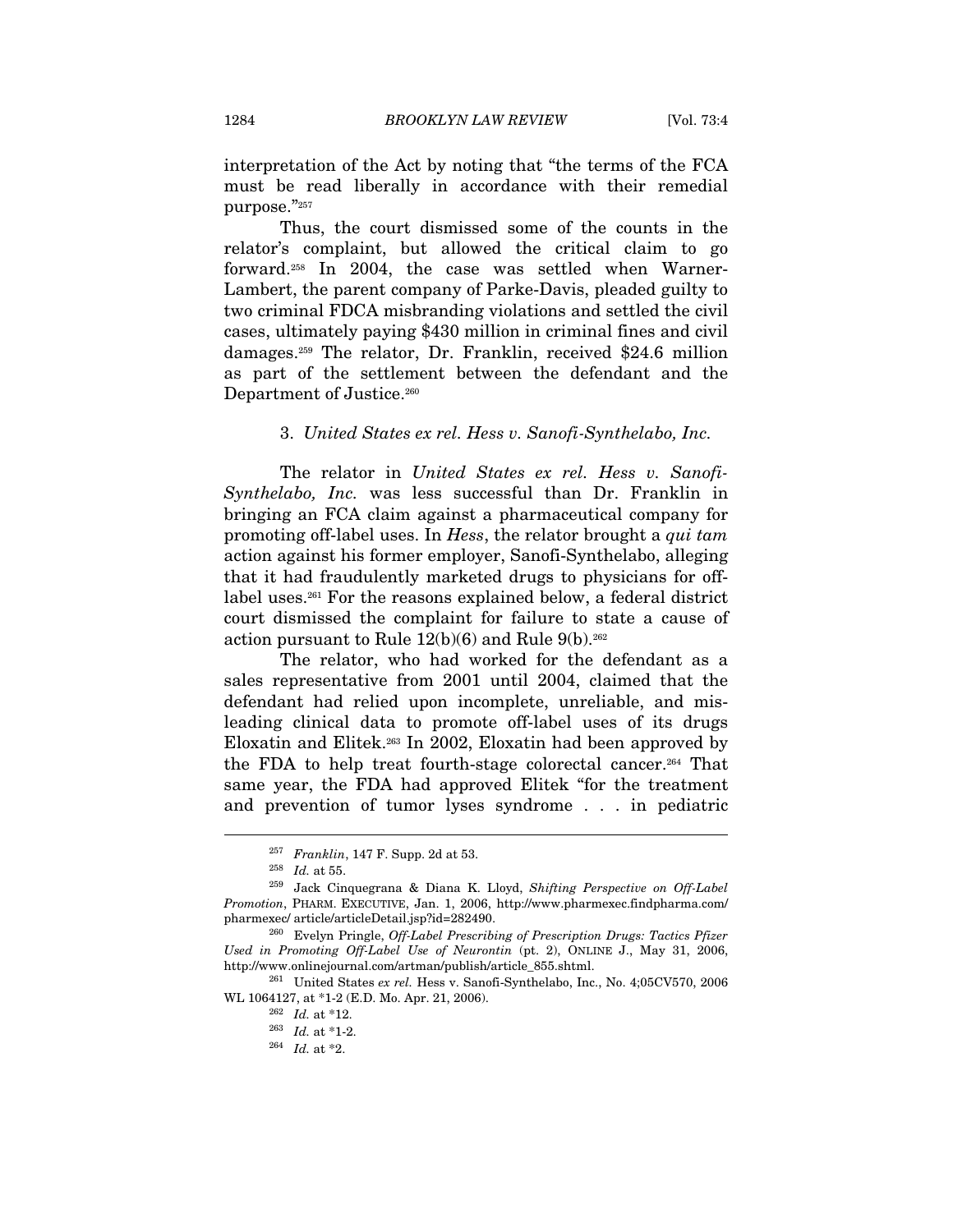patients," but declined to approve the drug for treatment of the disease in adults.265 According to the relator, the defendant had provided him and other sales representatives with training on off-label uses of Eloxatin and had instructed them on how Medicare reimbursement for off-label uses of the drug could be obtained.266 In addition, the relator alleged that the defendant had induced Wisconsin Physician Services ("WPS"), the Medicare administrator for Illinois, Wisconsin, Minnesota, and Michigan, to authorize the use of Eloxatin for the treatment of colorectal cancer in the first line and adjuvant setting even though these were off-label uses at the time.267 Finally, the relator also claimed that the defendant had briefed him and other sales representatives about off-label uses of Elitek in adult patients and had encouraged them to promote off-label uses of the drug.268

In its motion to dismiss, the defendant contended that the relator failed to allege that it had made any misrepresentations to doctors, the government, or anyone else regarding Eloxatin. Nor did the relator allege that any doctor had prescribed Eloxatin improperly or that any doctor who had prescribed Eloxatin had made any misrepresentations to Medicare in order to obtain reimbursement for off-label uses of the drug. Furthermore, the relator did not allege that the information provided by the defendant about off-label uses of Elitek had been either false or deceitful.<sup>269</sup>

In the case of Eloxatin, the court acknowledged that physicians had filed claims for Medicare reimbursement for offlabel uses of the drug.<sup>270</sup> The court also agreed that the FCA is broad enough to impose liability on a drug company who knowingly assists the government to pay fraudulent claims to a third person even if the drug company does not have any direct contractual relations with the government.271 However, the court cautioned that in order to state a valid claim under the FCA, the relator must show that the defendant made a

 $\begin{array}{cc} 265 & Id. \\ 266 & Id. \end{array}$ 

 $^{267}$   $\,$   $Id.$  The FDA subsequently approved Eloxatin for treatment of colorectal cancer in the first line and adjuvant settings after the defendant submitted

supplemental New Drug Applications for these uses. Id.<br><sup>269</sup> Id. at \*4. <sup>270</sup> Id. at \*7. <sup>271</sup> Id. (citing United States *ex rel.* Franklin v. Parke-Davis, 147 F. Supp. 2d 39, 48 (D. Mass. 2001)).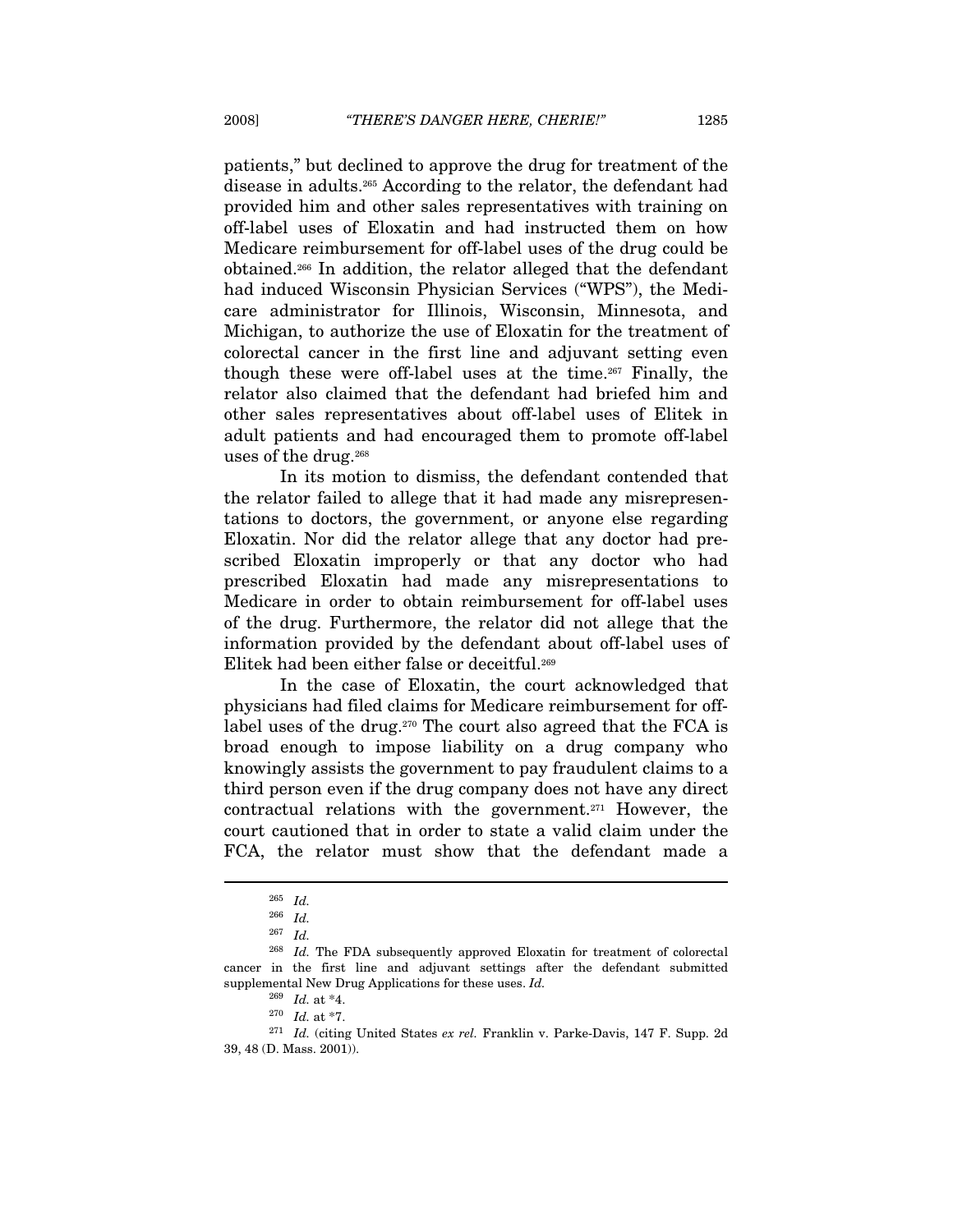material misrepresentation.<sup>272</sup> To satisfy this materiality requirement, the relator had to allege, with the required specificity, (1) that the defendant had fraudulently promoted certain off-label uses of Eloxatin to doctors; (2) that these doctors had submitted Medicare claims for these off-label uses; and (3) that these claims had resulted from the defendant's promotion of the off-label uses.273 Thus, the relator had to show that but for the defendant's fraudulent misrepresentations, the doctors would not have made claims to Medicare for off-label uses of Eloxatin and that but for these fraudulent misrepresentations, Medicare would not have reimbursed the doctors.<sup>274</sup>

The court concluded that the relator failed to establish this causal connection. The relator alleged that although Eloxatin had only been approved for second-line treatment of fourth stage colorectal cancer, the defendant had encouraged physicians to submit Medicare claims for other stages of colorectal cancer.275 The court noted that although the Medicare reimbursement form did have a line for a patient's diagnosis, it did not require doctors to indicate the stage of a patient's cancer.276 Therefore, the court concluded that the stage of cancer was not material to either the doctor's Medicare reimbursement claim or to the government's decision to pay the claim.277 Thus, the defendant's conduct had not caused false claims to be made to the government.

The court then considered whether the relator had pleaded sufficient evidence of intent as required by the FCA. The FCA requires that there be "actual knowledge that the information was untrue or deliberate ignorance or reckless disregard of the truth or falsity of that information" on the part of the defendant.278 The court determined that the relator did not allege that the defendant had deliberately lied to either its sales staff or to the doctors who prescribed Eloxatin. Nor did the relator claim that the information the defendant had disseminated about off-label uses was incorrect or false.279 Instead, he merely alleged that the information was  $\overline{a}$ 

 $^{272}$   $\,$   $Hess,$  2006 WL 1064127, at \*7.  $^{273}$   $\,$   $Id$ 

 $^{274}\,$   $Id.$ 

 $\frac{275}{276}$  *Id.* at \*2.

 $^{277}\;$   $Id.$ 

 $^{278}$  Id. at \*9 (quoting United States v. Taber, 342 F.3d 843, 845 (8th Cir. 2003)).  $_{\rm 279}$   $_{\rm 1d.}$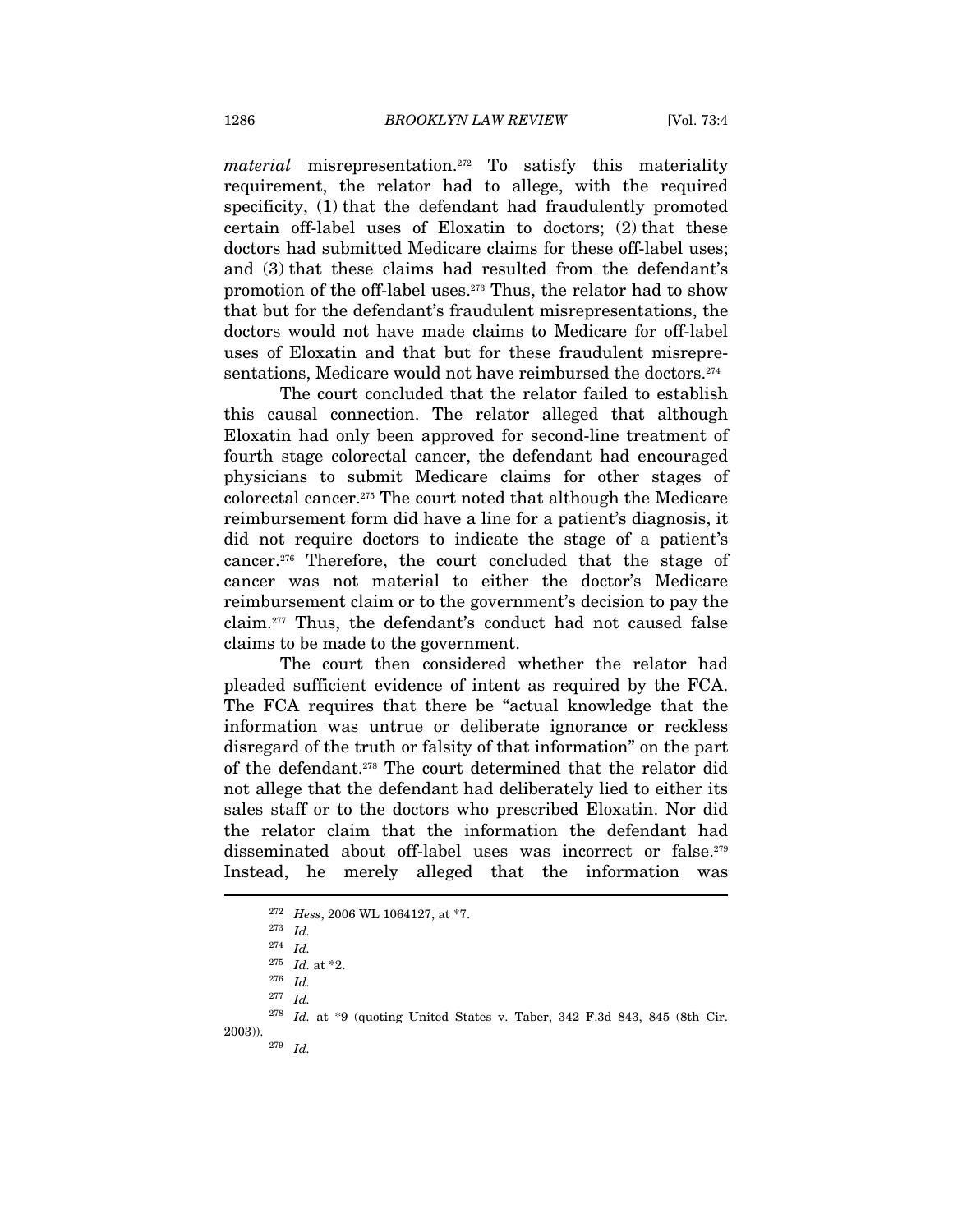"immature, unreliable and misleading."280 Nor did the relator allege that the defendant had assisted doctors to make fraudulent claims. As the court already concluded, the Medicare reimbursement for off-label uses of Eloxatin had not been fraudulent because the alleged off-label use was for the treatment of an earlier stage of colorectal cancer and the Medicare forms in question did not require doctors to identify the stage of a patient's cancer.281 Consequently, the court concluded that the relator's complaint failed to satisfy the FCA's intent requirement.<sup>282</sup>

With regard to Elitek, the court found that the only factual allegations the relator made to support his claim were that the defendant had informed him and other sales representatives about off-label uses of the drug, had encouraged them to promote these off-label uses, and had pressured them to derive a substantial amount of Elitek sales from these offlabel uses.283 However, the court also determined that the relator's complaint failed to identify the time or place of the allegedly false representations regarding Elitek, nor did it describe the nature or content of the claims that it alleged had been fraudulent.284 Furthermore, the relator failed to allege that the doctors to whom the defendant's sales representatives promoted off-label uses of Elitek actually had submitted false claims to the government for such uses.285 Instead, the relator's allegations were "vague, conclusory, and lack[ed] the requisite specificity to withstand a motion to dismiss pursuant to either Rule 12(b)(6) or Rule 9(b)."286 Accordingly, the court granted the defendant's motion to dismiss the relator's claims regarding Elitek.

Finally, the court rejected the relator's argument that the defendant should be found liable under 31 U.S.C. § 3729(a)(3) of the FCA, which creates liability for persons who conspire to defraud the government through fraudulent claims or payments.287 According to the court, to state a claim for conspiracy:

<sup>280</sup> Id.

 $281$  *Id.* 

<sup>282</sup> Id.

<sup>&</sup>lt;sup>283</sup> *Id.* at \*6.<br><sup>284</sup> *Id.* 

 $^{285}\,$   $Id.$ <sup>286</sup> Id.

 $287$  *Id.* at \*11.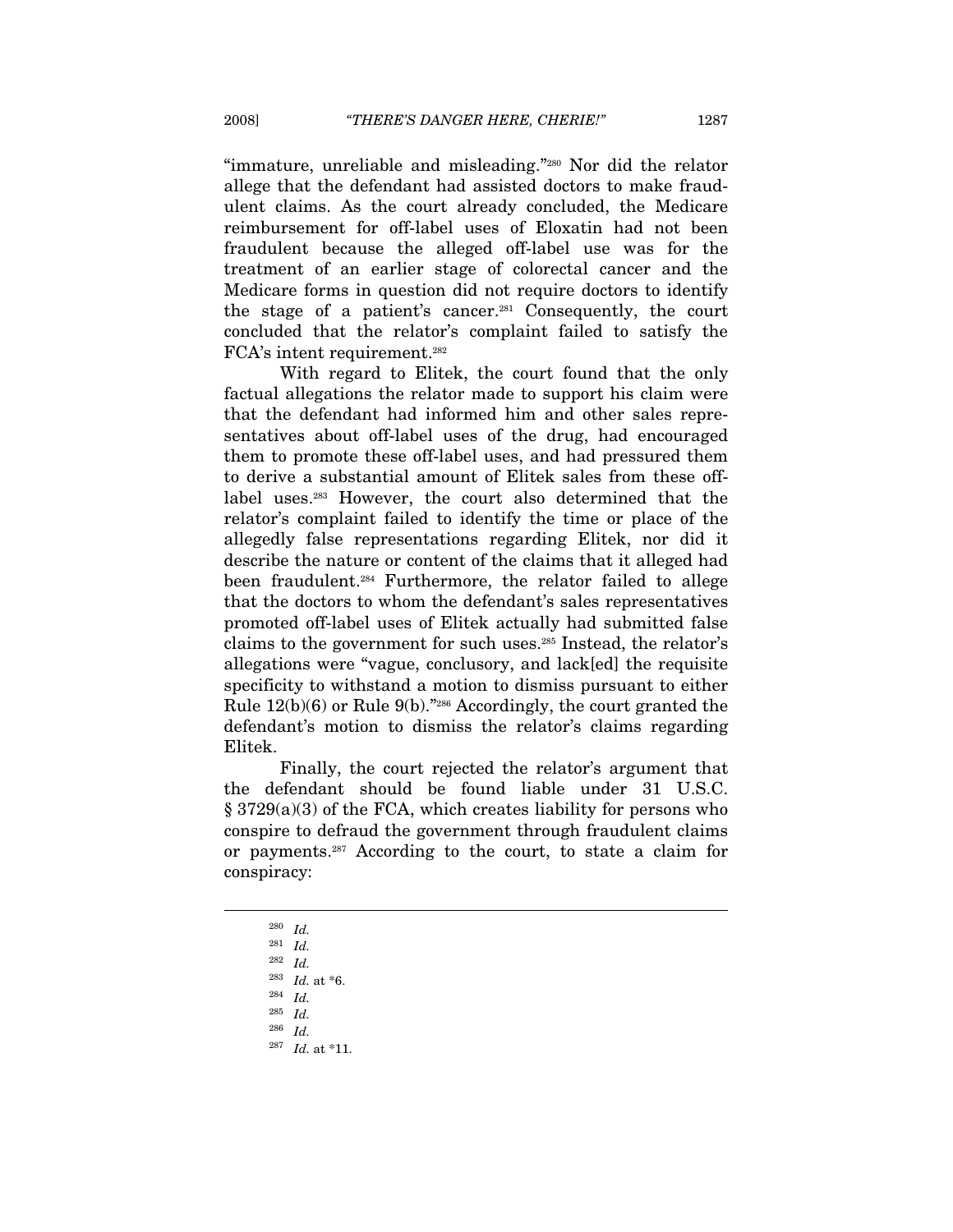[A] plaintiff must allege: "(1) that the defendant conspired with one or more persons to get a false or fraudulent claim allowed or paid by the United States, and (2) that one or more conspirators performed any act to effect the object of the conspiracy, and (3) that the United States suffered damages as a result of the false or fraudulent claim."288

In this case, the relator did not plead facts suggesting that physicians had provided fraudulent or false information to the government or that the defendant had provided such information to the physicians.289 Moreover, the court found that the relator did not allege any facts indicating that the defendant had acted in concert with physicians to make false or fraudulent claims to the government.<sup>290</sup> Finding that the relator's allegation of a conspiracy did not meet the particularity requirements of Rule 9(b), the court ruled that the conspiracy claim should be dismissed as well.291 Thus, the court dismissed the relator's complaint in its entirety.292

Hess illustrates the challenges plaintiffs face when they bring *qui tam* actions against drug companies under the FCA. In particular, both the materiality requirement and the intent requirement of the Act present significant obstacles to success.

#### 4. United States ex rel. Rost v. Pfizer, Inc.

United States ex rel. Rost v. Pfizer, Inc. provides a third example of how an FCA claim may be brought against a pharmaceutical company that has promoted off-label uses. The relator in this case, Dr. Peter Rost, brought a *qui tam* action against Pfizer and Pharmacia Corporation, which had been acquired by Pfizer in 2003, alleging that they had engaged in illegal off-label marketing of the drug Genotropin and had knowingly caused false claims to be submitted to federal and state health insurance programs.293 The alleged fraudulent conduct had taken place between 1997 and 2003.294 The defendants moved to dismiss the complaint, arguing that the  $\overline{a}$ 

<sup>&</sup>lt;sup>288</sup> Hess, 2006 WL 1064127, at  $*11$  (quoting Corsello v. Lincare, Inc., 428 F.3d) 1008, 1014 (11th Cir. 2005)).  $10^{289} \;\; Id.$ 

<sup>290</sup> Id.

 $\begin{array}{ll} \text{291} & Id. \\ \text{292} & Id. \text{ at *12.} \end{array}$ 

 $^{293}\;$  United States  $ex$   $rel.$  Rost v. Pfizer, Inc.  $(Rost\;I),$  446 F. Supp. 2d 6, 8-10 (D. Mass. 2006), vacated and remanded, Rost v. Pfizer, Inc. (Rost II), 507 F.3d 720 (1st Cir. 2007).  $^{294}\;$   $Id.\;$  at 10.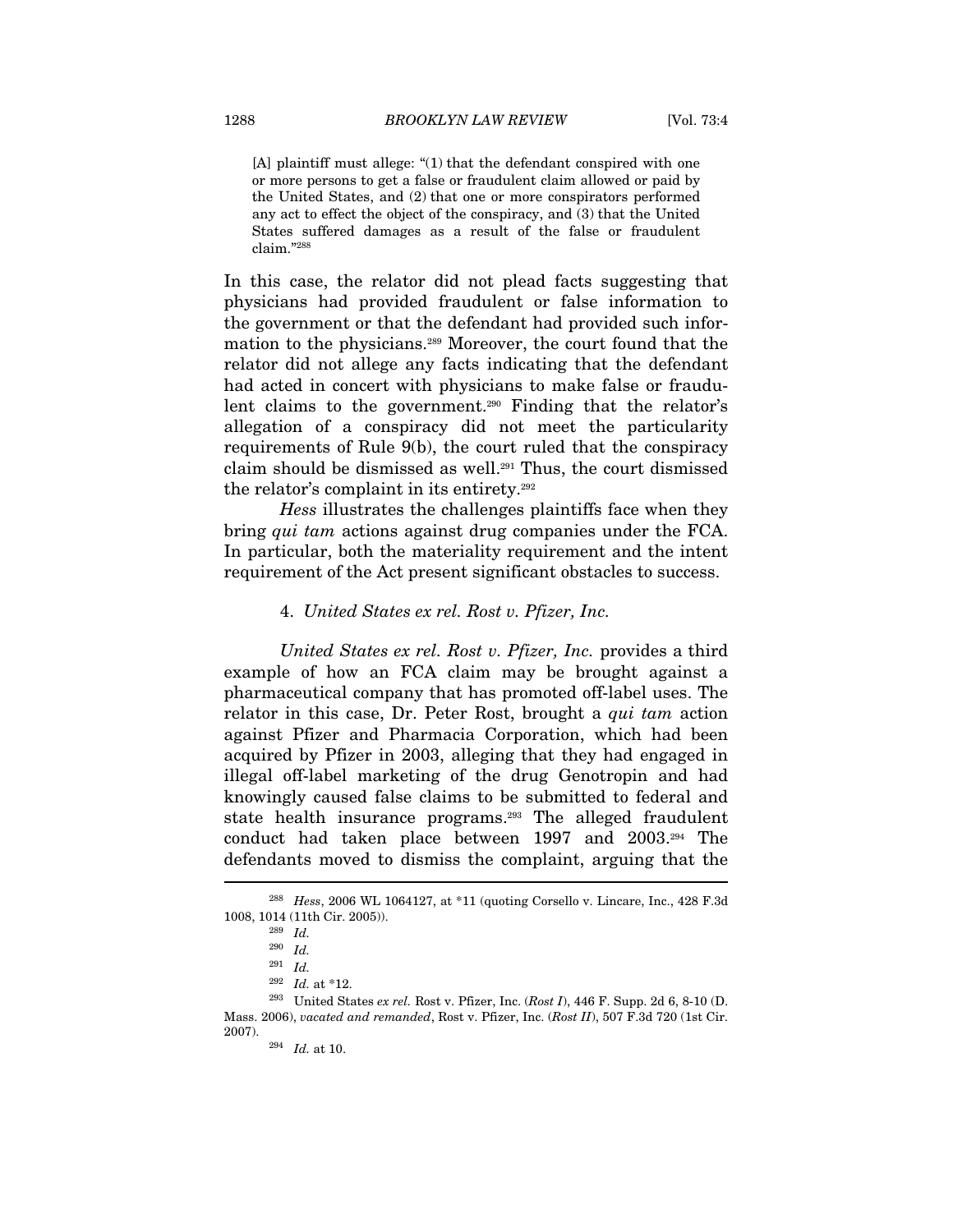court lacked subject matter jurisdiction because of the public disclosure bar and that the claim failed to allege fraud with sufficient particularity to satisfy Rule 9(b).295 The district court rejected the claim that the public disclosure bar applied,296 but, like the Hess court, dismissed the relator's case because his allegations were not sufficiently specific to meet the requirements of Rule  $9(b)^{297}$  On appeal, the First Circuit agreed with the conclusions of the trial court, but held that the relator should be given a chance to amend his complaint.<sup>298</sup>

 Genotropin is a recombinant or man-made human growth hormone that had been approved by the FDA to treat certain hormonal deficiencies in both adults and children.299 The FDA had not approved the drug as a treatment for short children without hormonal deficiencies or as an anti-aging treatment for adults.300 However, the relator alleged that, beginning in 1997, Pharmacia marketed Genotropin to increase growth in short children and to delay the aging process in adults.301 Pharmacia had given bribes, kickbacks, and other incentives to doctors to prescribe Genotropin and to wholesale drug distributors to recommend Genotropin for off-label uses.302 The company also had rewarded sales representatives for every new Genotropin patient, regardless of whether the prescription was for an approved or an off-label use.<sup>303</sup> As a result of these marketing efforts, approximately sixty percent of adult sales and twenty-five percent of pediatric sales of Genotropin had been for off-label uses during this period.304

As manager of Pharmacia's Endocrine Care Unit, Dr. Rost had overseen the worldwide marketing of Genotropin, but had not been involved in the day-to-day marketing or sales of the drug.305 However, when he learned of Pharmacia's off-label marketing of Genotropin, Dr. Rost had unsuccessfully tried to put a stop to the practices.306 When Pfizer acquired Pharmacia,

- <sup>297</sup> Id. at 28.<br><sup>298</sup> Rost II, 507 F.2d 720, 723.<br><sup>299</sup> Rost I, 446 F. Supp. 2d. at 10.<br><sup>300</sup> Id.
- 
- $\begin{array}{cc} 301 & Id. \\ 302 & Id. \end{array}$

- 
- <sup>303</sup> Id.
- <sup>304</sup> Id.
- $\frac{305}{306}$  *Id.* at 9.<br> $\frac{306}{1}$  *Id.* at 10.
- 

<sup>&</sup>lt;sup>295</sup> *Id.* at 11, 15, 25.<br><sup>296</sup> *Id.* at 25.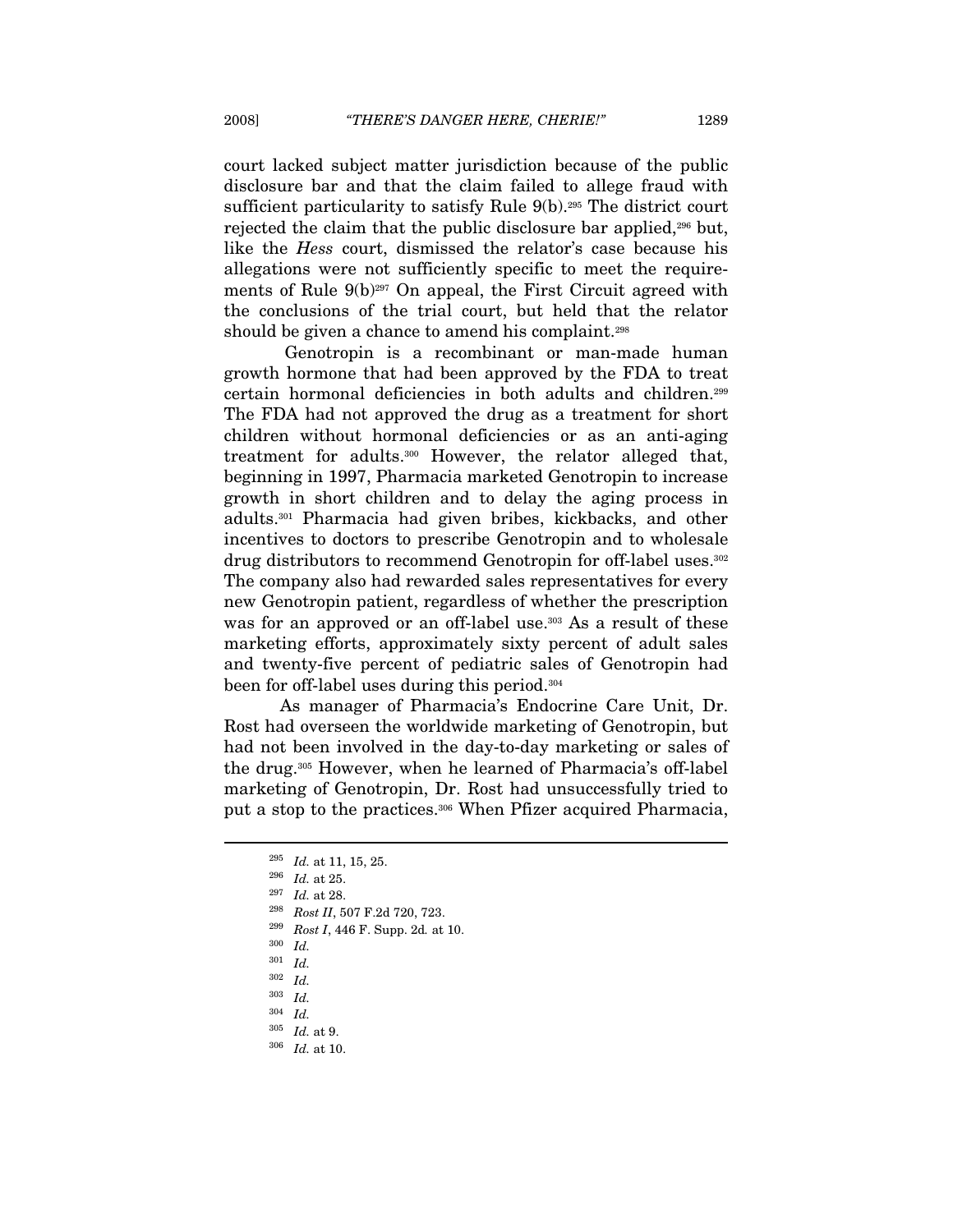it confirmed the relator's charges and notified senior officials at the FDA and the Office of the Inspector General about the off-label marketing.307 In 2003, while the FDA was still investigating the Genotropin issue, the relator filed a qui tam action alleging fraud in the off-label marketing of Genotropin by Pharmacia.308 In late 2005, the DOJ decided not to intervene in the case, leaving Dr. Rost to proceed on his own.309

The defendant moved to dismiss the claim for lack of subject matter jurisdiction based on the FCA's "public disclosure bar."310 In its decision, the trial court declared that it must determine whether the allegations of fraud in the complaint were "publicly disclosed" before the relator filed his lawsuit and whether the allegations were "based upon" that disclosure.311 The relator argued that the defendants' voluntary disclosures had not amounted to a "public disclosure" because they had not been disclosed in a statutorily required manner.<sup>312</sup> The court agreed, finding that the public disclosure bar prohibited qui tam actions only when the plaintiff's allegations were "based upon the public disclosure of allegations or transactions in a criminal, civil, or administrative hearing, in a congressional, administrative, or Government Accounting Office report, hearing, audit, or investigation, or from the news media . . . ."313

The court observed that Congress intended the public disclosure bar to prohibit only truly parasitic lawsuits.314 Actions in which the disclosed information lies only in the hands of the government and the party who disclosed it to the government are not parasitic.315 In other words, a qui tam action is not parasitic when a private plaintiff does not, and cannot, know what information may already be in the government's possession.316 Consequently, the court ruled that the defendants' voluntary disclosure of information to various

 $\frac{307}{108}$  *Rost I*, 446 F. Supp. 2d. at 10.<br> $\frac{308}{104}$  *Id.* 

<sup>310 31</sup> U.S.C. § 3730(e)(4)(A) (2000). The FCA's "public disclosure bar" provides for the dismissal of *qui tam* actions that are based on information that has already been disclosed to the public. See supra text accompanying notes 203-207.<br><sup>311</sup> Rost I, 446 F. Supp. 2d at 15.<br><sup>312</sup> Id. <sup>313</sup> Id. at 18 (quoting 31 U.S.C. § 3730(e)(4)(A) (1994)).<br><sup>314</sup> Id.

 $^{315}\;$   $Id.$ 

<sup>316</sup> Id.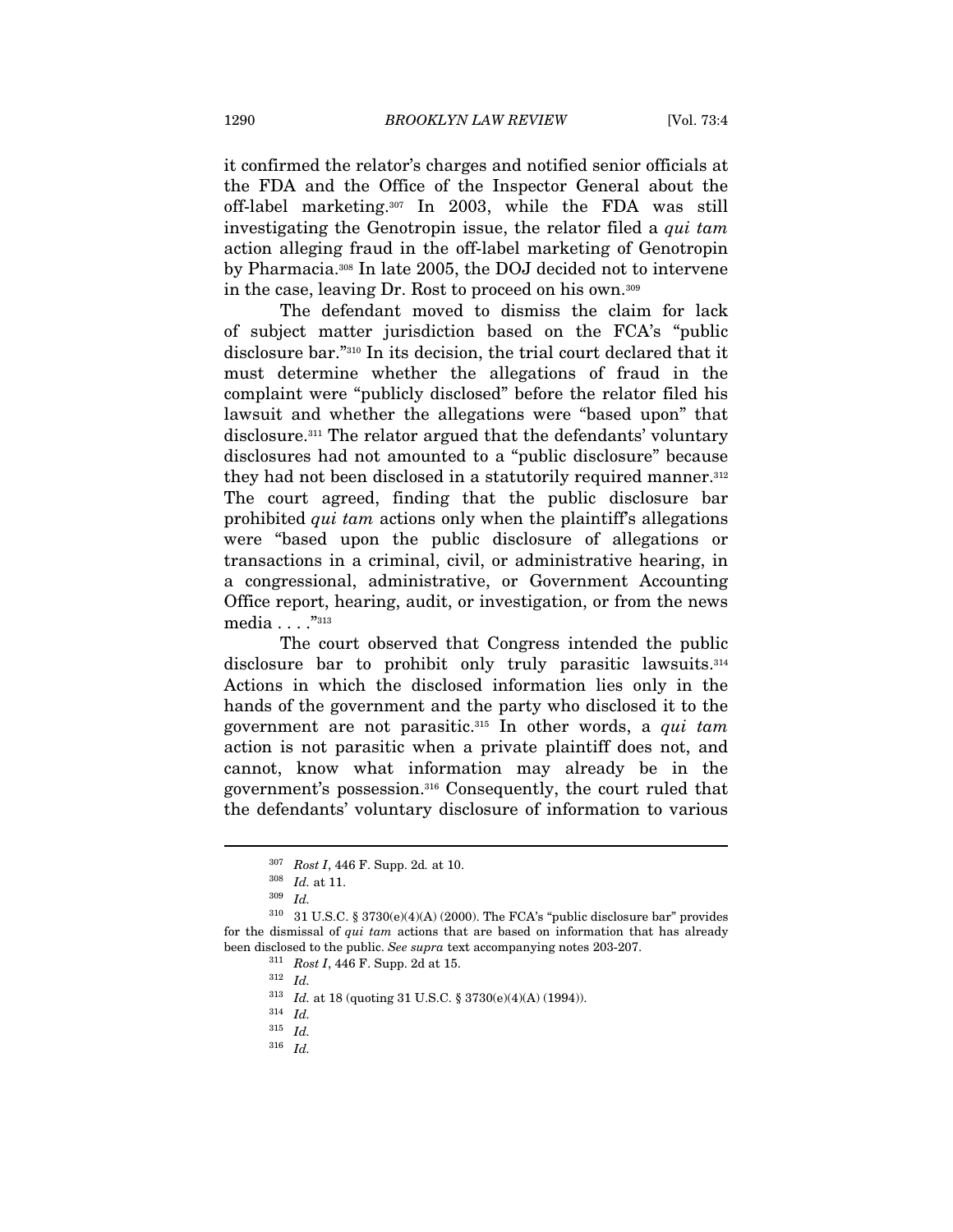government officials did not constitute a public disclosure for purposes of the FCA's jurisdictional bar.317

On appeal, the First Circuit agreed that disclosures made by Pfizer to the government would not prevent the relator from bringing his suit against the pharmaceutical company under the public disclosure bar of the FCA.318 According to the court:

In our view, a "public disclosure" requires that there be some act of disclosure to the public outside of the government. The mere fact that the disclosures are contained in government files someplace, or even that the government is conducting an investigation behind the scenes, does not itself constitute public disclosure. Our construction of the term "public disclosure" does not turn on the fact that Pfizer requested or assumed that its disclosures to the investigating agencies would be held confidential.319

The appeals court also declared that Pfizer's position was "inconsistent with our understanding of the language, structure, and history of the [False Claims] Act."320 According to the court, the FCA's public disclosure provision was intended to prevent relators from bringing qui tam actions "based on information made available to the public during the course of a government hearing, investigation, or audit."321 Elaborating on the distinction between disclosure to the government and disclosure to the public, the court observed that § 3730 uses the term "government" many times but never in a sense synonymous with the public.322 Reviewing the FCA's legislative history, the court pointed out that the 1986 amendments removed a provision that barred private lawsuits whenever the government was aware of the allegations or transactions set forth in the relator's complaint.<sup>323</sup> The court reasoned that those amendments reflected Congress's determination that the earlier version of § 3730 unduly restricted private enforcement of the FCA.324

The court rejected the argument that Pfizer's proposed government knowledge bar was nevertheless consistent with

 $\begin{array}{ll} \text{317} & Id. \\ \text{318} & Rost~II, \, 507 \text{ F.}3\text{d} \text{ }720, \, 728 \, (1 \text{st Cir. } 2007). \\ \text{319} & Id. \\ \text{320} & Id. \end{array}$ 

 $^{321}$  Id. at 729 (quoting United States ex rel. LeBlanc v. Raytheon Co., 913 F.2d 17, 20 (1st Cir. 1990)).<br> $\frac{322}{1}$  Id.

<sup>323</sup> Id.

<sup>324</sup> Id.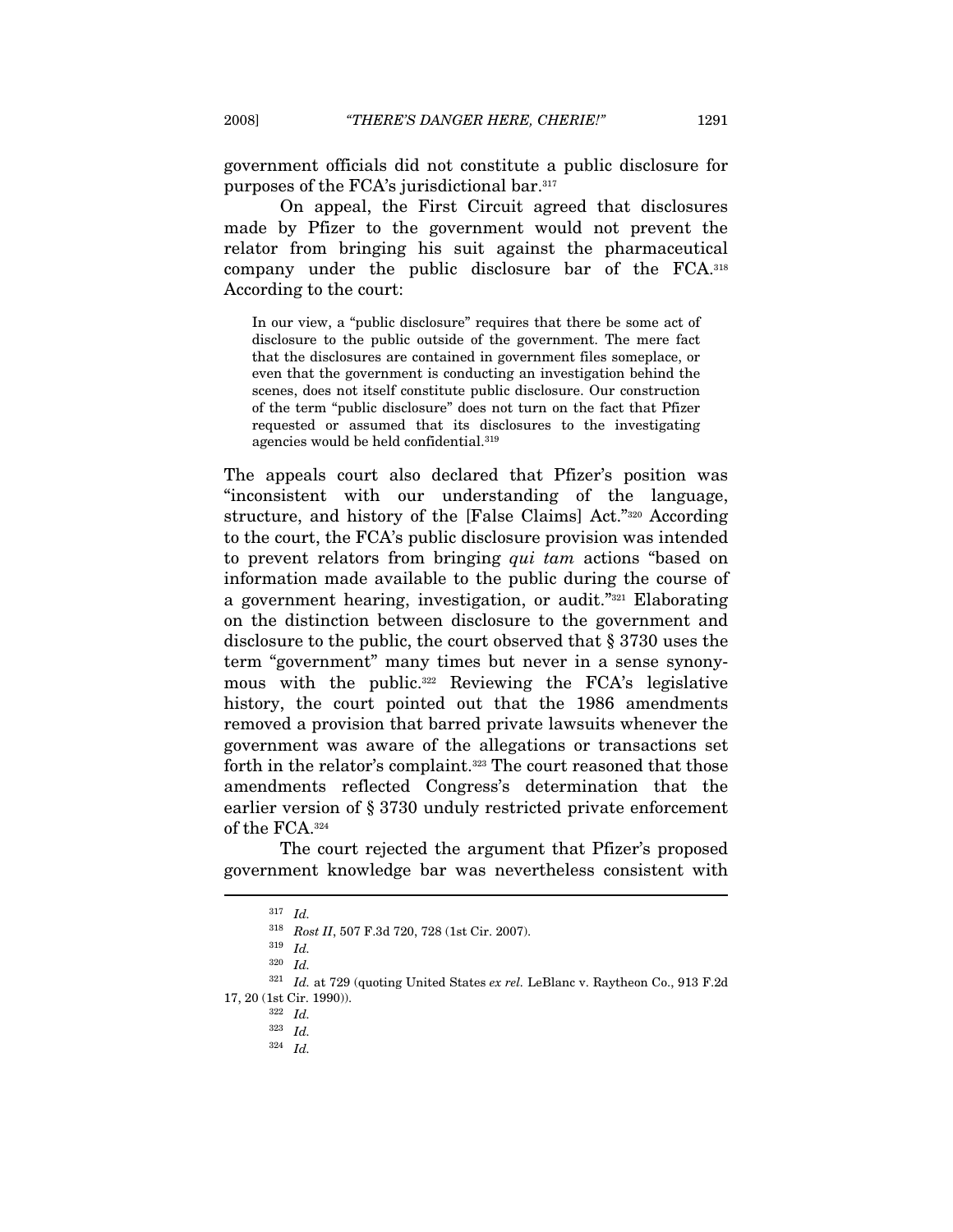congressional intent because it would only apply in limited circumstances.325 Relying on a Seventh Circuit case, Pfizer contended that a government knowledge bar based on § 3730 only applies where the government official to whom the disclosure is made is the appropriate investigatory official.<sup>326</sup> However, the court declared that it could "find no support in either the language or the history of the statute for such a reading."327 Furthermore, the court concluded that Pfizer's argument was inconsistent with its opinion in United States ex rel. S. Prawer & Co. v. Fleet Bank of Maine, which held that "Congress has explicitly deemed a 'notice' regime insufficient to protect the government against false claims (indeed it was precisely such a regime that Congress sought to abandon in enacting the 1986 amendments) . . . . "<sup>328</sup>

Furthermore, the court declared that Pfizer's proposed government knowledge bar would conflict with another objective embodied in the 1986 amendments: "to help keep the government honest in its investigations and settlements with industry."329 According to the court, once a relator's allegations are made public, the government can be forced by public pressure to pursue false claims investigations that it might otherwise prefer to ignore.330 However, fewer qui tam actions would be brought, and thus less information would be made available to the public, if private *qui tam* actions were barred by a government knowledge rule such as that proposed by Pfizer.

In addition, the court suggested that Pfizer's proposed government knowledge rule would not be consistent with Congress's goal of discouraging "parasitic" qui tam actions.<sup>331</sup> By prohibiting *qui tam* actions based on information that is kept confidential by government officials, Pfizer's interpretation would not only fail to discourage parasitic lawsuits, but would also discourage legitimate suits by relators based on "direct and independent knowledge" of wrongdoing.332 Finally,

<sup>325</sup> Rost II, 507 F.3d at 730.

 $326$  *Id.* (citing United States ex rel. Mathews v. Bank of Farmington, 166 F.3d 853, 861 (7th Cir. 1999)).  $\frac{327}{1}$  Id.

 $328$  *Id.* (emphasis in original) (quoting United States ex rel. S. Prawer & Co. v. Fleet Bank of Me., 24 F.3d 320, 329 (1st Cir. 1994)).  $$^{329}$   $\,$   $Id.$ 

<sup>330</sup> Id.

<sup>331</sup> Id.

<sup>332</sup> Id.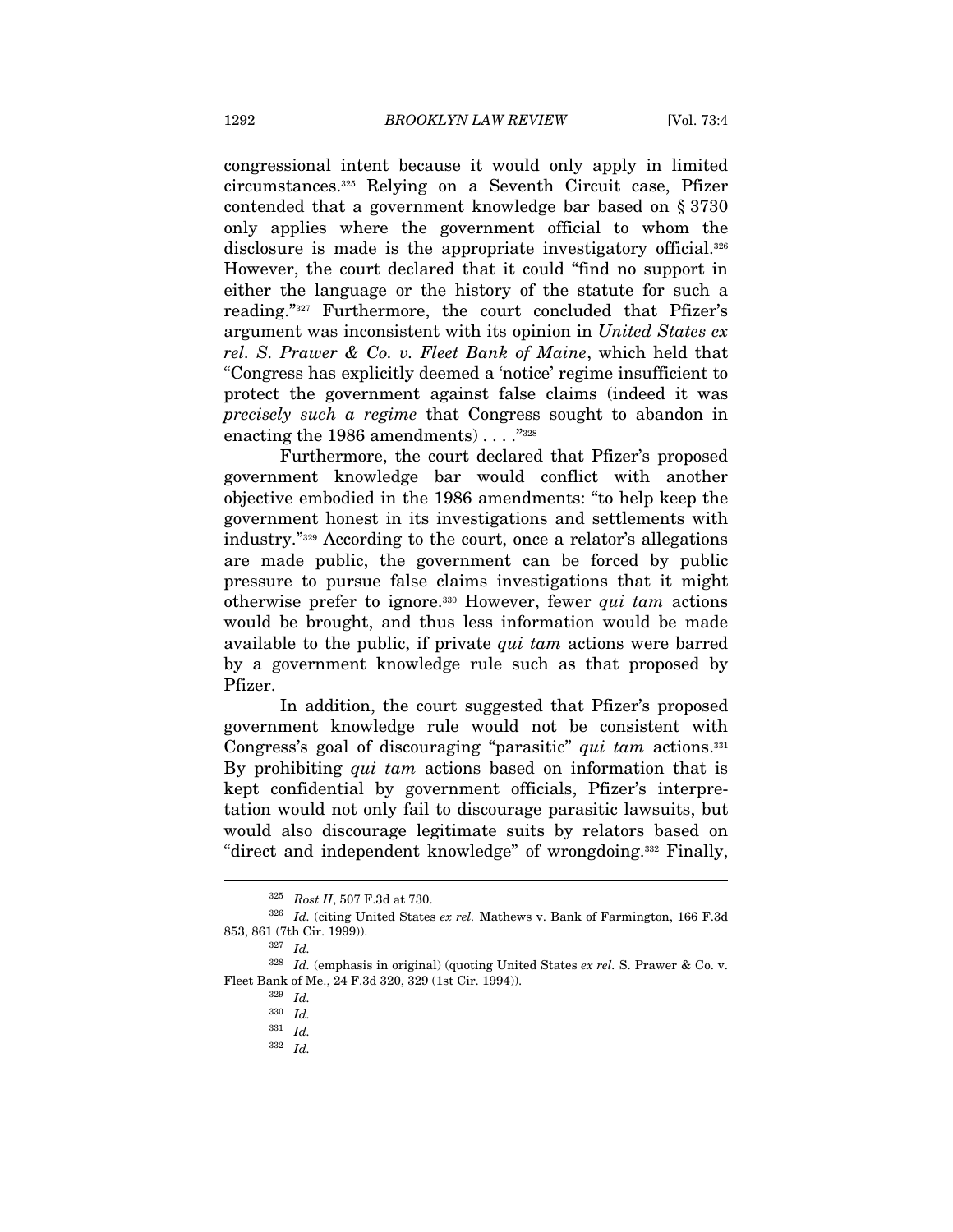the court observed that several other circuits had rejected similar constructions of the government knowledge rule.<sup>333</sup>

The second issue in Rost was whether the relator had pleaded his claim of fraud with sufficient particularity to satisfy the requirements of Rule 9(b)—a familiar issue in FCA litigations.334 The trial court acknowledged that the relator's complaint provided a great amount of detail about the defendants' illegal marketing, promotion, and distribution of Genotropin as well as the bribes, kickbacks, and other financial incentives that the defendants had provided to distributors and physicians.335 However, the court also found that the complaint failed to identify any actual false claims that had been submitted to the government for reimbursement of off-label prescriptions of Genotropin.336 Instead, the relator had simply assumed that the defendants' illegal marketing efforts must have caused at least some physicians to prescribe Genotropin for off-label uses and that at least some of these prescriptions must have been reimbursed by federal or state health care programs.337 Because the relator failed to plead the existence of false claims made to the government with sufficient particularity, the trial court dismissed the complaint pursuant to Rule 9(b).338

On appeal, Dr. Rost argued that the trial court had interpreted Rule 9(b)'s particularity requirements too strictly.339 In response, Pfizer argued that the result below was mandated by the First Circuit's decision in United States ex rel. Karvelas v. Melrose-Wakefield Hospital.<sup>340</sup> The Karvelas court had ruled that "a qui tam relator may not present general allegations in lieu of the details of actual false claims in the hope that such

<sup>333</sup> Id. (citing Kennard v. Comstock Res., Inc., 363 F.3d 1039, 1043 (10th Cir. 2004); United States ex rel. Schumer v. Hughes Aircraft Co., 63 F.3d 1512, 1518 (9th Cir. 1995), vacated on other grounds, 520 U.S. 939 (1997) (holding that the 1986 FCA amendment does not apply retrospectively to prior acts); United States ex rel. Williams v. NEC Corp., 931 F.2d 1493, 1496 n.7 (11th Cir. 1991)). Only the Seventh Circuit, in United States ex rel. Mathews v. Bank of Farmington, has adopted the government knowledge approach. Id. at 731 (citing Mathews, 166 F.3d at 861). The Rost II court declared, "We simply disagree with Mathews for the reasons already stated and as lucidly set forth in the district court's opinion." Id.  $\frac{334}{1}$  Id. at 731-34.

 $\begin{array}{ll} \text{335} & \text{Rost } I, \, 446 \text{ F.} \, \text{Supp.} \, 2 \text{d at } 27. \\ \text{336} & \text{Id.} \end{array}$ 

 $\begin{array}{cc} 337 & Id. \text{ at } 27\text{-}28. \\ 338 & Id. \end{array}$ 

 $^{339}$  Rost II, 507 F.3d at 731.  $^{340}$  Id. (citing United States ex rel. Karvelas v. Melrose-Wakefield Hosp., 360 F.3d 220 (1st Cir. 2004)).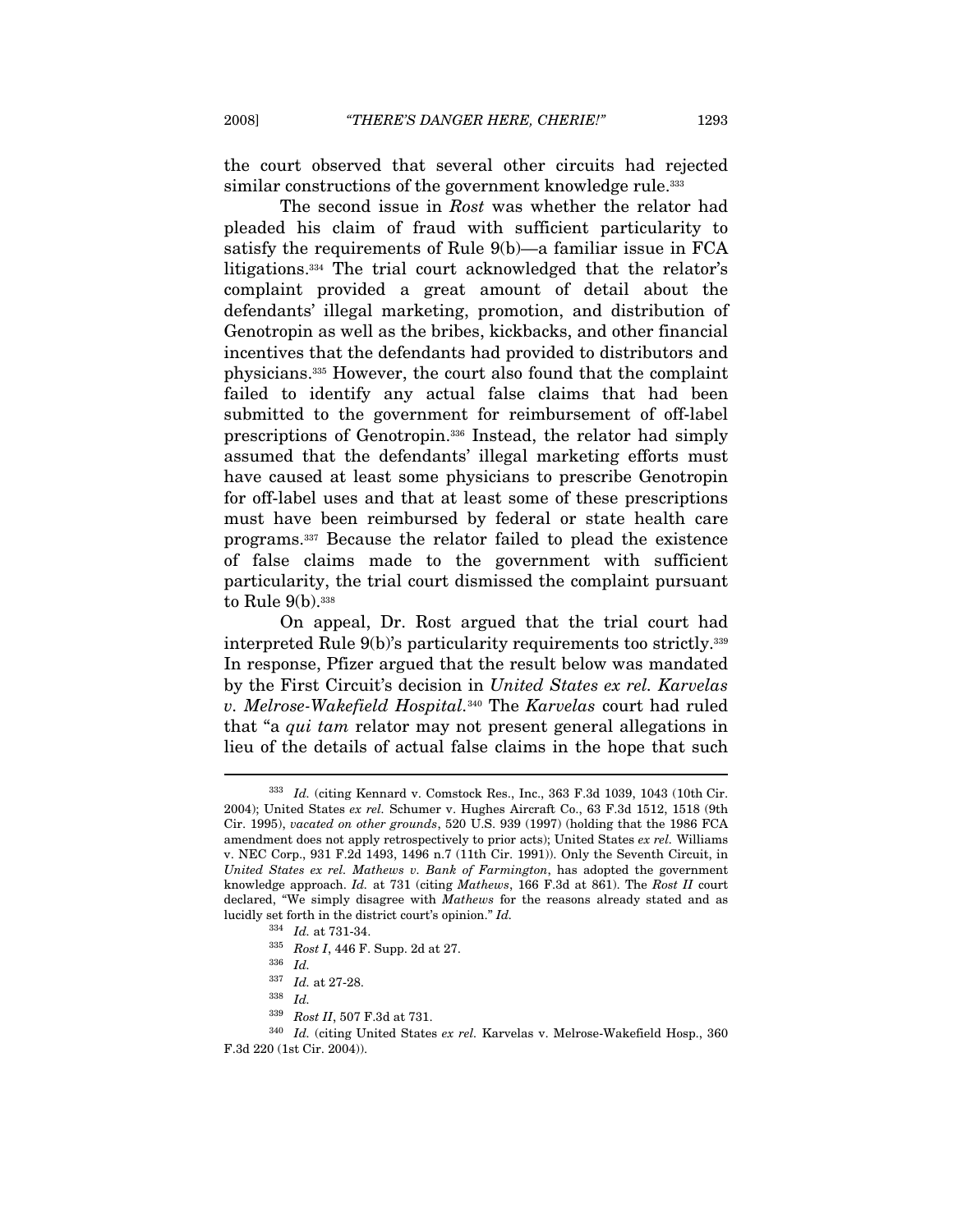details will emerge through subsequent discovery."341 The relator in that case alleged that his employer, a hospital, had submitted claims to government health care programs for services that were "provided improperly or not at all."342 The court dismissed the relator's complaint because it provided no specifics about particular false claims for payments that may have been made.<sup>343</sup> Nevertheless, the Circuit Court in Rost found that Karvelas provided that the requirements of Rule 9(b) may be satisfied even though some questions remained if the complaint as a whole is sufficiently particular to fulfill FCA pleading requirements.344 However, even giving the relator in Rost the benefit of this flexibility, the court still concluded that his claim failed to satisfy the pleading requirements of Rule 9(b).345

The court pointed out that, unlike in *Karvelas*, any false claims in Rost would have been submitted to the government by individual doctors and hospitals, not by the defendant, Pfizer.346 Thus, it would be difficult, if not impossible, for the relator, Dr. Rost, to have had personal knowledge that false claims had been submitted by third parties. Given the fact that a substantial percentage of Genotropin prescriptions were written for off-label uses, it was highly probable that at least some of these prescriptions had been paid for by federal health care programs.347 However, the court observed that the relator's position was somewhat undermined by a statement in the criminal information against Pfizer to the effect that most patients who take the drug for off-label purposes "paid out-ofpocket without reimbursement from any public or private third-party payors."348 After taking this offsetting evidence into account, the court concluded that the allegations contained in the relator's complaint did not satisfy the particularity requirements of Rule 9(b):

At most, Rost raises facts that suggest fraud was possible; but the complaint contained no factual or statistical evidence to strengthen the inference of fraud beyond possibility. It may well be that doctors

<sup>341</sup> Karvelas, 360 F.3d at 231.<br>
342 Id. at 223.<br>
343 Id. at 233-35.<br>
344 Rost II, 507 F.3d at 732 (citing Karvelas, 360 F.3d at 233 n.17).<br>
345 Id

 $\begin{array}{cc} 346 & Id. \\ 347 & Id. \end{array}$ 

 $^{348}\;$   $Id.$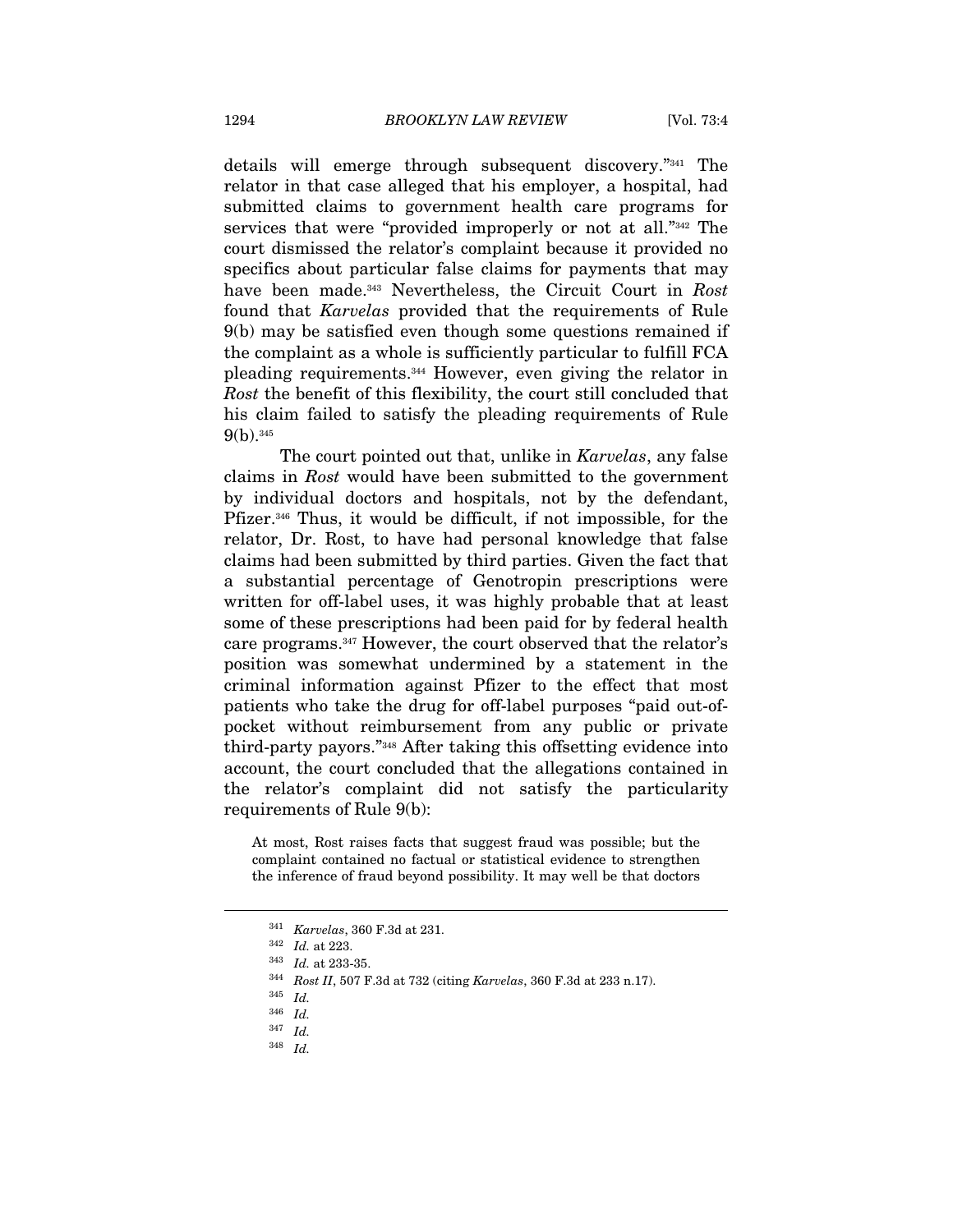who prescribed Genotropin for off-label uses as a result of Pharmacia's illegal marketing of the drug withstood the temptation and did not seek federal reimbursement, and neither did their patients. It may be that physicians prescribed Genotropin for offlabel uses only where the patients paid for it themselves or when the patients' private insurers paid for it. Rost did not plead enough to satisfy the concerns behind Rule 9(b).<sup>349</sup>

Consequently, the First Circuit affirmed the trial court's Rule  $9(b)$  ruling.  $350$ 

Finally, the court considered whether Dr. Rost should be given an opportunity to amend his complaint in order to satisfy the particularity requirements of Rule  $9(b)$ .<sup>351</sup> The court observed that Rule 15(a) provides that leave to amend a pleading "shall be freely given when justice so requires."352 Refraining from making an initial determination on the futility of amendment, the court remanded for further consideration on this issue.<sup>353</sup>

 The Rost case serves as another illustration that the FCA can be a source of liability for manufacturers that promote off-label uses. However, relators that wish to bring such claims may have a tough time meeting the particularity requirement of Rule 9(b) for alleging fraud.

# 5. United States ex rel. Richardson v. Bristol-Meyers Squibb

One of the most recent False Claims Act cases involved the Bristol-Myers Squibb Company ("BMS"). In September, 2007, BMS and its wholly-owned subsidiary Apothecon, Inc., reached a \$515 million dollar settlement with the Department of Justice.<sup>354</sup> The settlement resolved seven *qui tam* actions brought against BMS and Apothecon under the FCA.355 According to the government, between the years 2000 and 2003 BMS had paid doctors and other health care providers to

 $\begin{array}{cc} 349 & Id. \ 350 & Id. \ 351 & Id. \ 361 & 33-34. \end{array}$ 

<sup>&</sup>lt;sup>352</sup> Id. at 733 (quoting FED. R. CIV. P. 15(a)).<br><sup>353</sup> Id. at 734. <br><sup>354</sup> Press Release, U.S. Department of Justice, Bristol-Myers Squibb to Pay More Than \$515 Million to Resolve Allegations of Illegal Drug Marketing and Pricing 1 (Sept. 28, 2007), available at http://www.usdoj.gov/opa/pr/2007/September/  $$^{07}\rm{\_civ}$_355$   $$Id.$  at  $2$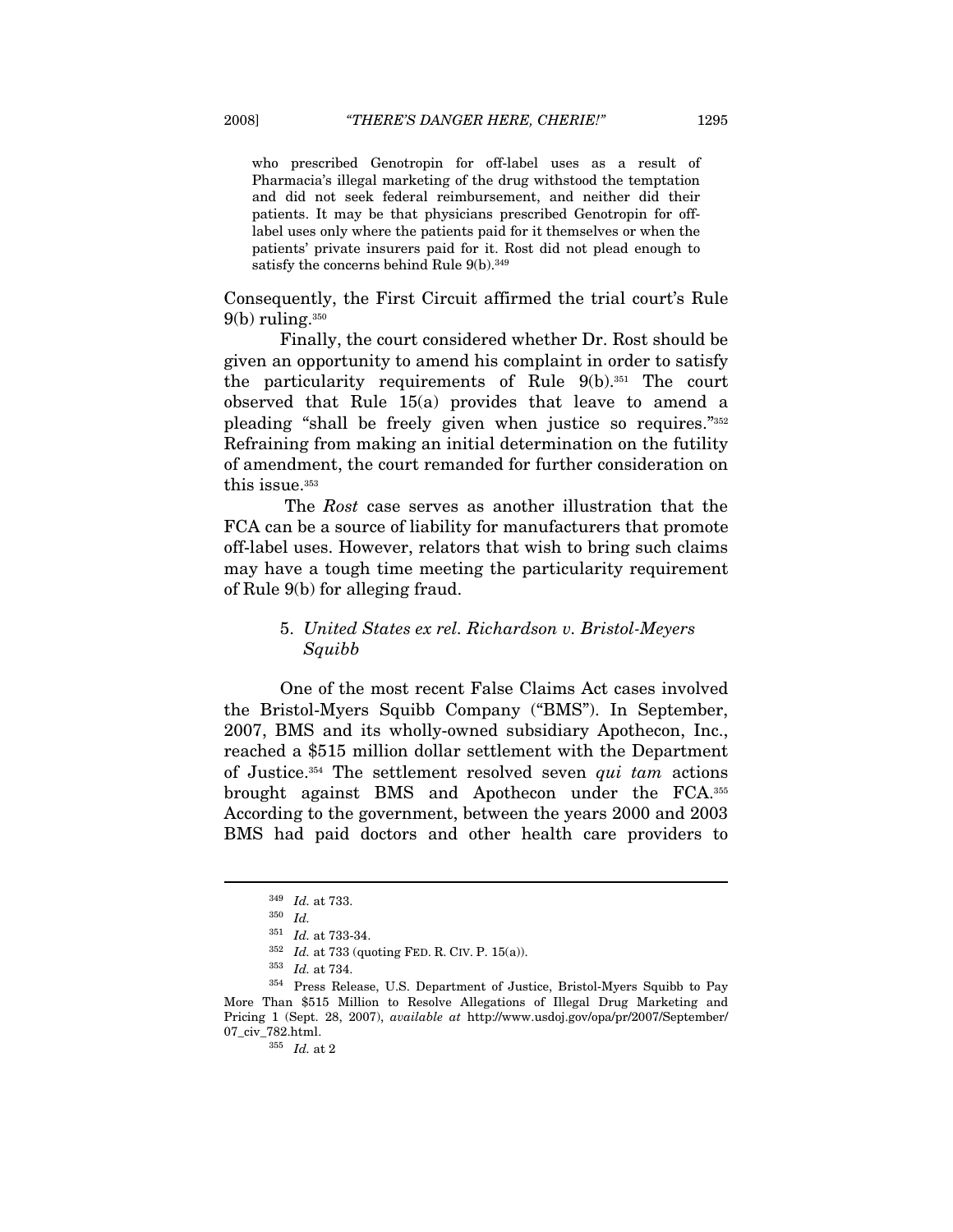purchase BMS pharmaceutical products.356 This illegal remuneration had included payments to physicians and others to enable them to participate in consulting programs, advisory boards, and preceptorships, often involving travel to luxury resorts.357 The government also claimed that BMS had knowingly promoted Abilify, an anti-psychotic drug, to treat pediatric patients and to treat dementia-related psychosis in geriatric patients—both of which were unapproved, off-label uses.358 The company's sales representatives had allegedly urged child psychiatrists and pediatricians to prescribe Abilify to their patients.359 BMS had also assembled a specialized sales force that directed its attention almost entirely toward nursing homes that were likely to have large numbers of patients with dementia-related psychosis.360

Pursuant to a settlement agreement, the federal government recovered over \$320 million, including a \$25 million "disgorgement" of illegal profits arising from BMS's illegal promotion of Abilify for off-label uses.361 In addition, BMS was required to pay \$187 million to state Medicaid participants and  $$124,000$  to certain other public health agencies.<sup>362</sup>

Although the outcomes of the cases discussed above are mixed, it is clear that the False Claims Act represents a serious threat to drug companies that illegally promote off-label uses of their products. Both relators and the federal government are aggressively pursuing FCA cases against drug companies, and some of these companies have been forced to pay hundreds of millions of dollars in settlements.

 $\frac{356}{357}$  *Id.* at 1.

 $\frac{358}{359}$  *Id.* at 2.

<sup>360</sup> Id. In addition, the government alleged that BMS and Apothecon had charged fraudulent and inflated prices for many of its oncology and generic drugs, knowing that the reimbursement rates provided by federal health care programs would be based on these higher prices. Id. Finally, the government charged that BMS had knowingly misreported its best price for the anti-depression drug Serzone by failing to include in its calculations lower-priced sales of the drug to a large commercial purchaser. Id. This action caused Medicaid and other public health providers, who were entitled to purchase drugs at the manufacturer's "best price," to pay more for these products than they would have if BMS's best price information had been accurate. Id.

<sup>361</sup> Id.

 $362$  *Id.* Finally, BMS agreed to sign a corporate integrity agreement with the Department of Health and Human Services that requires it to report accurate average sales prices and average manufacturer prices for all of its products that are covered by Medicare or other federal health care programs.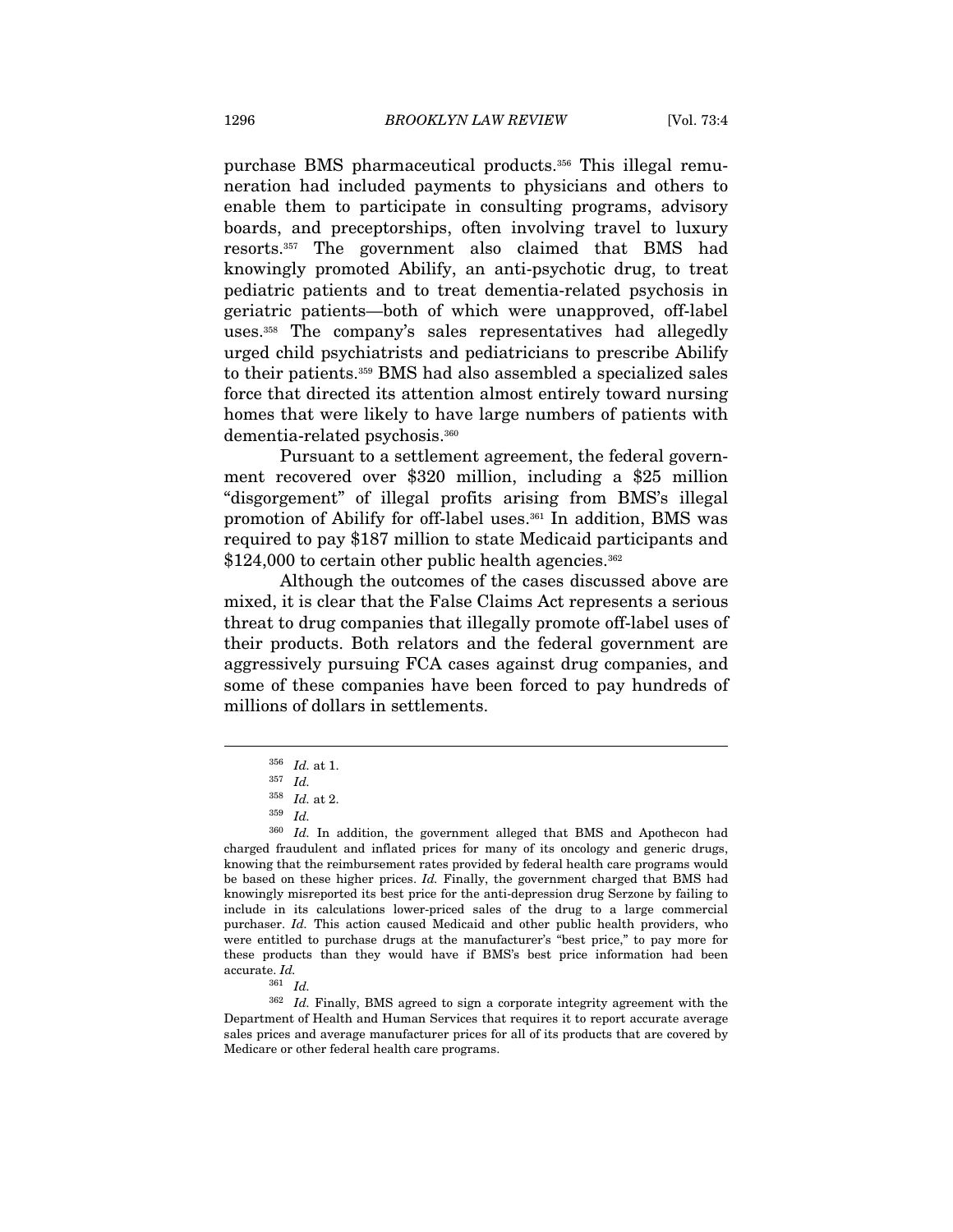## IV. TORT LIABILITY FOR PROMOTION OF OFF-LABEL USES

Tort liability is the final pitfall for drug and medical device manufacturers that encourage physicians to make offlabel uses of their products. Of course, drug manufacturers are subject to liability for product-related injuries when their products are used for their intended purposes if they are defectively manufactured or designed or when the warnings provided are inadequate.363 However, additional theories of tort liability may be available to plaintiffs when they are injured by off-label uses of prescription drugs or medical devices. This portion of the Article examines four tort-based claims: (1) claims based on violations of the FDCA, including fraud-onthe-FDA and negligence per se claims, (2) claims arising from fraudulent misrepresentation and improper marketing practices, (3) claims based on failure to warn, and (4) claims based on failure to test.

#### A. Tort Claims Based on Violations of the FDCA

Plaintiffs are increasingly basing their claims against producers of drugs and medical devices on alleged violations of the Food, Drug and Cosmetic Act or regulations promulgated by the FDA pursuant to the Act.364 At first, plaintiffs had often alleged that the defendants were guilty of "fraud-on-the-FDA." However, more recently, they have tended to argue that violations of the FDCA constitute "negligence per se."

#### 1. Fraud on the FDA

 $\overline{a}$ 

There is general agreement that the FDCA does not authorize lawsuits by private individuals to enforce its provisions.365 Nevertheless, during the 1990s, a number of lawsuits

<sup>&</sup>lt;sup>363</sup> RESTATEMENT (THIRD) OF TORTS: PRODUCTS LIAB. § 6 (1998).<br><sup>364</sup> James M. Beck & John A. Valentine, *Challenging the Viability of FDCA*-

Based Causes of Action in the Tort Context: The Orthopedic Bone Screw Experience, 55 FOOD & DRUG L.J. 389, 389 (2000).

 $F^{365}$  See, e.g., In re Orthopedic Bone Screw Prods. Liab. Litig. (Bone Screw I), 159 F.3d 817, 824 (3d Cir. 1998), rev'd, Buckman Co. v. Plaintiff's Legal Comm., 531 U.S. 341 (2001); PDK Labs., Inc. v. Friedlander, 103 F.3d 1105, 1113 (2d Cir. 1997); Bailey v. Johnson, 48 F.3d 965, 967-68 (6th Cir. 1995); Mylan Labs., Inc. v. Matkari, 7 F.3d 1130, 1139 (4th Cir. 1993); Pacific Trading Co. v. Wilson & Co., 547 F.2d 367, 370- 71 (7th Cir. 1976); Griffin v. O'Neal, Jones & Feldman, Inc., 604 F. Supp. 717, 718 (S.D. Ohio 1985); Nat'l Women's Health Network, Inc. v. A.H. Robins Co., 545 F. Supp. 1177, 1178 (D. Mass. 1980); Keil v. Eli Lilly & Co., 490 F. Supp. 479, 480 (E.D. Mich. 1980).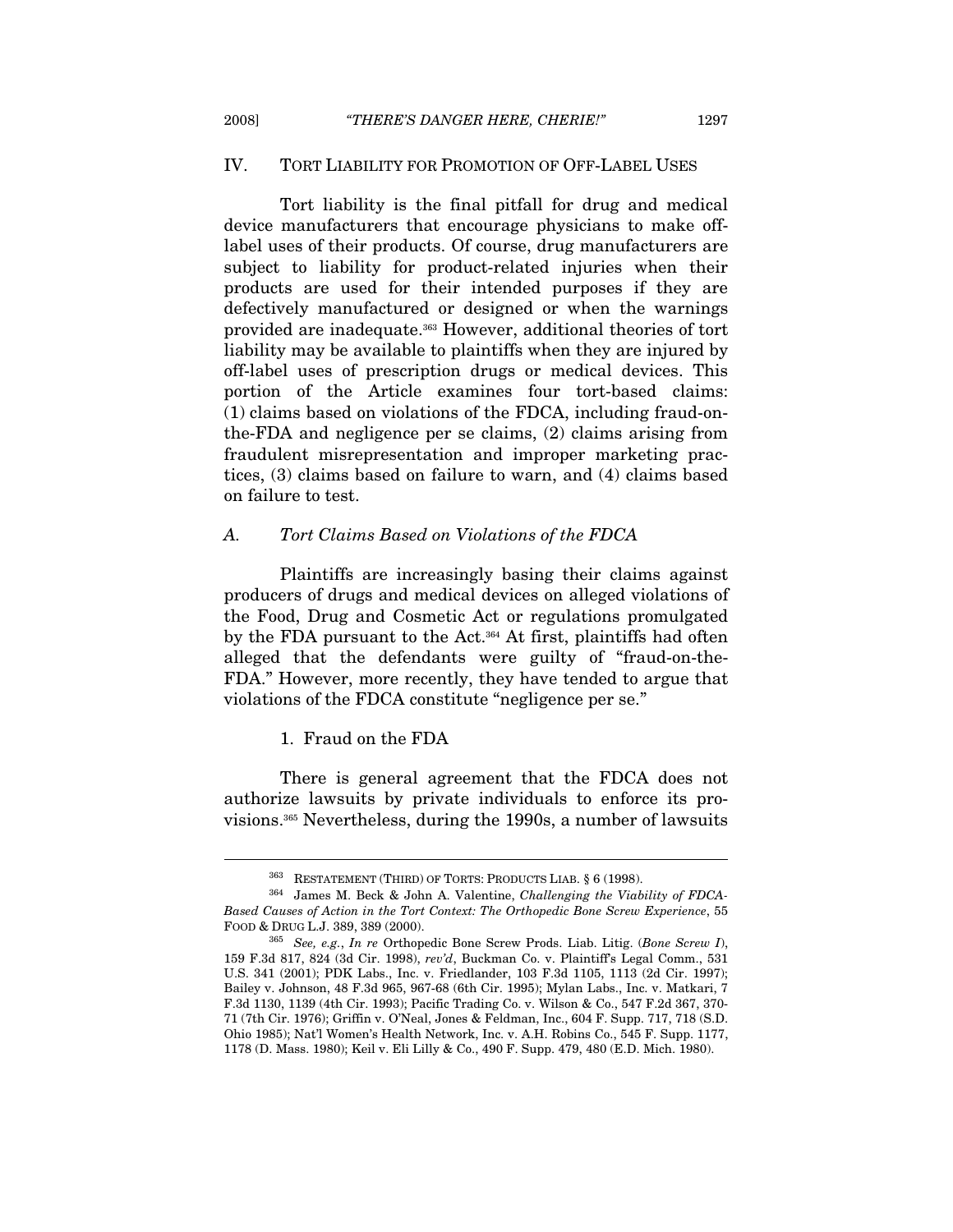were brought against the manufacturers of various spinal fixation implant devices<sup>366</sup> alleging that these manufacturers had lied to the FDA in order to obtain permission to market their products.367 Specifically, these plaintiffs contended that the manufacturers of fixation implant devices had assured the FDA that their devices would be marketed for bone surgeries and other approved uses when in fact the manufacturers had intended to market them for an off-label use as pedicle spinal implant devices.368 The plaintiffs claimed that by making these false assurances to the FDA, the manufacturers had been able to obtain approval for these devices under the premarket notification process<sup>369</sup> instead of the more lengthy and

<sup>366</sup> In spinal fusion surgery, bone graft material, usually taken from the patient's hipbone, is inserted between two vertebrae to create a single immobile block to reduce the pain caused when vertebrae move in different directions. Valente v. Sofamor, S.N.C., 48 F. Supp. 2d 862, 864 (E.D. Wis. 1999). The rods are be attached to vertebrae by spine-hooks, wires, or metal screws (known as bone screws) that are inserted into the pedicles of neighboring vertebrae and connected to rods or plates to reduce movement between these vertebrae. Cali v. Danek Med., Inc., 24 F. Supp. 2d 941, 945 (W.D. Wis. 1998). If the spinal fusion surgery is successful, the bone graft and the vertebrae fuse together to form a single bony mass. Minisan v. Danek Med., Inc., 79 F. Supp. 2d 970, 972 (N.D. Ind. 1999). Once this occurs, the spinal fixation device can be removed. Menges v. Depuy Motech, Inc., 61 F. Supp. 2d 817, 822 (N.D. Ind. 1999). Pedicles are two rearward facing bony arches on either side of the vertebrae that support the lamina. Minisan, 79 F. Supp. 2d at 972 n.1.

Various types of bone screw fixation devices have been the subject of litigation. These include AcroMed's Variable Screw Placement ("VSP") Device (Bone Screw I, 159 F.3d at 821; Reeves v. AcroMed Corp., 44 F.3d 300, 303-04 (5th Cir. 1995); Dutton v. AcroMed Corp., 691 N.E.2d 738, 740 (Ohio Ct. App. 1997)); Artifex's HBH Spinal System (Sharp v. Artifex, Ltd., 110 F. Supp. 2d 388, 389 (W.D. Pa. 1999)); Danek's Texas Scottish Rite Hospital ("TSRH") Spinal System Device (Minisan, 79 F. Supp. at 972; Sita v. Danek Med., Inc., 43 F. Supp. 2d 245, 249-50 (E.D.N.Y. 1999); King v. Danek Med., Inc., 37 S.W.3d 429, 431 (Tenn. Ct. App. 2000)); Danek's Dyna-Lok Device (Talley v. Danek Med., Inc., 179 F.3d 154, 155-56 (4th Cir. 1999)); Danek's Luque System (Cali, 24 F. Supp. 2d at 946); Smith & Nephew Richards's Rogozinski System (Blinn v. Smith & Nephew Richards, Inc., 55 F. Supp. 2d 1353, 1356 (M.D. Fla. 1999)); and Sofamor's Cotrel Dubousset System (Smith v. Sofamor, S.N.C., 21 F. Supp.

<sup>2</sup>d 918, 919 (W.D. Wis. 1998)). 367 Bone Screw I, 159 F.3d at 820; Reeves, 44 F.3d at 303-04; Dutton, 691 N.E.2d at 740 (Ohio Ct. App. 1997); see also Kemp v. Medtronic, Inc., 231 F.3d 216, 232-33 (6th Cir. 2000) (cardiac pacemaker).  $368$  Bone Screw I, 159 F.3d at 820; Reeves, 44 F.3d at 306; Dutton, 691 N.E.2d

at 740. 369 The Medical Device Amendments provide that medical devices that are "substantially equivalent" to an existing approved device can secure marketing authorization from the FDA through a premarket notification, or § 510(k), process. 21 U.S.C. 360(k)-(o) (2006); U.S. Food and Drug Admin., Premarket Notification 510(K), http://www.fda.gov/CDRH/DEVADVICE/314.html. For a discussion of the premarket notification process, see Richard C. Ausness, "After You, My Dear Alphonse!": Should the Courts Defer to the FDA's New Interpretation of  $\frac{1}{2}$  360k(a) of the Medical Device Amendments?, 80 TUL. L. REV. 727, 733 (2006); see also Trent Kirk, Comment, Fraudon-the-FDA & Buckman—The Evolving Law of Federal Preemption in Products Liability Litigation, 53 S.C. L. REV. 673, 681 (2002).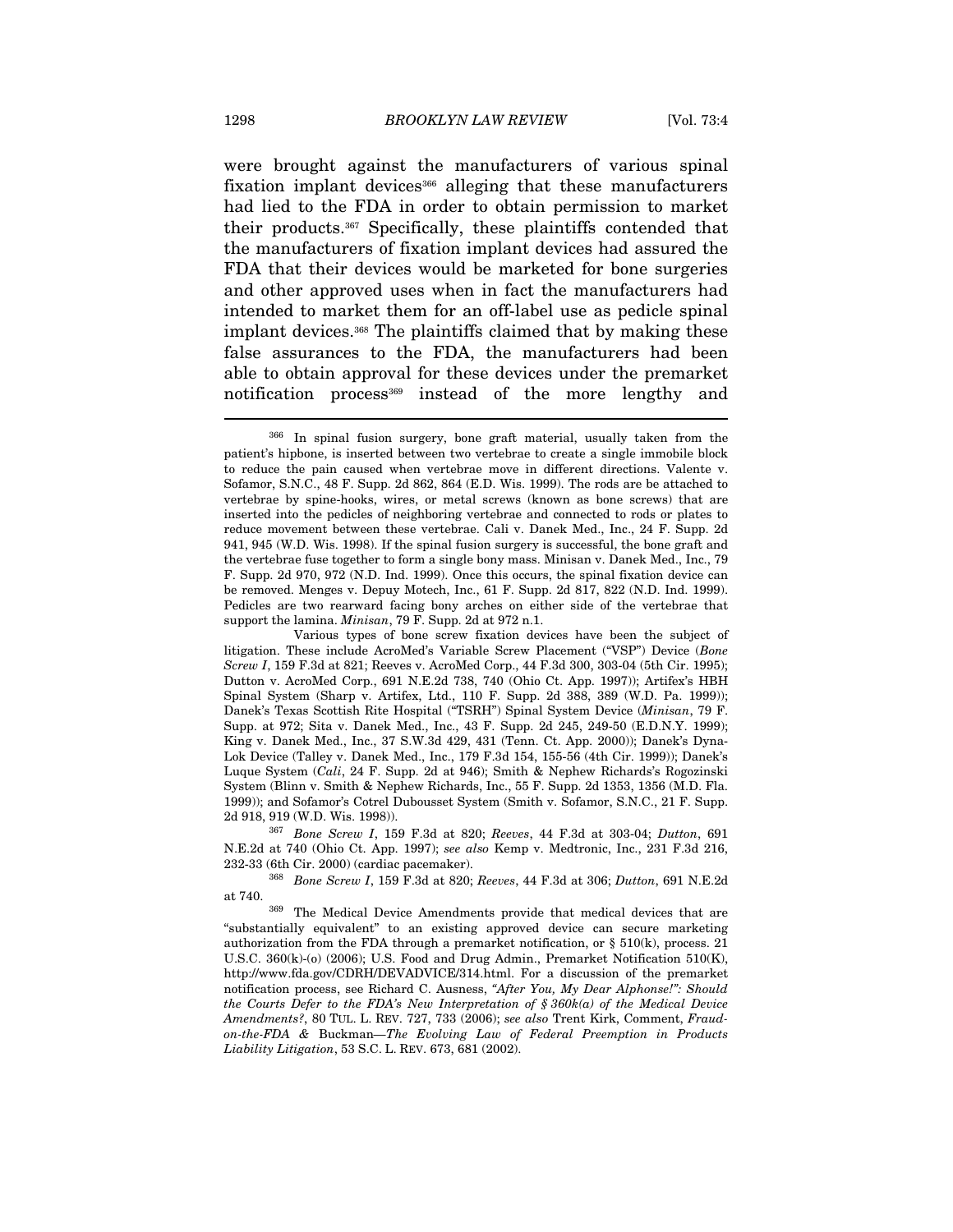expensive premarket approval procedure ("PMA").370 Under the fraud-on-the-FDA theory, the devices in question would never have been marketed in the absence of this fraud and therefore the manufacturers should be liable for any resulting injuries, even though the plaintiffs could not prove that the devices were defective.371

Until 2001, there was a split of authority over whether fraud-on-the-FDA claims were preempted by the Medical Device Amendments to the FDCA.372 The U.S. Supreme Court resolved this conflict in Buckman Co. v. Plaintiffs' Legal Committee.373 The plaintiffs in Buckman contended that they had been injured by surgical bone screws manufactured by AcroMed Corporation.374 They alleged that the manufacturer and its consultant, the Buckman Company, had obtained FDA approval to market the screws as "substantially equivalent" devices by claiming that they would be used in the long bones of the arms and legs when the company actually had intended to market them principally for use in spinal fusion surgery.375

The Buckman Court held that the plaintiffs' fraud-onthe-agency claims were impliedly preempted by the Medical Device Amendments.376 According to the Court, a conflict exists between common-law tort claims like the plaintiffs' and the FDA's need to balance a number of competing regulatory objectives.377 One such objective is to protect the integrity of the licensing process. Section 510(k)'s disclosure requirements help achieve this objective, as do the wide range of enforcement options available to the FDA to detect and punish fraudulent

 $370$  For a discussion of the PMA procedure, see Sasha B. Rieders, Note, State Law Tort Claims and the FDA: Proposing a Consumer-Oriented Prescription in Medical Device Cases, 25 CARDOZO L. REV. 1159, 1167-71 (2004).

 $371$  It is not known whether any of these plaintiffs ultimately prevailed. However, one court stated, "No federal court has resolved this question in favor of the

plaintiff's claim." Bailey v. Johnson, 48 F.3d 965, 967 (6th cir. 1995).<br><sup>372</sup> Kemp, 231 F.3d 233-36 (holding that fraud-on-the-FDA claims are expressly preempted by the MDA); Bone Screw I,  $159$  F.3d at 823-25 (refusing to hold that such claims were preempted); Reeves, 44 F.3d at 302 (holding that such claims were preempted). For a discussion the FDA's marketing approval process under the MDA, see *supra* text accompanying notes 33-44.<br><sup>373</sup> 531 U.S. 341 (2001).<br><sup>374</sup> *Id.* at 343.<br><sup>375</sup> *Id.* at 346.

 $\frac{376}{377}$  *Id.* at 348.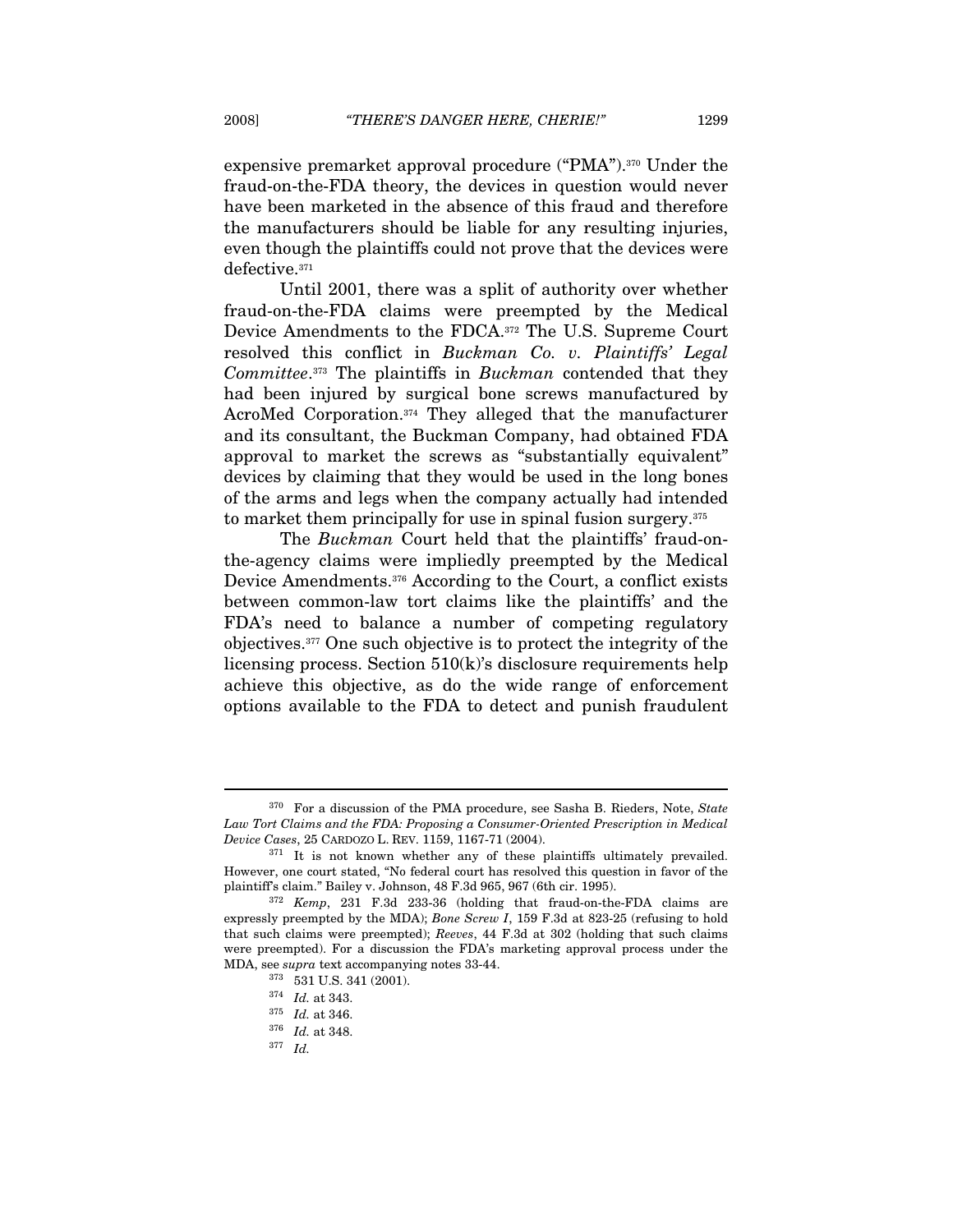applications.378 However, the FDA also must ensure that its licensing process does not slow down the introduction of new medical products into the market or interfere with the judgment of health care professionals.<sup>379</sup> In particular, the Court observed that allowing fraud-on-the-FDA claims would discourage off-label uses because drug companies would be concerned with potential tort liability.380 Finally, the Court emphasized that the claims involved were not ordinary tort claims, but instead were based entirely on noncompliance with FDA disclosure requirements.<sup>381</sup> The *Buckman* decision effectively shut down fraud-on-the-FDA claims. Enterprising plaintiffs' lawyers quickly shifted from this theory to a thinly disguised substitute known as negligence per se.

## 2. Violations of the FDCA as Negligence Per Se

Under the principle of negligence per se, a court relies upon a statute or administrative regulation to define the standard of care in a negligence action.382 By successfully invoking negligence per se, the plaintiff establishes as a matter of law that the defendant's conduct was negligent so that the plaintiff need only prove causation and damages in order to prevail.383 Plaintiffs have argued that manufacturers of pharmaceutical products and medical devices who violate the FDCA or FDA regulations are negligent and subject to civil liability under state negligence per se doctrines for any injuries that are proximately caused by such violations. In general, most courts have declined to embrace this application of negligence

<sup>378</sup> Buckman, 531 U.S. at 348-49. Even the less rigorous premarket notification requirements under § 510(k) require applicants to provide the FDA with information about the device's design and function. Id. at 345-46.<br><sup>379</sup> Id. at 349-50.<br><sup>380</sup> Id. at 350.<br><sup>381</sup> Id. at 352-53.

<sup>382</sup> Andrew E. Costa, Negligence Per Se Theories in Pharmaceutical & Medical

Device Litigation, 57 ME. L. REV. 51, 54 (2005).<br><sup>383</sup> In re Orthopedic Bone Screw Prods. Liab. Litig. (Bone Screw II), 193 F.3d 781, 790 (3d Cir. 1999); In re TMI, 67 F.3d 1103, 1118 (3d Cir. 1995).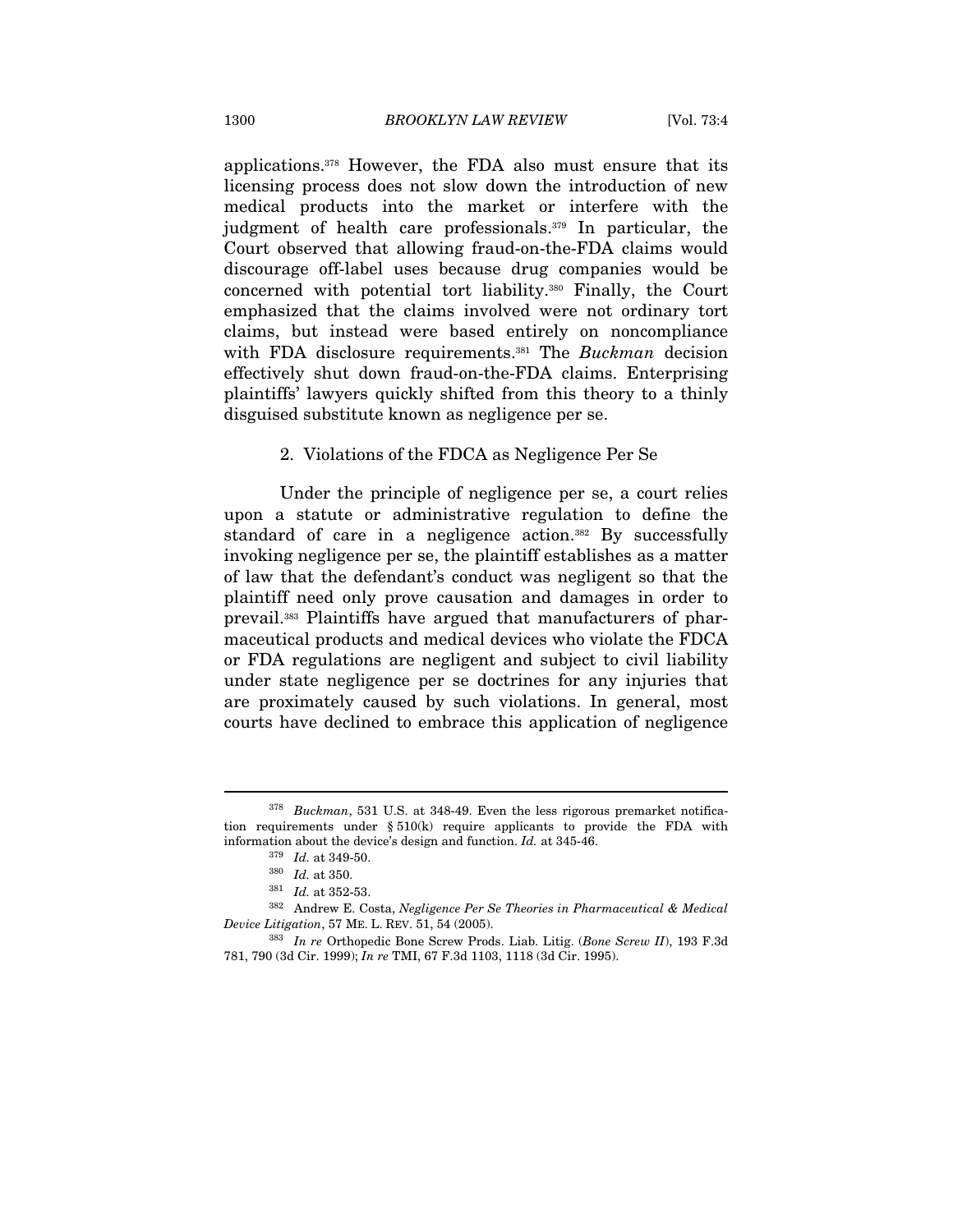per se.384 Other courts have rejected negligence per se claims because the plaintiff was unable to prove causation.385

Talley v. Danek Medical, Inc. reflects the reasoning of those courts that have refused to apply the doctrine of negligence per se to claims based on alleged violations of the FDCA.386 In that case, medical device manufacturer Danek had secured FDA approval for the Dyna-Lok Device, a pedicle screw fixation device,<sup>387</sup> as a Class II device, which would not require premarket approval from the FDA,388 although at that time such devices had been classified as Class III devices, which would require premarket approval through the PMA process before being marketed for pedicle screw fixation.389 The plaintiff, Janet Talley, had undergone a number of unsuccessful back surgeries in which the Dyna-Lok Device was attached to the pedicles of her spine. Danek had not sought premarket approval for the Dyna-Lok Device at the time of Talley's operations.390 After suffering injuries and complications from the surgeries, Talley sued Danek, maintaining that the company had deliberately marketed the Dyna-Lok Device for a use that had not been approved by the FDA in violation of the FDCA and that the company had therefore been negligent as a matter of law.391 Unlike the fraud-on-the-FDA cases, in which the plaintiffs focused their allegations on an unauthorized presence of off-label uses in the market, Talley argued that it was the *promotion* of the Dyna-Lok Device for off-label uses, rather than its mere presence in the market, that had caused her injuries.<sup>392</sup> The lower court granted the defendant's motion

<sup>384</sup> Bone Screw II, 193 F.3d at 792; Talley v. Danek Med., Inc., 179 F.3d 154, 161 (4th Cir. 1999); Sharp v. Artifex, Ltd., 110 F. Supp. 2d 388, 394-95 (W.D. Pa. 1999); Baker v. Danek Medical, 35 F. Supp. 2d 875, 878 (N.D. Fla. 1998); King v. Danek Med., Inc., 37 S.W.3d 429, 460 (Tenn. Ct. App. 2000); Cali v. Danek Med., Inc., 24 F. Supp. 2d 941, 954 (W.D. Wis. 1998). But see Stanton v. Astra Pharm. Prods., Inc., 718 F.2d 553, 558-59 (3d Cir. 1983). 385 Menges v. Depuy Motech, Inc., 61 F. Supp. 2d 817, 829 (N.D. Ind. 1999);

Minisan v. Danek Med., Inc., 79 F. Supp. 2d 970, 975-77 (N.D. Ind. 1999); Sita v. Danek Med., Inc., 43 F. Supp. 2d 245, 264-65 (E.D.N.Y. 1999); Valente v. Sofamor, S.N.C., 48 F. Supp. 2d 862, 876-77 (E.D. Wis. 1999); Baker v. Danek Medical, Inc., 35 F. Supp. 2d 875, 878 (N.D. Fla. 1998); Osburn v. Danek Med., Inc., 520 S.E.2d 88, 94 (N.C. Ct. App. 1999); Harden v. Danek Med., Inc., 985 S.W.2d 449, 453 (Tenn. Ct. App. 1998).<br>  $386$  Talley, 179 F.3d at 160-61.<br>  $387$  See supra note 366.<br>  $388$  Talley, 179 F.3d at 160.<br>  $389$  Id.

<sup>390</sup> Id.

 $\frac{391}{392}$  *Id.* at 160.<br> $\frac{392}{1}$  *Id.*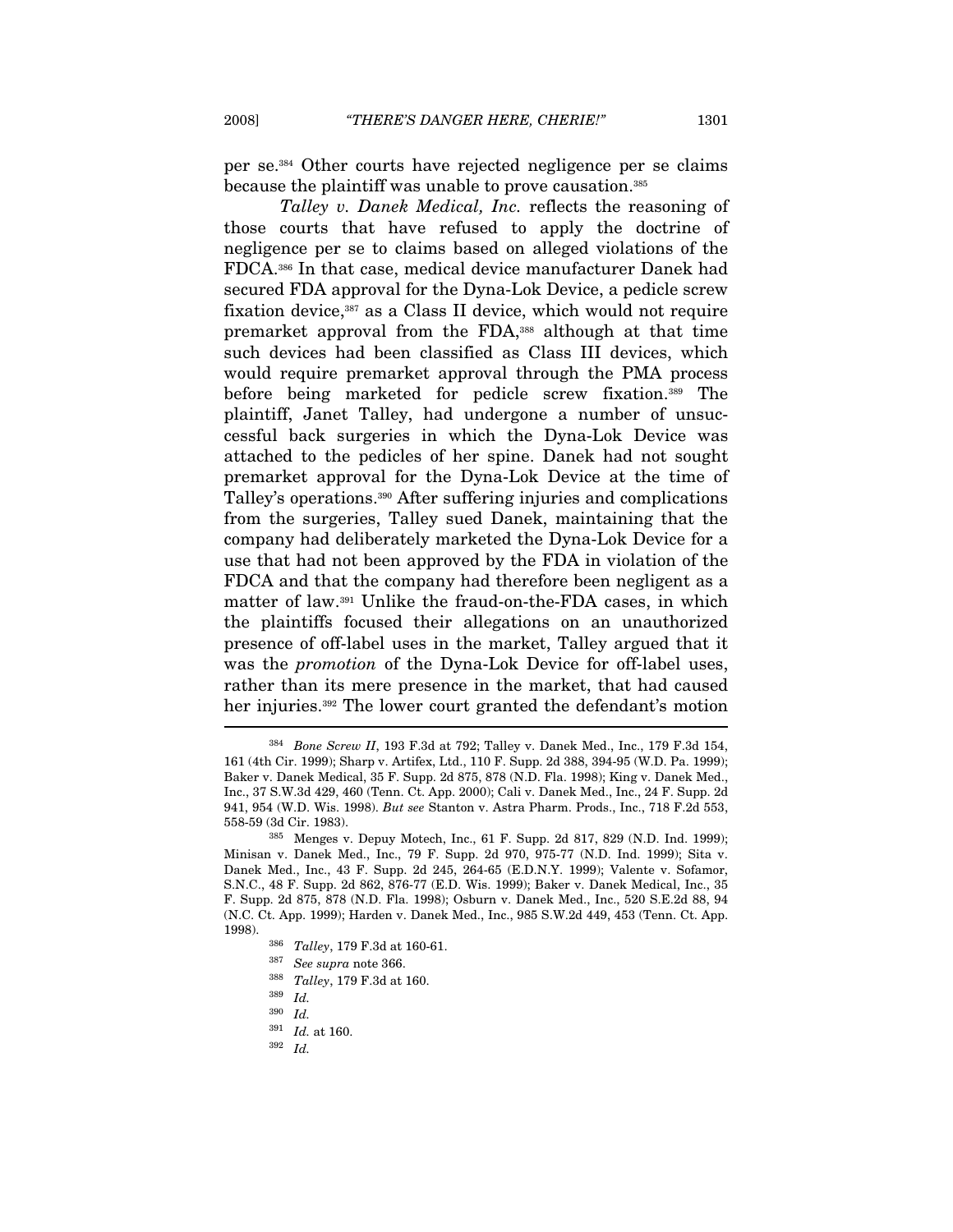for summary judgment, concluding that Talley had failed to show any evidence of negligence, and the plaintiff appealed.<sup>393</sup>

On appeal, the plaintiff in Talley renewed her claim that Danek had violated the FDCA by marketing a surgical device for a use that had not been approved by the FDA.394 In particular, the plaintiff argued that "while purportedly selling the Dyna-Lok Device for its Class II purpose, Danek was in fact marketing the device for the unapproved Class III purpose of use in the pedicles of the spine  $\dots$ ."<sup>395</sup> According to the plaintiff, this alleged violation of the FDCA supported a claim based on negligence per se.396 However, the court observed that the doctrine of negligence per se does not automatically create a private cause of action for every violation of a statute.397 In the first place, not all statutory provisions establish a standard of care, and therefore not all statutory violations provide a basis for applying the doctrine of negligence per se.398 In addition, even when a statute does establish a standard of care, the plaintiff must also prove the additional elements of negligence, including duty, causation, and injury.399

Addressing the standard of care issue, the court declared that violation of a statute that does not define a standard of care but merely imposes an administrative requirement will not support a negligence per se claim.<sup>400</sup> According to the court, licensing and reporting requirements, even when they are part of a regulatory scheme that is designed to protect public safety, are statutory requirements that do not establish a standard of care.401 Applying this principle to the FDA's licensing requirements, the court concluded that the general requirement that drugs and medical devices receive FDA approval before marketing was "only a tool to facilitate administration of the underlying regulatory scheme" and did not embody any substantive standard of care.402 Consequently, even if Danek had failed to comply with the FDA's licensing

 $\overline{a}$ 

<sup>400</sup> Id.

 $^{402}\;$   $Id.\;$  at 161.

<sup>393</sup> Talley v. Danek Med., Inc., 7 F. Supp. 2d 725 (E.D. Va. 1998).<br>  $394$  Talley, 179 F.3d at 160.<br>  $395$  Id.<br>  $396$  Id.

 $\frac{397}{398}$  *Id.* at 158.<br> $\frac{398}{164}$  *Id.* 

 $^{401}\,$   $Id.$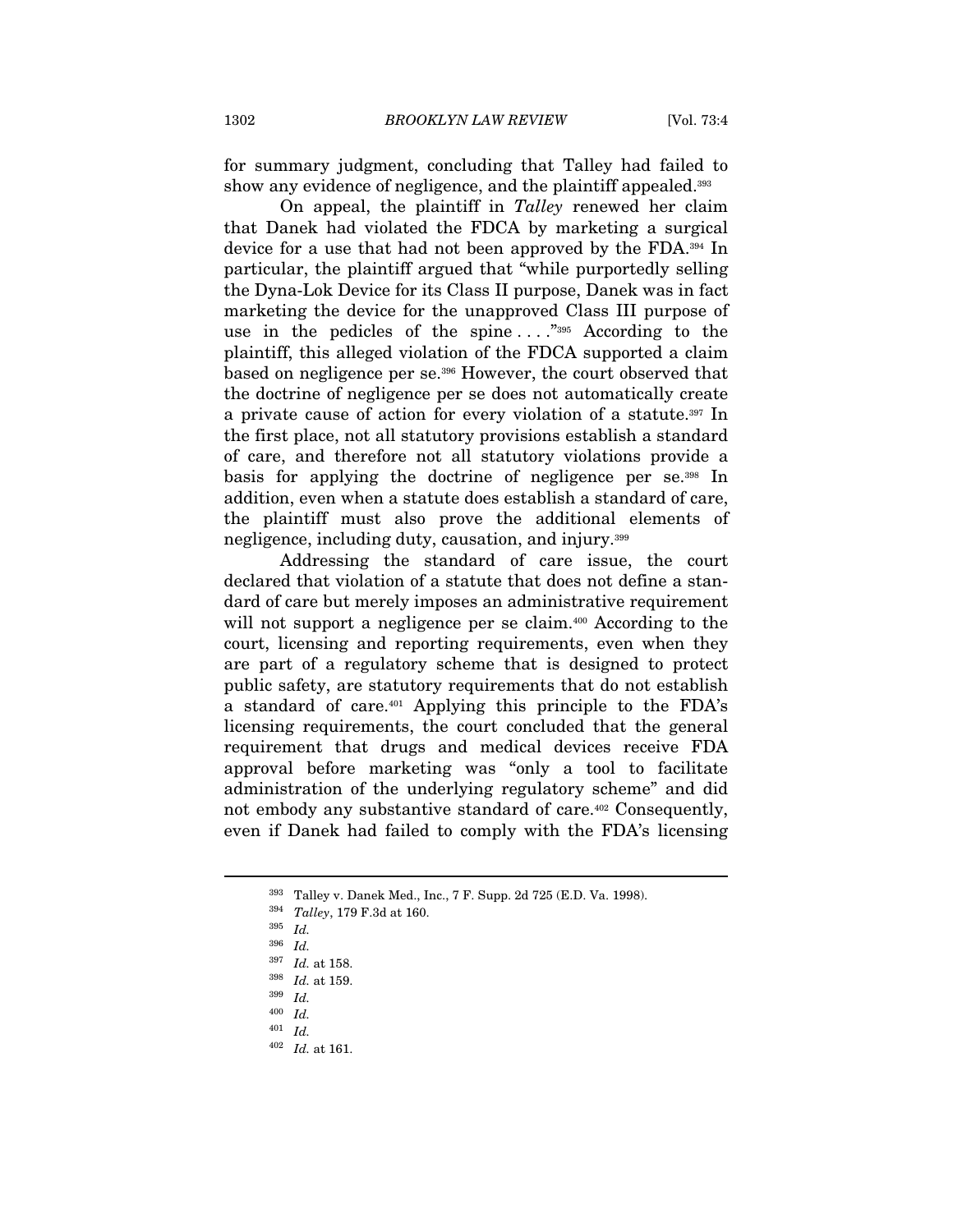requirements, this by itself would not support a negligence per se claim.403

Moreover, as previously noted, the court held that even if the doctrine of negligence per se were applicable, the plaintiff would still be required to prove the other elements of a negligence claim.404 In this case, the court determined that the plaintiff failed to present any evidence that Danek's failure to obtain proper FDA approval for the Dyna-Lok Device had caused her injuries.405 Indeed, as the court pointed out, the FDA's subsequent approval of pedicle screw fixation devices as Class II devices suitable for spinal fusion surgery indicated that the agency thought that bone screw devices such as the defendant's product could be safely used for this purpose.406 Nor was there any evidence that the plaintiff's doctor would have chosen some other device if he had known that the FDA had not approved the Dyna-Lok Device for spinal fusion surgery at the time of the plaintiff's operation.407 Consequently, the court concluded that the plaintiff failed to establish that the defendant's alleged violation of the statute had proximately caused her injuries and therefore upheld the lower court's dismissal of her negligence per se claim.408

A Tennessee appeals court in King v. Danek Medical, Inc. agreed with the Talley court's reasoning.<sup>409</sup> Like Talley, King involved a negligence per se claim against the manufacturer of the TSRH device, a pedicle screw spinal fixation mechanism similar to Danek's Dyna-Lok device.410 Danek had obtained an Investigational Device Exemption to conduct clinical trials on its TSRH Device.411 However, according to the plaintiffs, while these clinical trials were going on, Danek had promoted the device for use in spinal pedicle surgery "[o]n a massive and perhaps unprecedented basis," thereby violating various provisions of the FDCA.412 On appeal from the trial court's dismissal of their claim, the plaintiffs argued that marketing a surgical device that had not received premarket

<sup>403</sup> Id.

 $\begin{array}{r}\n 404 \quad Id. \text{ at } 158. \\
 405 \quad Id. \text{ at } 161. \\
 406 \quad Id. \\
 407 \quad Id.\n \end{array}$ 

 $\frac{407}{408}$  *Id.*  $Id.$ 

<sup>409</sup> King v. Danek Med., Inc., 37 S.W.3d 429 (Tenn. Ct. App. 2000).

 $^{410}$   $\,$   $Id.$  at 435. See  $supra$  note 39 for an explanation of the IDE process.  $^{412}$   $\,$   $Id.$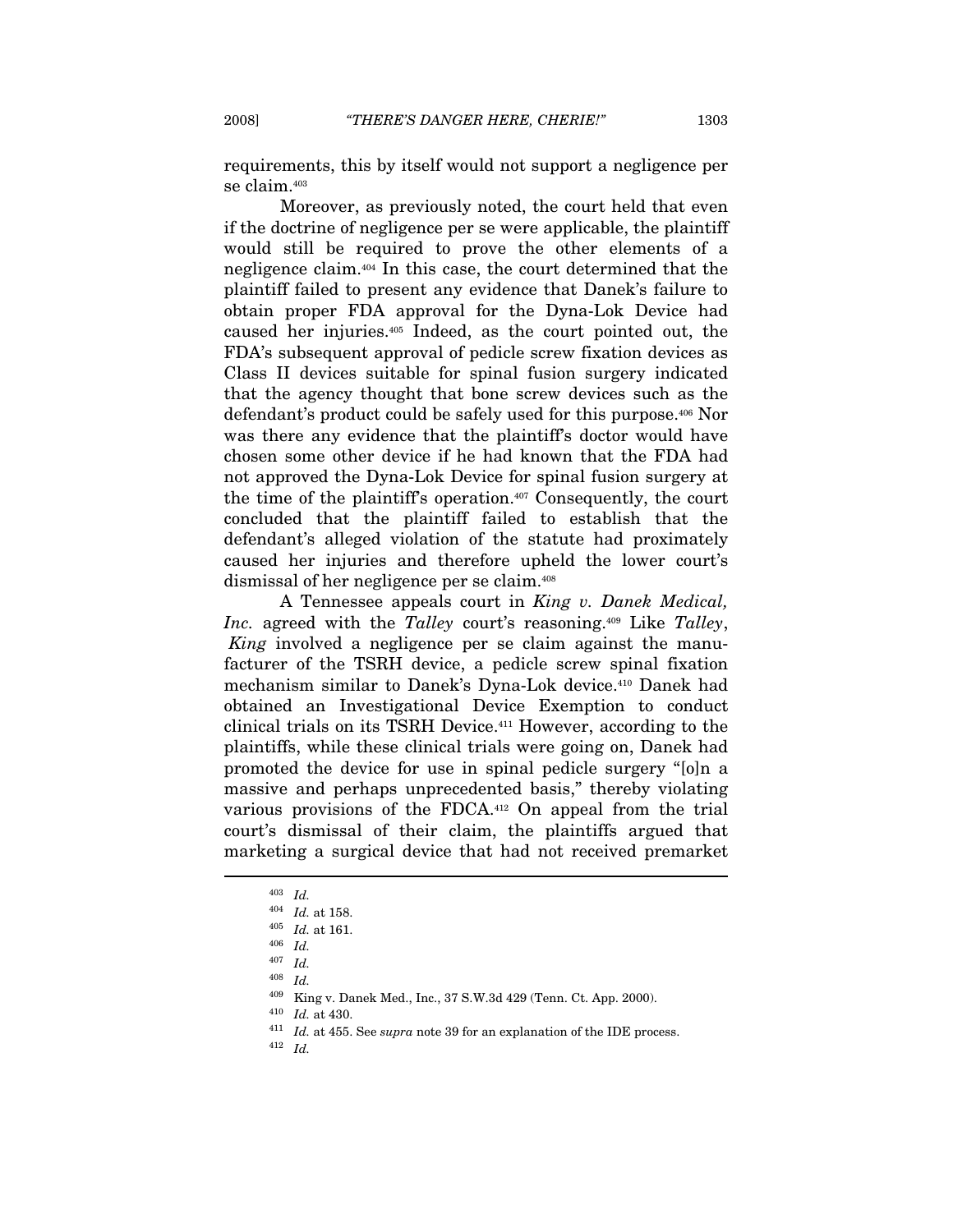approval from the FDA violated the FDCA and constituted negligence per se.413 Quoting Talley, the appellate court declared that the requirement of FDA approval prior to marketing is "only a tool to facilitate administration of the underlying regulatory scheme."414 Furthermore, because the approval requirement lacks any "independent substantive content," it does not embody a standard of care.415 The court concluded that breach of this requirement is akin to driving without a driver's license and provides no basis for a negligence per se claim.416 Consequently, the King court affirmed the lower court's dismissal of the plaintiffs' negligence per se claim.417

In re Orthopedic Bone Screw Products Liability Litigation presents an interesting variation on the negligence per se argument because the case involved conspiracy claims.<sup>418</sup> This multidistrict litigation involved more than 2000 lawsuits and approximately 5000 individual plaintiffs.<sup>419</sup> The plaintiffs alleged that several conspiracies existed on the part of bone screw manufacturers and others to promote their orthopedic bone screw products in violation of FDA regulations.<sup>420</sup>

The plaintiffs first claimed that individual bone screw manufacturers had agreed to give royalties and stock options to orthopedic surgeons and other physicians in return for their participation in seminars that were held apparently to inform physicians about the medical uses of bone screw devices.421 According to the plaintiffs, the real purpose of these seminars was to promote the bone screw manufacturer's products.422 In addition, the physicians who conducted these seminars had failed to inform their audiences that the bone screw devices they were promoting had not received FDA approval for use in pedicle fixation surgery and that clinical trials had actually

<sup>413</sup> King, 37 S.W.3d at 455.<br>
414 Id. at 457.<br>
415 Id.

<sup>416</sup> Id.

 $^{417}$  Id. at 460.  $^{418}$  Bone Screw II, 193 F.3d 781 (3d Cir. 1999); see also Cali v. Danek Med., Inc., 24 F. Supp. 2d 941, 947 (W.D. Wis. 1998) (alleging a conspiracy among bone screw manufacturers to promote an off-label use of their products). For a discussion of the use of civil conspiracy theories in products liability litigation, see Richard C. Ausness, Conspiracy Theories: Is There a Place for Civil Conspiracy in Products Liability  $\begin{array}{lll} \textit{Litigation?, 74 TENN. L. REV. 383 (2007).} \\ \textit{ }^{419} & \textit{Bone Screw II, 193 F.3d at 784.} \\ \textit{ }^{420} & \textit{Id. at 786-87.} \end{array}$ 

 $\frac{421}{422}$  *Id.* at 786.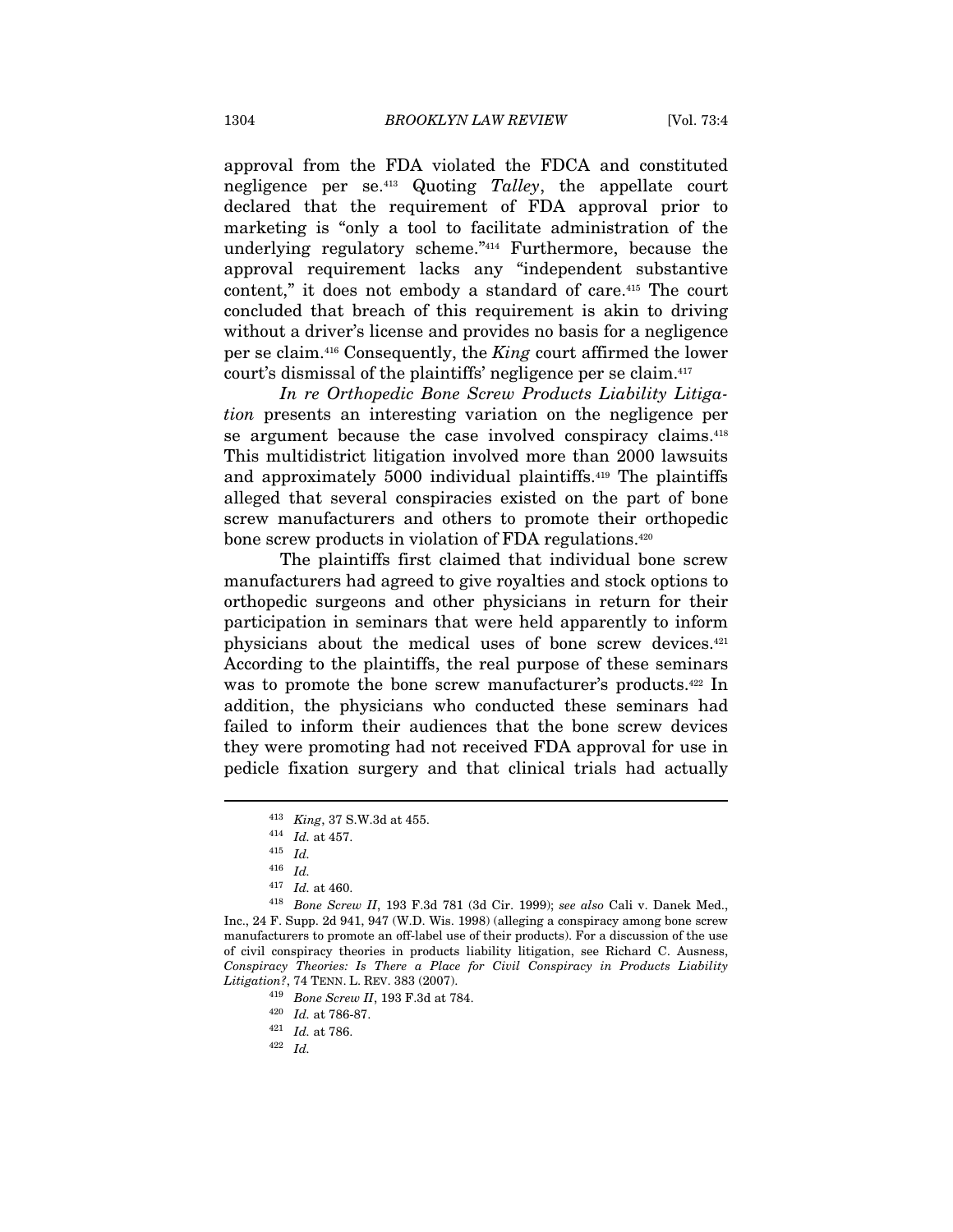raised serious concerns about the safety and effectiveness of bone screw devices when used in this manner.<sup>423</sup> Furthermore, seminar speakers had not disclosed that they had a financial

interest in promoting this form of off-label use.<sup>424</sup> The plaintiffs' second civil conspiracy claim alleged that bone screw device manufacturers had paid various professional associations to sponsor and present seminars for orthopedic surgeons in order to promote the use of bone screws in spinal fixation surgery.425 As in the previous conspiracy claim, the plaintiffs declared that the conspirators had concealed that the FDA had not approved the use of bone screws in pedicle fixation surgery, that studies had revealed problems with this procedure, and that the professional associations had been paid to promote the off-label use of these devices.<sup>426</sup> The plaintiffs also claimed that a trade association established by the conspirators had conducted a fraudulent study to use in civil litigation and that certain conspirators, in order to obtain  $\S 510(k)$  clearance for their products as substantially equivalent devices, had falsely told the FDA that one company had marketed a bone screw device for pedicle fixation surgery prior to 1976.427

The lower court dismissed these claims, holding that an independent basis of liability was necessary to bring a civil conspiracy claim and that violation of the FDCA did not satisfy this requirement.428 On appeal, the Third Circuit observed that there is no private right of action for violations of the FDCA.429 The court also agreed with the lower court's conclusion that one cannot sue a group of defendants for conspiring to engage in conduct that would not be actionable against an individual defendant.430 Because the plaintiffs could not sue individual defendants for violations of the FDCA, they could not sue them for conspiring to engage in conduct that violates the FDCA either.<sup>431</sup>

The plaintiffs also argued that violations of federal statutes could be the basis of common law liability under the I

<sup>431</sup> Id.

<sup>423</sup> Id. at 786-87.<br>
424 Id. at 787.<br>
425 Id.<br>
426 Id.

 $Id.$ 

<sup>427</sup> Id.

 $^{428}\;$   $Id.$ 

 $\frac{429}{430}$  *Id.* at 789-90.<br> $\frac{430}{1}$  *Id.*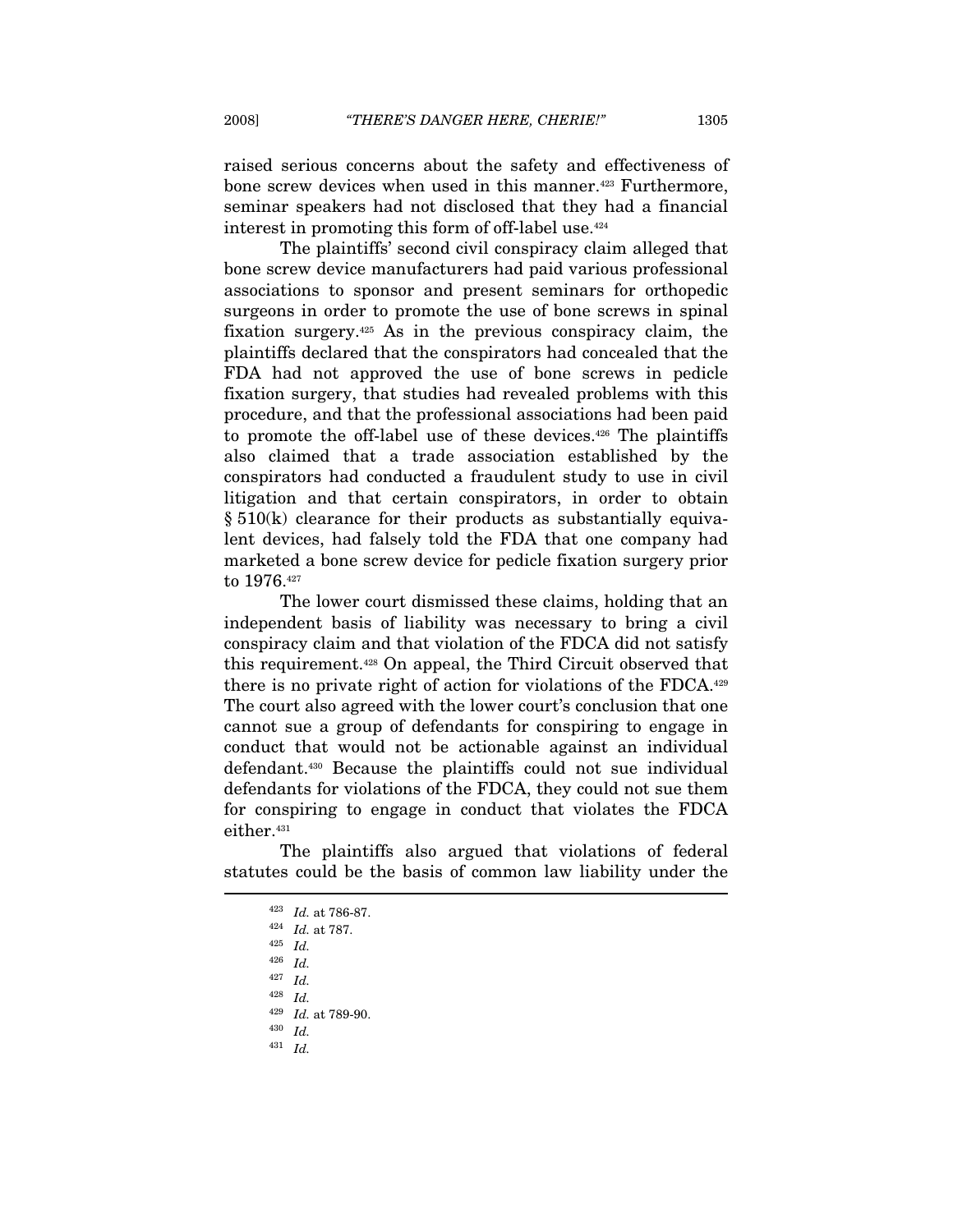principle of negligence per se and thereby provide the underlying tort necessary to support a civil conspiracy claim.432 The appeals court, however, responded that negligence per se did not create an independent basis of tort liability, but merely established a standard of care for an underlying tort.433 In the court's view, the plaintiffs' bootstrapping interpretation of negligence per se "would allow private plaintiffs to recover for violations of a federal statute that creates no private cause of action and, in fact, expressly restricts its enforcement to the federal government."434 If the plaintiffs were allowed to prevail, they could sidestep the FDCA's prohibition against private enforcement actions merely by bringing a civil conspiracy action instead of suing defendants for individual actions.435 For this reason, the court concluded that the plaintiffs' conspiracy claims were properly dismissed.436

As mentioned earlier, a number of courts have also rejected negligence per se claims on causation grounds.437 Menges v. Depuy Motech, Inc. is illustrative of this approach.<sup>438</sup> This case also involved the marketing of orthopedic bone screw devices for use in spinal fusion therapy.439 The plaintiff alleged that, because the pedicle screw device did not have FDA approval for implantation into the vertebral pedicle, Depuy Motech was prohibited from marketing it for use in spinal fixation surgery and had a duty to regulate the use of its devices in hospitals.440 According to the plaintiff, the defendant's violation of FDA regulations constituted negligence per se.441 In response to a motion for summary judgment by the defendant, the court acknowledged that Wisconsin law would permit the plaintiff to base his negligence per se claim on violation of the FDCA.442 However, the court ultimately granted the defendant's summary judgment motion, finding that the plaintiff had not produced any medical evidence that his

<sup>432</sup> Bone Screw II, 193 F.3d at 790.<br>
433 Id.<br>
434 Id. at 791.<br>
435 Id.<br>
436 Id. at 792.

<sup>&</sup>lt;sup>437</sup> *See supra* note 385 and accompanying text.<br><sup>438</sup> Menges v. Depuy Motech, Inc., 61 F. Supp. 2d 817 (N.D. Ind. 1999).

<sup>439</sup> Id. at 820.  $140$  Id. at 823.  $141$  Id. at 829. 442 Id. (citing Valente v. Sofamor, S.N.C., 48 F. Supp. 2d 862, 876 (E.D. Wis. 1999)).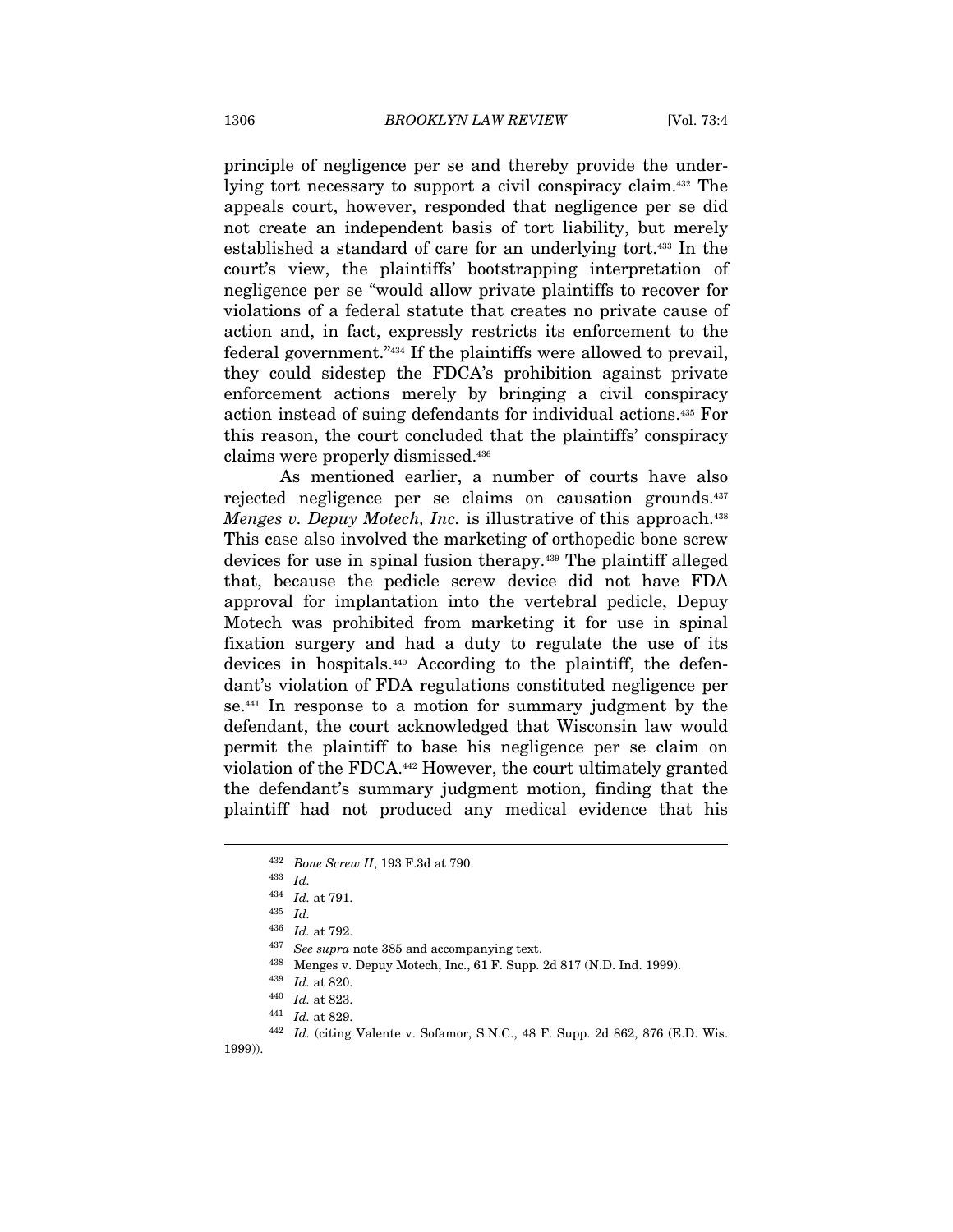doctor's use of the defendant's device was a proximate cause of his injury.<sup>443</sup>

#### B. Fraudulent Misrepresentation

In addition to basing tort claims on violations of the FDCA, injured consumers have also sued drug and medical device manufacturers for fraudulent misrepresentation.444 A fraudulent misrepresentation claim requires proof by clear and convincing evidence of the following elements:

(1) a representation; (2) which is material to the transaction at hand; (3) made falsely, with knowledge of its falsity or recklessness as to whether it is true or false; (4) with the intent of misleading another into relying on it; (5) justifiable reliance on the misrepresentation; and (6) the resulting injury was proximately caused by the reliance.445

Fraudulent misrepresentation claims in this area have often failed because plaintiffs were unable to establish either reliance or causation.446

Miller v. Pfizer Inc. (Roerig Division) is illustrative of the difficulties plaintiffs face when they base their claim on fraudulent misrepresentation.<sup>447</sup> The plaintiffs in *Miller* sued Pfizer in federal court after its anti-depression drug, Zoloft, allegedly caused their thirteen-year-old son, Matthew, to commit suicide.448 The plaintiffs sought to hold Pfizer strictly liable for marketing defects and misrepresentations about Zoloft.449 Pfizer moved for partial summary judgment on the defective marketing and failure-to-warn claims.<sup>450</sup>

<sup>443</sup> Id.

<sup>444</sup> See, e.g., McCauley v. Purdue Pharma L.P., 331 F. Supp. 2d 449, 461 (W.D. Va. 2004) (OxyContin); Wethington v. Purdue Pharma L.P., 218 F.R.D. 577, 582 (S.D. Ohio 2003) (OxyContin); Osburn v. Danek Med., Inc., 520 S.E.2d 88, 95 (N.C. Ct. App. 1999) (spinal fixation device); Harden v. Danek Med., Inc., 985 S.W.2d 449, 453 (Tenn.

Ct. App. 1998) (spinal fixation device).<br>  $445$  Ausness, *supra* note 418, at 400 (quoting Goldstein v. Philip Morris, Inc., 854 A.2d 585, 590-91 (Pa. Super. Ct. 2004)).

 $^{446}$  Talley v. Danek Med., Inc., 179 F.3d 154, 161 (4th Cir. 1999); McCauley, 331 F. Supp. 2d at 462; Sita v. Danek Med., Inc., 43 F. Supp. 2d 245, 260 (E.D.N.Y. 1999); Baker v. Danek Med., 35 F. Supp. 2d 875, 878 (N.D. Fla. 1998); Osburn, 520 S.E.2d at 95; Harden, 985 S.W.2d at 453. 447 Miller v. Pfizer Inc. (Roerig Div.), 196 F. Supp. 2d 1095 (D. Kan. 2002).

 $\frac{448}{12}$  Id. in addition, the complaint set forth a negligence claim based on the defendant's failure to test and warn about the risk of drug-induced suicide when Zoloft was prescribed off-label for children. Id.

<sup>450</sup> Id.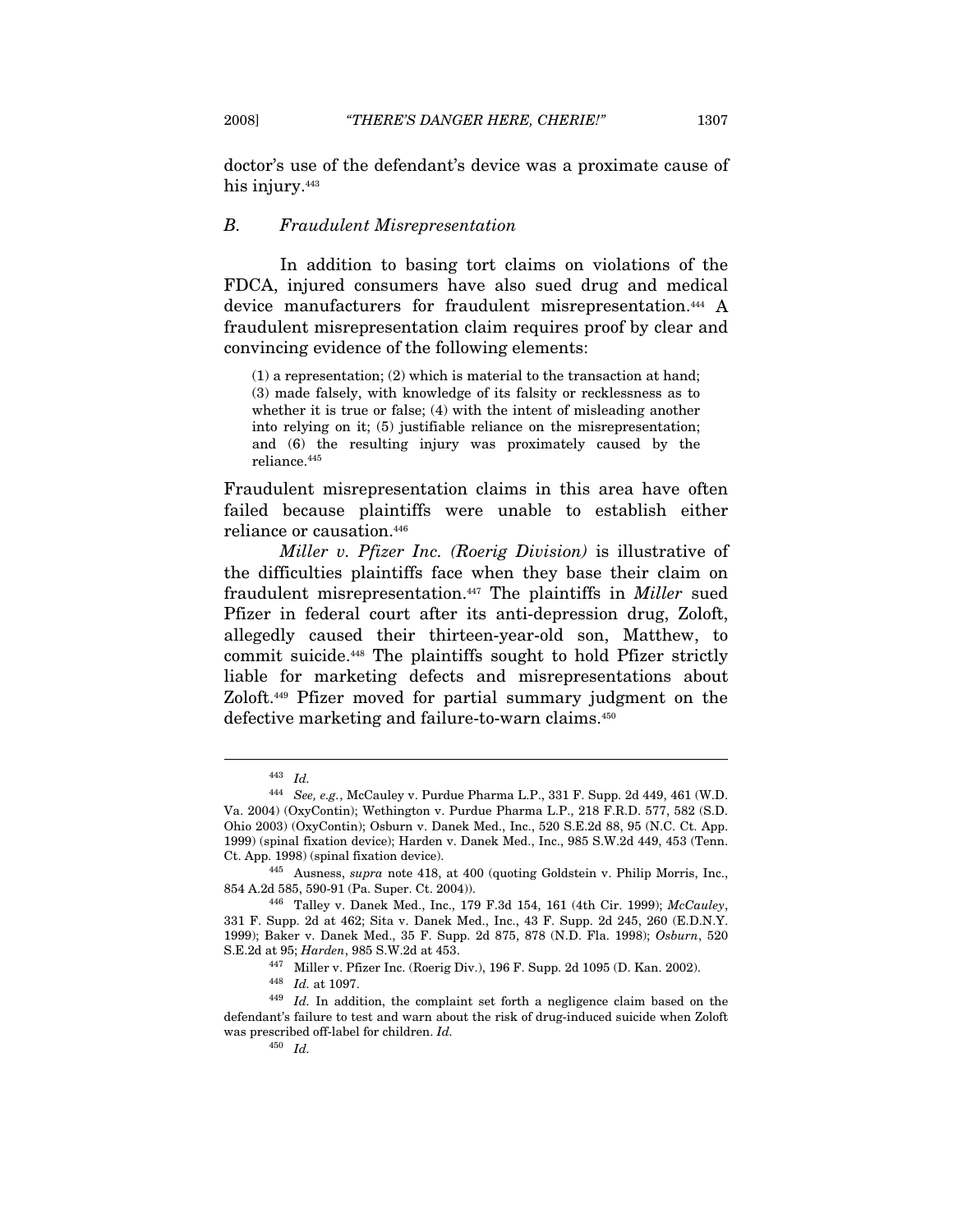With respect to their "defective marketing claim," the plaintiffs contended that Pfizer had "gone to great lengths to reassure doctors that the violence and suicide problems that they ha[d] heard about, mainly with its chief SSRI competitor Prozac, would not occur with Zoloft, and to assuage patient's [sic] concerns over the initial adverse effects which are frequently the harbingers of tragedy  $\dots$ ."<sup>451</sup> As evidence of this marketing scheme, the plaintiffs relied on statements made by a Pfizer employee, James Lee Jung.452 Mr. Jung had told the defendant's professional medical representatives not to mention the risk of suicide from Zoloft to physicians unless they specifically asked about it.453 In addition, Jung had told the representatives that if they were asked about suicide risk, they should assure physicians that Zoloft had a low risk of suicide ideation.<sup>454</sup>

Since the plaintiffs did not set forth any specific legal basis for their marketing defect claim, the court chose to characterize it as a fraud or misrepresentation claim.455 The court pointed out that to sustain such a claim, plaintiffs must prove, inter alia, that they "reasonably relied and acted on the [defendant's] allegedly false representations to their detriment."456 There apparently was no evidence that the plaintiffs had relied on any representations made by Pfizer; instead, the court concluded, "In allowing Matthew to use Zoloft, plaintiffs relied solely on Dr. Geenens's [Matthew's physician] advice."457

According to Pfizer, even if the plaintiffs could show reliance on their part, the learned intermediary doctrine required them to prove that Dr. Geenens had relied on marketing materials or other information about Zoloft that Pfizer had provided him.458 Unfortunately for the plaintiffs, Dr. Geenens steadfastly maintained that his decision to prescribe Zoloft to treat Matthew's depression had not been influenced by

 $451$  *Id.* at 1119 (internal quotation marks and citation omitted).

 $\begin{array}{ll} \mbox{452} & \mbox{Id. at 1100 n.7.}\\ \mbox{453} & \mbox{Id.} \end{array}$ 

<sup>454</sup> Id.

 $\begin{array}{ll} 455 & Id. \text{ at } 1119. \\ 456 & Id. \end{array}$ 

<sup>&</sup>lt;sup>457</sup> Id. at 1099.<br><sup>458</sup> Id. at 1120. The learned intermediary doctrine provides that a manufacturer satisfies its duty to warn about a prescription drug's inherent risks without warning the patient directly when it adequately warns the prescribing physician. See infra text accompanying notes 513-517.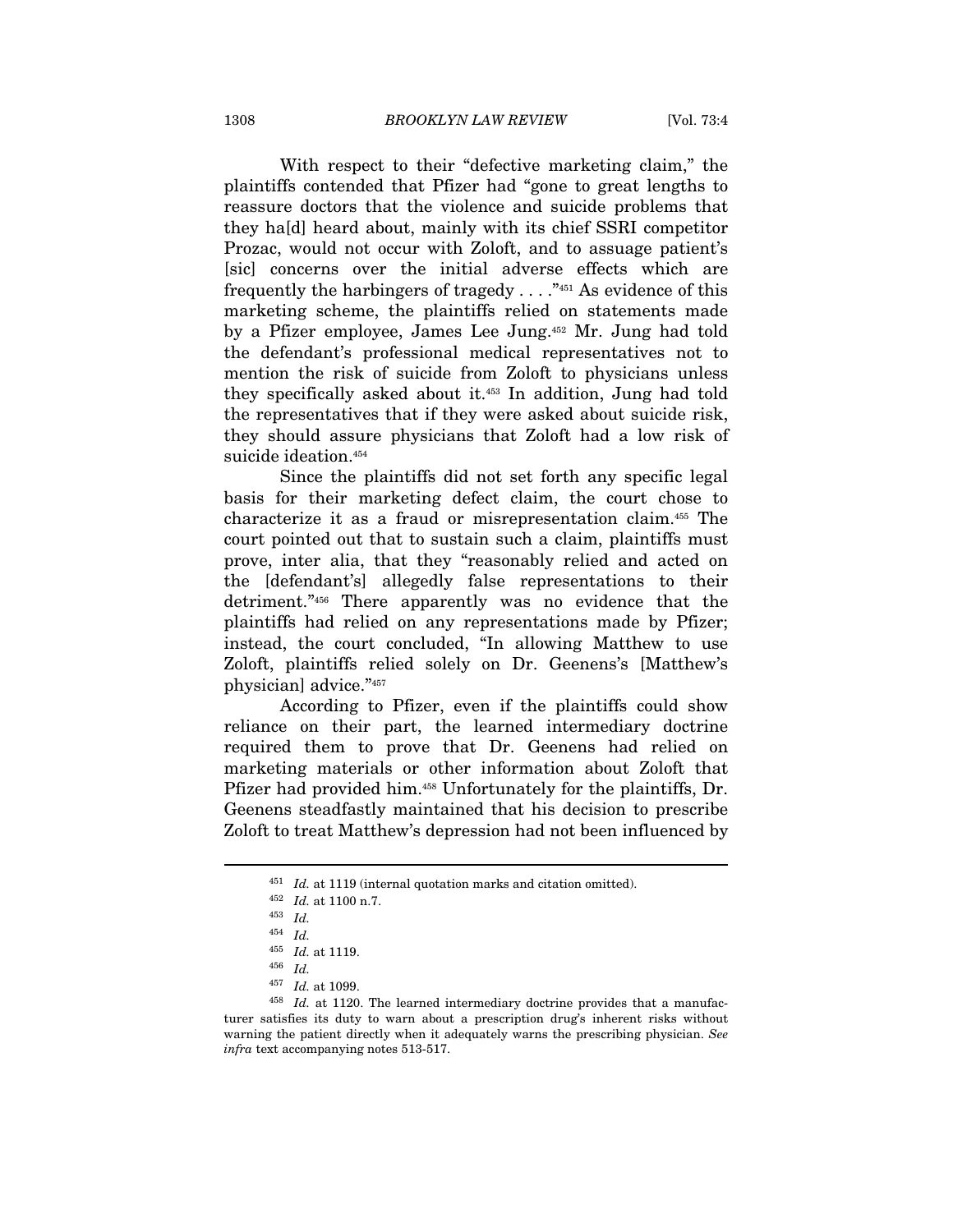Pfizer's advertising or promotional materials.<sup>459</sup> Furthermore, Dr. Geenens testified that Pfizer's sales representatives had never encouraged him to prescribe Zoloft for any off-label uses.460 In response, the plaintiffs argued that the Kansas Supreme Court, in *Hurlbut v. Conoco, Inc.*,<sup>461</sup> had eliminated the reliance requirement in misrepresentation cases involving products.462 However the court rejected their interpretation of Hurlbut.463 The plaintiffs also urged the court to adopt the position stated in Section 9 of the Restatement (Third) of Torts: Products Liability,464 which would impose liability on product manufacturers for even innocent misrepresentations of material facts.465 The court noted that even under Section 9 of the Restatement, proof of causation is required and if the plaintiffs could not establish reliance, they could not establish causation either.466 The plaintiffs also asked the court to reject the learned intermediary doctrine, thereby relieving them of the burden of proving reliance on Dr. Geenens's part.467 However, the court concluded that there was no evidence to show that Kansas courts had rejected the learned intermediary doctrine or were about to do so.468

The plaintiffs' final argument was that Pfizer's marketing campaign for Zoloft relied on subtle and subliminal techniques to persuade physicians like Dr. Geenens to prescribe Zoloft. The plaintiffs maintained that Dr. Geenens could have been influenced by these subliminal messages to prescribe Zoloft to Matthew.469 According to this argument, the reliance requirement for misrepresentation would be satisfied even though Dr. Geenens denied that he had relied on any representations about the safety of Zoloft provided by Pfizer. However, the court ultimately concluded that even if Pfizer had employed subliminal advertising techniques, the plaintiffs failed to show that they had any effect on Dr. Geenens's

<sup>459</sup> Miller, 196 F. Supp. 2d at 1100. 460 Id.

<sup>461 856</sup> P.2d 1313, 1320 (Kan. 1993).<br>
462 *Miller*, 196 F. Supp. 2d at 1120.<br>
463 Id.

<sup>&</sup>lt;sup>464</sup> RESTATEMENT (THIRD) OF TORTS: PRODUCTS LIAB. § 9 (1998).<br><sup>465</sup> *Miller*, 196 F. Supp. 2d at 1120.<br><sup>466</sup> *Id.* at 1121.

<sup>467</sup> Id.

 $\frac{468}{469}$  *Id.* at 1122.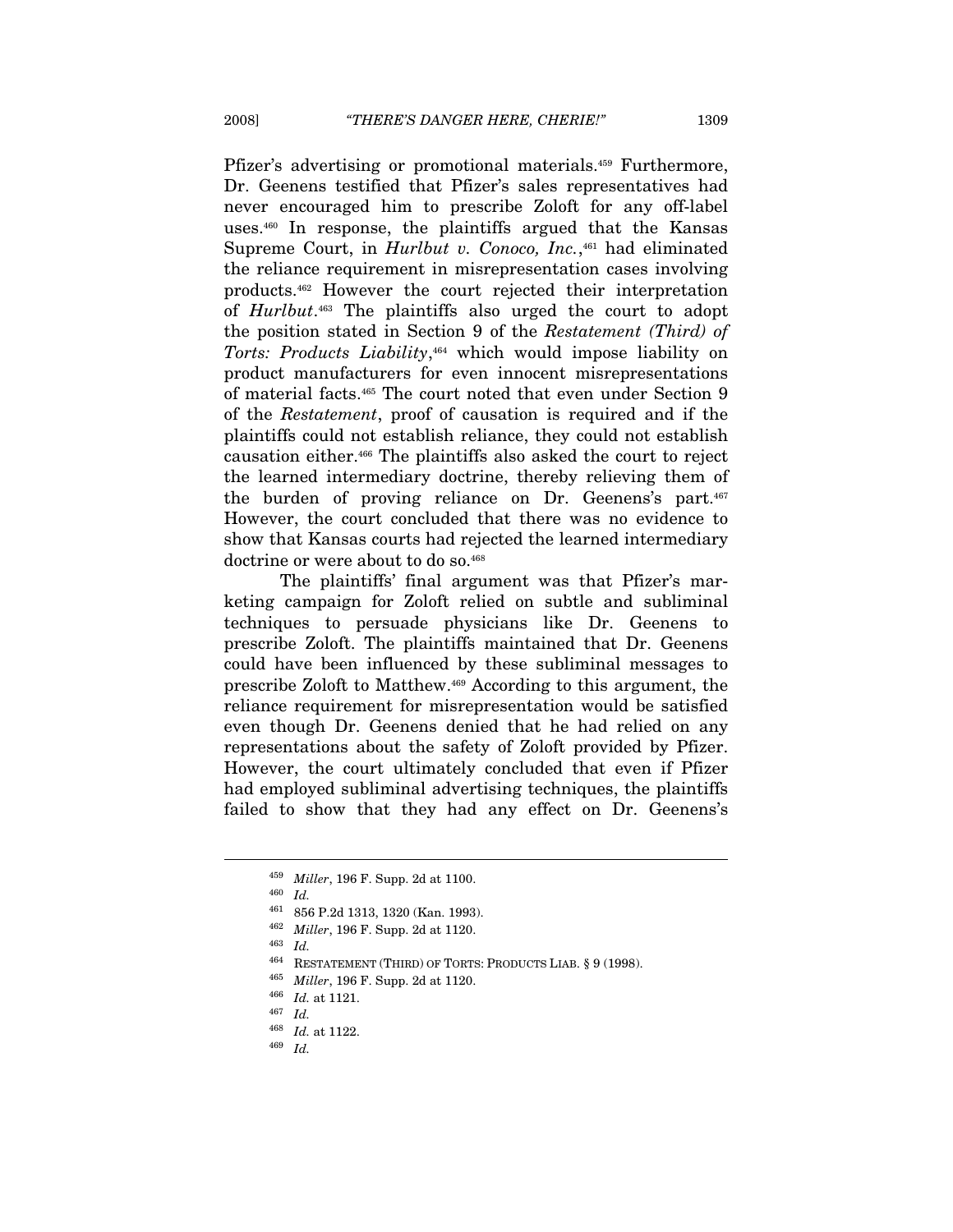decision to prescribe Zoloft to their son.470 Consequently, the court granted the defendant's request for summary judgment on the marketing defect and misrepresentation claims.471

 Thus, as Miller illustrates, although misrepresentation claims are available in theory to plaintiffs seeking recovery from pharmaceutical companies that promote off-label uses, in reality this cause of action does not pose a serious threat to drug manufacturers because of the difficulties in making out a case.

### C. Failure to Warn

Product sellers, including manufacturers of drugs and medical devices, have a duty to warn about the inherent risks associated with the use of their products when the risks may not be obvious to consumers. Some cases are concerned with whether a manufacturer must warn about risks that are unique to particular off-label uses of the product. Another group of cases have considered what role the learned intermediary rule plays when a product is used for an off-label purpose.

> 1. Failure to Warn About Risks Associated with Particular Off-Label Uses

A manufacturer has a duty to provide an adequate warning of any danger inherent in the normal use of its product that is not likely to be within the knowledge of the ordinary user.472 In some cases, this duty may require a drug manufacturer to warn physicians about the risks of particular off-label uses. For example, in Knowlton v. Deseret Medical, Inc., the manufacturer of a catheter and needle placement unit known as Intracath was held liable for chemical burns suffered by the plaintiff during open-heart surgery.473 The plaintiff's surgery involved a procedure known as retrograde threading, in which two small hollow flexible tubes, or catheters, are inserted into the left and right atria of the heart.474 The

 $^{470}$  *Id.* at 1122-23.<br> $^{471}$  *Id.* at 1123.

 $^{472}$  See, e.g., Winterrowd v. Travelers Indem. Co., 462 So. 2d 639, 642 (La. 1985); Hebert v. Brazzel, 403 So. 2d 1242, 1245 (La. 1981).<br><sup>473</sup> Knowlton v. Deseret Med., Inc., 930 F.2d 116, 117 (1st Cir. 1991).<br><sup>474</sup> Id. Retrograde threading involves the insertion of one end of a catheter

into the right atrium and the threading of the other end into a hollow needle with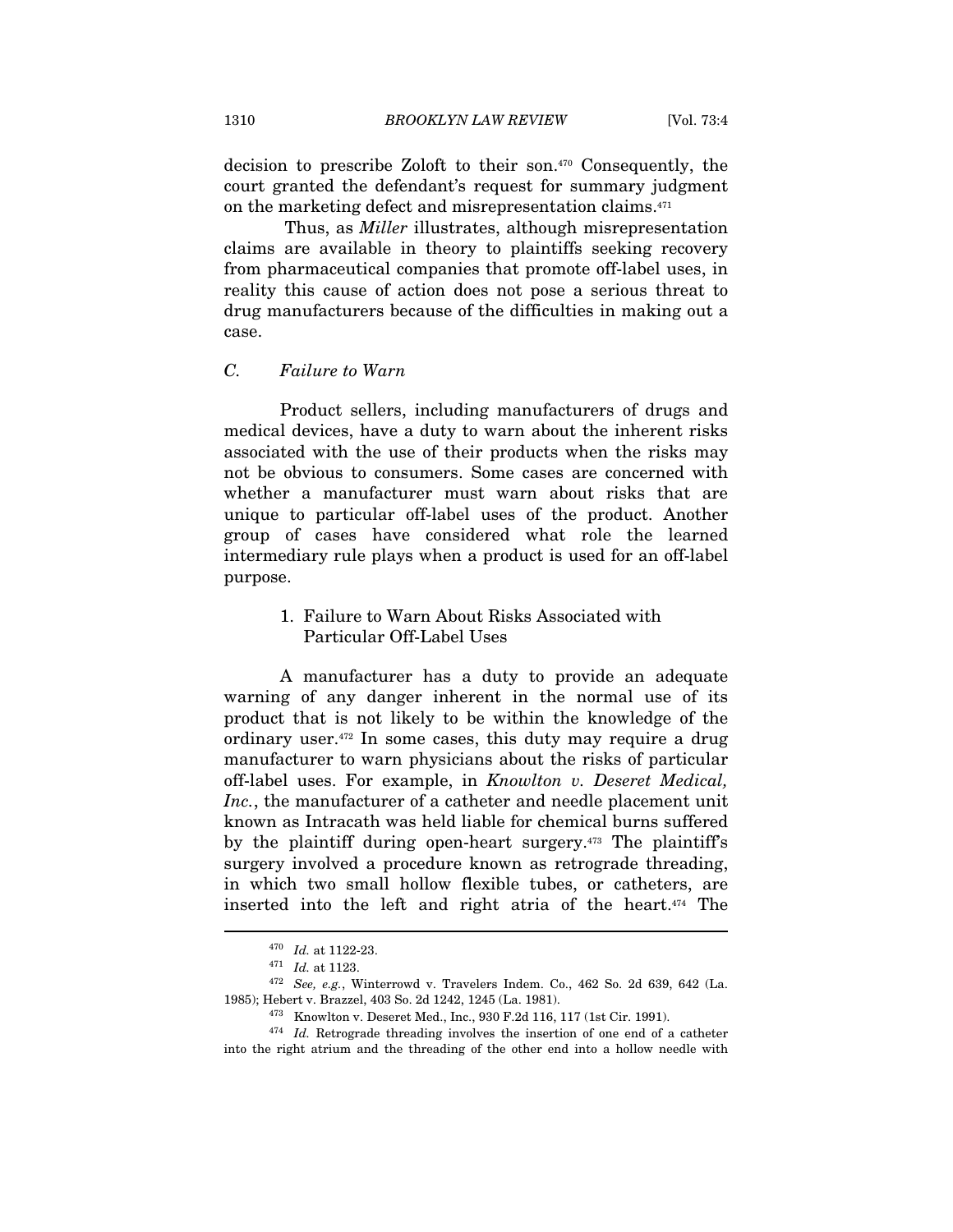catheter in Knowlton was used to transmit the drug Nitroprusside (Nipride) to the patient's heart.475 Some of the Nipride solution leaked from a cut or hole in the catheter into the plaintiff's chest and abdominal walls, causing severe chemical burns.476

At trial, the jury found that the manufacturer had failed to adequately warn physicians of the danger inherent in the use of the Intracath device.<sup>477</sup> On appeal, the First Circuit Court of Appeals observed that the Intracath device was intended for use in venipunctures—the insertion of the needle and catheter into a vein.478 However, there was testimony that the manufacturer had been aware that the use of its catheters and needles as atrial lines during open-heart surgery was a common off-label procedure.<sup>479</sup> Furthermore, company officials had acknowledged that they knew there was a significant risk that the catheter tube might be cut or nicked by the needle if retrograde threading were employed.480 The appeals court also noted that a cut or nick sufficient to create a hole in the catheter would be invisible to the naked eye and, thus, unlikely to be discovered by the operating surgeon.481 Finally, the court found that a warning was appropriate because a reasonably prudent heart surgeon would not be aware of the danger inherent in the retrograde threading procedure.482 Consequently, the court concluded that the jury verdict was correct and upheld the plaintiff's failure-to-warn claim against the defendant.483

An Illinois appellate court reached a similar result in Proctor v. Davis.<sup>484</sup> Proctor concerned the Upjohn Company's 1959 FDA approval to market the anti-inflammatory drug Depo-Medrol for intramuscular (in the muscle), intra-articular (in the joint), and intralesional (in a lesion) injections.485 Depo-

<sup>480</sup> Id.

sharp beveled edges that is inserted into the chest wall. Id. at 118. The needle and catheter are then pulled back through the chest wall and the needle removed so that the catheter can be used as a drug delivery device. Id.

 $^{475}\,$   $Id.$ 

<sup>476</sup> Id.

 $\frac{477}{478}$  *Id.* at 118-19.<br> $\frac{478}{479}$  *Id.* 

<sup>&</sup>lt;sup>481</sup> *Id.* at 122.<br><sup>482</sup> *Id.* 

<sup>483</sup> Id. at 122-23.<br>
484 682 N.E.2d 1203, 1215 (Ill. Ct. App. 1997).<br>
485 Id. at 1206.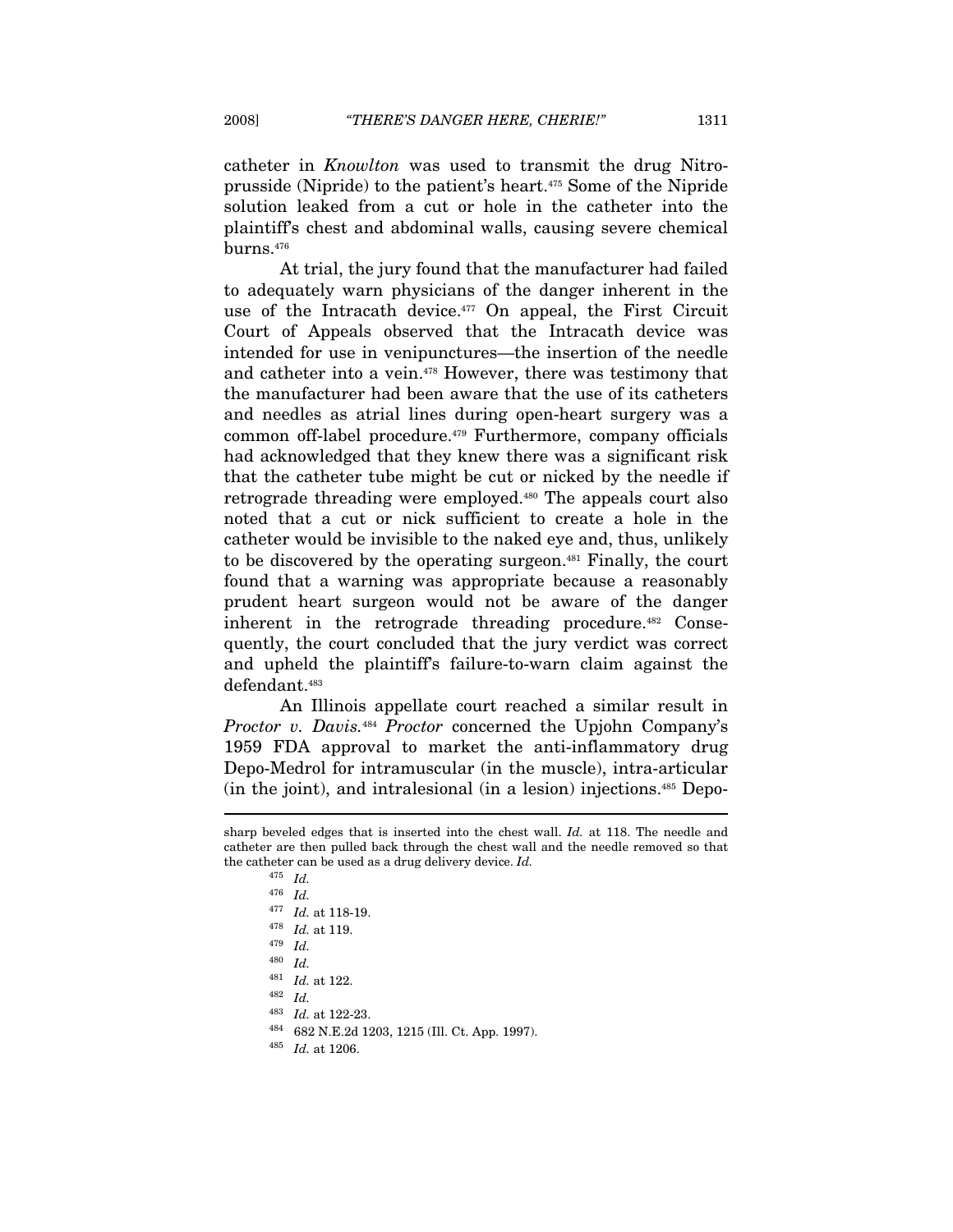Medrol was a sterile, aqueous suspension containing methyl prednisone acetate, a corticosteroid, and was useful in treating various inflammatory bodily disorders.486 Depo-Medrol was an insoluble toxic material that was intended to be released in the patient's body over a period of six to eight weeks and ultimately carried away in the bloodstream.487

Shortly after the FDA approved the drug, two ophthalmologists independently contacted Upjohn about using Depo-Medrol clinically to treat ophthalmic conditions by means of periocular (near the eye) injections. Upjohn encouraged the doctors and provided them with a supply of the drug for their proposed use, but failed to inform them that no animal studies had been performed to test the drug's effect on periocular tissue.488 Subsequently, in the early 1960s, Upjohn also provided financial support to doctors who used Depo-Medrol for unapproved subconjunctival injections.<sup>489</sup> Furthermore, the drug company also distributed an article about off-label uses of the drug, but failed to provide information about "unsatisfactory" animal experiments that the author had conducted.490 As periocular injection of Depo-Medrol became increasingly popular,491 partly due to Upjohn's marketing efforts, the company considered submitting a supplemental New Drug Application for this use to the FDA, but decided not to do so.492 In fact, periocular injection of Depo-Medrol was quite risky because if the physician inadvertently injected the drug into the patient's eye, it would remain in the eye for a long time and cause serious injury because the eye does not possess a blood supply to enable it to remove the drug.493 Moreover, because Depo-Medrol was insoluble, it increased pressure within the eye and caused other damage.494

In 1983, the plaintiff's physician, Dr. Davis, began a program of periocular injections of Depo-Medrol to treat vision problems associated with cystoid macular edema.495 During one of these treatments, Dr. Davis mistakenly injected Depo-

<sup>&</sup>lt;sup>486</sup> Proctor, 682 N.E.2d at 1206.<br><sup>487</sup> Id.

<sup>488</sup> Id.

<sup>&</sup>lt;sup>489</sup> *Id.* at 1207.<br><sup>490</sup> *Id.*  $I$ <sup>491</sup> *Id.* at 1212.

 $492$  *Id.* at 1209.

<sup>&</sup>lt;sup>493</sup> *Id.* at 1206<br><sup>494</sup> *Id.* 

 $^{495}\;$   $Id.\;$  at 1210.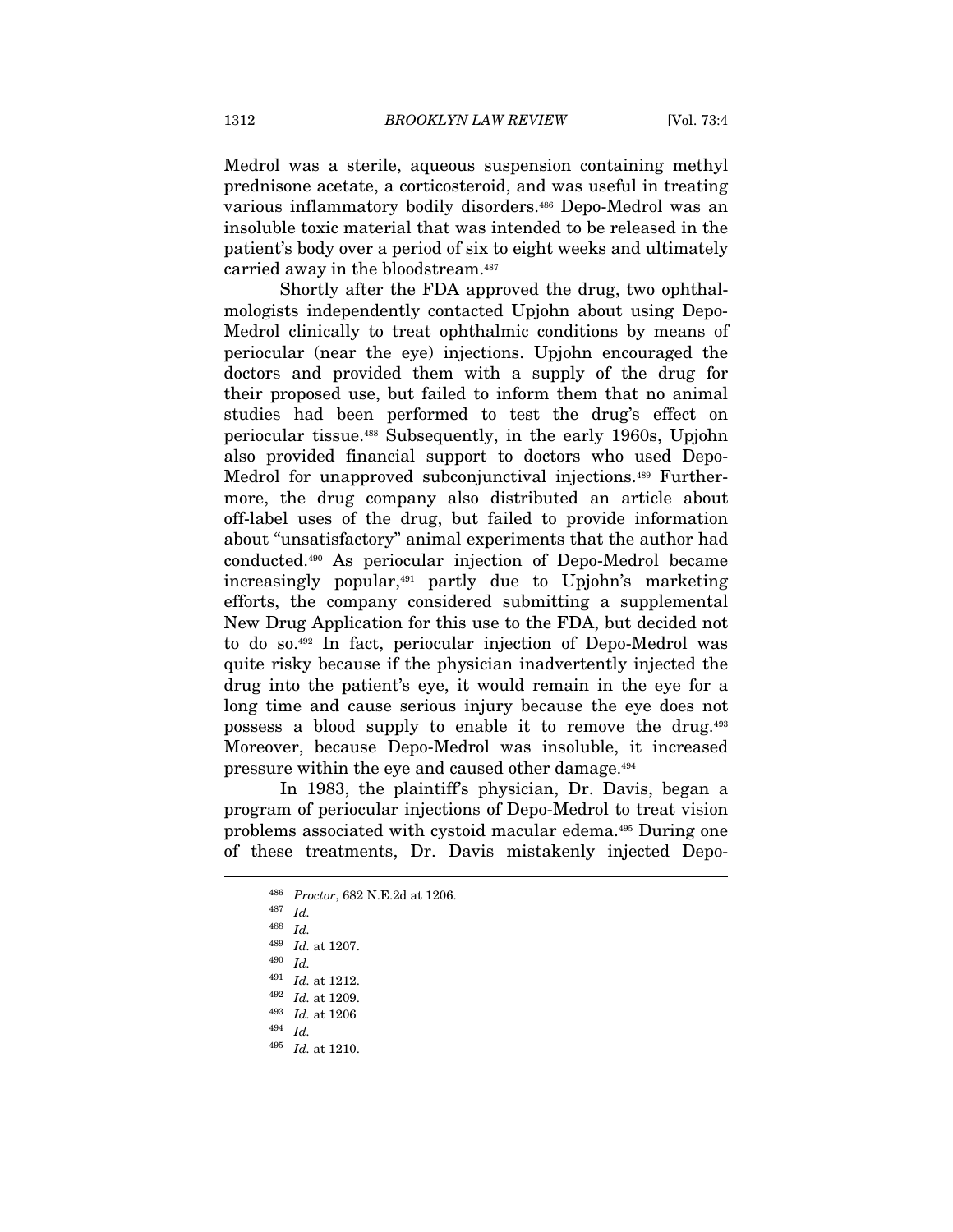Medrol directly into the plaintiff's left eye.496 Despite a series of subsequent operations to remove the drug and repair the damage to his left eye, the plaintiff eventually lost all vision in the eye and his physicians were forced to remove it.497 The plaintiff filed suit in 1984 against Dr. Davis and Upjohn, alleging malpractice against the doctor and claiming that Upjohn had failed to warn doctors about the dangers of using Depo-Medrol for off-label periocular injection.498 The jury found in favor of Dr. Davis, but subjected Upjohn to liability for compensatory and punitive damages.499

On appeal, the Illinois appellate court declared that a drug manufacturer has a continuing duty to warn of productrelated risks that are not generally known to the medical community.500 According to the court, when the manufacturer of a potentially harmful product possesses information not generally known to prescribing physicians, it has a duty to share this information with them by means of warnings.<sup>501</sup> In this case, the record showed that at the time of the operation Upjohn was aware of the risks associated with periocular injection of Depo-Medrol and was also aware that many ophthalmologists were administering the drug in this fashion as an off-label use.502 Consequently, Upjohn had a legal obligation to warn about the risks of periocular injection of Depo-Medrol, and its failure to do so made the drug defective and unreasonably dangerous.503

Knowlton and Proctor suggest that most courts will probably uphold failure-to-warn claims if the risks associated with a particular off-label use is serious, the use is common or widespread, and if the manufacturer knows of the off-label use or has encouraged it.504 On the other hand, drug companies ordinarily have no duty to warn of off-label uses that are unforeseeable. In Rhoto v. Ribando, a self-proclaimed weight reduction specialist prescribed a regime of prescription medications, along with a conservative diet plan, to help the

<sup>&</sup>lt;sup>496</sup> *Id.* at 1210.<br><sup>497</sup> *Id.* at 1211.<br><sup>498</sup> *Id.* 

 $\begin{array}{cc} 499 & Id. \\ 500 & Id. \end{array}$ 

 $501$  *Id.* at 1213-14.

 $^{502}$  *Id.* at 1212.<br>  $^{503}$  *Id.* at 1213.<br>  $^{504}$  Noah, *supra* note 7, at 161-62.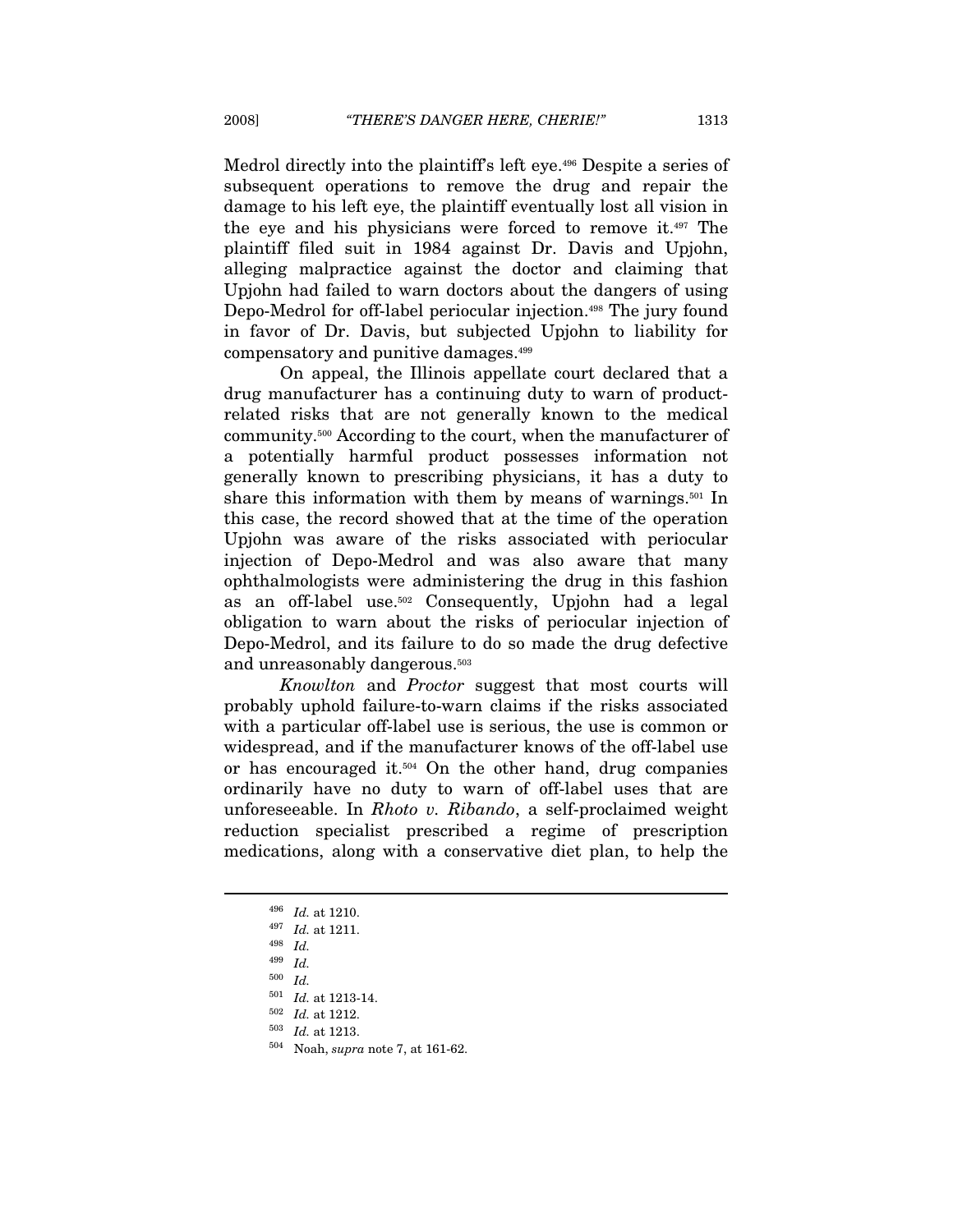plaintiff lose weight.505 After following this weight-loss program for two weeks, the plaintiff suffered a massive stroke.506 In her suit against the drug manufacturers, the plaintiff argued that they had failed to warn of the danger of a stroke when various drugs were used individually or in combination with other drugs prescribed in connection with her weight reduction program.507 At the conclusion of the trial, the court directed a verdict for the defendants on the ground that the plaintiff's doctor grossly misused the drugs.<sup>508</sup>

On appeal, the plaintiff contended that the warnings for the individual drugs were inadequate because they did not warn about the dangers associated with using them in weight control programs, a practice that the manufacturers knew or should have known was taking place.<sup>509</sup> The court, however, observed that all of the expert witnesses at trial testified that the prescription of the particular combination of drugs used in the plaintiff's diet plan was a gross misuse of the products.510 The court declared that a manufacturer is only required to warn of dangers associated with the normal use of its product and concluded that the warnings provided by the drug manufacturers in this case satisfied this requirement.<sup>511</sup> Consequently, it affirmed the lower court's decision in favor of the defendants.512

## 2. The Learned Intermediary Doctrine as a Defense to Failure-to-Warn Claims

The learned intermediary rule is a substantial barrier to recovery for plaintiffs who bring failure-to-warn claims. As noted above, as a general rule, manufacturers have a duty to warn the ultimate users or consumers of their products about the inherent risks of those products when the risks may not be obvious. However, an exception to the general rule, known at the "learned intermediary doctrine," applies to prescription

<sup>505</sup> Rhoto v. Ribando, 504 So. 2d 1119, 1120 (La. Ct. App. 1987).<br>
506 Id.<br>
507 Id. at 1121.<br>
508 Id

<sup>509</sup> Id. at 1123-24.

 $\begin{array}{cc} 510 & Id. \text{ at } 1124. \\ 511 & Id. \text{ at } 1124-26. \end{array}$ <br>  $\begin{array}{cc} 512 & Id. \text{ at } 1126. \end{array}$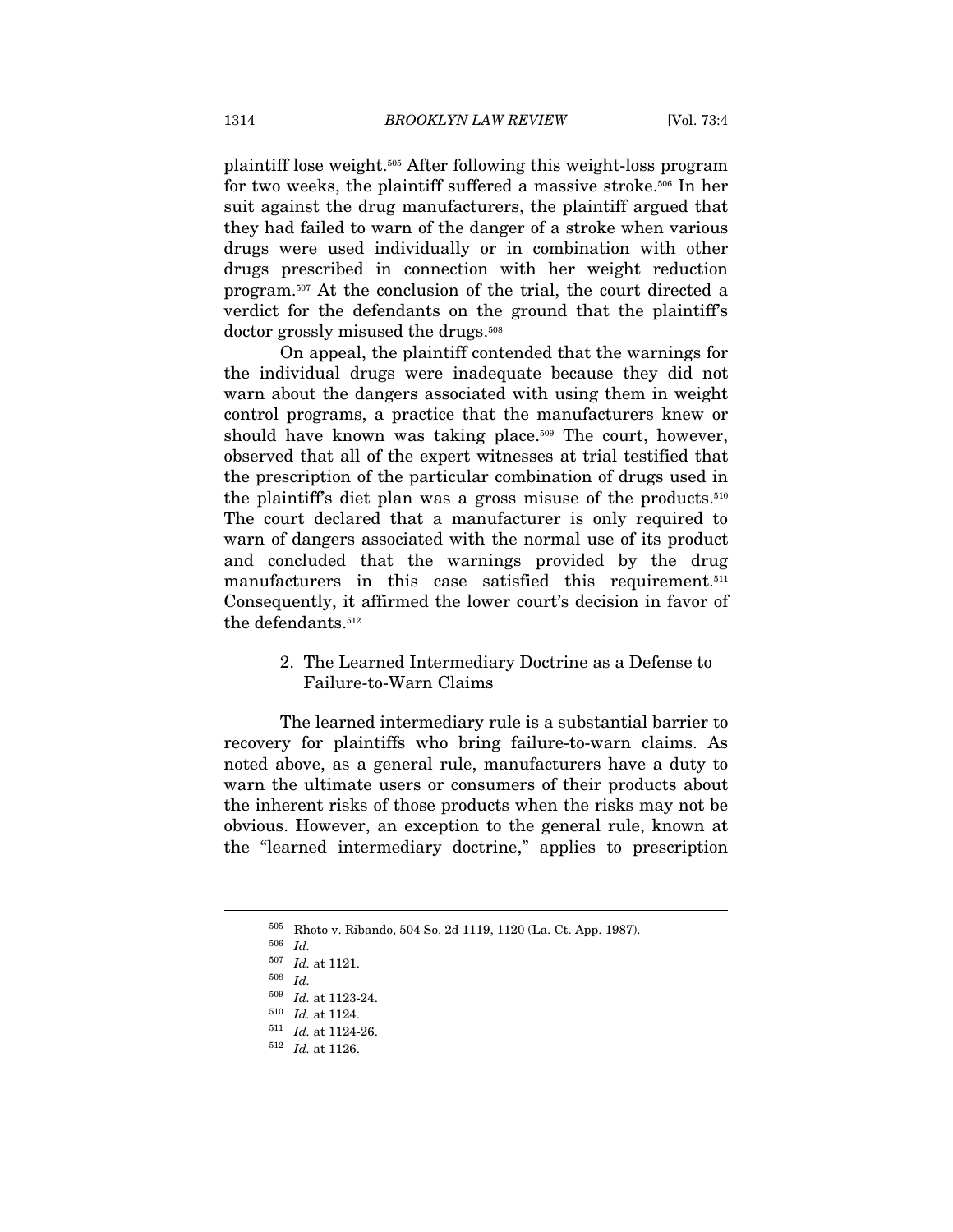drugs and medical devices.513 The learned intermediary rule provides that the manufacturer of a prescription drug or medical device is only required to warn a patient's prescribing physician and does not have to warn the patient directly.514 This rule gets its name from the fact that the physician is expected to act as an informed intermediary between the manufacturer and the patient.515 Thus, the manufacturer may be held liable for injuries caused by the defective prescription of a product if the manufacturer fails to provide an effective warning to the prescribing physician.<sup>516</sup> On the other hand, if a manufacturer provides an adequate warning to the prescribing physician, the manufacturer is not subject to liability, and the physician has a duty to pass this information on to the patient.517 However, a plaintiff cannot prevail on a failure-towarn theory against a manufacturer even when the defendant's warning is inadequate if the learned intermediary (the physician) was already aware of the risk at the time of prescription. In effect, the defendant's failure to warn is not regarded as a cause-in-fact of the plaintiff's injury. Drug manufacturers have often successfully invoked this principle in off-label use cases.

Sita v. Danek Medical, Inc. illustrates this principle. In that case, a plaintiff who underwent spinal fixation surgery sustained injuries when the defendant's bone screw device, the TSRH System, fractured.518 In a suit against the manufacturer, the plaintiff alleged, inter alia, that the warnings in the product's package insert had not been adequate.519 The plaintiff contended that although the package insert had warned about such risks as pseudarthrosis, breakage, neurological impairment, and pain, it should have also disclosed that the TSRH

<sup>513</sup> See Yonni D. Fushman, Comment, Perez v. Wyeth Labs., Inc: Toward Creating a Direct-to-Consumer Advertisement Exception to the Learned Intermediary

 $^{514}$  Richard C. Ausness, Will More Aggressive Marketing Practices Lead to Greater Tort Liability for Prescription Drug Manufacturers?, 37 WAKE FOREST L. REV. 97, 106-07 (2002).<br><sup>515</sup> Reaves v. Ortho Pharm. Corp., 765 F. Supp. 1287, 1289 (E.D. Mich. 1991);

Martin v. Hacker, 628 N.E.2d 1308, 1311 (N.Y. 1993).<br><sup>516</sup> See Mahr v. G.D. Searle & Co., 390 N.E.2d 1214, 1228 (Ill. Ct. App. 1979).<br><sup>517</sup> See Brooks v. Medtronic, Inc., 750 F.2d 1227, 1232 (4th Cir. 1984). This is

an aspect of a physician's obligation to inform patients of the risks associated with a particular treatment under the doctrine of informed consent. See generally Peter H. Schuck, Rethinking Informed Consent, 103 YALE L.J. 899 (1994)<br><sup>518</sup> Sita v. Danek Med., Inc., 43 F. Supp. 2d 245, 250 (E.D.N.Y. 1999).<br><sup>519</sup> Id. at 259.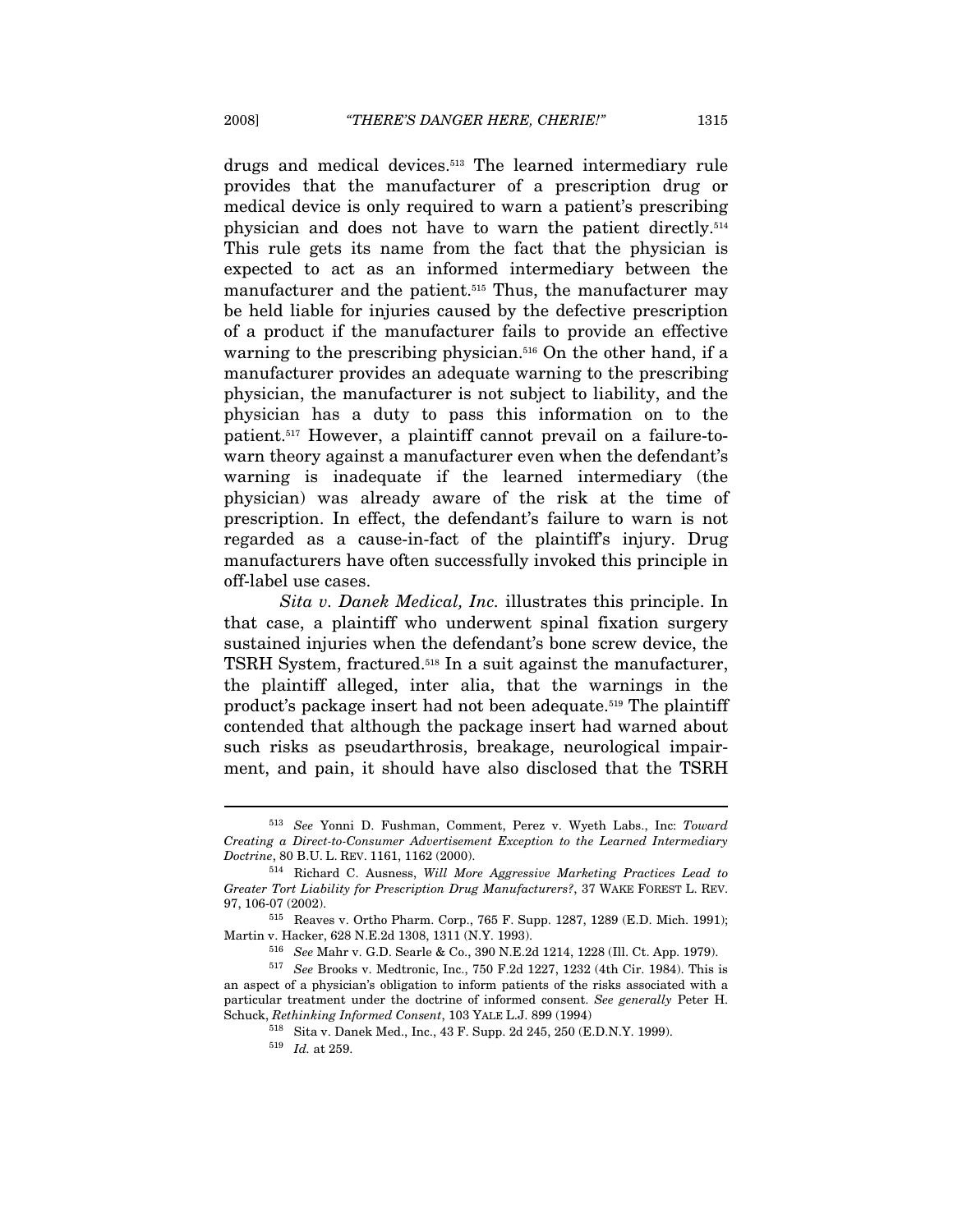Device had not been approved for pedicle implantation.<sup>520</sup> According to the plaintiff,

due to the boiler-plate nature of the language used and the warning's failure to state that certain components of the TSRH System had not been approved for use in pedicle surgery, these warnings, taken alone, might not fully apprise a doctor of the risks associated with the use of TSRH components.521

However, the court rejected this argument, pointing out that the package insert had expressly stated that the TSRH System's components were intended for "attachment to the sacrum or illium only."<sup>522</sup> In the court's opinion, this language was sufficient to inform an experienced doctor, such as the plaintiff's physician, that the TSRH screws had not been approved for use in the pedicles.523 Accordingly, the court granted the defendant's motion for summary judgment on the failure-to-warn claim.524

3. Overpromotion as a Defense to Adequate Warnings

An otherwise satisfactory warning may be deemed to be inadequate in a failure-to-warn case because the manufacturer diluted the effect of the warning by "overpromotion."525 For example, assurances of safety by a drug company's sales representatives may negate FDA-approved warnings contained in product labeling or the Physician's Desk Reference.<sup>526</sup>

Courts appear to be split on the question of whether a plaintiff can maintain an overpromotion claim when the physician is aware of the risk that has been diluted by the manufacturer's overpromotion. Love v. Wolf<sup>527</sup> and Formella v. Ciba-Geigy Corp.528 represent differing views on this issue. Love involved Cholormycetin, a wide-spectrum antibiotic manufactured by Parke-Davis<sup>529</sup> that was widely prescribed for off-label

 $\overline{a}$ 

525 David G. Owen et al., in 2 DAVID G. OWEN ET AL., MADDEN & OWEN ON PRODUCTS LIABILITY § 22:8, at 565-66 (3d ed. 2000).<br><sup>526</sup> See, e.g., Incollingo v. Ewing, 282 A.2d 206, 284 (Pa. 1971), abrogated on

% other grounds by Kaczkowski v. Bolubasz, 421 A.2d 1027 (Pa. Sept. 1980). 527 38 Cal. Rptr. 183 (Ct. App. 1964). 528 300 N.W.2d 356 (Mich. Ct. App. 1980). 529 Love, 38 Cal. Rptr. at 184.

 $^{520}\;$   $Id.$ 

 $^{521}\,$   $Id.$ 

 $522$  *Id.* at 259-60.

 $\frac{523}{524}$  *Id.* at 260.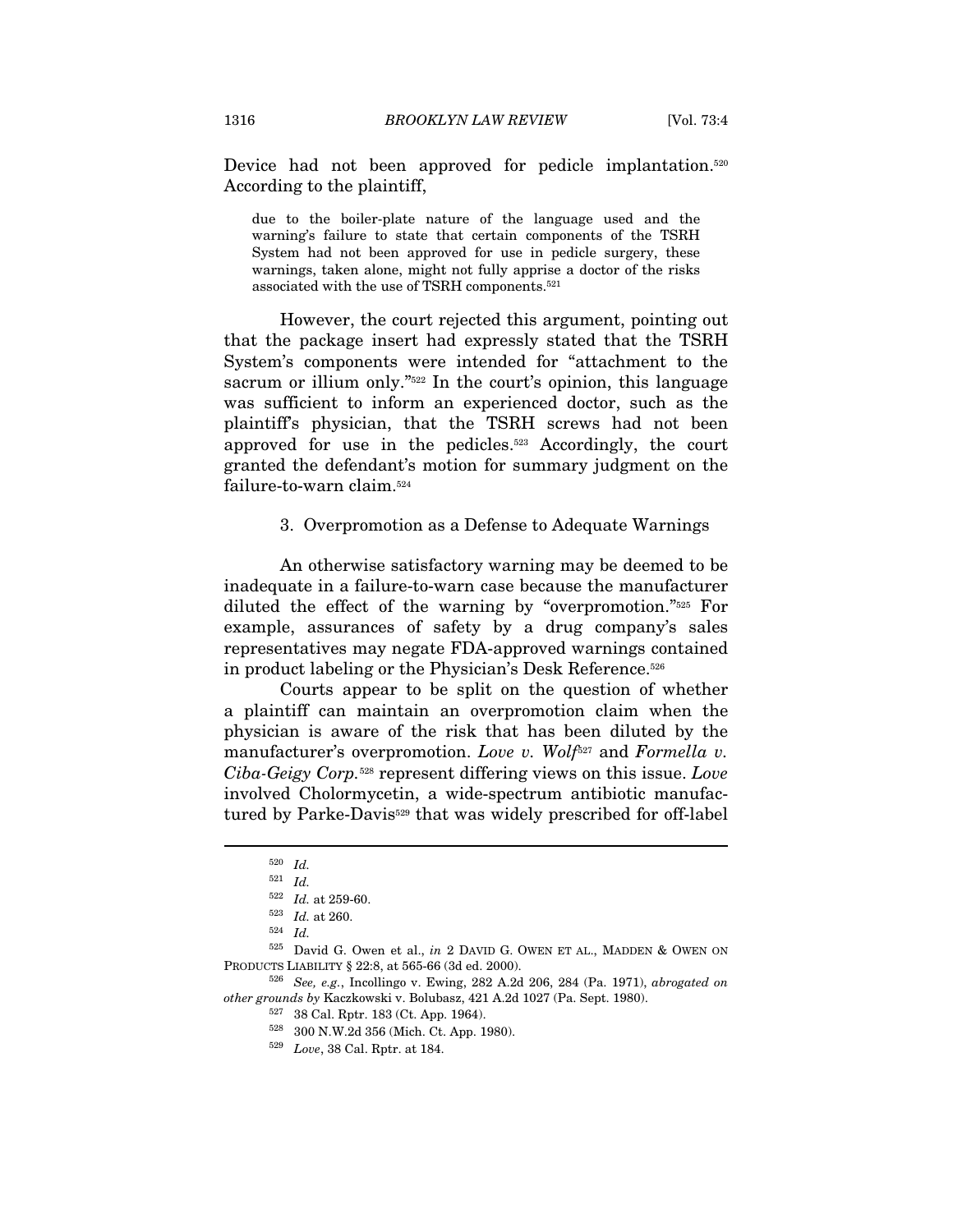uses during the 1970s.530 The plaintiff suffered severe aplastic anemia after her doctor prescribed Cholormycetin to treat a gum infection.531 At the time of the plaintiff's injury, Cholormycetin's package labeling warned of the risk of aplastic anemia and other blood dyscrasias and cautioned that the drug "should not be used indiscriminately or for minor infections."532 The labeling also declared that adequate blood studies should be made when Cholormycetin was prescribed for intermittent or prolonged use.533

The plaintiff's physician, Dr. Wolf, prescribed a total of ninety-six Cholormycetin capsules during a relatively short time to treat a gum infection and bronchitis, but failed to perform any blood tests.534 At the trial, Dr. Wolf admitted that these conditions were not sufficiently dangerous to fall within the types of infections that Cholormycetin was intended to treat.535 The jury apparently believed that the plaintiff's injuries were caused by Dr. Wolf's off-label prescription of the drug and found in favor of the plaintiff.536

On appeal, the court acknowledged that Parke-Davis had warned about the risk of aplastic anemia and had urged physicians to perform blood tests when Cholormycetin was prescribed on a long-term basis.537 The court then turned to the plaintiff's argument that "such warnings must be deemed cancelled out if overpromotion through a vigorous sales program persuaded doctors to disregard the warnings given."538 The court described how the Parke-Davis sales representatives had encouraged off-label use of the drug by downplaying the risk of aplastic anemia and falsely informing physicians that the FDA had approved Cholormycetin "with no restrictions on the number or range of diseases for which Cholormycetin may be administered."539 The court also observed that sales of Cholormycetin were so numerous that it was apparent that

<sup>&</sup>lt;sup>530</sup> Christopher, *supra* note 13, at 249.<br><sup>531</sup> Love, 38 Cal. Rptr. at 184. According to the court, aplastic anemia is a form of blood dyscrasia, a "condition resulting from the depression or destruction of the blood-forming elements in the bone marrow." Id. at 185.  $Id.$  533 Id. 54 Id. at 186.

 $\begin{array}{cc} 535 & Id. \text{ at } 196. \\ 536 & Id. \text{ at } 184. \end{array}$ 

 $\begin{array}{cc} 537 & Id. \ 538 & Id. \end{array}$ 

 $^{539}\,$   $\,$   $Id.\,$  at 195.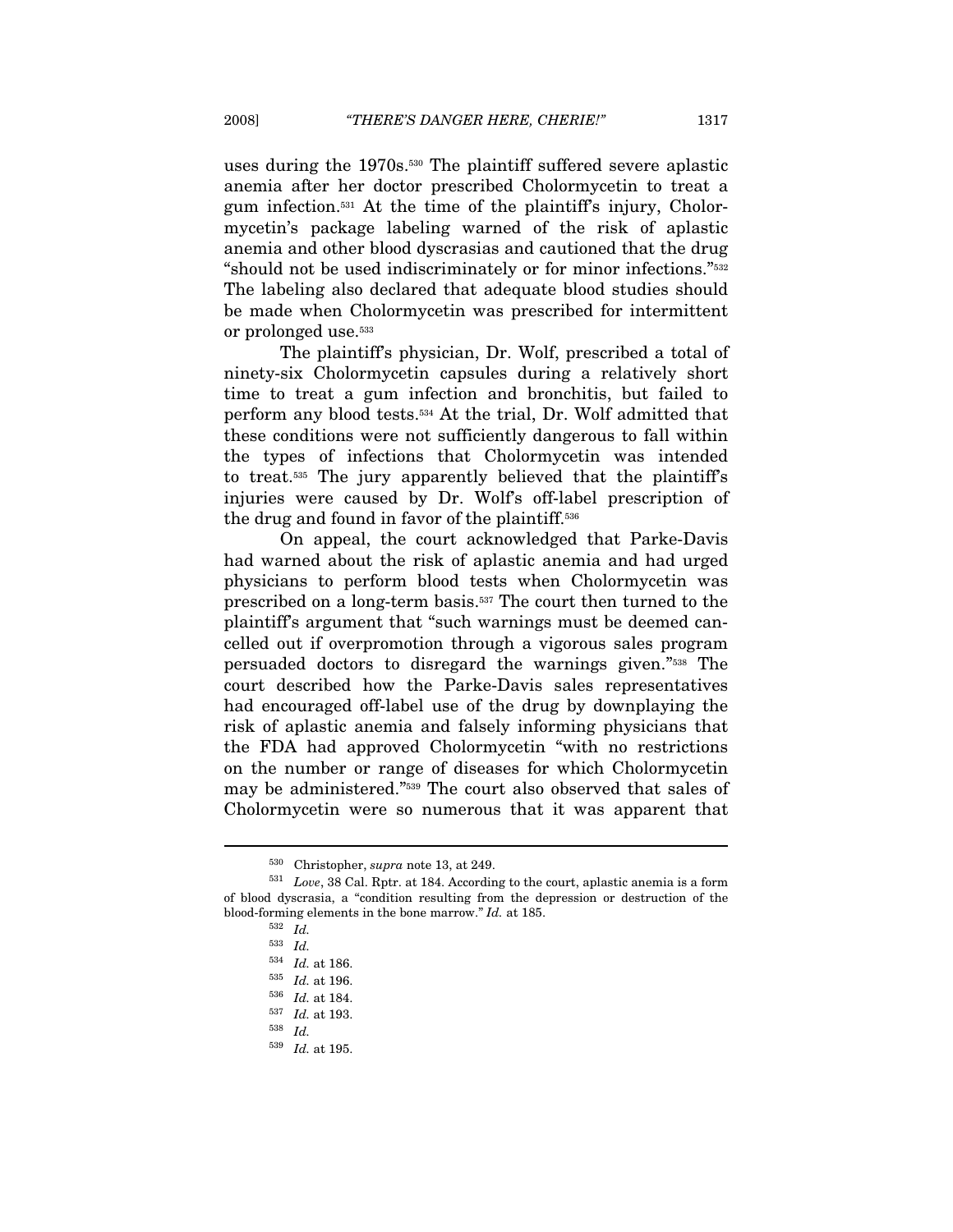the product was being prescribed for non-approved uses.<sup>540</sup> Although the court reversed the verdict because of misconduct on the part of the plaintiff's lawyer, it refused to dismiss the case against the drug company and instead ordered a new trial on the overpromotion issue.<sup>541</sup>

However, at least one legal commentator has criticized the court's reasoning in Love.<sup>542</sup> As Jonathan Grant pointed out, notwithstanding the defendant's promotional efforts, Dr. Wolf was fully aware of the risks of long-term use of Cholormycetin, yet chose to prescribe it anyway.543 In Dr. Wolf's case, Parke-Davis's overpromotion did not vitiate the warnings that it provided on the drug's labeling and, therefore, did not cause the plaintiff's injuries.544 In other words, Dr. Wolf's negligence—if his prescription of Cholormycetin was negligent—was the legal cause of the plaintiff's injury, not overpromotion of the drug by Parke-Davis.<sup>545</sup>

A Michigan appellate court reached a different conclusion from that in Love in Formella v. Ciba-Geigy Corp.<sup>546</sup> The plaintiff in that case developed aplastic anemia as a result of taking Tandearil, a drug manufactured by the defendant.547 The plaintiff brought suit, claiming that the drug company Ciba-Geigy overpromoted Tandearil and failed to adequately warn her doctor about the risk of developing blood dyscrasia.<sup>548</sup> At the end of the trial, the lower court granted the Ciba-Geigy's motion for a directed verdict.<sup>549</sup> On appeal, the plaintiff contended that the trial court should not have excluded evidence of Ciba-Geigy's marketing plans.550 The appeals court observed that the drug's package insert had indicated that the drug was contraindicated for patients, like the plaintiff, who were allergic to penicillin.551 The package insert also had cautioned against treating persons over age sixty with Tandearil for more

 $540$  Id.

 $541$  *Id.* at 197.<br> $542$  Jonathan E. Grant, *The "Misuse" Defense in Drug Products Liability Cases*, 8 PACE L. REV. 535, 553 (1988).<br>  $\frac{543}{Id.}$ 

<sup>544</sup> Id.

 $^{545}\,$   $Id.$ 

 $^{546}_{\phantom{1}\phantom{1}546}$  300 N.W.2d 356 (Mich. Ct. App. 1980).  $^{547}_{\phantom{1}\phantom{1}548}$   $Id.$  at 357.

<sup>549</sup> Id.

<sup>550</sup> Id.

 $^{551}\,$   $Id.\,$  at 359.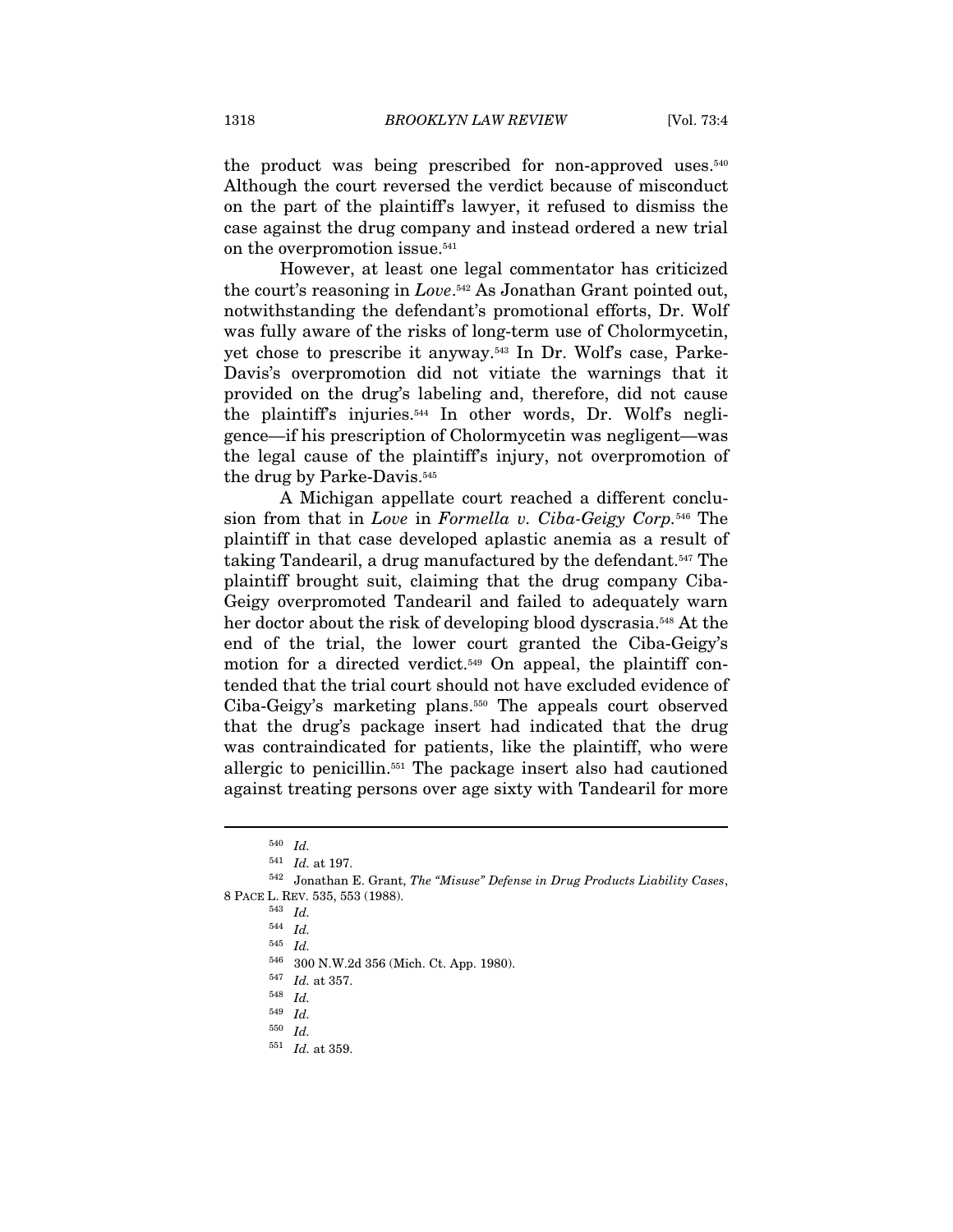than a week.552 In this case, the plaintiff was over sixty and her doctor had treated her with the drug for lower back pain (an off-label use) for more than six weeks.553 Finally, the package insert had also recommended that blood tests be performed weekly for elderly patients taking Tandearil. The plaintiff's doctor had not performed any blood tests until she developed symptoms of aplastic anemia.<sup>554</sup>

The court concluded that the plaintiff's doctor had been aware that taking Tandearil for any length of time could cause blood dyscrasia and had ignored this risk.555 According to the court, even if the drug company was guilty of overpromoting Tandearil, thereby diluting the effectiveness of the warnings, overpromotion was not the proximate cause of the plaintiff's injury.556 Rather, the decision of the plaintiff's doctor to adopt a treatment regime that he knew would greatly increase the risk of blood dyscrasia had been an independent cause—and the sole proximate cause—of her injury.557 Accordingly, the court affirmed the lower court's judgment in favor of Ciba-Geigy.558 The court's approach in Formella seems to represent the prevailing view on the overpromotion issue in failure-to-warn cases.559

In general, failure to warn is a potential source of liability for drug manufacturers. In particular, manufacturers who promote off-label uses may be held liable for failing to warn doctors about the risks associated with a known off-label use. Moreover, even when manufacturers do provide warnings, a court may treat the warnings as inadequate if the manufacturer dilutes their effectiveness by overpromotion.

# D. The Duty to Test for Off-Label Related Risks

Manufacturers are unlikely to test off-label uses of their products unless the FDA orders them to do so or they intend to file a supplemental NDA because clinical trials and other forms of testing can be expensive. Moreover, the failure to test for risks associated with particular off-label uses ordinarily does

 $^{552}\,$   $Id.$ 

 $\begin{array}{cc} 553 & Id. \ 554 & Id. \end{array}$ 

 $\begin{array}{cc} 555 & Id. \ 556 & Id. \end{array}$ 

<sup>557</sup> Id.

 $\,\rm ^{558}$   $\,$   $Id.$  at 359. Grant,  $supra$  note 542, at 554.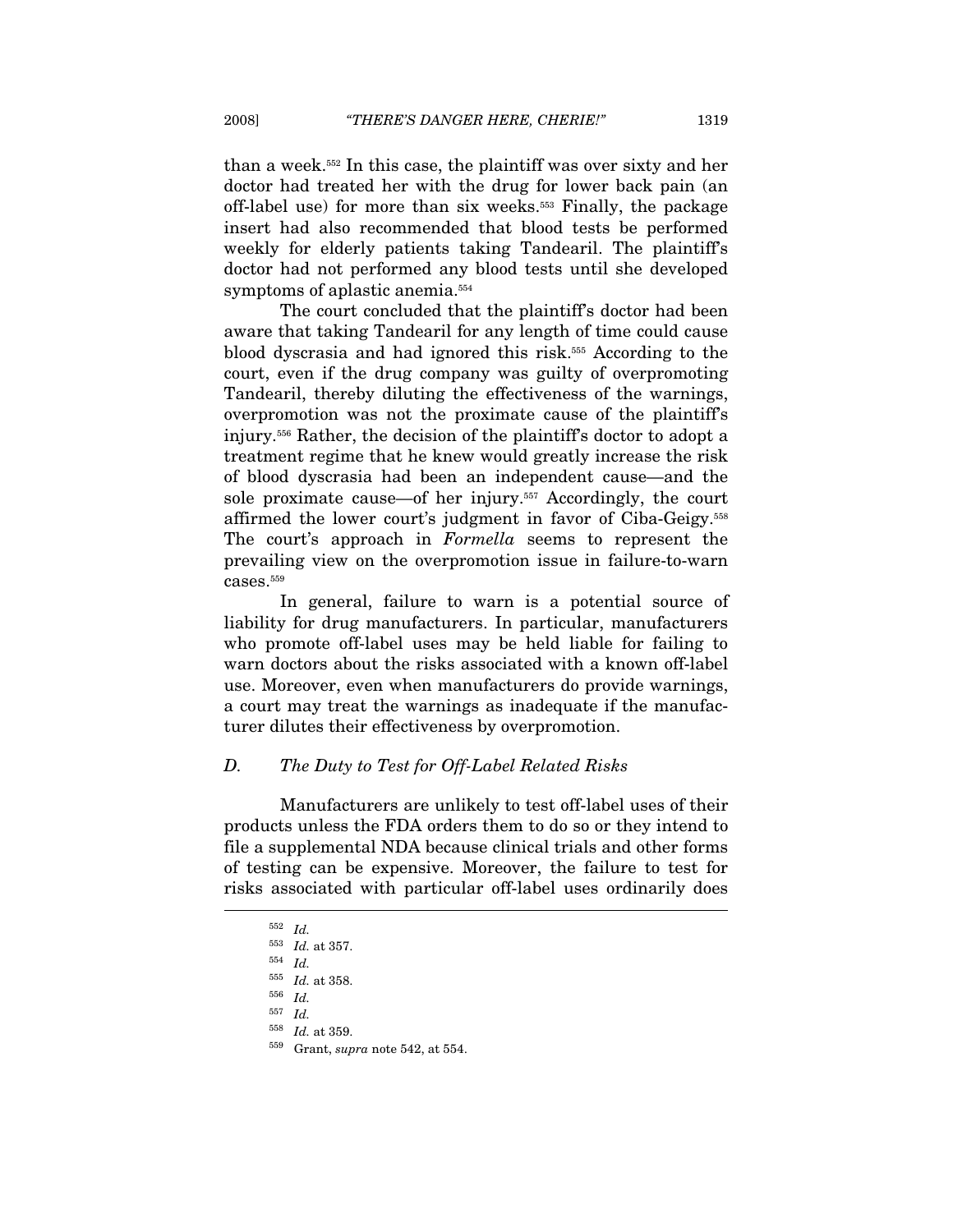not constitute negligence or make the product defective or unreasonably dangerous. However, at least one court has imposed liability for failure to test.560

In that decision—Medics Pharmaceutical Corp. v. Newman—the plaintiff was stricken with clear cell adenocarcinoma as a result of her mother's ingestion of DES.561 The plaintiff's mother during her pregnancy had taken Diastyl, a brand of DES marketed, but not manufactured, by the defendant in order to prevent miscarriage.562 The defendant claimed that it had not promoted Diastyl for use in preventing miscarriages and that the drug's package labeling had not mentioned this as an indicated use.563 However, physicians had been commonly prescribing DES for this purpose at the time the plaintiff's mother became pregnant.564 The plaintiff brought suit, alleging that the defendant had failed to make a reasonable effort to discover whether there were any risks associated with using its product to prevent miscarriages.565 When the jury found in favor of the plaintiff, the defendant appealed.566

On appeal, the defendant argued that it could not be held liable for the plaintiff's injuries because it had not recommended or marketed Diastyl for the prevention of miscarriages.567 In response, however, the court declared that "[t]he maker of an article for sale or use by others must use reasonable care and skill in designing it . . . so that it is reasonably safe for the purposes for which it intended, and for other uses which are foreseeably probable . . . ."568 The court distinguished between the duty to warn and the duty to test: The defendant was not negligent in failing to inform the

 $560$  See Medics Pharm. Corp. v. Newman, 378 S.E.2d 487 (Ga. Ct. App. 1989).  $161$  Id. at 488. DES is a synthetic estrogen that was originally developed to

alleviate menstrual symptoms but was later widely marketed for treating women who were at risk for miscarriage. Centers for Disease Control and Prevention, About DES, http://www.cdc.gov/des/consumers/about/effects\_daughters.html. Unfortunately, many female children of the women who had taken DES while pregnant developed clear cell adenocarcinoma, a form of cancer, when they reached puberty. Id.; see also Ausness, supra note 418, at 386-87.

 $^{562}$  Newman, 378 S.E.2d at 488.<br> $^{563}$  Id.

<sup>564</sup> Id.

 $\frac{565}{566}$  *Id.* at 488-89.<br>  $\frac{566}{567}$  *Id.* 

<sup>568</sup> Id. (emphasis in original) (quoting Ford Motor Co. v. Stubblefield, 319 S.E.2d 470 (Ga. Ct. App. 1984)).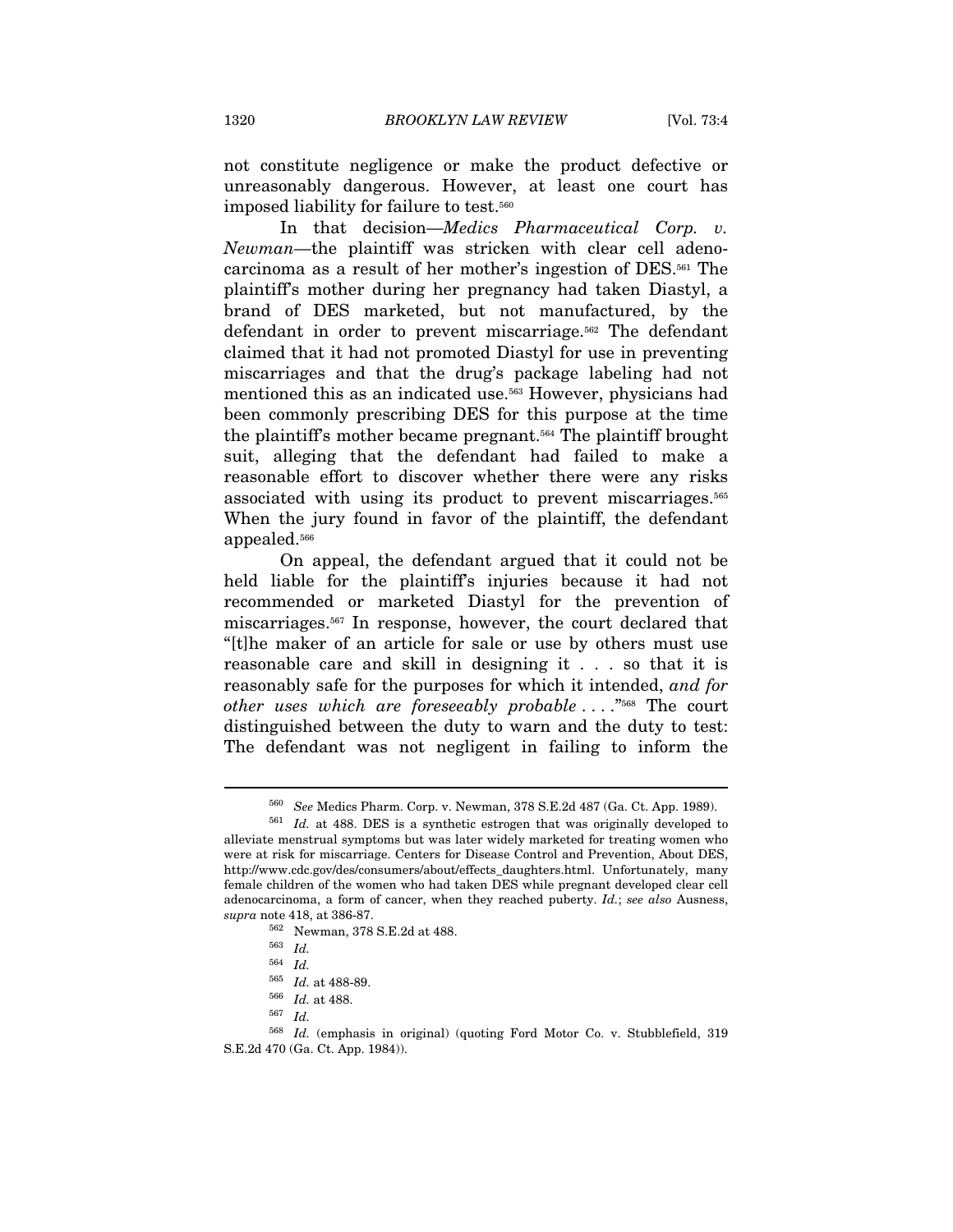medical profession of the risk of cancer associated with Diastyl because the risk had not been known at the time the plaintiff's mother ingested the drug.<sup>569</sup> However, drug manufacturers are required to use "reasonable care to provide a product which is reasonably safe for those purposes for which it could foreseeably be used."570 In this case, the defendant's duty of reasonable care required it to try to discover whether there were any dangers to the unborn fetus in using Diastyl for the prevention of miscarriages.571

Although the general principle espoused in Newman may be correct, the court's application of the principle to the particular facts of that case is problematic for three reasons. First, the defendant was a distributor, not a drug manufacturer. Therefore, it would be highly unreasonable to expect the company to conduct clinical research on a generic drug like DES. Second, unlike most of the cases discussed in this Article, the defendant in Newman did not promote off-label uses of Diastyl. Apparently, the court was willing to impose a duty to test for risks associated with off-label uses simply because the defendant profited from the distribution of its product to physicians who intended to prescribe it for off-label uses. Finally, even if the defendant had engaged in drug testing, it is doubtful that it could have discovered a correlation between ingestion of the drug by pregnant women and subsequent cancer in their unborn daughters. According to the court, the plaintiff's mother took Diastyl in 1963 or 1964, but the cancer risk was not discovered by researchers until the early 1970s.572 There is no reason to think that the defendant would have discovered this risk ten years sooner if it had engaged in testing.

Plaintiffs have developed an impressive array of tort liability theories in actions against pharmaceutical companies that encourage off-label uses of their products. Although fraudon-the-FDA, negligence per se and fraudulent misrepresentation theories have not been very successful, some failure-towarn claims have succeeded. In addition, at least one court has held a drug company liable for failing to test for off-label related risks.

<sup>569</sup> Id. at 489.

 $^{570}\;$   $Id.$ 

 $^{571}\,$   $Id.$ 

 $^{572}\;$   $Id.\;$  at 488.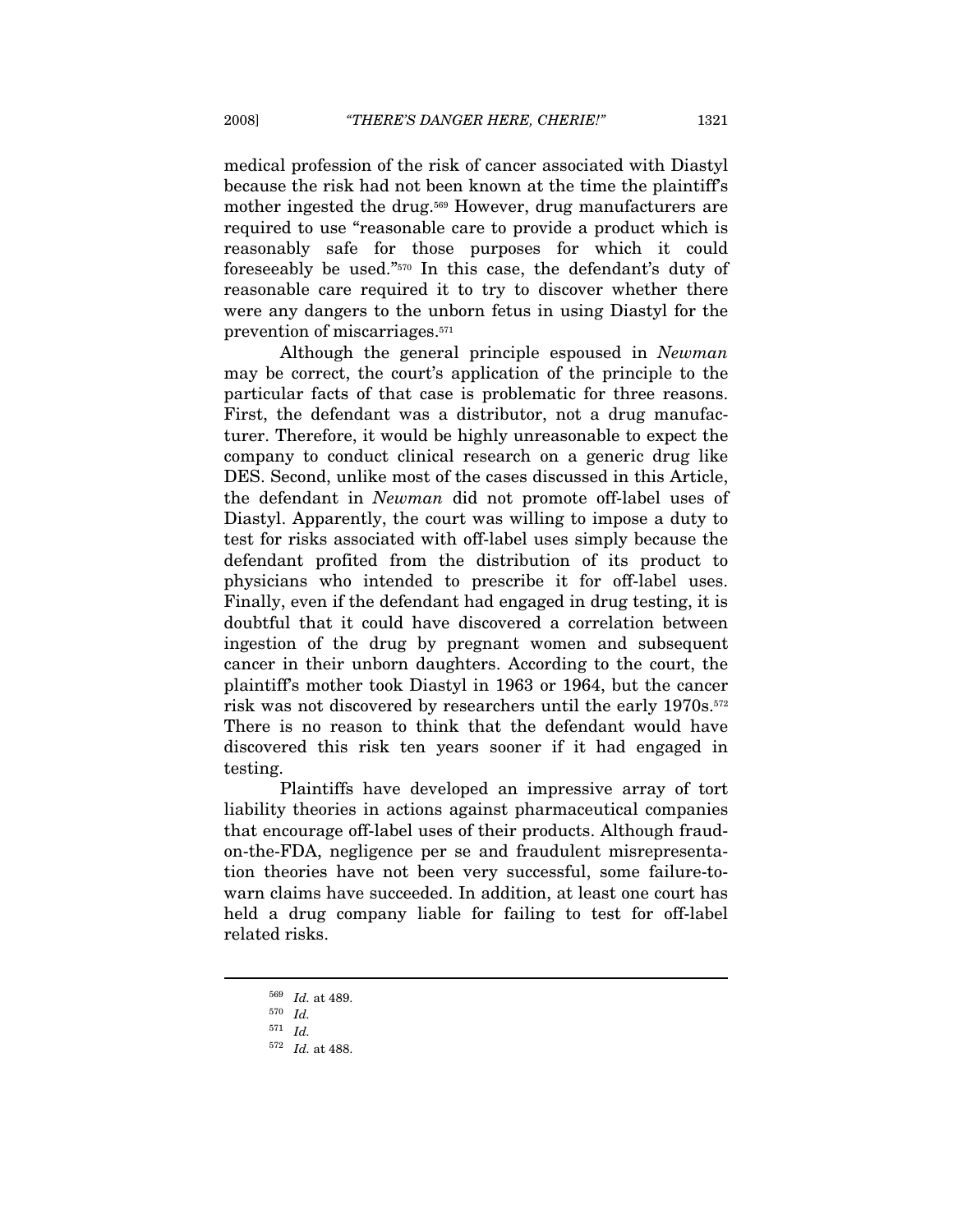### V. REGULATING THE PROMOTION OF OFF-LABEL USES

#### A. Sources of Danger

Bad things can happen to drug companies that promote and market their products for off-label uses. There are a number of sources of danger, as outlined above. The first source is the FDCA itself. The promotion of off-label uses in violation of the FDCA can constitute misbranding and lead to civil and criminal liability.573 As the manufacturer of OxyContin discovered, the fines and civil penalties can amount to millions of dollars.574

RICO and FCA violations pose a second potential source of risk to pharmaceutical companies that promote and market their products for off-label uses.575 Cases brought under these statutes usually involve fraudulent schemes to evade restrictions on compensation of off-label uses by Medicaid or other government-sponsored health care programs. Although the drug companies managed to avoid liability in Hamm and Neurontin, the two RICO cases discussed earlier, RICO remains a potential source of liability.576 For example, a group of health insurance plans have brought a class action suit against Pfizer, claiming that it engaged in a fraudulent scheme to market Lipitor for off-label uses, which caused them to pay billions of dollars for Lipitor prescriptions that violated federal guidelines for treating cholesterol.577 In addition to charging Pfizer with fraud and violation of state consumer protection laws, the plaintiffs asserted claims under RICO.578 Finally, drug companies have been sued in qui tam actions brought under the FCA.579 The defendants prevailed in two of these reported cases—United States ex rel. Hess v. Sanofi-Synthelabo, Inc.580 and United States ex rel. Rost v. Pfizer

for Lipitor's Now the Focus of a Class-Action Suit (Mar. 30, 3006), http:// pharmamanufacturing.wordpress.com/2006/03/30/off-label-marketing-for-lipitors-nowthe-focus-of-a-class-action-suit/.<br> $^{578}$  Id.<br> $^{579}$  See supra text accompanying notes 198-362.

 $^{573}$  Greene, supra note 5, at 46.  $^{574}$  See supra Part II.C.

 $^{575}\,$  See supra Part III.<br> $^{576}\,$  See supra Part III.A (discussing Hamm v. Rhone-Poulenc Rorer Pharm., Inc., 187 F.3d 941 (8th Cir. 1999); In re Neurontin Mktg., Sales Practices, and Prods. Liab. Litig., 433 F. Supp. 2d 172 (D. Mass. 2006)). 577 For a discussion of this case, see On Pharma, Off Label Marketing

<sup>580</sup> No. 4:05CV570, 2006 WL 1064127 (E.D. Mo. Apr. 21, 2006).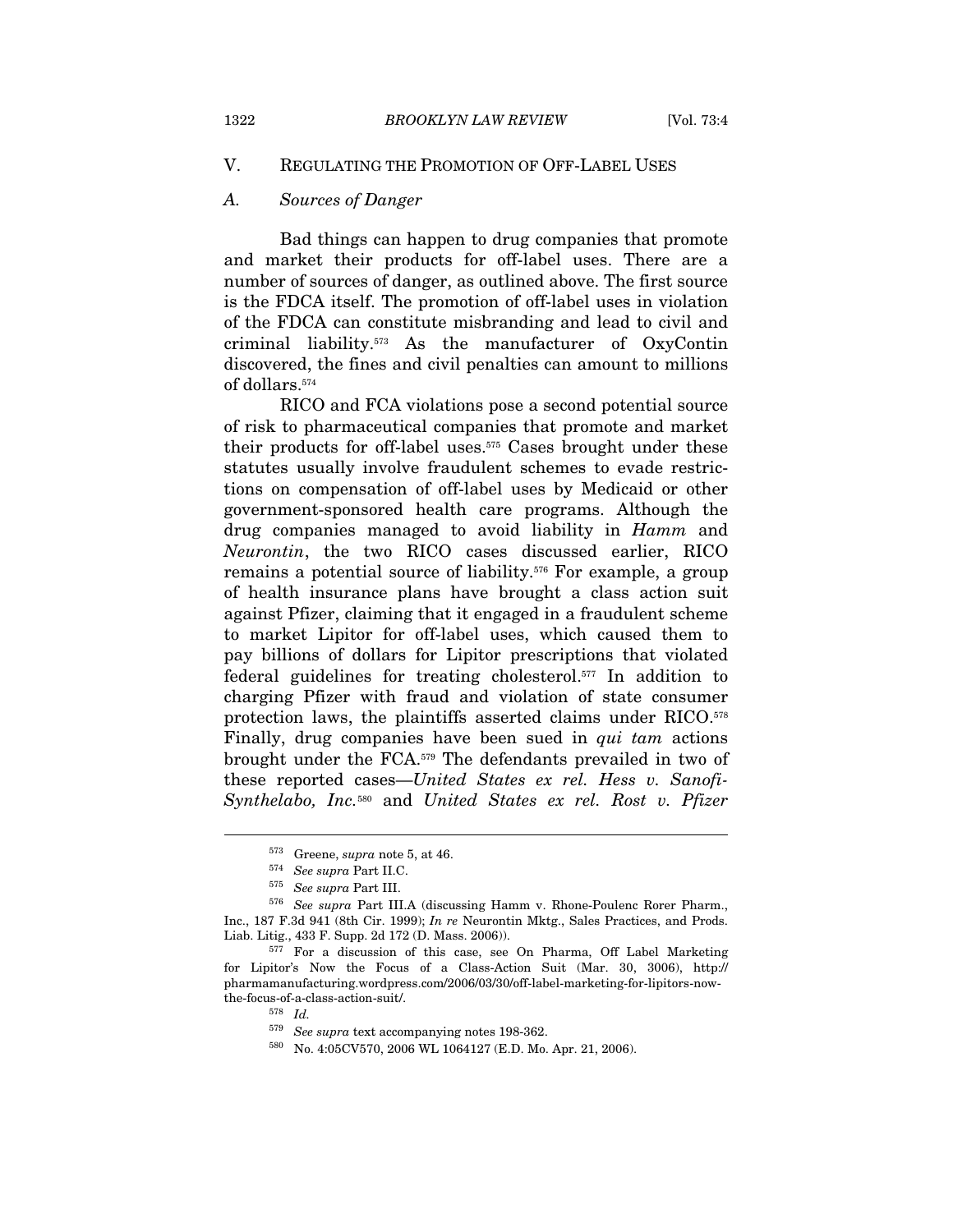Inc.581—but the manufacturer of Neurontin paid \$430 million to settle a FCA case,582 and a number of other FCA cases also resulted in large settlements.583

Tort law is the third source of danger to drug manufacturers.584 Although the Supreme Court concluded that fraudon-the-FDA claims are impliedly preempted by the FDCA,585 numerous plaintiffs have tried to avoid the preemption bar by invoking the doctrine of negligence per se instead.<sup>586</sup> So far, however, claims based on statutory violations have not been well received by the courts.<sup>587</sup> Fraudulent misrepresentation claims have not fared well either because plaintiffs have had difficulty proving reliance and causation.<sup>588</sup> Failure-to-warn claims have met with mixed results.589 Defendants have prevailed in most of the reported cases,590 but plaintiffs have won a few.591 Finally, at least one court has imposed liability on a distributor of a prescription drug for failing to test for possible side effects from a commonly prescribed off-label use of the drug.592

Co., 147 F. Supp. 2d 39 (D. Mass. 2001); Cinquegrana & Lloyd, supra note 259. 583 The website for the organization Taxpayers Against Fraud maintains a list

of recent FCA settlements involving drug companies. Taxpayers Against Fraud, Top 20

 $\overline{a}$ 

 ${\small \textbf{False Clains Act Cases}, \text{http://www.taf.org/top20.htm (last visited Mar. 11, 2008).} \\ ^{584} {\small See\,supra \, Part \, IV.} \\ ^{585} {\small Bee\,supra \, Part \, IV.} \\ ^{586} {\small Buckman Co. v. \, Plaintiffs'} \, Legal \, Comm., \, 531 \, U.S. \, 341 \, (2001). \\ ^{586} {\small Table y. \, Daniel \, Med., \, Inc., \, 179 \, F.3d \, 154, \, 157 \, (4th Cir. \, 1999); \, Menges \, v.} \\ \end$ Depuy Motech, Inc., 61 F. Supp. 2d 817, 829 (N.D. Ind. 1999); King v. Danek Med., Inc.,

 $37$  S.W.3d 429, 430-31 (Tenn. Ct. App. 2000); see supra Part IV.A.2.  $$^{587}$\,See~Talley, 179$  F.3d at 157; Menges, 61 F. Supp. 2d at 829; King, 37 S.W.2d at 430-31; supra Part IV.A.

588 See Talley, 179 F.3d at 164; McCauley v. Purdue Pharma L.P., 331 F. Supp. 2d 449, 462 (W.D. Va. 2004); Sita v. Danek Med., Inc., 43 F. Supp. 2d 245, 260 (E.D.N.Y. 1999); Baker v. Danek Med., 35 F. Supp. 2d 875, 878 (N.D. Fla. 1998); Osburn v. Danek Med., Inc., 520 S.E.2d 88, 95 (N.C. Ct. App. 1999); Harden v. Danek

Med., Inc., 985 S.W.2d 449, 453 (Tenn. Ct. App. 1998); *supra* Part IV.B.<br><sup>589</sup> See supra Part IV.C.<br><sup>590</sup> Sita, 43 F. Supp. 2d at 245, 265; Rhoto v. Ribando, 504 So. 2d 1119, 1120 (La. Ct. App. 1987); Formella v. Ciba-Geigy Corp., 300 N.W.2d 356, 359 (Mich. Ct. App. 1980).<br><sup>591</sup> See, e.g., Knowlton v. Deseret Med., Inc., 930 F.2d 116, 124 (1st Cir. 1991);

Love v. Wolf, 38 Cal. Rptr. 183, 199 (Ct. App. 1964); Proctor v. Davis, 682 N.E.2d 1203,

 $1217$  (Ill. Ct. App. 1997).  $$^{592}$$  Medics Pharm. Corp. v. Newman, 378 S.E.2d 487, 488 (Ga. Ct. App. 1989); see supra Part IV.D.

<sup>581 446</sup> F. Supp. 2d 6 (D. Mass. 2006), vacated and remanded, 507 F.3d 720 (1st Cir. 2007).  $582$  See United States ex rel. Franklin v. Parke-Davis, Div. of Warner-Lambert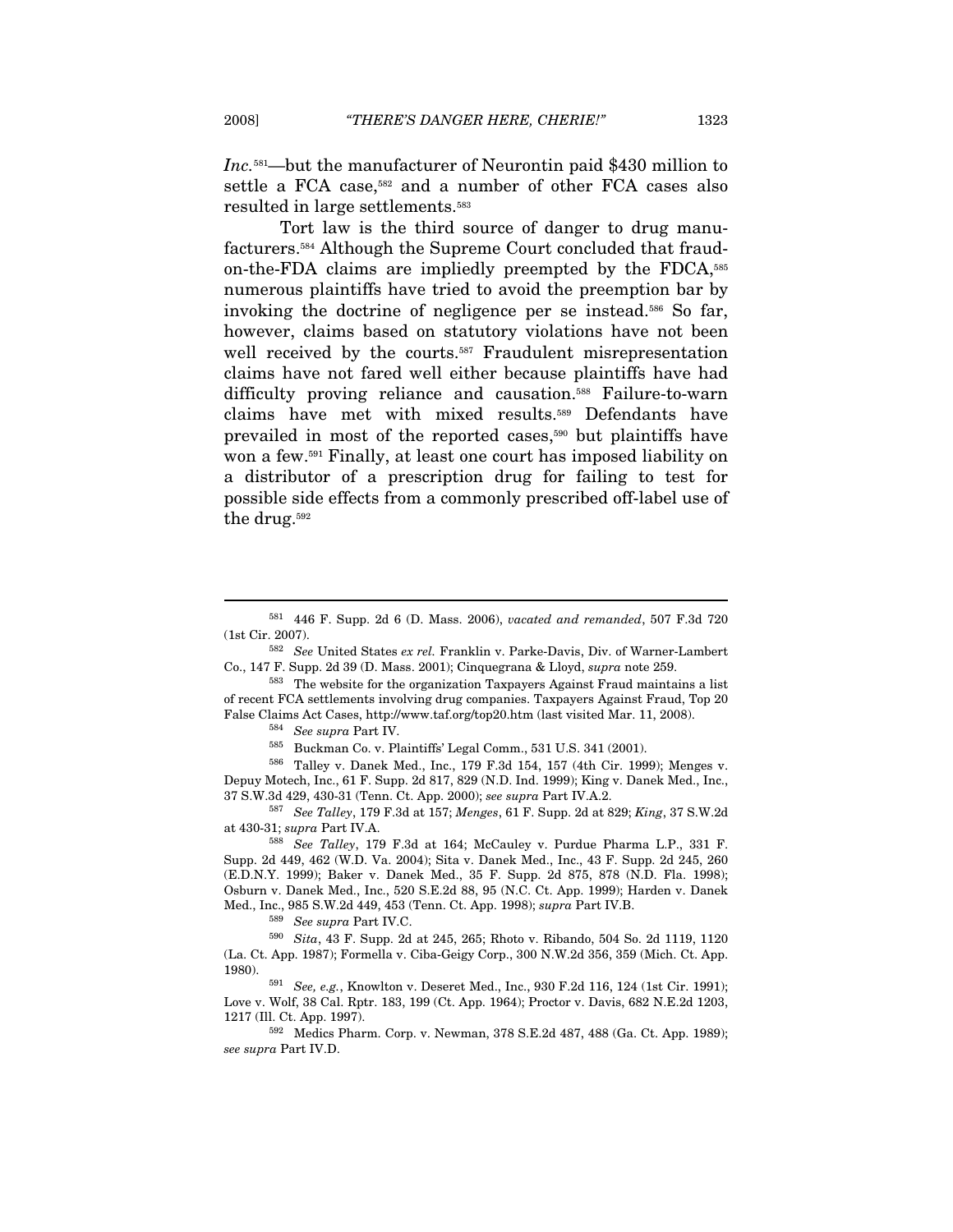## B. Changing the Current Regulatory Policy

The current regulatory approach to off-label use of drugs and medical devices is inconsistent and incoherent. On one hand, the FDA tolerates and even approves of the widespread prescription of drugs and medical devices for offlabel uses. At the same time, the FDA discourages pharmaceutical companies from disseminating information about offlabel uses to health care professionals.<sup>593</sup> In addition, federal health care programs often do not reimburse health care providers for off-label therapies. This creates a serious dilemma for drug companies. They have a strong financial incentive to encourage off-label uses of their products by directing promotional efforts at physicians and other health care professionals. At the same time, drug companies that wish to promote off-label uses of their products are often forced to engage in conduct that exposes them to substantial civil and criminal liability.594

The rationale for discouraging off-label uses is that some of these uses may be dangerous or ineffective. Fen-phen is perhaps the most famous example of an off-label prescription drug use that posed significant safety risks.595 The drug fenfluramine was originally approved by the FDA for shortterm use by obese patients. However, common off-label uses included use in connection with another drug, phentermine; use of the drug beyond the approved period; and use of the drug by persons who were overweight but not obese.596 Unfortunately, long-term use of the fen-phen combination caused heart valve damage to many patients.<sup>597</sup> Other examples of drugs that have caused injuries or were determined to be ineffective after they were prescribed for off-label uses include Letrozole, approved for the treatment of breast cancer but prescribed as a fertility drug, and Actimmune, a drug approved to treat two rare diseases but prescribed to treat idiopathic pulmonary fibrosis.598 Letrozole caused birth defects, and

 $\overline{a}$ 

<sup>&</sup>lt;sup>593</sup> Greene, *supra* note 5, at 48.<br><sup>594</sup> Id. at 67-68.<br><sup>595</sup> Fen-phen is a combination of fenfluramine, a serotinergic agent, and phentermine, an amphetamine-like substance. Wilsker, supra note 25, at 825-26. Both of these drugs suppress appetite, though in different ways.  $Id$ .

<sup>&</sup>lt;sup>596</sup> Salbu, *supra* note 6, at 203.<br><sup>597</sup> Greene, *supra* note 5, at 47.<br><sup>598</sup> Margaret Z. Johns, *Informed Consent: Requiring Doctors to Disclose Off-*Label Prescriptions and Conflicts of Interest, 58 HASTINGS L.J. 967, 969 (2007).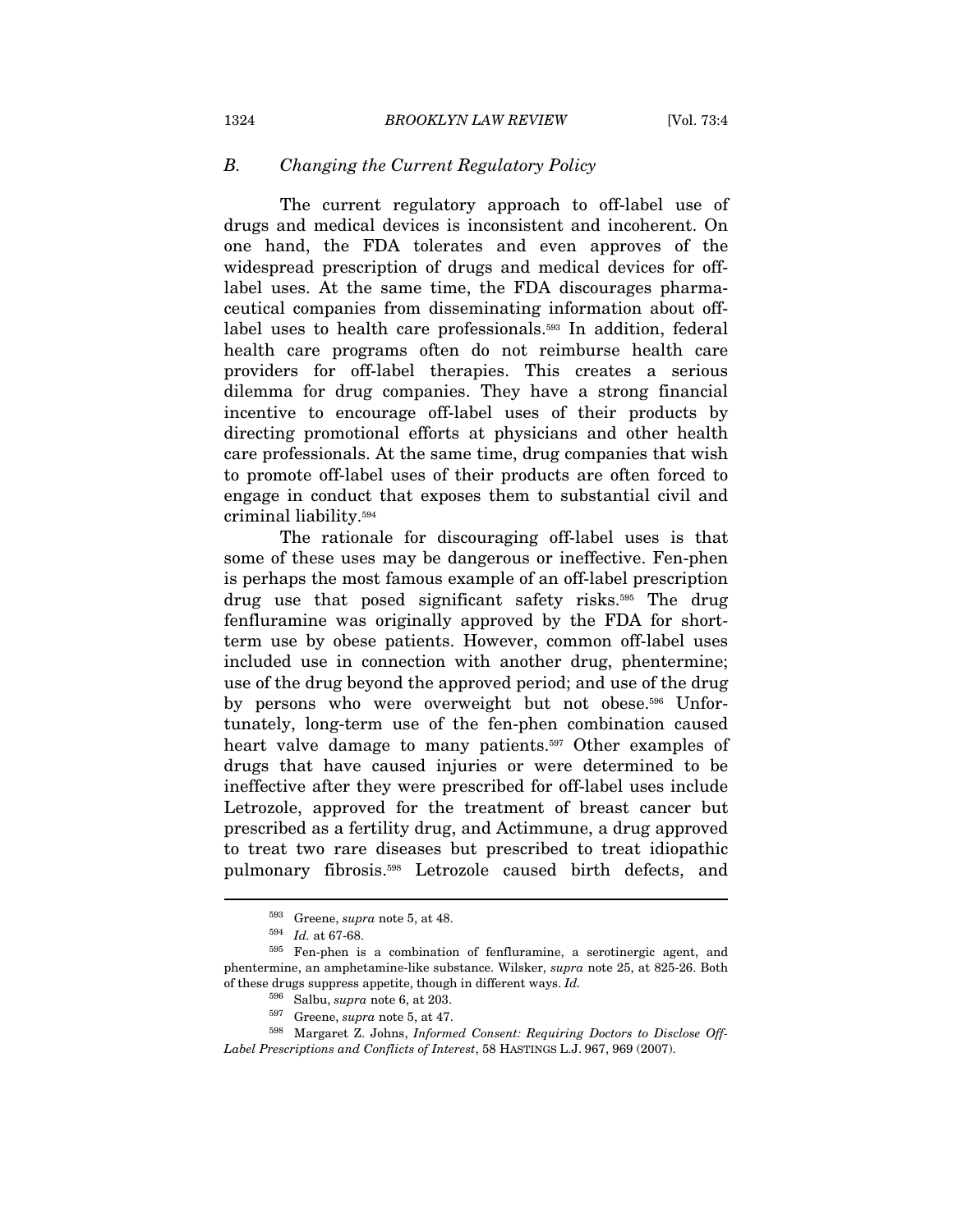Actimmune was eventually found to be ineffective for treating pulmonary fibrosis.

The FDA's ambivalent attitude regarding the promotion of off-label uses by drug companies reflects the fact that the agency is faced with two competing regulatory goals, and there is no obvious way to reconcile or balance them. The competing goals are the speedy introduction of new and innovative treatments for disease and the need to assure the public that prescription drugs and medical devices are effective and reasonably safe. While it is beyond the scope of this Article to formulate a fully developed regulatory policy regarding offlabel use, it might be useful to examine a few alternatives to the present policy.

We start with the assumption that a complete ban on the promotion of off-label uses would have an adverse effect on public health because it would inhibit the dissemination of information about innovative medical treatments.599 As long as the FDA allows physicians to prescribe drugs and medical devices for unapproved uses, it makes no sense for the agency to limit access to information about such uses. Therefore, the FDA should revise its current policy to permit drug companies to promote off-label uses of their products in the same manner as they promote approved uses. In order to reduce the risks of off-label use, the FDA should monitor promotional material for accuracy and should require researchers who publish their findings in scientific journals or speak at medical educational programs to disclose any financial interest they may have in the product.600 At the same time, the FDA should be able to require a drug company to warn doctors when it becomes aware of a risk associated with an off-label use, $601$  and if the risk is significant, the agency should have the power to require the manufacturer to prepare a supplemental NDA if it wishes to continue promoting a particular off-label use. To be sure, if drug manufacturers are allowed to freely promote off-label uses of their products, they will have less incentive to undertake the time-consuming and expensive process of seeking FDA approval. However, as we have seen, as long as Medicare and  $\overline{a}$ 

<sup>&</sup>lt;sup>599</sup> Merrill, supra note 21, at 1855.<br><sup>600</sup> Polubinski, supra note 30, at 1033-34.<br><sup>601</sup> The FDA currently maintains a website called Drug Watch which provides doctors with information about off-label prescriptions. Johns, supra note 598, at 1006; see also Stoffelmayr, supra note 31, at 276 (arguing for a tort-based duty on the part of drug manufacturers to warn of all demonstrated risks of off-label uses of their products).